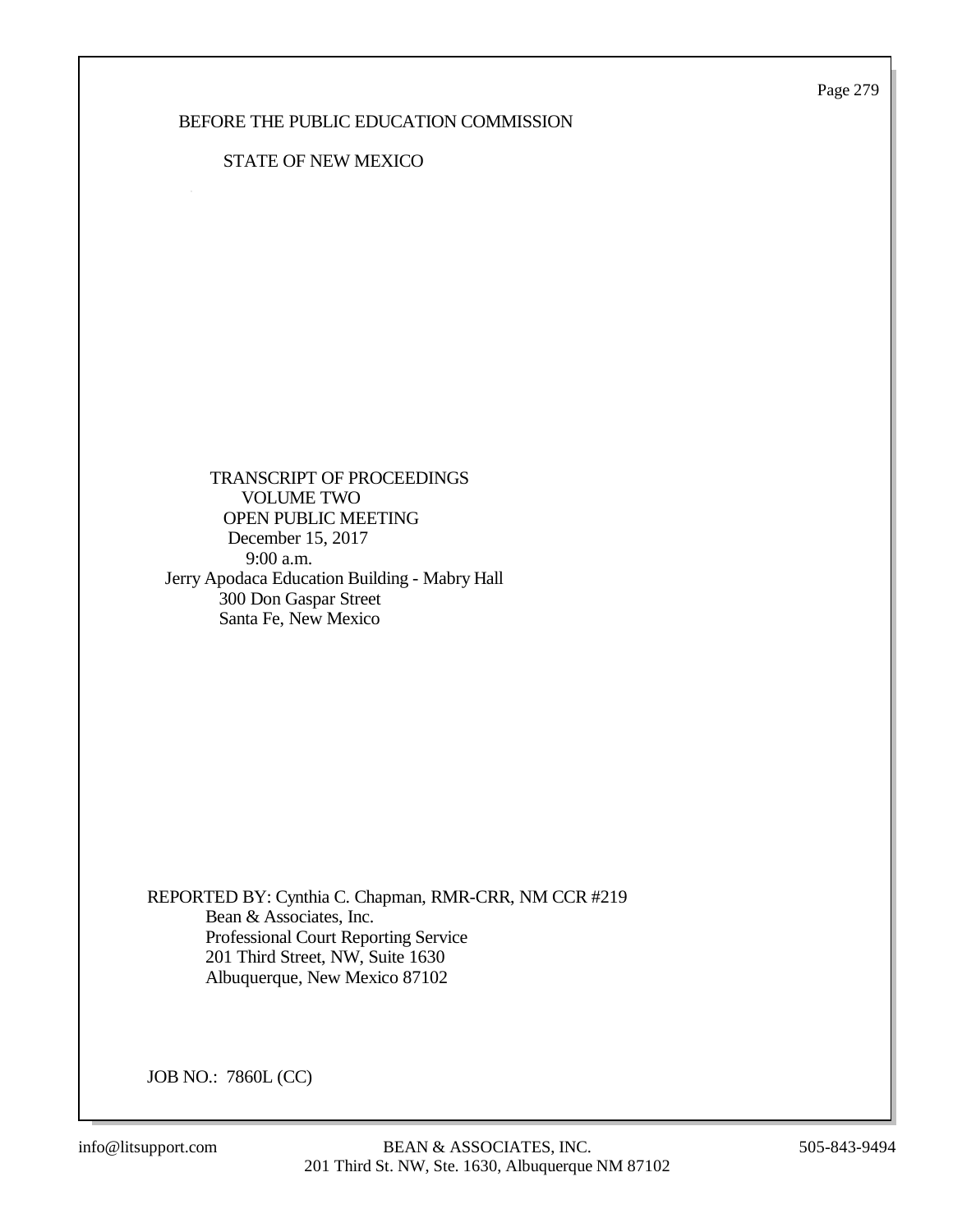## 2 (Pages 280 to 283)

|                                                                                                                                                                            | Page 280                                                                                                                                                                                                                                                                                                                                                                                                                                                                                                                                                                                                                                                         | Page 282                                                                                                                                                                                                                                                                                                                                                                                                                                                                                                                                                                                                                                                                                                                                                                                                                                                                                                                                                                                                                                                                                                                                                                                                                                                                                                                                                                                                                                                                           |
|----------------------------------------------------------------------------------------------------------------------------------------------------------------------------|------------------------------------------------------------------------------------------------------------------------------------------------------------------------------------------------------------------------------------------------------------------------------------------------------------------------------------------------------------------------------------------------------------------------------------------------------------------------------------------------------------------------------------------------------------------------------------------------------------------------------------------------------------------|------------------------------------------------------------------------------------------------------------------------------------------------------------------------------------------------------------------------------------------------------------------------------------------------------------------------------------------------------------------------------------------------------------------------------------------------------------------------------------------------------------------------------------------------------------------------------------------------------------------------------------------------------------------------------------------------------------------------------------------------------------------------------------------------------------------------------------------------------------------------------------------------------------------------------------------------------------------------------------------------------------------------------------------------------------------------------------------------------------------------------------------------------------------------------------------------------------------------------------------------------------------------------------------------------------------------------------------------------------------------------------------------------------------------------------------------------------------------------------|
| 1<br>$\sqrt{2}$<br>3<br>4<br>5<br>6<br>7<br>8<br>9<br>10<br>11<br>12<br>13<br>14<br>15<br>16<br>17<br>18<br>19<br>20<br>21<br>22<br>23<br>24<br>25                         | APPEARANCES<br><b>COMMISSIONERS:</b><br>MS. PATRICIA GIPSON, Chair<br>MR. GILBERT PERALTA, Vice Chair<br>MS. KARYL ANN ARMBRUSTER, Secretary<br>MR. R. CARLOS CABALLERO, Member<br>MR. JAMES CONYERS, Member<br>MR. TIM CRONE, Member<br>MS. DANIELLE JOHNSTON, Member<br>MR. DAVID ROBBINS, Member<br>MS. TRISH RUIZ, Member<br>MS. CARMIE TOULOUSE, Member<br>STAFF:<br>MS. KATIE POULOS, Director, Charter School Division<br>DR. ICELA PELAYO, Deputy Director,<br><b>Options for Parents and Families</b><br>MR. DAVID STEVENS, Assistant Attorney General<br>Counsel to the PEC<br>MS. BEVERLY FRIEDMAN, NMPED Custodian of Records,<br>Liaison to the PEC | THE CHAIR: Good morning. I'm going to<br>1<br>$\overline{\mathbf{c}}$<br>bring the Public Education Commission back into<br>3<br>recess.<br>$\overline{\mathbf{4}}$<br>COMMISSIONER TOULOUSE: From recess.<br>5<br>THE CHAIR: From recess. No, I said back<br>$\epsilon$<br>out of recess -- into recess -- it is.<br>7<br>COMMISSIONER RUIZ: It's Friday.<br>$\,$ 8 $\,$<br>THE CHAIR: Sorry. And it is Friday,<br>9<br>December 15th. And it is 9:03 a.m. And we are<br>10<br>still on Agenda Item No. 8. We are on Item 8E.<br>11<br>And just a reminder that this is part of<br>12<br>this packet that is to the side of your notebook,<br>13<br>that the information for the last two schools were<br>14<br>outside of the notebook. So just so that we're --<br>15<br>we know where we can access our materials.<br>16<br>Good morning, all.<br>17<br>Director?<br>18<br>MS. POULOS: Madam Chairwoman, again we<br>19<br>start the day today with the same comments from<br>20<br>yesterday. This is very hard for us to do. This is<br>21<br>not a part of the job that we like doing at all.<br>22<br>But you will see that the PED has recommended<br>23<br>nonrenewal of this charter school.<br>24<br>And, again, that is after a comprehensive<br>25<br>review, after looking at the history of the school's                                                                                                                                                           |
| $\mathbf{1}$<br>$\overline{\mathbf{c}}$<br>3<br>4<br>5<br>6<br>7<br>8<br>9<br>10<br>11<br>12<br>13<br>14<br>15<br>16<br>17<br>18<br>19<br>20<br>21<br>22<br>23<br>24<br>25 | Page 281<br>INDEX TO PROCEEDINGS, Continued<br><b>PAGE</b><br>Discussion and Action on Renewal<br>282<br>8<br>Applications, Continued<br>282<br>New Mexico Connections Academy<br>Ε<br>9<br>Discussion and Possible Action on<br>394<br>2018 PEC Meeting Calendar<br>Report from the Chair<br>403<br>10<br>11 PEC Comments<br>416<br>12 Executive Session - Not Called or Conducted<br>13 Adjourn<br>429<br>REPORTER'S CERTIFICATE<br>430<br><b>ATTACHMENTS:</b><br>5. Visitor Sign-In Sheets<br>6. Connections Academy - Public Comment Sign-In<br><b>Sheet</b>                                                                                                 | Page 283<br>1<br>data in depth to understand its performance and the<br>$\sqrt{2}$<br>track record and where it's going in that<br>3<br>performance in all areas.<br>$\overline{\mathbf{4}}$<br>It's also after going to a site visit to<br>5<br>truly understand what efforts have been put in place<br>6<br>over the term of the contract to improve student<br>7<br>achievement and to determine if the school is<br>8<br>meeting all of its obligations under the charter.<br>9<br>And after that comprehensive review,<br>10<br>again, PED has determined that the appropriate<br>11<br>recommendation is non-renewal of New Mexico<br>12<br>Connections Academy; and that is because the school<br>13<br>has failed to meet and has not demonstrated progress<br>14<br>toward the Department's minimum educational<br>15<br>standards and to the student performance standards<br>16<br>identified in the charter. The school is showing a<br>17<br>continued decline over the past three years in both<br>18<br>of those performance indicators.<br>19<br>PARCC proficiency rates have dropped,<br>$20\,$<br>while across the state, those are increasing. In<br>21<br>New Mexico Connections, those have dropped from<br>$22\,$<br>15 percent in 2015 to 11 percent in 2017. And that<br>23<br>same trend is evident in the school's own data on<br>$24\,$<br>its LEAP assessment, showing proficiency rates<br>$25\,$<br>falling from 31 percent in 2015 to 24 percent in |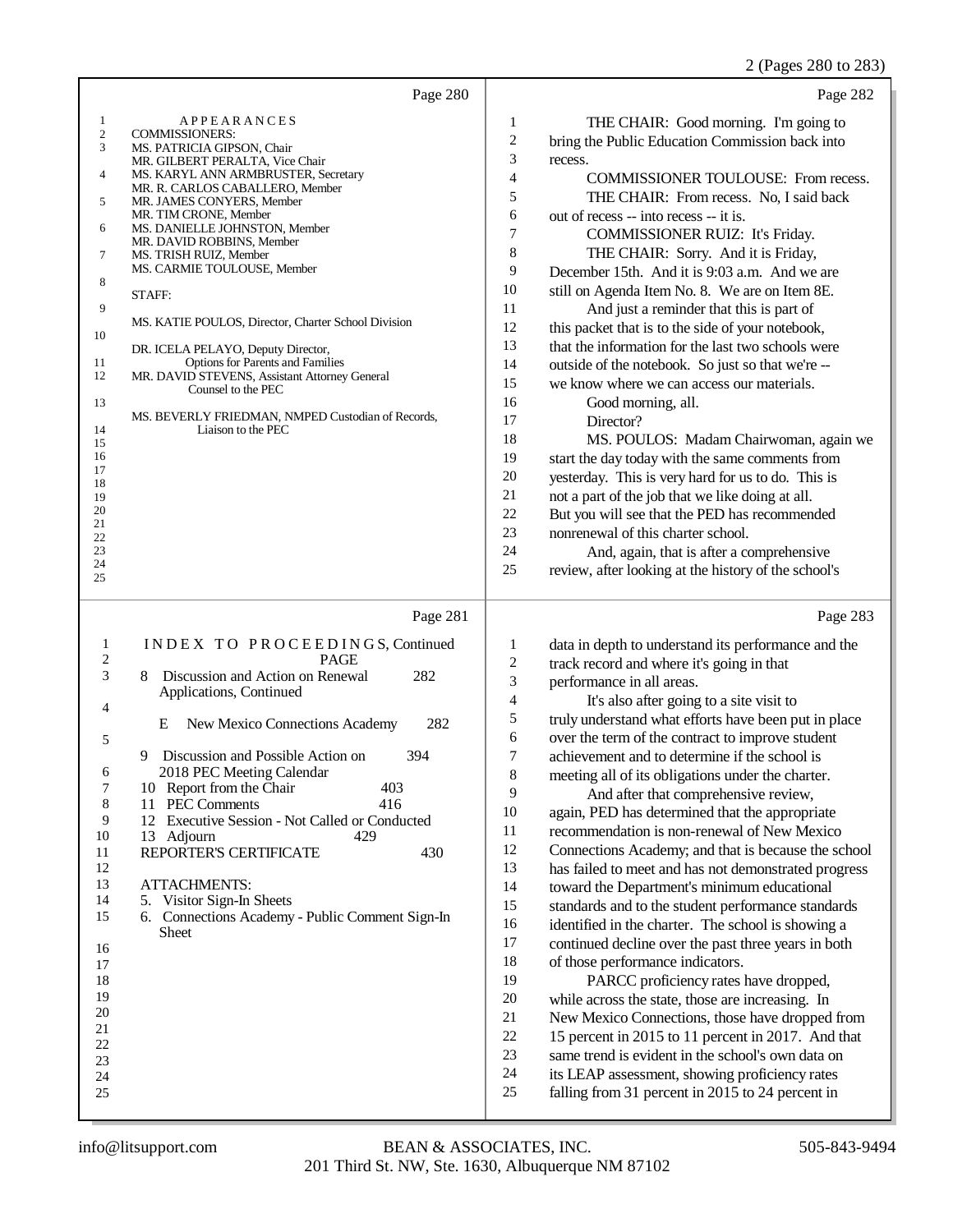#### 3 (Pages 284 to 287)

|                | Page 284                                             |                         | Page 286                                             |
|----------------|------------------------------------------------------|-------------------------|------------------------------------------------------|
| 1              | 2017.                                                | $\mathbf{1}$            | results we want -- are the material terms and the    |
| $\mathbf{2}$   | And in reading, we saw a similar trend in            | $\overline{c}$          | organizational performance framework and making sure |
| 3              | PARCC proficiency rates dropping from a high of 39   | 3                       | that those items are being addressed as they receive |
| 4              | in 2015 to 18 percent in 2017.                       | 4                       | feedback from their site visits.                     |
| 5              | Again, the school's LEAP data for reading            | 5                       | We will stand for any questions that you             |
| 6              | also shows that same decline, going from 60 percent  | 6                       | have. Again, it's very hard for us to make this      |
| 7              | to 38 percent over the term of the charter.          | 7                       | recommendation. It is a large number of students at  |
| $\,8\,$        | This data demonstrates that any                      | 8                       | this school. But, ultimately, we do believe that it  |
| 9              | improvement efforts the school has made have been    | 9                       | is our obligation to make that recommendation.       |
| $10\,$         | ineffective and have failed to improve student       | 10                      | THE CHAIR: Thank you. Good morning.                  |
| 11             | achievement.                                         | 11                      | Thank you for your patience and hanging in there     |
| 12             | One of the efforts that the school talked            | 12                      | yesterday and coming back today; not that you had a  |
| 13             | about in great length in its charter renewal         | 13                      | whole lot of choice about coming back today. But I   |
| 14             | application was the efforts it's made to increase    | 14                      | appreciate it. And please identify yourselves for    |
| 15             | the availability of testing sites for families. And  | 15                      | the record.                                          |
| 16             | even those efforts are demonstrating that they are   | 16                      | MR. MARK BOITANO: Okay, Madam Chair,                 |
| 17             | ineffective, with assessment rates continuing to     | 17                      | Members of the Committee. Good morning. My name is   |
| 18             | decline over the three-year term of the charter.     | $18\,$                  | Mark Boitano. I'm the board chairman. We have        |
| 19             | You do see that both on the school report            | 19                      | Romancita Arguello, our principal; Sue Fox, our      |
| 20             | card, there is a comparison; so other similar        | 20                      | attorney; and we have Board members, parents,        |
| 21             | schools serving a population with similar            | 21                      | teachers, and our Business Manager here with us this |
| 22             | demographics. And we see that, again, out of the     | 22                      | morning.                                             |
| $23\,$         | schools that they're being compared to, a small      | 23                      | We are here seeking renewal of the charter           |
| 24             | group of nine schools, they're falling at the bottom | 24                      | for New Mexico Connections Academy. As a team,       |
| 25             | in that comparison.                                  | 25                      | we've spent --                                       |
|                | Page 285                                             |                         | Page 287                                             |
| 1              | But we also took a look at other schools             | 1                       | THE CHAIR: I'm sorry. I hate to                      |
| 2              | with similar programs, online virtual-learning-type  | $\overline{\mathbf{c}}$ | interrupt. But is the green light on on the mic?     |
| 3              | programs, and saw the exact same thing, that         | 3                       | MR. MARK BOITANO: Now it is.                         |
| $\overline{4}$ | New Mexico Connections is declining, and in          | 4                       | As a team, we've spent literally hundreds            |
| 5              | comparison to those schools, performing lower in     | 5                       | of hours dissecting the recent PED report that       |
| 6              | most cases.                                          | 6                       | recommends non-renewal of our charter. This, along   |
|                |                                                      |                         |                                                      |

 We also looked at, you know, their audit efforts. And we did see, as you see on our first 9 page on that chart summarizing, that they are<br>10 TApproaching progress" to address, but very "Approaching progress" to address, but very reliant 11 on the School Business Manager, rather than taking<br>12 an active role as the audit committee to really take an active role as the audit committee to really take ownership over insuring we don't have those repeat findings or don't continue to have compliance findings. 16 We've talked about the charter-specific<br>17 goals. And you do see in our report that they goals. And you do see in our report that they have

- 18 met many of those goals over the term of the<br>19 charter. But what's important to note is the t charter. But what's important to note is the trend:
- 20 going down. And there is one goal that they have<br>21 not met over the last two vears, and that goal has
- 21 not met over the last two years, and that goal has<br>22 continued to demonstrate declines in achievemen
- 22 continued to demonstrate declines in achievement.<br>23 The other areas that we do see where we're
- 23 The other areas that we do see where we're<br>
24 "Approaching progress" -- but, again, it's
- 24 "Approaching progress" -- but, again, it's<br>25 inconsistent: we're not seeing the consiste inconsistent; we're not seeing the consistent
- 7 with the history of the PEC denying our initial<br>8 charter, leads many to believe there is little
- charter, leads many to believe there is little
- 9 chance of Connections being renewed.<br>10 But, hopefully, as you listen to or 10 But, hopefully, as you listen to our<br>11 story, hear our analysis of the facts, and le story, hear our analysis of the facts, and learn how
- we will improve, you will decide that Connections is providing an indispensable choice to students and families, teachers, charter organizations, and, yes,
- to even the PEC and PED.
- 16 We want you to know we take the PED report<br>17 extremely seriously and appreciate their sense of extremely seriously and appreciate their sense of 18 urgency. Some may be aware I served in the State<br>19 Senate and helped write the Charter School Act and Senate and helped write the Charter School Act and
	-
- 20 was a primary sponsor. From the onset,<br>21 accountability was a prime concern. From
- 21 accountability was a prime concern. From day one,<br>22 I've been on record that underperforming schools 22 I've been on record that underperforming schools<br>23 should not be renewed.
- should not be renewed.
- I told our board and staff months ago that in order for us to be renewed, first, I needed to be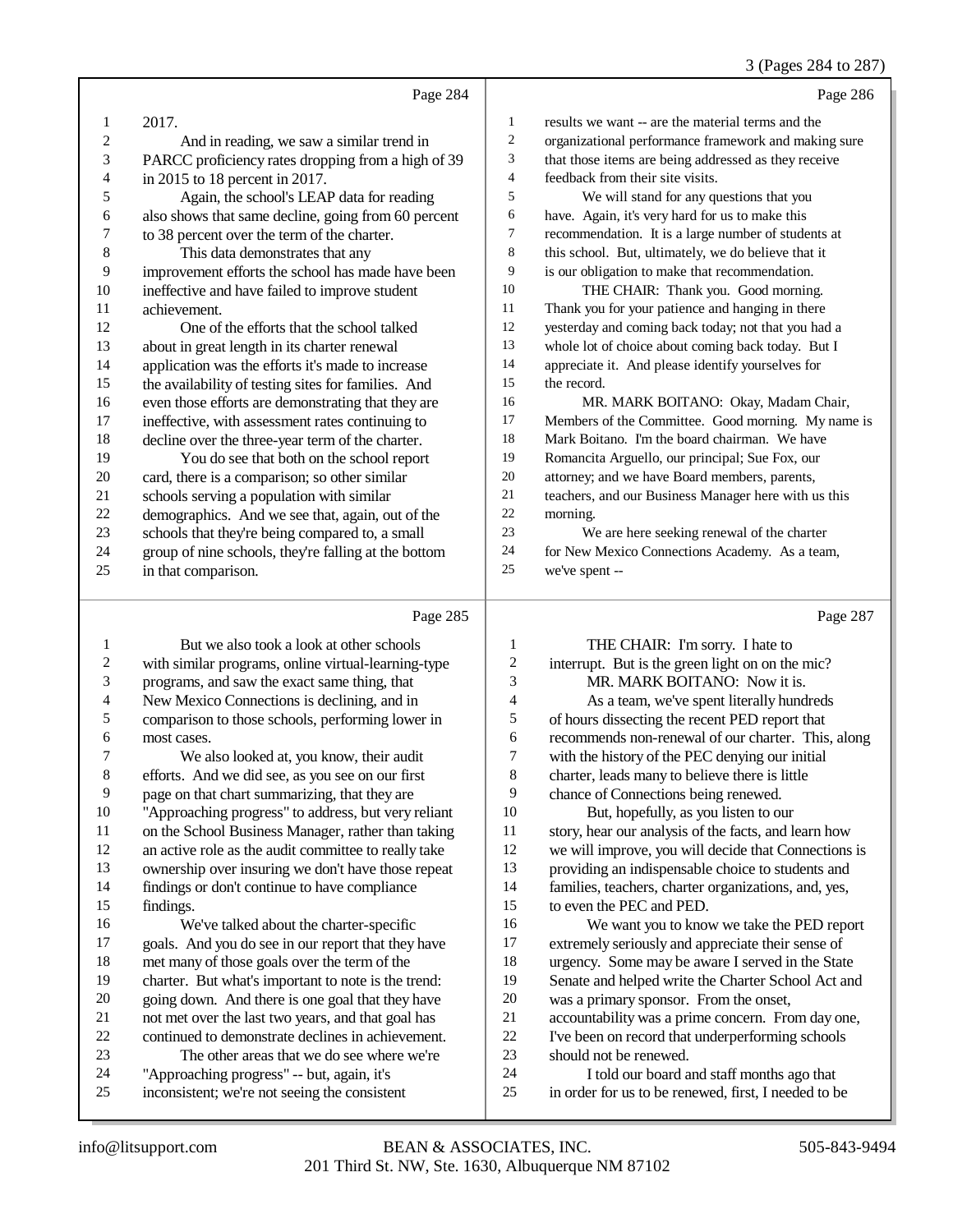#### 4 (Pages 288 to 291)

|                |                                                     |                | (1.4)                                                |
|----------------|-----------------------------------------------------|----------------|------------------------------------------------------|
|                | Page 288                                            |                | Page 290                                             |
| 1              | convinced that our renewal was justified. For what  | 1              | exceptions, our books have been in tip-top shape for |
| $\overline{c}$ | it's worth, I'm convinced.                          | $\overline{c}$ | the past five years, and there's been no finding     |
| 3              | Romancita and others will go into more              | 3              | that we are not complying with accepted standards of |
| 4              | detail about the PED report. But I'd like to talk   | 4              | fiscal management. Hopefully, this fact will be      |
| 5              | about the purpose of the Charter School Act and the | 5              | considered in our renewal.                           |
| 6              | unique ways Connections meets its original intent.  | 6              | In the short one paragraph stating the               |
| 7              | When the law was written, there were                | 7              | purpose of the Charter School Act, the word          |
| $\,$ 8 $\,$    | basically three goals: More autonomy for more       | 8              | "innovative" is used three times. Lawmakers hoped    |
| 9              | accountability; more innovation; and more parental  | 9              | that new best practices would help reform            |
| 10             | choice.                                             | 10             | traditional education.                               |
| 11             | The accountability piece is broken into             | 11             | The innovations at Connections is one of             |
| 12             | two parts: Student performance and fiscal           | 12             | the main reasons why I decided to be involved. We    |
| 13             | management.                                         | 13             | are innovative in small ways. For example, one       |
| 14             | In terms of student performance,                    | 14             | valuable benefit found in the bundled services       |
| 15             | Connections has two straight years of "F" grades.   | 15             | provided by our vendor, Connections/Pearson, is a    |
| 16             | But we've done much better in past years with fewer | 16             | professional school recorder who helps with minutes  |
| 17             | students. In year one, with 462 students, we had a  | 17             | compilation, agenda preparation, and Open Meetings   |
| 18             | "C" grade reduced to a "D" for our failure to meet  | 18             | and parliamentary procedure compliance. Parties      |
| 19             | the 95 percent test requirement. Then in year two   | 19             | like the Coalition have indicated an interest in     |
| 20             | with 800-plus students, we had a "B" grade that was | 20             | taking this idea and providing similar services to   |
| 21             | reduced to a "C."                                   | 21             | charters who struggle in this area.                  |
| 22             | In our first two years of testing, we               | 22             | Connections is innovative in big ways. We            |
| 23             | missed the 95 percent requirement by a two-year     | 23             | provide coordinated curriculum communication between |
| 24             | total of 12 students.                               | 24             | teachers and delivery of services from fourth grade  |
| 25             | Not an excuse, Madam Chair; just an                 | 25             | to high school. I think we are the only New Mexico   |
|                | Page 289                                            |                | Page 291                                             |

|  | ١ |
|--|---|
|--|---|

| 1  | interesting data point.                              | 1  | public school that has created performance pay for   |
|----|------------------------------------------------------|----|------------------------------------------------------|
| 2  | There are legitimate concerns whether the            | 2  | our teachers. Nearly 400 of our students come from   |
| 3  | PED report is an accurate and true reflection of     | 3  | small rural districts, and we have students from all |
| 4  | Connections and its merits. These are detailed in    | 4  | 33 counties. We provide dozens of courses that       |
| 5  | our responses to the PED analysis, which you should  | 5  | would otherwise be unavailable to these students.    |
| 6  | have in your booklet.                                | 6  | In terms of instruction, tutoring                    |
|    | It's critically important to remember that           | 7  | scheduling, special education services, one-on-one   |
| 8  | our contract with the PEC makes a school's letter    | 8  | teaching partnership between teachers, students, and |
| 9  | grade just one part of an equally weighted           | 9  | learning coaches, and much more, Connections is      |
| 10 | eight-part performance analysis. You and the school  | 10 | remarkably innovative.                               |
| 11 | agree there would be seven other measures of student | 11 | I've spoken to numerous parents, and every           |
| 12 | outcomes in the performance category.                | 12 | single one says that Connections' curriculum is      |
| 13 | Over the four-year period in which we have           | 13 | extremely rigorous.                                  |
| 14 | data, Connections has met 24 of 32, or 75 percent,   | 14 | And did I mention the innovative work                |
| 15 | of the charter-specific goals outlined in our        | 15 | environment for our teachers who can choose to work  |
| 16 | charter contract. Plus, there is one overriding      | 16 | from their home or their office? Hopefully, these    |
| 17 | data point that needs to be considered. In the past  | 17 | innovations are considered when you look at our      |
| 18 | five years, we've grown from 462 students to 1,803,  | 18 | renewal.                                             |
| 19 | and have always had large numbers of new students.   | 19 | Let's think for a moment about your                  |
| 20 | Because our data shows the longer a student stays in | 20 | teachers, the heart and soul of any school. The      |
| 21 | our system, the better they do, we've rewritten our  | 21 | Charter School Act was very specific in addressing   |
| 22 | comprehensive improvement plan and realized we've    | 22 | teachers and their instruction methods. It           |
| 23 | grown too big too fast, and we must cap our          | 23 | envisioned -- and I quote -- "encouraging the use of |
| 24 | enrollment at a lower number.                        | 24 | innovative teaching methods and the creation of new  |
| 25 | With respect to finances, with a few minor           | 25 | and more flexible ways of educating children," end   |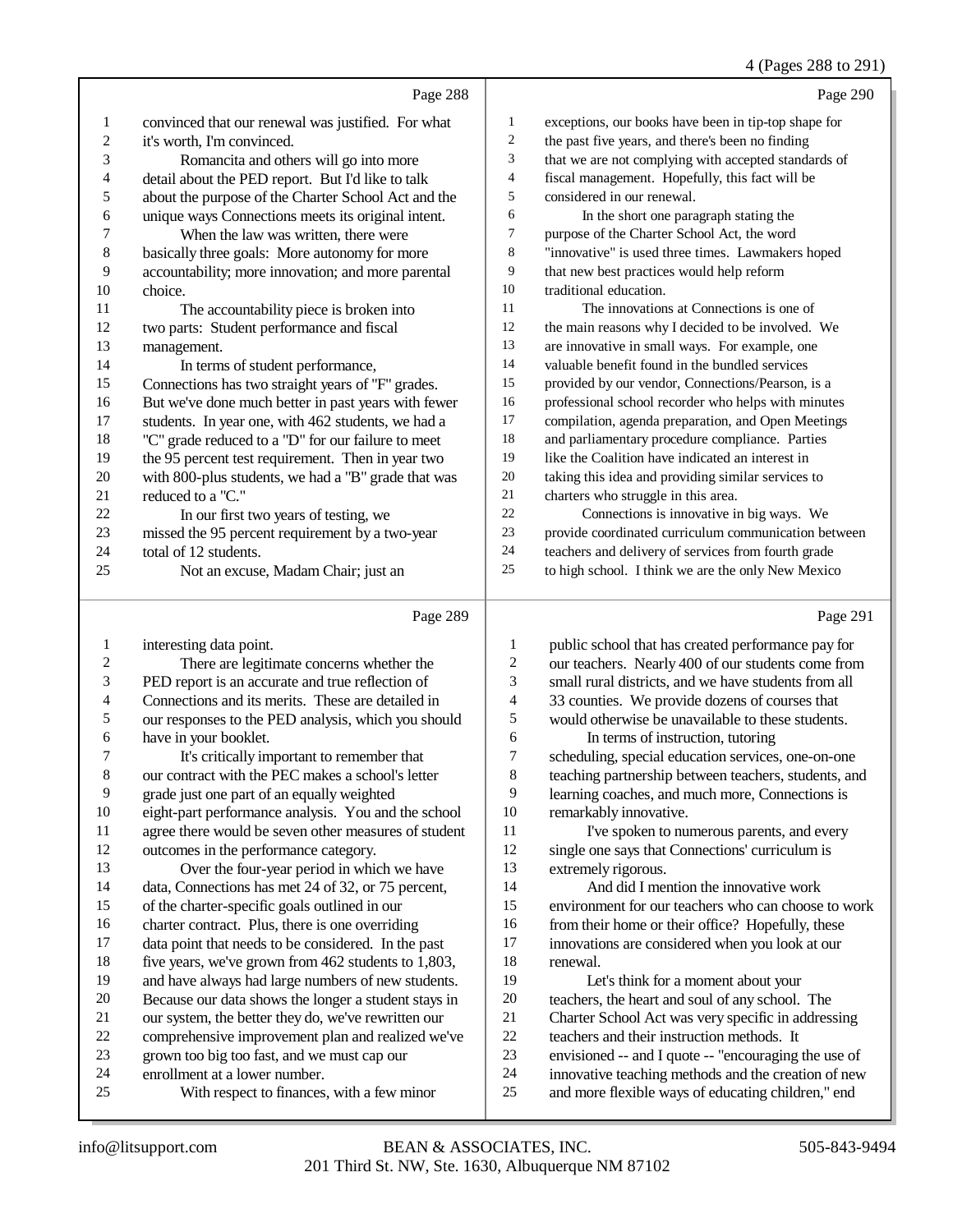## 5 (Pages 292 to 295)

|                | Page 292                                                                                    |                          | Page 294                                                                                                    |
|----------------|---------------------------------------------------------------------------------------------|--------------------------|-------------------------------------------------------------------------------------------------------------|
| 1              | quote.                                                                                      | $\mathbf{1}$             | will make New Mexico proud.                                                                                 |
| 2              | Here's what some of our teachers say about                                                  | $\boldsymbol{2}$         | MS. ROMANCITA ARGUELLO: Madam Chair and                                                                     |
| 3              | the innovations in Connections. And you should have                                         | 3                        | Commissioners of the PEC, thank you for having us                                                           |
| 4              | personal letters from 30-plus teachers in your                                              | $\overline{4}$           | today. I am Romancita Arguello, the principal of                                                            |
| 5              | booklet.                                                                                    | 5                        | New Mexico Connections Academy.                                                                             |
| 6              | Amy Earle, a high school teacher, says,                                                     | 6                        | We know students, or maybe some of us were                                                                  |
| 7              | "Virtual education is new and different and is often                                        | $\tau$                   | one, who, for whatever reason, are the square peg in                                                        |
| $\,$ 8 $\,$    | met with skepticism. But I can unequivocally say my                                         | 8                        | the round hole. It could be illness, differences in                                                         |
| $\overline{9}$ | students are every bit as connected to me and each                                          | 9                        | learning styles and learning disability or                                                                  |
| 10             | other as they would be in a traditional classroom.                                          | 10                       | behavioral issues. It could also be high-flying                                                             |
| 11             | We're connected in new ways by microphones, chat                                            | 11                       | athlete or intellectual looking for a challenge.                                                            |
| 12             | pods, and video cams."                                                                      | 12                       | I have talked with many of our parents                                                                      |
| 13             | Julie Capon says, "Connections tapped into                                                  | 13                       | about issues they have come across in the                                                                   |
| 14             | a real need in our education system. It offers the                                          | 14                       | traditional school setting. They need this                                                                  |
| 15             | flexibility of home learning with the professional                                          | 15                       | alternative for their students, such as the bullying                                                        |
| 16             | support of trained educators. The world is                                                  | 16                       | or medical issues that prevent students from being                                                          |
| 17             | changing, and as an educator, I want to embrace that                                        | 17                       | successful.                                                                                                 |
| 18             | change."                                                                                    | 18                       | Parents have come to us because their                                                                       |
| 19             | Elissa Bohannon, a special education                                                        | 19                       | students travel for competitions and need the                                                               |
| $20\,$         | teacher, says, "Some students feel safer in their                                           | $20\,$                   | virtual platform to take school with them as they                                                           |
| 21             | own homes, those that are bullied, misunderstood, or                                        | $21\,$                   | travel. Others have needed the flexibility for                                                              |
| $22\,$         | because of a disability or illness aren't being                                             | $22\,$                   | doctors' appointments.                                                                                      |
| 23             | sufficiently taken care of. Students progress at                                            | 23                       | We have homebound students that are                                                                         |
| 24             | their own pace and can review challenging topics                                            | 24                       | getting much more education at home than they would                                                         |
| 25             | multiple times without embarrassment. I'm available                                         | 25                       | with the brick-and-mortar homebound services.                                                               |
|                |                                                                                             |                          |                                                                                                             |
|                | Page 293                                                                                    |                          | Page 295                                                                                                    |
|                |                                                                                             |                          |                                                                                                             |
| $\mathbf{1}$   | seven days a week, something I never experienced                                            | 1                        | I have many more stories I could talk                                                                       |
| 2              | before."                                                                                    | $\boldsymbol{2}$         | about. These are our students. Families come to us                                                          |
| 3<br>4         | Hopefully, our teaching innovations are                                                     | 3                        | when they have exhausted other educational options,                                                         |
| 5              | considered in our renewal.                                                                  | $\overline{\mathcal{L}}$ | when something about the traditional school is not                                                          |
| 6              | Another purpose stated in the law is to                                                     | 5<br>6                   | working for them.                                                                                           |
| 7              | encourage parental and community involvement.<br>One of our teachers said, "I have had more | 7                        | Today, through our testimony, the                                                                           |
| $\,8\,$        | contact with parents and learning coaches than I                                            | 8                        | testimony of our families, and in answering your                                                            |
| 9              | ever experienced in a traditional setting.                                                  | 9                        | questions, our goal is to keep this option available<br>for our kids. We understand that based on two years |
| $10\,$         | 16 percent of our students come from a home or                                              | 10                       | of school grades, that some of you will be                                                                  |
| 11             | private school setting, families traditionally                                              | 11                       | skeptical. There are plenty of complaints and                                                               |
| 12             | hesitant to engage public schools. And our                                                  | 12                       | criticism of State accountability metrics. We've                                                            |
| 13             | remarkable growth is proof the charter marketplace                                          | 13                       | outlined our position in that in our response to the                                                        |
| 14             | sees a need for our product. Hopefully, this fact                                           | 14                       | CSD's preliminary analysis, which you should have in                                                        |
| 15             | is considered in our renewal."                                                              | 15                       | your materials.                                                                                             |
| 16             | Madam Chair and members of the Commission,                                                  | 16                       | In the interest of time, I want to                                                                          |
| 17             | Connections Academy is fulfilling the purpose of the                                        | 17                       | highlight what we are doing well, and, more                                                                 |
| 18             | Charter School Act, along with meeting the majority                                         | 18                       | importantly, discuss how we, with PED and PEC                                                               |
| 19             | of its charter goals. We are 100 percent on board                                           | 19                       | support, will improve our school grade.                                                                     |
| 20             | with the PEC mission to provide a world-class                                               | 20                       | First, we are doing -- what are we doing                                                                    |
| 21             | education system and PED's commitment to quality and                                        | 21                       | well?                                                                                                       |
| 22             | the sense of urgency. We've shown we can do better,                                         | 22                       | We are extremely proud that families                                                                        |
| 23             | and we will.                                                                                | 23                       | choose us and are overwhelmingly satisfied with our                                                         |
| 24<br>25       | As our authorizer, we hope to work<br>together to build a world-class virtual school that   | 24<br>25                 | school. By our parent survey each year as part of<br>our charter contract, last year 91 percent of our      |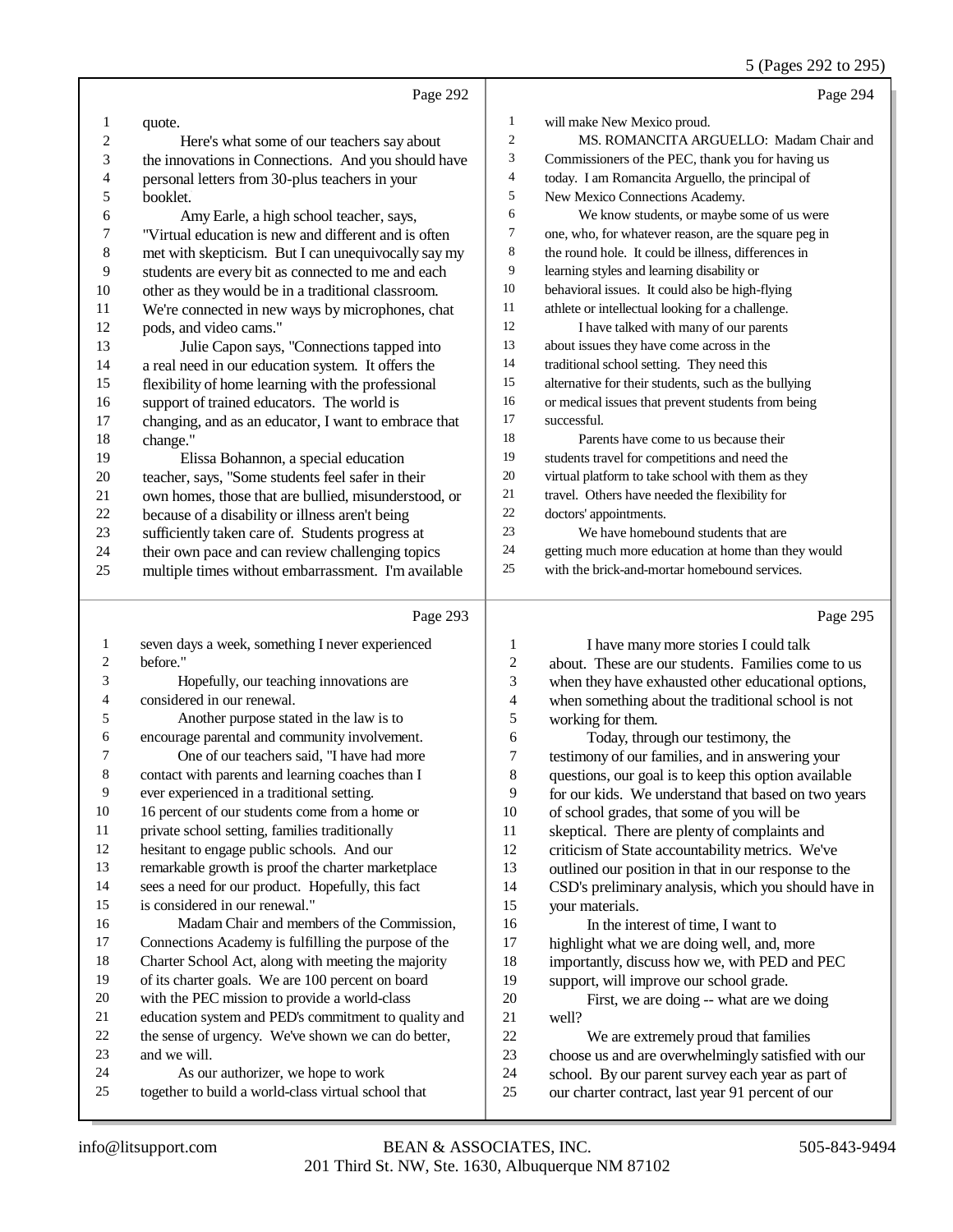|                |                                                      |                | 6 (Pages 296 to 299)                                 |
|----------------|------------------------------------------------------|----------------|------------------------------------------------------|
|                | Page 296                                             |                | Page 298                                             |
| $\mathbf{1}$   | families rated us as an "A" or "B." And this has     | 1              | With plans for continual improvement over            |
| 2              | never been below 85 percent. As a school of choice,  | $\overline{c}$ | the next charter term, we hope that you will believe |
| 3              | we value their feedback and, again, are proud that   | 3              | in us, too, and allow us to continue serving our     |
| $\overline{4}$ | they are satisfied with our school and that the      | 4              | families for another term.                           |
| 5              | school is meeting their educational needs.           | 5              | THE CHAIR: There's two minutes left.                 |
| 6              | Many of these families have finally found            | 6              | MS. FOX: Okay. I got it. Thank you.                  |
| 7              | their fit, and our enrollment has grown very         | 7              | I'm Sue Fox, and I'm the school attorney.            |
| $\,8\,$        | quickly. While we love welcoming new students, this  | 8              | And I'd just like to redirect everybody's            |
| 9              | has strained our resources and performance. Over     | 9              | focus briefly on the school's charter contract with  |
| 10             | half of our students enroll after the first day of   | 10             | you all, which was negotiated and agreed to back in  |
| 11             | school; over half of our high school students enroll | 11             | 2013.                                                |
| 12             | behind on credits. These are huge populations that   | 12             | If we run out of time, I have submitted a            |
| 13             | we work to catch them up with other students.        | 13             | memorandum that outlines what I'm -- what I'm going  |
| 14             | One metric we've included in our response            | 14             | to summarize here briefly.                           |
| 15             | shows we've had success in this regard. The figure   | 15             | It's important -- this school contract and           |
| 16             | on Page 2 of your response shows that, in general,   | 16             | the charter schools law govern how you are to        |
| 17             | new students come to us behind; but the longer they  | 17             | evaluate this school today. And Ms. Poulos has       |
| 18             | are with us, the closer they perform to the average  | 18             | outlined in her analysis the -- the -- focused on    |
| 19             | student.                                             | 19             | the school grade almost exclusively in urging that   |
| 20             | This is very important. There are                    | 20             | you deny their application.                          |
| 21             | concerns about school growth; but the decline is     | 21             | However, the charter school contract is              |
| 22             | driven by large new enrollment. The students we      | 22             | very clear that in terms of student performance, you |
| 23             | have more time with grow in their learning.          | 23             | are to look at all eight of the factors equally      |
| 24             | Finally, and by no means least important,            | 24             | weighted. The school grade in your charter contract  |
| 25             | our school has demonstrated strong financial and     | 25             | gets no more weight than any of the other seven      |

# Page 297

|    | Page 297                                             |    | Page 299                                             |
|----|------------------------------------------------------|----|------------------------------------------------------|
| 1  | organizational performance. Our last audit had just  | 1  | factors.                                             |
| 2  | three findings.                                      | 2  | Similarly, in terms of comparison to other           |
| 3  | The figure on Page 3 of the same report              | 3  | schools, looking at trend lines, requiring that the  |
| 4  | shows every year, we've met six out of eight of our  | 4  | school meets all goals every year -- which, by the   |
| 5  | goals in our contract.                               | 5  | way, in all the years I've attended these renewal    |
| 6  | We have struggled with the school letter             | 6  | hearings has never been the standard for renewal and |
| 7  | grade; although we did meet it in 2014-'15. This is  | 7  | shouldn't start now -- comparing schools'            |
| 8  | where we have to do better. However, this is just    | 8  | short-cycle assessments to PARCC, none of these are  |
| 9  | one of the eight goals.                              | 9  | valid and agreed-upon measures; nor are they         |
| 10 | I urge the PEC to consider the school                | 10 | supported in the law in terms of assessing the       |
| 11 | grade, not only the only focus, but with the context | 11 | student performance metric.                          |
| 12 | of the school's full spectrum of student performance | 12 | We have met six of eight of our goals                |
| 13 | measures. We understand that we have more to do      | 13 | consistently every year. That's not to say that      |
| 14 | with math. In our improvement plans for this year    | 14 | there is not room for improvement. The improvement   |
| 15 | and last school year, we put our efforts to bring    | 15 | plan has been submitted. The fact that the CSD does  |
| 16 | more strategies to bear on challenges related to     | 16 | not agree with the improvement plan is something     |
| 17 | mathematics. At each grade, or band, we added        | 17 | that can -- and the rigor of the goals can be        |
| 18 | improvements.                                        | 18 | addressed on negotiation.                            |
| 19 | In conclusion, these four-and-a-half years           | 19 | Thank you.                                           |
| 20 | have seen incredible enrollment growth from truly    | 20 | THE CHAIR: Thank you.                                |
| 21 | special New Mexico families. These families finally  | 21 | MS. FRIEDMAN: Time is up.                            |
| 22 | have an educational home. They trust us with their   | 22 | THE CHAIR: There is nine people that have            |
| 23 | challenges, and we accept the challenges. In         | 23 | signed up for comment, and there's 15 minutes. So    |
| 24 | return, we provide a school they believe in and one  | 24 | you've got a little over a minute apiece.            |
| 25 | that meets its charter goals.                        | 25 | And the first person is Renada Shepperd.             |
|    |                                                      |    |                                                      |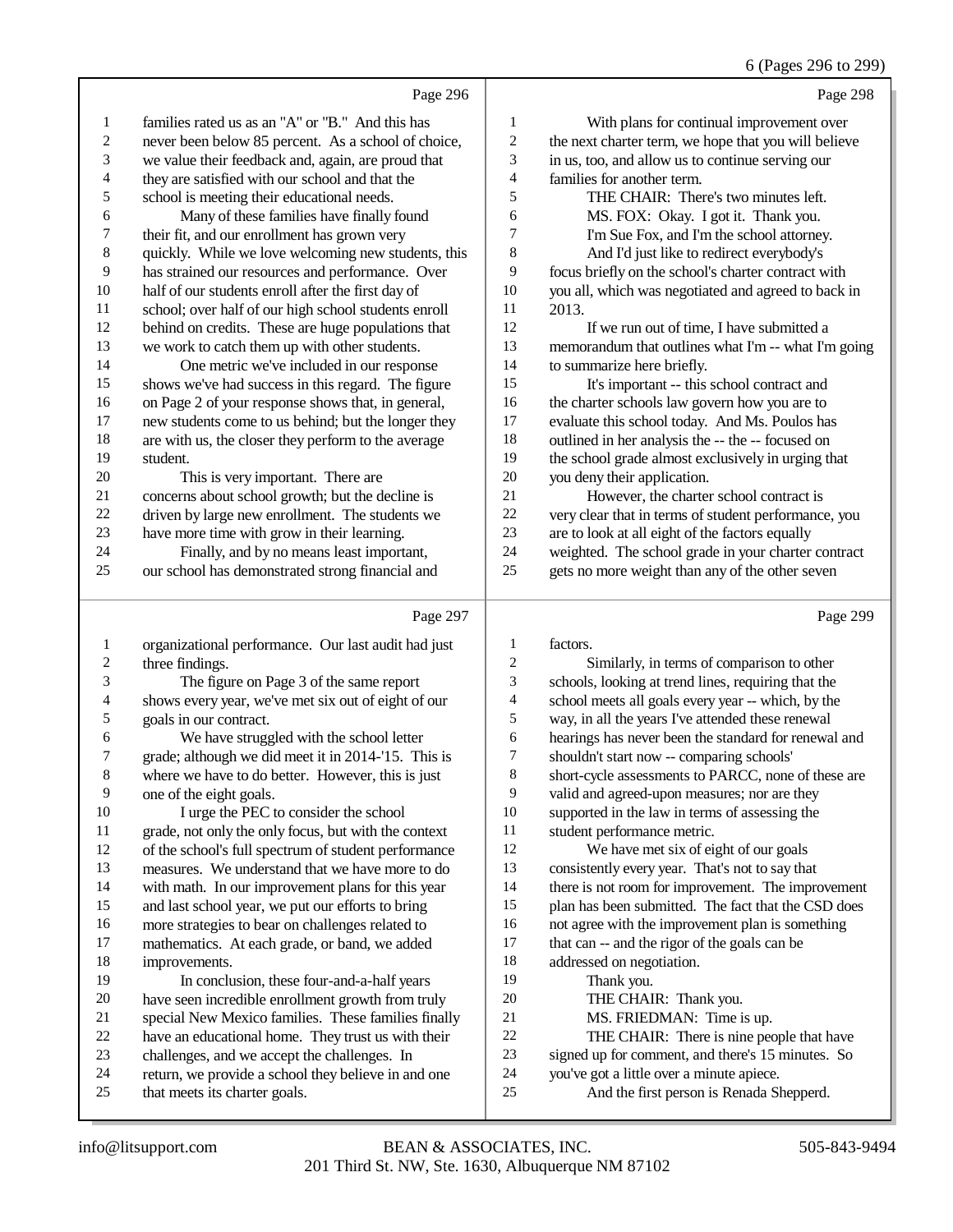7 (Pages 300 to 303)

|                | Page 300                                             |                          | Page 302                                            |
|----------------|------------------------------------------------------|--------------------------|-----------------------------------------------------|
| $\mathbf{1}$   | FROM THE FLOOR: Hi.                                  | 1                        | there is something due every day. He has a quick    |
| 2              | MS. FOX: Let me move out.                            | $\boldsymbol{2}$         | check. He has a portfolio. He has a quiz. He has    |
| 3              | FROM THE FLOOR: Hi. I'm Renada                       | 3                        | a test. Teachers are available. They will work      |
| 4              | Peery-Galen. Before I get started, there's a lot of  | $\overline{\mathcal{A}}$ | with him. They'll work with him in live lessons on  |
| 5              | people that came today.                              | 5                        | the phone, whatever is necessary.                   |
| 6              | THE CHAIR: I'm sorry. You need to use                | 6                        | I was really shocked to realize that Ryan           |
| 7              | the microphone.                                      | 7                        | came from an "A-B" graded school, ATC, here in      |
| $\,8\,$        | FROM THE FLOOR: Hi. My name is Renada                | 8                        | Santa Fe, to Connections. And we actually found the |
| 9              | Peery-Galen. Before I get started, I just really     | 9                        | curriculum more demanding than what he had          |
| 10             | quickly want to acknowledge that a lot of people     | 10                       | experienced at ATC.                                 |
| 11             | came from very far in support of the renewal today.  | 11                       | I am really proud to tell you today that            |
| 12             | And I want to give them the opportunity to stand and | 12                       | earlier this week, he received two acceptance       |
| 13             | show their support to the Commission. Those that     | 13                       | letters, to UNM and Northwest Missouri State        |
| 14             | support the renewal for Connections, please stand.   | 14                       | University. And Northwest Missouri State University |
| 15             | (Audience members stand.)                            | 15                       | offered Ryan two scholarships based on his academic |
| 16             | FROM THE FLOOR: I also want to take this             | 16                       | achievement and his ACT score.                      |
| 17             | opportunity, Madam Chair and Members of the          | 17                       | The one thing that this school has done             |
| 18             | Commission -- Marcos Rodriguez gave me this poster   | 18                       | for Ryan that he did not get in public school is    |
| 19             | to give to you today. So I want to give this to you  | 19                       | that they challenged him academically. They         |
| 20             | today.                                               | 20                       | supported him. And, like many kids, unfortunately,  |
| 21             | I have a 17-year-old son that attends                | 21                       | that have special needs, he was bullied in school.  |
| 22             | Connections Academy. He's a senior. He is actually   | 22                       | This school gave him a safe, non-judgmental         |
| 23             | in -- I think, two days ago, New Mexico Kids         | 23                       | environment in which to learn and thrive.           |
| 24             | Magazine released their January-February edition.    | 24                       | And I really implore you today to vote for          |
| 25             | He is in New Mexico Kids Magazine for his support of | 25                       | this renewal, because these kids and these          |
|                | Page 301                                             |                          | Page 303                                            |
| $\mathbf{1}$   | House Bill 75 from the last Legislative Session.     | 1                        | families -- like us, we need these choices. We need |
| $\overline{2}$ | House Bill 75 was a bill to limit physical           | $\overline{2}$           | these choices, and these kids need to be able to    |
| 3              | restraints and seclusion in public schools. Ryan     | 3                        | have these opportunities. And Ryan would not be     |
| 4              | attended the House Education Committee hearing,      | 4                        | here today without the support of the school and    |

- Judiciary House hearing, the Senate Education, the
- Senate Judiciary Committee hearing, and he was the
- only student that spoke in support of House Bill 75.
- All you have to do is look at that article in
- New Mexico Kids Magazine and articles in the New
- Mexican to know why New Mexico Connections was a blessing to our family.
- Ryan entered into ninth grade at
- Connections Academy. And when he entered, my
- husband and I did not even know if he could be
- college-ready. At the time that he entered into
- Connections in ninth grade, he didn't know how to
- study for a test. He didn't know how to take notes.
- We were really pleasantly surprised and grateful that the curriculum was very demanding. And we
- wanted that for him. We wanted him to be
- college-ready.

- He had goals. He has loved marine biology
- and marine life since he was four years old. Ryan
- is autistic, high-functioning. I think the biggest
- thing that I can say about their curriculum is that
- this opportunity. And I only wish we had this
- option sooner for him.
	- I thank you for listening to me today.
- THE CHAIR: The next on the list is Thomas
- May. And I'll remind everyone that there's only 15 minutes allotted; so everyone's got less than a
	-
- 11 minute now.<br>12 MS F MS. FRIEDMAN: You've got 11 minutes. THE CHAIR: There's 11 minutes left.
- 14 FROM THE FLOOR: My name is Thomas May.
- I'm 15 years old and in the tenth grade at
- New Mexico Connections Academy. I started
- New Mexico Connections Academy when it opened, and
- there are many reasons why I choose it over a
- school -- over other schools.
- First, I live in an extremely rural area
- 21 which doesn't have a lot of school options in a<br>22 30-mile range. To go to a good school similar
- 22 30-mile range. To go to a good school similar to<br>23 New Mexico Connections Academy. I would have New Mexico Connections Academy, I would have to
- drive over an hour each way. That time would be
- taken from when I could be working on my school or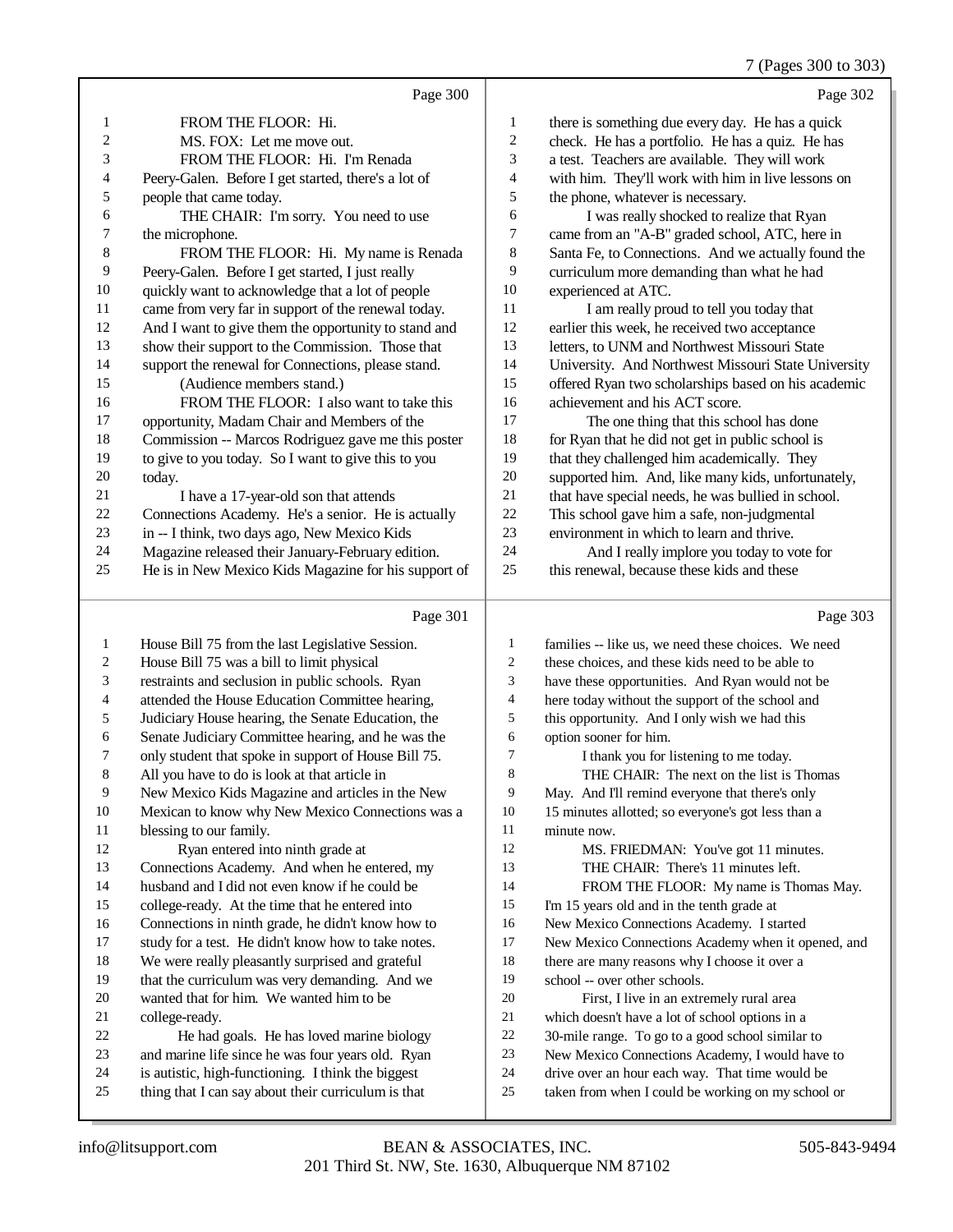## 8 (Pages 304 to 307)

|                          |                                                                                                          |                  | $\sigma$ (1 ages 504 to 507)                                                                          |
|--------------------------|----------------------------------------------------------------------------------------------------------|------------------|-------------------------------------------------------------------------------------------------------|
|                          | Page 304                                                                                                 |                  | Page 306                                                                                              |
| $\mathbf{1}$             | other interests. In addition, I can take many                                                            | $\mathbf{1}$     | it on her own most of the time, which I think is                                                      |
| $\sqrt{2}$               | electives like graphic design and digital                                                                | $\boldsymbol{2}$ | great, because it -- it provides, I think, something                                                  |
| 3                        | photography, which aren't offered at the school near                                                     | 3                | for adults -- for adulthood, you know, being able to                                                  |
| $\overline{\mathcal{A}}$ | me. These classes are important to me because I'm                                                        | 4                | manage your time, being able to get things done                                                       |
| 5                        | thinking about these career options.                                                                     | 5                | without being told.                                                                                   |
| $\epsilon$               | Another reason why NMCA is important to me                                                               | 6                | And we just really appreciate it. Thank                                                               |
| $\boldsymbol{7}$         | is because of the pace. I have many health                                                               | $\boldsymbol{7}$ | you.                                                                                                  |
| $\,8\,$                  | concerns, so it makes it hard for me to work in a                                                        | 8                | (Applause.)                                                                                           |
| 9                        | normal classroom. This is why I can -- I can do my                                                       | 9                | THE CHAIR: Anna Harb.                                                                                 |
| 10                       | school work and take care of myself. I am sure that                                                      | $10\,$           | FROM THE FLOOR: I'll try to read fast.                                                                |
| 11                       | if I was in another school, I would be behind in                                                         | 11               | Good morning. I'd like to thank you for allowing me                                                   |
| 12                       | credits and probably would drop out before I                                                             | 12               | to read my comments today. I do not have the talent                                                   |
| 13                       | graduate.                                                                                                | 13               | or the eloquence for impromptu speaking.                                                              |
| 14                       | I started NMCA in the sixth grade. I have                                                                | 14               | Interestingly enough, I found an                                                                      |
| 15                       | gotten to know several teachers. Most of the                                                             | 15               | alternative for achieving my goal of addressing you                                                   |
| 16                       | teachers have made -- all of the teachers worked                                                         | 16               | today. My name is Anna Harb, and I'm not only a new                                                   |
| 17                       | with me and gave me a positive school experience,                                                        | 17               | member of the governing council for New Mexico                                                        |
| $18\,$                   | when I didn't like school before. Since then, other                                                      | 18               | Connections Academy, but I'm a parent and a learning                                                  |
| 19                       | teachers have taken extra time to work with me and                                                       | 19               | coach.                                                                                                |
| 20                       | help me understand what I needed to. All of the                                                          | $20\,$           | As a GC, I was happy to accept the                                                                    |
| 21                       | teachers here are willing to help when I ask them.                                                       | 21               | position, not only because I see the importance of                                                    |
| 22                       | I wouldn't be able to get this kind of attention in                                                      | $22\,$           | oversight in children's education, but also because                                                   |
| 23                       | a regular school.                                                                                        | 23               | of the respect I have for this school, the teachers,                                                  |
| 24                       | I'm hoping to graduate in the Class of                                                                   | 24               | their program, and the commitment to their students.                                                  |
| 25                       | 2020 from NMCA.                                                                                          | 25               | Today however I will be speaking to you as a parent.                                                  |
|                          | Page 305                                                                                                 |                  | Page 307                                                                                              |
| 1                        | (Applause.)                                                                                              | 1                | These comments are in supplement to the two support                                                   |
| $\boldsymbol{2}$         | THE CHAIR: Thank you so much.                                                                            | $\overline{c}$   | letters that my son and I wrote to Commissioner                                                       |
| 3                        | Veshti Roybal and Honey Roybal.                                                                          | 3                | Armbruster.                                                                                           |
| 4                        | FROM THE FLOOR: Good morning.                                                                            | $\overline{4}$   | My son has attended New Mexico Connections                                                            |
| 5                        | THE CHAIR: Good morning.                                                                                 | 5                | Academy for almost three years. He's in tenth                                                         |
| 6                        | FROM THE FLOOR: I would like to first                                                                    | 6                | grade. His first year, he announced that it was his                                                   |
| 7                        | thank you for opening this charter for us. I am an                                                       | $\overline{7}$   | favorite year ever. And I thought this was pretty                                                     |
| 8                        | un- -- I have not graduated from high school, but                                                        | 8                | amazing, considering he was in middle school. I                                                       |
| 9                        | I've always wanted to home-school my children. And                                                       | 9                | think back to middle school, and it was pretty                                                        |
| $10\,$                   | Connections Academy has enabled me to do so,                                                             | 10               | horrible. At that age, kids are neither fish nor                                                      |
| 11                       | bringing me great joy to nurture my children in the                                                      | 11               | fowl, and everything is awkward, minds, bodies,                                                       |
| 12                       | way that I want to, and I think giving them things                                                       | 12               | social situations, school. It didn't matter. Yet                                                      |
| 13                       | that I wasn't able to get from public school and                                                         | 13               | my son was having a wonderful time and loving his                                                     |
| 14                       | grounding my family tighter together.                                                                    | 14               | school.                                                                                               |
| 15                       | And I've seen my daughter -- she wrote a                                                                 | 15               | And it wasn't because he got to hang out                                                              |
| 16                       | note to you guys. And -- excuse my nervousness --                                                        | 16               | with his friends every day or that he was in                                                          |
| $17\,$                   | okay.                                                                                                    | $17\,$           | football or cheerleading or anything like that. It                                                    |
| 18                       | "I like Connections Academy because I can                                                                | 18               | was because he was learning and being challenged and                                                  |
| 19                       | spend more time with my mom and because I have a                                                         | 19               | excelling. What amazed me even more was the fact                                                      |
| $20\,$                   | more flexible schedule and helps me to be more                                                           | $20\,$           | that this was coming from my son. You see, my son                                                     |
| $21\,$                   | responsible with getting my work done without having                                                     | 21               | is also on the autism spectrum. His early years                                                       |
| $22\,$                   | to tell me to do and learning to manage my time."                                                        | $22\,$<br>23     | were in a brick-and-mortar school. And to say it                                                      |
| 23                       |                                                                                                          |                  |                                                                                                       |
|                          | Which I think it has created her to be more                                                              |                  | was challenging was an understatement. I am sure                                                      |
| 24<br>25                 | responsible and, like she said, manage her time.<br>She takes her education very seriously, and she does | 24<br>25         | those involved with education, you are very well<br>aware of the complexities of learning and autism. |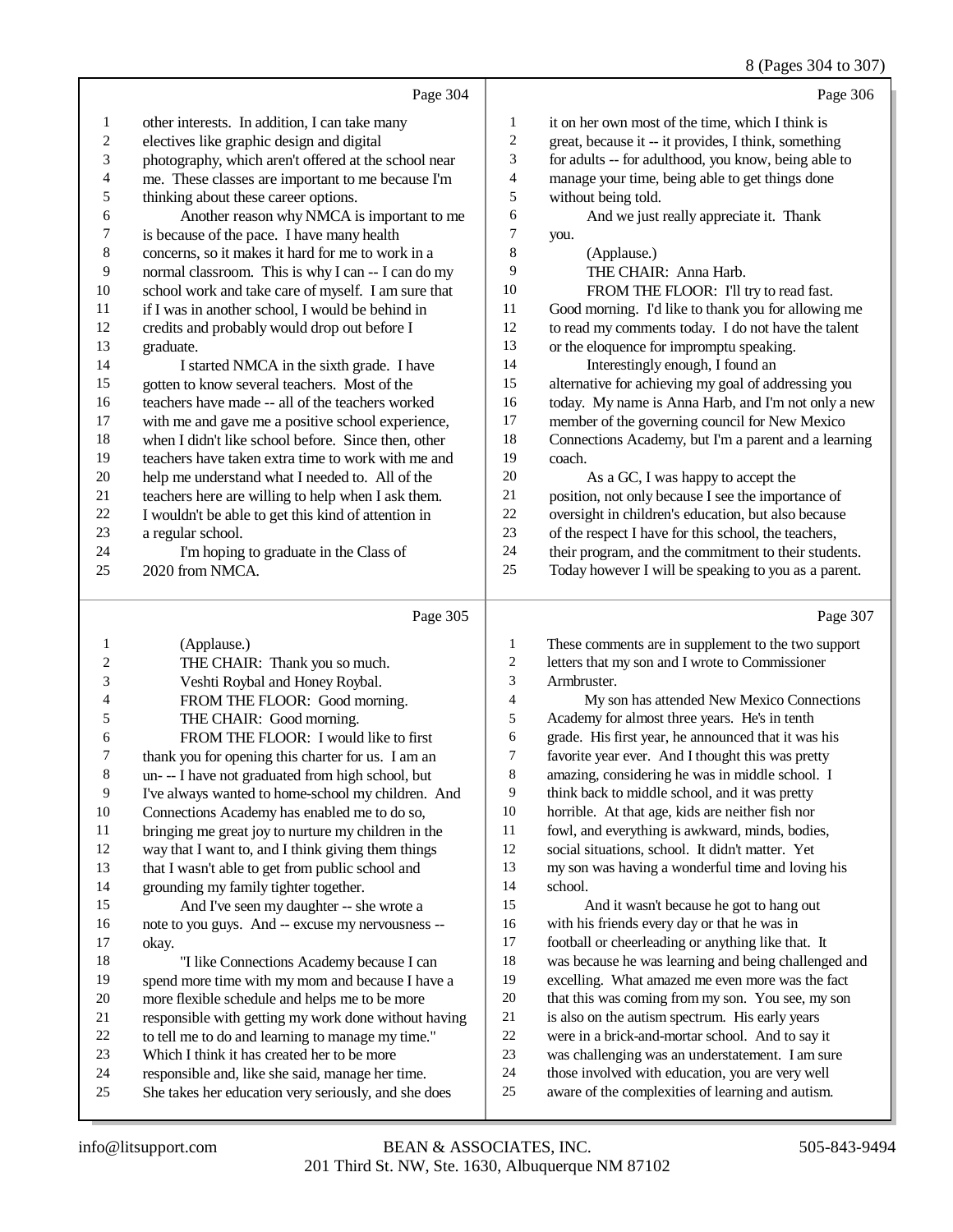#### 9 (Pages 308 to 311)

|                          | Page 308                                             |                  | Page 310                                             |
|--------------------------|------------------------------------------------------|------------------|------------------------------------------------------|
| $\mathbf{1}$             | If you don't, you should.                            | $\mathbf{1}$     | of that future Olympian or Hollywood actor, that     |
| $\overline{c}$           | Autism carries with it sensory issues. My            | $\sqrt{2}$       | feeling of a safe haven for that victim of bullying, |
| 3                        | son -- my son's issues are auditory. With the chaos  | 3                | or even the feeling of satisfaction of the parent    |
| 4                        | of the classroom in a brick-and-mortar school, my    | $\overline{4}$   | who wants to be more involved in their student's     |
| 5                        | son couldn't function. And he, along with his        | 5                | education, so chose NMCA for its virtual             |
| 6                        | education, was suffering. Every day he was           | 6                | environment?                                         |
| $\boldsymbol{7}$         | subjected to an auditory assault, and he shut down.  | $\tau$           | Judging student achievement is so much               |
| $\,$ 8 $\,$              | One of the interesting things he experienced was     | $\,$ 8 $\,$      | more than test scores and quantitative data, just    |
| 9                        | also a sense of inadequacy that is so common amongst | 9                | like New Mexico Connections Academy is so much more  |
| 10                       | children with challenges, whatever kind it is. It's  | 10               | than just an alternative school. Even though my      |
| 11                       | at this moment a lot of educational systems lose     | 11               | school [verbatim] is an only child, I believe that   |
| 12                       | children.                                            | 12               | throughout our lives as parents and advocates, at    |
| 13                       | He felt it was all his fault, and he just            | 13               | some point, every child is our child.                |
| 14                       | wasn't good enough. I knew something wasn't          | 14               | There are roughly 1,800 students at NMCA.            |
| 15                       | working. As a parent of a child on the spectrum, I   | 15               | Today, every one of those children is mine. And      |
| 16                       | was always observing and fighting to find            | 16               | believe it or not, today, every one of those         |
| 17                       | alternatives and adaptations for the survival and    | 17               | children is yours. As you sit here today about to    |
| 18                       | achievement of my son. Isn't it interesting that     | 18               | make your final decisions, please remember the       |
| 19                       | once again, I find myself fighting for my son's      | 19               | larger picture of student achievement.               |
| 20                       | survival through fighting for this school?           | 20               | Thank you.                                           |
| 21                       | When we found New Mexico Connections, it             | 21               | (Applause.)                                          |
| 22                       | was everything we never knew we needed. He was able  | 22               | THE CHAIR: There's two minutes left. And             |
| 23                       | to focus. It opened up an entirely different world   | 23               | there are four people on the list.                   |
| 24                       | for him of learning, in and out of the classroom.    | 24               | Sean Chapel.                                         |
| 25                       | The virtual school environment was a perfect fit.    | 25               | FROM THE FLOOR: Good morning. I                      |
|                          |                                                      |                  |                                                      |
|                          | Page 309                                             |                  | Page 311                                             |
| 1                        | As a learning coach, I have observed the             | 1                | apologize that our comments are taking up so much of |
| $\sqrt{2}$               | coursework, tests, discussions, live lessons, phone  | $\boldsymbol{2}$ | your time.                                           |
| 3                        | calls with teachers, and I believe NMCA's methods    | 3                | New Mexico Connections Academy is my                 |
| $\overline{\mathcal{A}}$ | definitely contribute to the successful achievement  | $\overline{4}$   | preferred school. I'm currently a junior in high     |
| 5                        | of their students. After all, isn't it progressive   | 5                | school. And due to extenuating circumstances, I      |
| $\boldsymbol{6}$         | student achievement the priority for parents,        | 6                | ended up dropping out spring semester of my          |
| $\overline{7}$           | teachers, schools and its governing bodies?          | $\sqrt{ }$       | sophomore year. I had never done an online school    |
| $\,$ 8 $\,$              | You have determined, however, the                    | 8                | before, and integrating myself into the system did   |
| 9                        | opposite. By way of the failing grade you have       | 9                | have its challenges; but I'm extremely glad that I   |
| 10                       | given NMCA, you feel through quantitative data that  | 10               | did.                                                 |

11 I'm finally able to take ownership of my own education. I'm finally able to reach my teachers and ask for the help that I need. I have a gifted status on my IEP, which, basically, in a brick-and-mortar high school, makes a lot of teachers think that I need less help than the ordinary student. This is not true. I'm not -- I'm getting challenged in my

 coursework more than I ever have before, and I am enjoying it. And for the first time in my life, I am getting good grades. And for the first time in my life, I'm working towards my diploma, and I see college on the horizon. I have the ability to grasp my future, and it's because of New Mexico

school that supports the heavy schedule and passion Connections Academy.

large.

 the school is failing and, therefore, it is failing its students. You forget, however, that student achievement involves so much more than test scores and quantitative data. Ask any teacher here, and

16 day-to-day successes of their students, small and 17 large.

18 There are also so many things you cannot<br>19 augustify. How do you quantify the confidence a

20 freedom to learn that an autistic child or child<br>21 with anxieties or ADHD has, or that ability to 21 with anxieties or ADHD has, or that ability to<br>22 continue their education for that child dealing 22 continue their education for that child dealing with<br>23 medical issues, or conflicting schedule of those 23 medical issues, or conflicting schedule of those<br>24 families who travel, that education to virtual 24 families who travel, that education to virtual<br>25 school that supports the heavy schedule and

quantify. How do you quantify the confidence and

they will affirm that it also involves its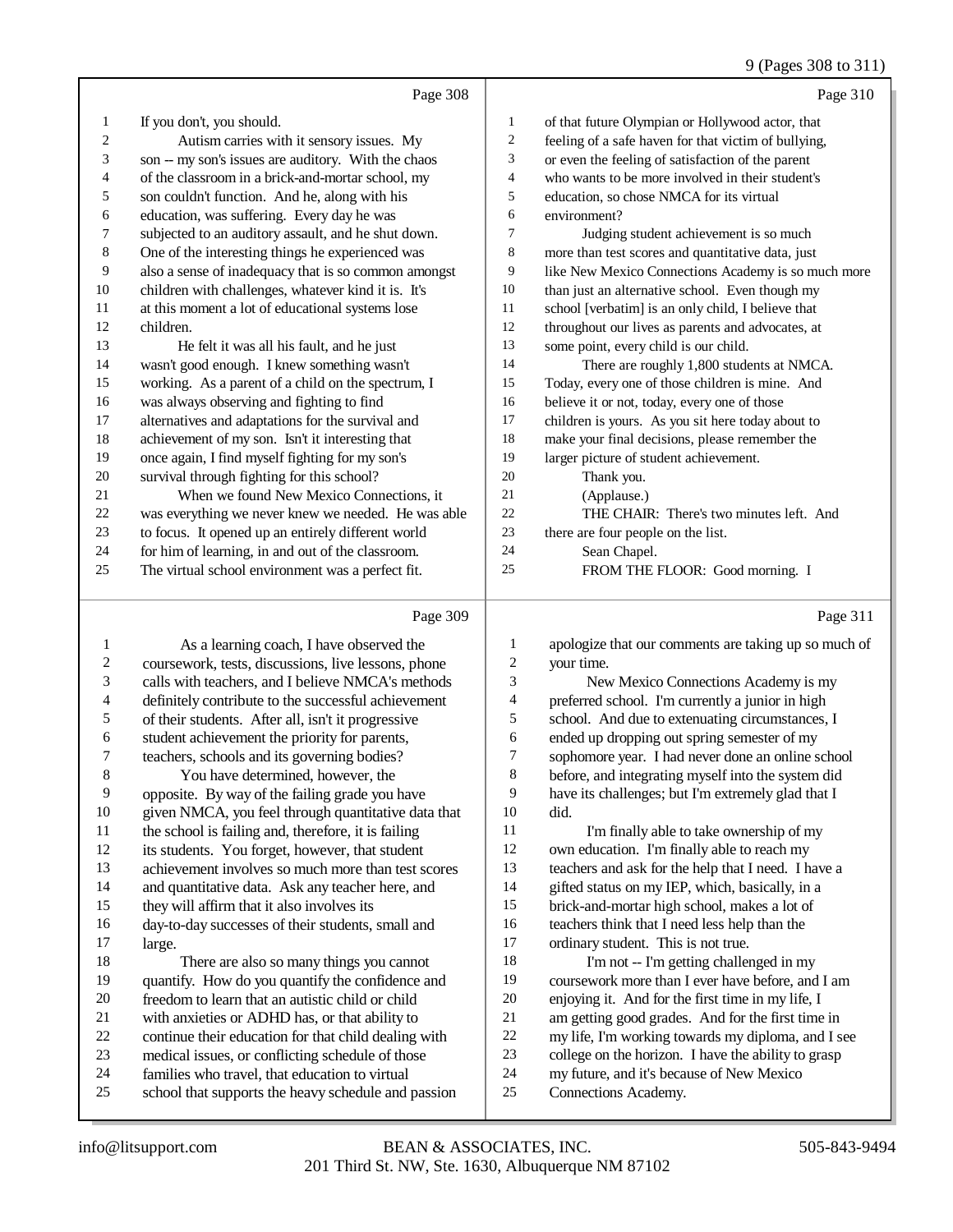10 (Pages 312 to 315)

|                | Page 312                                             |                | Page 314                                            |
|----------------|------------------------------------------------------|----------------|-----------------------------------------------------|
| 1              | The best part about it is, is that I can             | 1              | grade has been reduced because you haven't met the  |
| 2              | adjust it to fit my schedule. If I have to go out    | $\overline{2}$ | 95 percent, and that the -- that you do have        |
| 3              | of town for appointments for medical procedures or   | 3              | apparently significant challenges with trying to    |
| $\overline{4}$ | anything like that, I can. And I don't miss the      | $\overline{4}$ | accommodate the testing.                            |
| 5              | instruction. I don't miss the help. And I don't      | 5              | And one of my questions is you knew from            |
| 6              | miss any part of the lesson that I need.             | 6              | the get-go that this could potentially be a         |
| 7              | Please consider giving us another charter.           | 7              | challenge. And it doesn't seem like you've been     |
| 8              | Thank you.                                           | 8              | able to successfully meet those challenges during   |
| 9              | THE CHAIR: Thank you.                                | 9              | this term of this contract.                         |
| 10             | (Applause.)                                          | 10             | So I have -- I have a concern over that,            |
| 11             | THE CHAIR: Brianna Allen.                            | 11             | and I have a question as to how you think you can   |
| 12             | FROM THE FLOOR: Hi. My name is Brianna               | 12             | deal with this obviously ongoing problem.           |
| 13             | Allen. I am a student with New Mexico Connections.   | 13             | MS. ROMANCITA ARGUELLO: So as I know,               |
| 14             | I first began my educational journey with school     | 14             | this has been a big challenge of NMCA. We've        |
| 15             | starting my freshman year of high school. I am now   | 15             | extended our testing sites. We've purchased         |
| 16             | a sophomore and cannot be any more joyful.           | 16             | Chromebooks so that we have those in those sites.   |
| 17             | New Mexico Connections Academy has helped me grow in | 17             | All the time to do makeups.                         |
| 18             | my learning. As a result, I have become a more       | 18             | We've -- we've missed it this last year.            |
| 19             | determined, independent high school student.         | 19             | We got 92 percent with all the effort. So we know   |
| 20             | New Mexico Connections goes beyond                   | 20             | what we need to do to improve that and get to the   |
| 21             | education, and I have learned valuable skills that I | 21             | 95. We weren't that far off. With the amount of     |
| 22             | will take with me to college and beyond. I have      | 22             | students we have now is a challenge. But we've been |
| 23             | learned how to stay motivated and driven, how to be  | 23             | working on this.                                    |
| 24             | disciplined, and how to time-manage and strive for   | 24             | We started working on this since we                 |
| 25             | success in my education.                             | 25             | started this school year, and to meet those sites   |

### Page 313

| 1  | The Monthly College Virtual series, the              | 1  | and the requirements to get the 95 percent test      |
|----|------------------------------------------------------|----|------------------------------------------------------|
| 2  | Chat with a Grad series and the Career Fireside      | 2  | participation.                                       |
| 3  | series has encouraged me to think more about         | 3  | THE CHAIR: I guess I just need some more             |
| 4  | colleges I may be interested in attending, possible  | 4  | specifics about -- because this is -- this has been  |
| 5  | majors, and future career options. I am delighted    | 5  | going on for four years now. So it's -- it should    |
| 6  | to say that this semester, I was able to get college | 6  | have been understood -- to me, it should have been   |
| 7  | experience through New Mexico Connections Academy's  | 7  | understood from the onset of the school, that could  |
| 8  | dual-credit program, and I was able to complete five | 8  | be an extraordinary challenge. And it doesn't seem   |
| 9  | college courses receiving a 3.9 GPA.                 | 9  | like -- you're still falling short. Over four        |
| 10 | One way that I'm able to take on so many             | 10 | years, to me, you should have made a significant     |
| 11 | classes all at once is through the flexible          | 11 | move towards that 95 percent.                        |
| 12 | environment that this school provides. I also have   | 12 | MR. MARK BOITANO: Madam Chair, you know,             |
| 13 | to give credit to the teachers and staff of          | 13 | it's a good point. And I think a couple of things    |
| 14 | New Mexico Connections Academy.                      | 14 | need to be considered. Number one is the mindset of  |
| 15 | THE CHAIR: Time is up. Thank you.                    | 15 | the families that enter this school, or any school;  |
| 16 | (Applause.)                                          | 16 | because the reality is -- I know one year, we were   |
| 17 | THE CHAIR: So I'd like to spend a little             | 17 | knocking on doors talking to families to encourage   |
| 18 | bit of time addressing the challenges with the State | 18 | them to test. And some of them just -- you know,     |
| 19 | testing.                                             | 19 | some of the home-schooling families felt like maybe  |
| 20 | I actually was in attendance at the LESC,            | 20 | the State didn't have the authority to require them  |
| 21 | because it was last year when there was a            | 21 | to test. So I think a part of it needs to be         |
| 22 | presentation before the LESC by the -- I guess the   | 22 | upfront commitment from families that engage in our  |
| 23 | then head administrator, referencing that there --   | 23 | school, or any school, that, yes, they will test.    |
| 24 | and acknowledging that you've -- you have not met, I | 24 | The other thing is -- I mean, we --                  |
| 25 | don't think, in any of the 95 percent, that your     | 25 | innovation, you know, is key for what we're doing at |
|    |                                                      |    |                                                      |

Page 315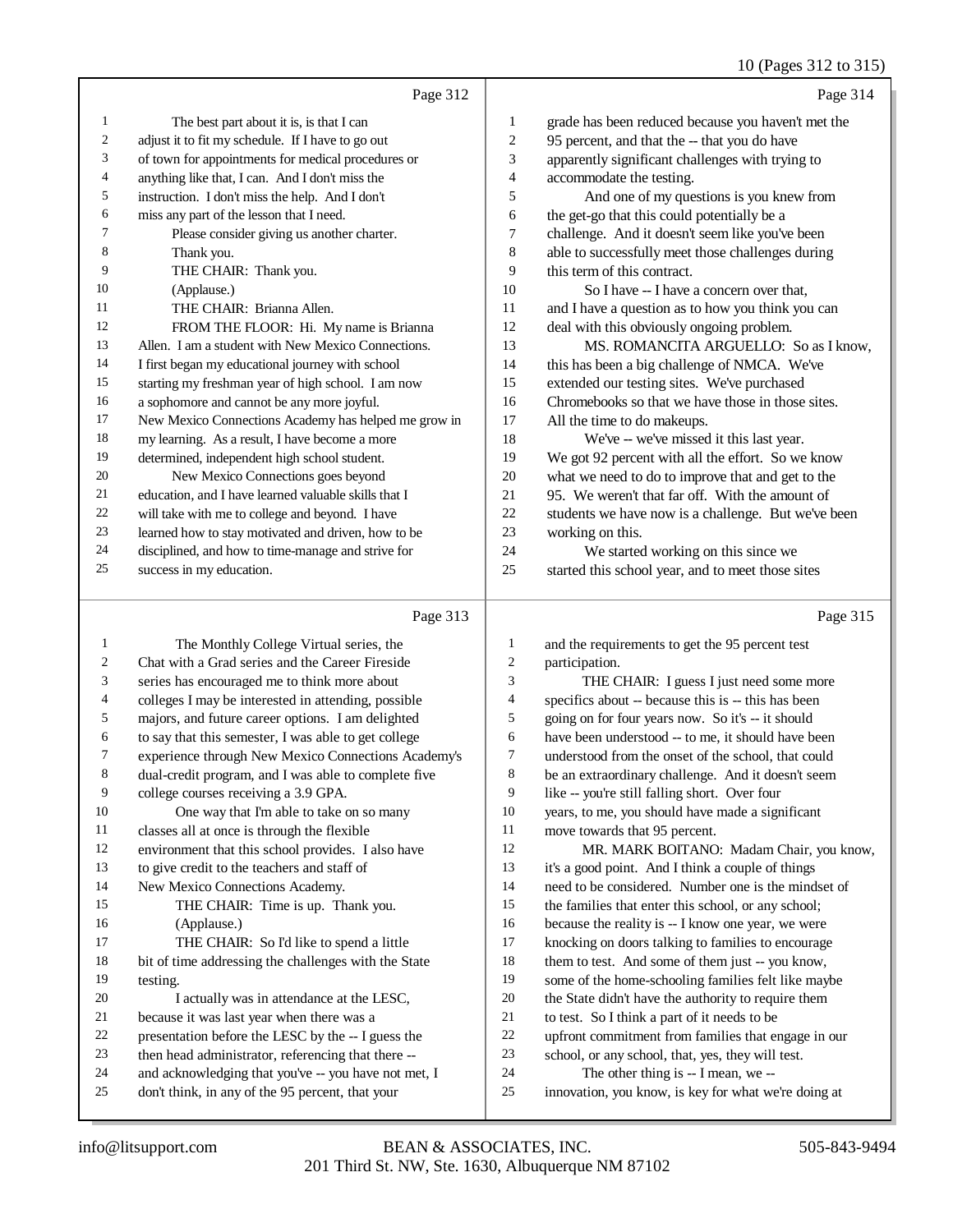11 (Pages 316 to 319)

|                          | Page 316                                                                                                   |                         | Page 318                                                                        |
|--------------------------|------------------------------------------------------------------------------------------------------------|-------------------------|---------------------------------------------------------------------------------|
| $\mathbf{1}$             | Connections. And there's got to be some way -- I                                                           | $\mathbf{1}$            | to any site.                                                                    |
| $\overline{\mathbf{c}}$  | mean, we live in a world where all professional                                                            | 2                       | So we've expanded our sites. We've had                                          |
| 3                        | licenses require testing. And there's secure                                                               | 3                       | more staff to go -- so that's why we have                                       |
| $\overline{\mathcal{L}}$ | testing on site. And there's secure testing in a                                                           | 4                       | multiple -- more sites. And then we have multiple                               |
| 5                        | remote location. And we have to find some way, as a                                                        | 5                       | times; because one issue that we ran into was the                               |
| 6                        | state, to create alternative ways of testing in this                                                       | 6                       | amount of computers we had available. We were                                   |
| 7                        | modern age. I mean, we do it for professional                                                              | 7                       | having to transfer them site-to-site. Now, we have                              |
| 8                        | licenses. We've do it for other entities. We have                                                          | 8                       | where we can have testing at multiple sites,                                    |
| 9                        | to find a way to do it.                                                                                    | 9                       | multiple days, and not having to transfer computers                             |
| $10\,$                   | And we'd like to work with you and the                                                                     | 10                      | to the multiple sites. So that is one of the things                             |
| 11                       | State to create optional ways of testing.                                                                  | 11                      | that we have put into place.                                                    |
| 12                       | THE CHAIR: Well, I guess part of me says                                                                   | 12                      | THE CHAIR: Okay.                                                                |
| 13                       | maybe the communication wasn't clear enough with                                                           | 13                      | MS. POULOS: Madam Chair?                                                        |
| 14                       | parents that this wasn't home-schooling, that this                                                         | 14                      | THE CHAIR: Oh, I'm sorry. Director?                                             |
| 15                       | is a public school, so that, you know, maybe that                                                          | 15                      | MS. POULOS: I did just want to direct you                                       |
| 16                       | was the challenge; because it's not -- it is                                                               | 16                      | to the data you have on that testing data. It's on                              |
| 17                       | schooling that's happening at home. But the school                                                         | 17                      | Page 16 of your report. And, again, it does show                                |
| 18                       | is created as a public school. And whether we agree                                                        | 18                      | what we described, which is that consistent decline.                            |
| 19                       | or disagree with the State testing, it is what we                                                          | 19                      | So, you know, the indication was in the earlier,                                |
| $20\,$                   | all have to -- it's a system we live with.                                                                 | 20                      | they missed it by just a small percentage. It                                   |
| 21                       | And that's -- you know, we -- we just have                                                                 | 21                      | actually dropped in 2017 to only 88 percent of the                              |
| $22\,$                   | to -- and we can agree to disagree on the test and                                                         | 22                      | students assessing in that year. So we're seeing a                              |
| 23                       | so on; but the bottom line is this is -- this is the                                                       | 23                      | consistent decline over time.                                                   |
| 24                       | system we're in right now. So, you know, I'll be                                                           | 24                      | I do want you to have that data in front                                        |
| 25                       | honest with you. I can't -- I can't see, in the                                                            | 25                      | of you. Unfortunately, those charts are not                                     |
|                          |                                                                                                            |                         |                                                                                 |
|                          | Page 317                                                                                                   |                         | Page 319                                                                        |
| $\mathbf{1}$             | near future, a way that we're going to -- we -- I                                                          | $\mathbf{1}$            | entirely --                                                                     |
| 2                        | mean, the State -- and I'm -- don't have the                                                               | $\overline{\mathbf{c}}$ | THE CHAIR: That's -- I could -- I looked                                        |
| 3                        | authority to speak for the State. But I really                                                             | 3                       | at the wrong page.                                                              |
| 4                        | don't see the likelihood that there's going to be                                                          | 4                       | MS. POULOS: Yeah. Down at the very                                              |
| 5                        | the ability for individual students to be able to                                                          | 5                       | bottom, it says 16 of 692.                                                      |
| 6                        | take those tests at their home and that being                                                              | 6                       | THE CHAIR: Okay. Thank you.                                                     |
| 7                        | considered a secure site. I -- you know.                                                                   | 7                       | Also, in your renewal application, you --                                       |
| $\,8\,$                  | So I appreciate that conversation; but I                                                                   | 8                       | there's a chart with a percentage of students                                   |
| 9                        | don't see -- I don't see that happening soon. So I                                                         | 9                       | enrolling late by the school year. And there is an                              |
| 10                       | think we have to -- you know, we have to be                                                                | 10                      | indication that they're performing 54 percent lower                             |
| 11                       | realistic and live with the system that we've got.                                                         | 11                      | on the math assessment.                                                         |
| 12<br>13                 | And there's -- you know, there's certainly                                                                 | 12                      | How much after day one are you considering                                      |
| 14                       | significant concerns about that.                                                                           | 13                      | this? Because the statement is, "Students who                                   |
| 15                       | And do you provide transportation if --                                                                    | 14                      | enrolled after the first day." But is this -- do                                |
| 16                       | because your mention in the application was trying<br>to make sure that -- and I apologize if I don't know | 15<br>16                | you have a benchmark for that?                                                  |
| 17                       |                                                                                                            |                         | MS. ROMANCITA ARGUELLO: No. We--I                                               |
| 18                       | the specific from the contract -- if there was an<br>agreement that students would not have to travel      | 17                      | mean, I think what -- because we are continually                                |
| 19                       | more than 50 miles to a site. Was that                                                                     | 18<br>19                | enrolling, because we have to continue to enroll                                |
| 20                       | referenced -- was that mileage referenced                                                                  |                         | students until we meet our cap. So our enrollment                               |
| 21                       |                                                                                                            | 20<br>$21\,$            | is always going on. And we have large numbers right                             |
| 22                       | specifically? Or was that just a goal that the<br>school established?                                      | 22                      | before the 40th-day count, and then we continue to                              |
| 23                       | MS. ROMANCITA ARGUELLO: Madam Chair, that                                                                  | 23                      | enroll.                                                                         |
| 24                       | is a goal that we put that we tried to make happen                                                         | 24                      | So it's a continuous enrollment, because<br>we have not met our enrollment cap. |
| 25                       | so that families are not traveling over 30 minutes                                                         | 25                      | THE CHAIR: Right. But I'm addressing the                                        |
|                          |                                                                                                            |                         |                                                                                 |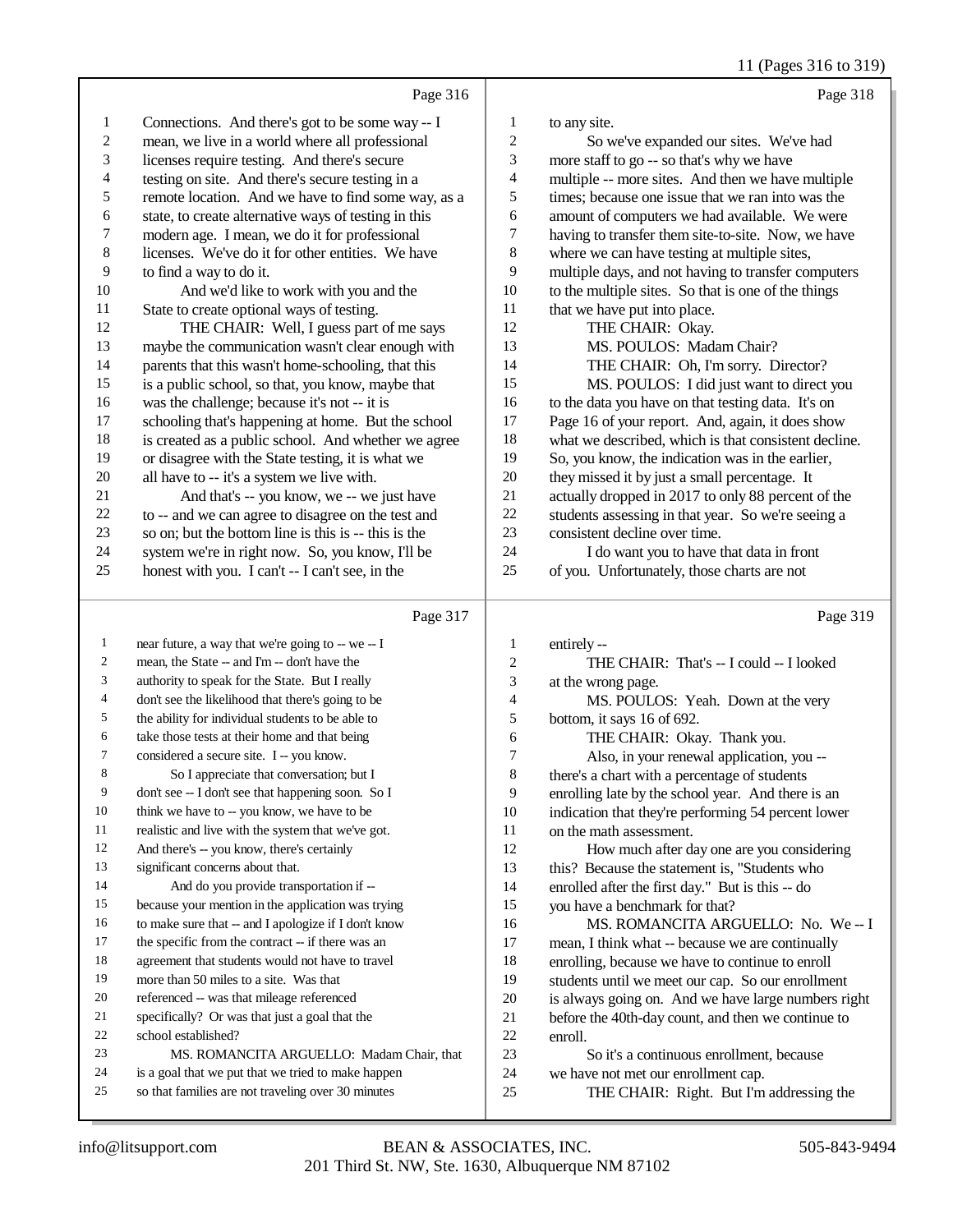12 (Pages 320 to 323)

|              |                                                      |                | 12 (Pages 320 to 323)                                |
|--------------|------------------------------------------------------|----------------|------------------------------------------------------|
|              | Page 320                                             |                | Page 322                                             |
| $\mathbf{1}$ | statement that you made -- or -- students that       | 1              | MR. MARK BOITANO: Right.                             |
| 2            | enrolled after the first day are performing          | 2              | THE CHAIR: But I'm trying to look for                |
| 3            | 54 percent lower. And my question is, do we have     | 3              | that amendment request.                              |
| 4            | any indication -- so if I enroll on day two, I'm     | 4              | MR. MARK BOITANO: And, actually, I'm                 |
| 5            | still considered a student that enrolled after the   | 5              | sorry, Madam Chair. You were right. We -- we         |
| 6            | first day of school in that 54 percent.              | 6              | proposed that in our response to the -- the PED's    |
| 7            | MS. ROMANCITA ARGUELLO: That, I'm not                | 7              | analysis. We did not propose that in our charter     |
| 8            | sure about; but I could look into that.              | 8              | reapplication.                                       |
| 9            | THE CHAIR: Okay. All right. And I'll                 | 9              | THE CHAIR: Okay.                                     |
| 10           | turn it over to anyone else that wants to ask a      | 10             | MR. MARK BOITANO: But we are agreeable to            |
| 11           | question while I'm going through. Thank you.         | 11             | that, and it's necessary.                            |
| 12           | MR. MARK BOITANO: And, Madam Chair, if               | 12             | THE CHAIR: And I'm sure you are certainly            |
| 13           | you don't mind --                                    | 13             | well aware of this. As a public school, you can't    |
| 14           | THE CHAIR: I'm sorry?                                | 14             | say no. And that's -- you know, that's the --        |
| 15           | MR. MARK BOITANO: -- on that one, to be              | 15             | that's the hand every school is dealt. So I'll turn  |
| 16           | particular, the biggest challenge we have -- and     | 16             | it over to Commissioner -- I'm sorry?                |
| 17           | we've kind of discovered this in the last year --    | 17             | MS. POULOS: Madam Chair, I do --                     |
| 18           | our enrollment cap is 2,000, and we're not at that   | 18             | THE CHAIR: I'm sorry.                                |
| 19           | cap. So we need to reduce the cap in our charter.    | 19             | MS. POULOS: Sorry. I just want to make               |
| 20           | The biggest problem we have right now is that we're  | 20             | sure you understand, when the statement is made that |
| 21           | enrolling people not just the first week, but a      | 21             | those students that come in after the beginning of   |
| 22           | month or two or three into the school year. These    | 22             | the year bring down our data, those students are not |
| 23           | are credit-deficient students. These are high-risk   | 23             | incorporated into proficiency or growth data. Only   |
| 24           | students. And these, in a major way, impact the      | 24             | students that are with the school for the full       |
| 25           | data.                                                | 25             | academic year are incorporated in that data. I       |
|              | Page 321                                             |                | Page 323                                             |
| 1            | Early on, early on, our population of                | 1              | think that's really important to understand.         |
| 2            | students was a little bit different. So please keep  | 2              | THE CHAIR: Okay. Thank you for that                  |
| 3            | that in mind. We need to reduce the number of our    | 3              | clarification.                                       |
| 4            | students.                                            | $\overline{4}$ | <b>Commissioner Peralta?</b>                         |
| 5            | THE CHAIR: Okay. But you have not come               | 5              | COMMISSIONER PERALTA: Thank you,                     |
| 6            | forward with an amendment to reduce that cap;        | 6              | Madam Chair. I'm going to reference some bar graphs  |
| 7            | correct?                                             | 7              | that are in our packet here that show Connections    |
| 8            | MR. MARK BOITANO: Actually, Madam Chair,             | 8              | and your comparison of your school to other virtual  |
| 9            | in our -- in our renewal contract, we did propose a  | 9              | schools that are similar to your -- to the           |
| 10           | reduced number.                                      | 10             | curriculum.                                          |
| 11           | THE CHAIR: I'm sorry. And I'll just --               | 11             | And so can you tell me why is it -- or               |
| 12           | and I'll just add my own two cents on that, that     | 12             | speak to why is it that these schools, in general,   |
| 13           | just about every school that we have deals with      | 13             | overall, are outperforming Connections? And in your  |
| 14           | transitory populations; so -- and I'll -- before     | 14             | explanation, can you really make mention to your     |
| 15           | $I -$                                                | 15             | lowest performing students?                          |
| 16           | MR. MARK BOITANO: Madam Chair?                       | 16             | MR. MARK BOITANO: So, Commissioner -- I'm            |
| 17           | THE CHAIR: You made a statement in your              | 17             | sorry. What page --                                  |
| 18           | renewal application that a statistically significant | 18             | COMMISSIONER PERALTA: So I'm looking on              |
| 19           | relationship exists between students' household      | 19             | Page 2 of 19 in our packet. Yeah. It's a bar         |
| 20           | income level and test performance. And I'll also     | 20             | graph. It's Chart 1. And it says, "New Mexico        |
| 21           | say that just about every charter school that we     | 21             | Connections Current Standing Points Compared to      |
| 22           | have and every school in New Mexico deals with       | 22             | Similar Virtual Schools, 2014-2017."                 |
| 23           | poverty issues and economic issues, so that I don't  | 23             | And in that graph, it indicates that those           |

- 22 have and every school in New Mexico deals with<br>23 poverty issues and economic issues, so that I don't poverty issues and economic issues, so that I don't
- 24 find that that's, you know, particularly unique to 25 vour school. It is unique to -- to New Mexico.
- your school. It is unique to -- to New Mexico.

And in that graph, it indicates that those

school. And when I look at other graphs pertaining

24 virtual schools, overall, are outperforming your<br>25 school. And when I look at other graphs pertain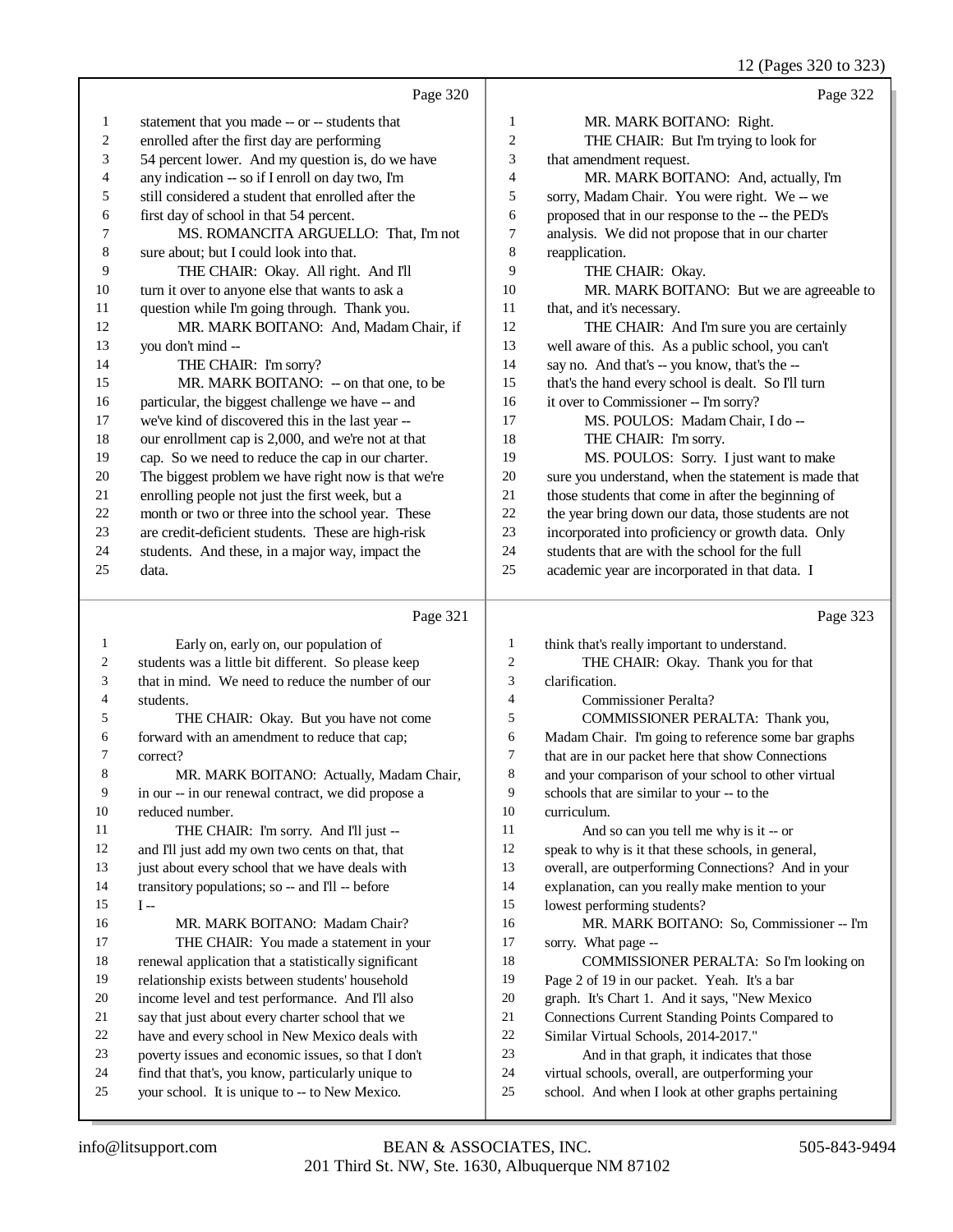13 (Pages 324 to 327)

|                         |                                                      |                  | 13 (Pages 324 to 327)                                            |
|-------------------------|------------------------------------------------------|------------------|------------------------------------------------------------------|
|                         | Page 324                                             |                  | Page 326                                                         |
| 1                       | to this topic, when we look at our Q1, our lowest    | $\mathbf{1}$     | <b>COMMISSIONER PERALTA: So you</b>                              |
| $\overline{c}$          | performing students, they're outperforming you each  | $\mathfrak{2}$   | referenced -- and it's been mentioned that the                   |
| 3                       | of the last four years.                              | 3                | population of students in your academy has increased             |
| 4                       | So can you speak to that, or any reason              | $\overline{4}$   | at a significant rate. Is that -- is the reason                  |
| 5                       | why maybe you're not quite meeting the standards?    | 5                | because you want to try to get to your cap as soon               |
| 6                       | MR. MARK BOITANO: Commissioner Peralta,              | 6                | as possible? Or is it -- what is the reason why you              |
| 7                       | we might -- actually, I might ask our vice -- one of | $\boldsymbol{7}$ | let that really expedite as it did?                              |
| 8                       | our vice principals to -- to answer that. But let    | 8                | MR. CRAIG LOCKWOOD: No. I mean,                                  |
| 9                       | me clarify one thing. Blended schools and online     | 9                | obviously, we would like to reach our cap, because               |
| 10                      | schools are different in concept than virtual        | 10               | that would help us to stabilize our population and               |
| 11                      | schools. And so some of the schools in this graph    | 11               | also focus more on student achievement, because we               |
| 12                      | here are virtual schools similar to New Mexico       | 12               | won't be consistently growing. But that was not our              |
| 13                      | Connections Academy. Others are blended schools or   | 13               | intent is not to reach our cap as quickly as                     |
| 14                      | online schools.                                      | 14               | possible.                                                        |
| 15                      | So we would say that this -- in terms of             | 15               | We've just become a school of choice that                        |
| 16                      | the population we're being compared to, some are     | 16               | is very popular amongst the students in New Mexico               |
| 17                      | similar; some are not. But in terms of the deep      | 17               | because of the services that we provide to those                 |
| 18                      | data, I'll ask Craig Lacey [verbatim], one of our;   | 18               | students. And so they come to us because they have               |
| 19                      | vice principals, to answer the data question.        | 19               | a specific need that we can cater to and, therefore,             |
| 20                      | MS. POULOS: Madam Chairwoman? I do want              | $20\,$           | we're seeing a large growth of population.                       |
| 21                      | to clarify. The one I don't know about is Taos       | 21               | COMMISSIONER PERALTA: Now, since you                             |
| 22                      | Cyber Magnet. But eCADEMY is a full-time virtual     | 22               | mentioned, also, too, that these other schools --                |
| 23                      | school. New Mexico Virtual Academy is a full-time    | 23               | and I think Ms. Poulos had mentioned only one school             |
| 24                      | virtual school. Pecos Connections is a full-time     | 24               | was a blended school; the others weren't. But even               |
| 25                      | virtual school. So at least three of those are.      | 25               | then, being the one blended school did show that                 |
|                         | Page 325                                             |                  | Page 327                                                         |
|                         |                                                      | 1                |                                                                  |
| $\mathbf{1}$            | We'll get information for you on Taos.               | $\overline{c}$   | they were outperforming Connections. Wouldn't a                  |
| $\overline{\mathbf{c}}$ | MR. CRAIG LOCKWOOD: Thank you,                       | 3                | blended model be something you guys might consider,              |
| 3                       | Commissioner. I would like to reference your         | 4                | being the fact that we're seeing a blended virtual               |
| 4                       | question. One, I was going to reference that many    | 5                | academy having some success -- more success than<br>Connections? |
| 5                       | of the models here that we're compared to are        | 6                |                                                                  |
| 6                       | blended models, which do have that in-person         | 7                | MR. CRAIG LOCKWOOD: Perhaps that would be                        |
| 7                       | component, which does make a difference in student   | $\,$ 8 $\,$      | something that we could consider, yes. Obviously,                |
| 8<br>9                  | performance.                                         | 9                | we have to have conversations with our board, as                 |
|                         | And another reason we're probably seeing a           | 10               | well as negotiations with you all in that direction.             |
| 10                      | decline in our performance is due to our vast growth | 11               | COMMISSIONER PERALTA: Thank you. No                              |
| 11                      | in our student population. We have grown             |                  | further questions.                                               |

significantly very quickly, which has caused us to

 have to incorporate new teachers midyear, midstream. We've got -- when you have growth like that, it's very difficult to be able to put together the resources needed to focus on and improve that achievement. So we've -- we've been encountering many challenges over the years because of the vast growth. And so I think that in comparison to these

- schools that have a more consistent population, it
- could bear to those bar graphs there.
- COMMISSIONER PERALTA: So -- I'm sorry,
- Ms. Fox. I would like to address the subject he
- spoke to.
- MS. FOX: Sorry.
- 201 Third St. NW, Ste. 1630, Albuquerque NM 87102 info@litsupport.com BEAN & ASSOCIATES, INC. 505-843-9494

 MS. FOX: And that would -- THE CHAIR: Commissioner Crone?

school performs better, what element?

THE CHAIR: I just need a little

questions right now.

 COMMISSIONER CRONE: Sir, you -- would you mind repeating what you said about why a blended

COMMISSIONER CRONE: Thank you. No more

COMMISSIONER CABALLERO: Madam Chair?

 clarification, because I think I've become confused here, because I hear, on one hand, that you're trying to reach a cap; and then I hear another that

 MR. CRAIG LOCKWOOD: I was referencing 18 the -- the element of the in-person component.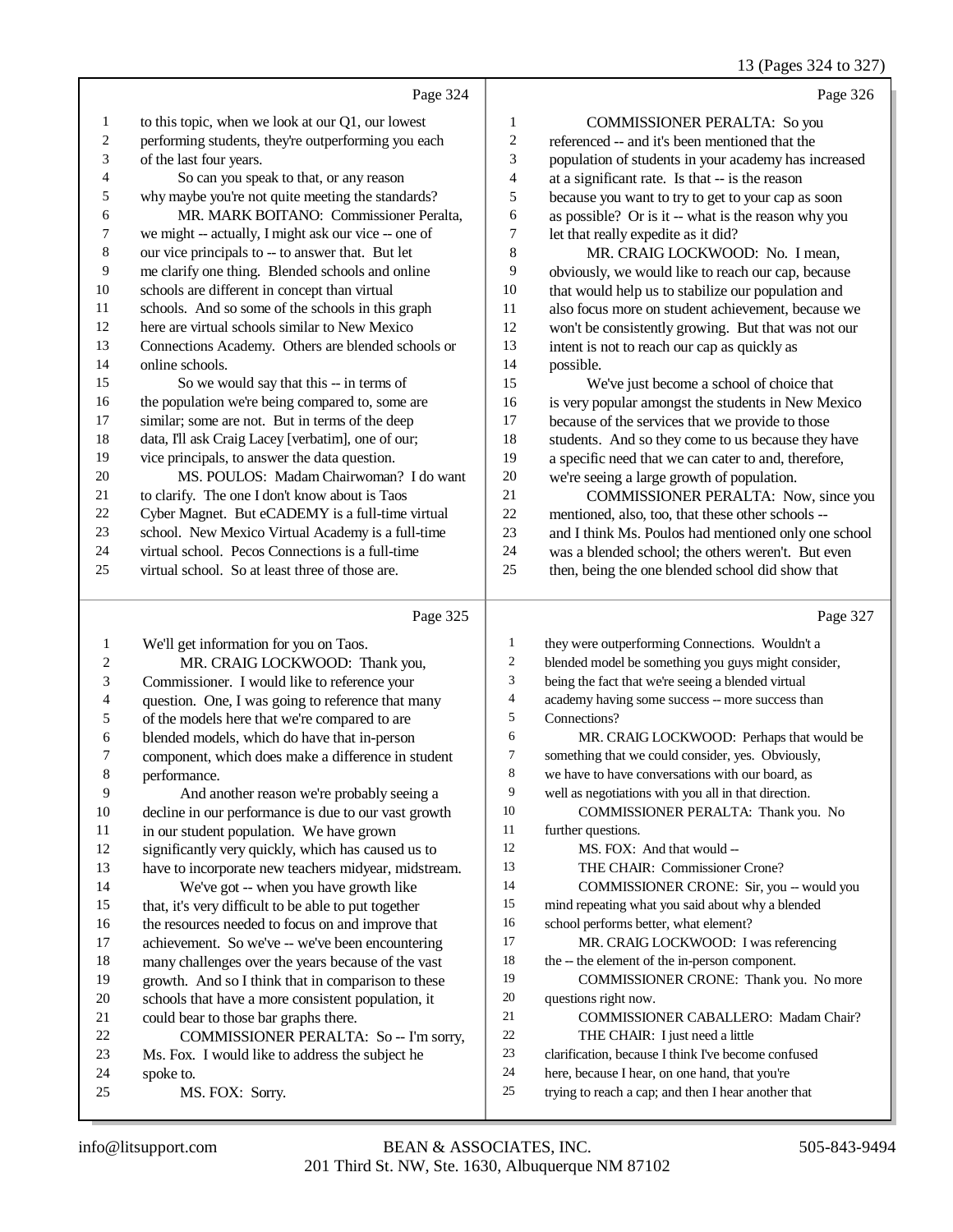|                  |                                                                                                     |                         | 14 (Fages 320 to 331)                                                                               |
|------------------|-----------------------------------------------------------------------------------------------------|-------------------------|-----------------------------------------------------------------------------------------------------|
|                  | Page 328                                                                                            |                         | Page 330                                                                                            |
| $\mathbf{1}$     | we're looking at maybe reducing your cap. So I'm                                                    | $\mathbf{1}$            | MR. MARK BOITANO: You're right. You're                                                              |
| $\boldsymbol{2}$ | not exactly sure what direction the school is                                                       | $\overline{c}$          | right.                                                                                              |
| 3                | looking to go on.                                                                                   | 3                       | You're right, Madam Chair. And, you know,                                                           |
| 4                | Are you looking to reach your cap? Or are                                                           | $\overline{4}$          | of course, if there's a teacher -- you know,                                                        |
| 5                | you looking to reduce that cap? And if you are                                                      | 5                       | teachers' children, as well. As well, siblings and                                                  |
| 6                | looking to reduce that cap, then my question is, how                                                | 6                       | the children of teachers. Some schools require the                                                  |
| 7                | do you select what students you're not going to                                                     | 7                       | enrollees to say, "We will test." I mean, is that                                                   |
| $\,8$            | bring back?                                                                                         | 8                       | not an appropriate filter to apply to any                                                           |
| 9                | MR. MARK BOITANO: Well, yeah, Madam --                                                              | 9                       | prospective charter school student? I mean, there                                                   |
| 10               | Madam Chair, that's a very, very good question.                                                     | 10                      | are filters like that.                                                                              |
| 11               | THE CHAIR: Thank you.                                                                               | 11                      | And it's the wrong word. I'm sorry.                                                                 |
| 12               | MR. MARK BOITANO: Because once any                                                                  | 12                      | You're right. It's the wrong word. But I think                                                      |
| 13               | charter school reaches its enrollment cap, they have                                                | 13                      | there are filters that we can apply that are                                                        |
| 14               | a lottery system. And, of course, we can't                                                          | 14                      | necessary. And that's what we're talking about.                                                     |
| 15               | discriminate based on any measures whatsoever.                                                      | 15                      | COMMISSIONER ARMBRUSTER: Madam Chair?                                                               |
| 16               | However, what we've learned in our system is the                                                    | 16                      | THE CHAIR: Commissioner Armbruster.                                                                 |
| $17\,$           | commitment to the system. The number one reason why                                                 | 17                      | COMMISSIONER ARMBRUSTER: It's, like, an                                                             |
| $18\,$           | students disenroll is because they don't understand                                                 | 18                      | overwhelming amount of things I want to say. But                                                    |
| 19               | the system and the commitment that is necessary on                                                  | 19                      | just to address this one really quickly, I don't                                                    |
| 20               | the part of the student and the learning coach.                                                     | 20                      | think any school, any public school, which charters                                                 |
| 21               | The number one reason why people disenroll                                                          | 21<br>22                | are public, as well as traditional public schools,                                                  |
| 22<br>23         | is they say, "You know what? Actually, it's a                                                       | 23                      | get to choose whether you can't come in my school                                                   |
| 24               | mismatch for us."                                                                                   | 24                      | unless you agree to test. I mean, that's true of                                                    |
| 25               | So we need to clarify the system. And<br>we -- we hope we can discriminate based on the             | 25                      | all the schools. And there are many parents who<br>don't want their kids tested; I understand that. |
|                  |                                                                                                     |                         |                                                                                                     |
|                  | Page 329                                                                                            |                         | Page 331                                                                                            |
| $\mathbf{1}$     | commitment to the system; not on race, household                                                    | $\mathbf{1}$            | But that's the situation.                                                                           |
| $\overline{c}$   | income, class, any of those things, when we -- when                                                 | $\mathfrak{2}$          | On the positive side, I think a number of                                                           |
| $\mathfrak{Z}$   | we are on the lottery system. And I know other --                                                   | 3                       | what you've done -- and I have read the letters; I                                                  |
| 4                | you know, other charter schools have created some                                                   | $\overline{\mathbf{4}}$ | did -- well, e-mails from the people who wrote me.                                                  |
| 5                | kind of filters to screen their students prior to --                                                | 5                       | And as a special ed -- former special ed teacher, I                                                 |
| 6                | prior to enrolling in the schools.                                                                  | 6                       | get that. I see there's a number of reasons why                                                     |
| $\overline{7}$   | THE CHAIR: And I have to correct you here                                                           | 7                       | things are.                                                                                         |
| 8                | and -- that is not the case, that there's no --                                                     | 8                       | But as a Public Education Commissioner, I                                                           |
| 9                | COMMISSIONER CABALLERO: That shouldn't                                                              | 9                       | believe my duty is to look at all children,                                                         |
| 10               | happen, Madam Chair. But it does.                                                                   | 10                      | regardless of where they are, whether they're in                                                    |
| 11               | THE CHAIR: I don't want to say that's                                                               | 11                      | your school or any of the other 60-or-so charter                                                    |
| 12               | happening. And if it is happening, it shouldn't be                                                  | 12                      | schools that are licensed under the State. And I                                                    |
| 13               | happening.                                                                                          | 13                      | have to look at how they are. It doesn't matter                                                     |
| 14               | This is a public school; so there's no                                                              | 14                      | when they come into school, when they -- because                                                    |
| 15               | filters that should exist for a student -- the only                                                 | 15                      | they're not counted in that year's growth, anyway.                                                  |
| 16<br>17         | filter allows a sibling to -- preference. But                                                       | 16                      | But when I see the lowest quartile of                                                               |
| 18               | otherwise, there -- you know, we struggle with<br>arts-integrated schools that have a population of | 17                      | kids -- and I'm not talking about your grade; I'm                                                   |
| 19               |                                                                                                     | 18                      | not talking about the grade which is lowered. I                                                     |
| 20               | students that aren't artistic; so -- and it was<br>unanticipated or whatever.                       | 19<br>20                | understand because of less than 95 percent of your                                                  |
| 21               | But there aren't filters that -- that                                                               | 21                      | students taking the test. I'm not referring to                                                      |
| 22               | would pull someone out of that lottery. So I -- you                                                 | $22\,$                  | those. I'm referring to subgroups. And they're                                                      |
| 23               | know, I will strongly disagree with that statement                                                  | 23                      | still "D"s and "F"s on your lowest and highest<br>performing students.                              |
| 24               | and any statement that uses the world                                                               | 24                      | That being said, my comment about I have                                                            |
| 25               | "discriminate."                                                                                     | 25                      | to look at all students is really important. I                                                      |
|                  |                                                                                                     |                         |                                                                                                     |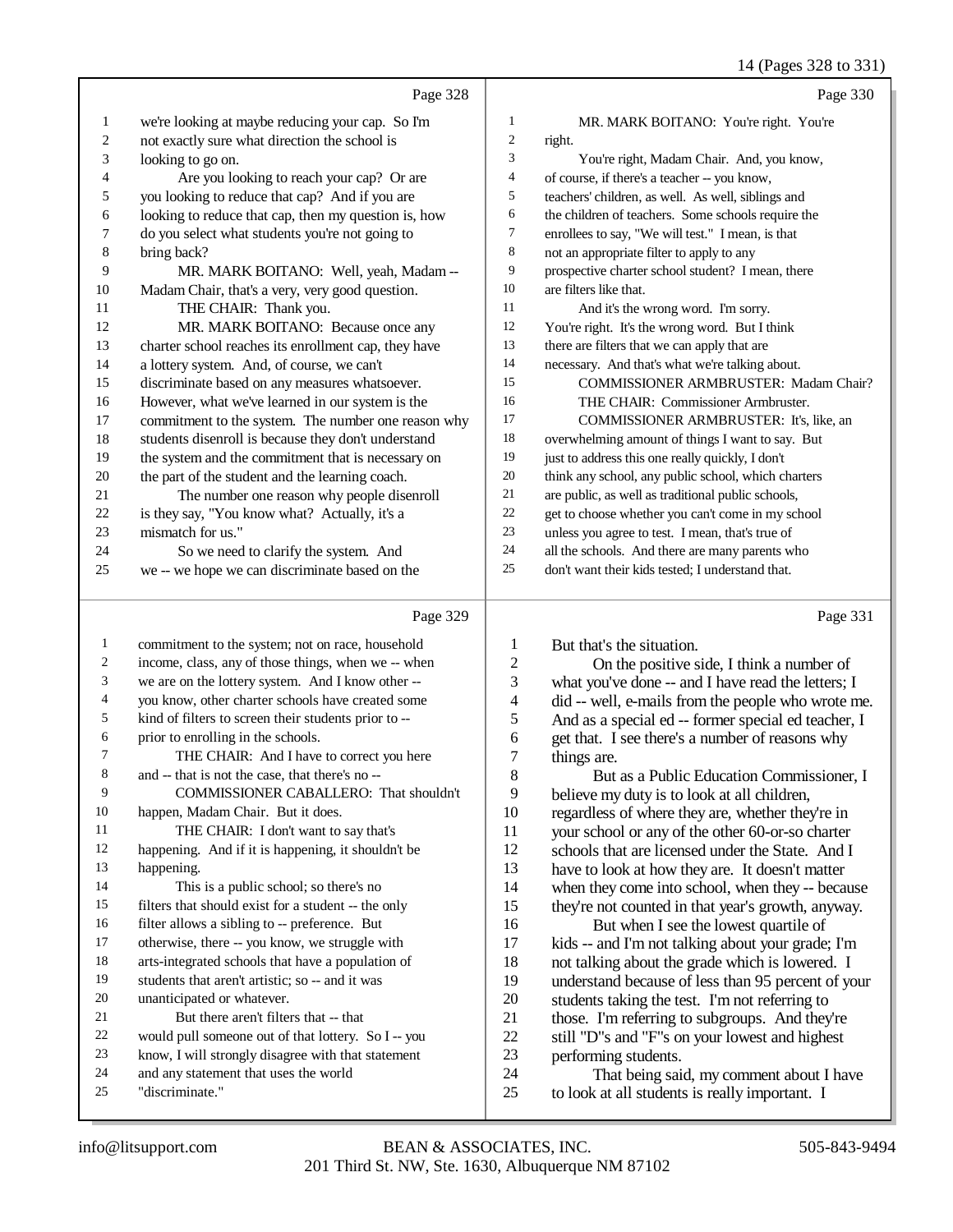|                         |                                                                                                            |                | 15 (Pages 332 to 335)                                                                                 |
|-------------------------|------------------------------------------------------------------------------------------------------------|----------------|-------------------------------------------------------------------------------------------------------|
|                         | Page 332                                                                                                   |                | Page 334                                                                                              |
| $\mathbf{1}$            | absolutely know that for some students, this is the                                                        | 1              | COMMISSIONER CABALLERO: I did, too. And                                                               |
| $\overline{\mathbf{c}}$ | best opportunity. This is the best challenge. This                                                         | 2              | I found a list of teachers. I didn't count them. I                                                    |
| 3                       | is the most rigorous, which is the best ever for                                                           | 3              | just found them a little while ago. And I have the                                                    |
| 4                       | them. I do understand that. And I applaud that.                                                            | 4              | same question that the Commissioner has.                                                              |
| 5                       | And thank you.                                                                                             | 5              | THE CHAIR: Yeah. I wrote --                                                                           |
| 6                       | At the same time, I can't just look at you                                                                 | 6              | COMMISSIONER ARMBRUSTER: I apologize if                                                               |
| 7                       | guys. I have to look at every child. And if you're                                                         | 7              | it's in my little notes. That's just why the                                                          |
| 8                       | not serving every child in that way, then it's just                                                        | 8              | kids -- that's why I say I didn't find it. That's                                                     |
| 9                       | like every other school, period. And that's --                                                             | 9              | why you didn't put it in.                                                                             |
| 10                      | makes it very difficult. It does.                                                                          | 10             | COMMISSIONER CABALLERO: But the list is                                                               |
| 11                      | When you were looking -- you know, these                                                                   | 11             | not that big, if you have 1,800 students.                                                             |
| 12                      | scores are compared -- these ones on these little                                                          | 12             | MS. ROMANCITA ARGUELLO: The list that you                                                             |
| 13                      | report cards, they're compared to every other child                                                        | 13             | are referring to is the list of the letters that the                                                  |
| 14                      | who had exactly the same score for the last two                                                            | 14             | teachers have written of support. And not every                                                       |
| 15                      | years as your children had -- I call them                                                                  | 15             | teacher wrote a letter of support.                                                                    |
| 16                      | "children" -- students -- had. So somehow, whatever                                                        | 16             | THE CHAIR: The list that came in the -- I                                                             |
| 17                      | it is that you're able to do, which is fabulous for                                                        | 17             | think the packet from today, that's the list of                                                       |
| 18                      | some, isn't fabulous for enough students, because                                                          | $18\,$         | teachers who there are support letters for.                                                           |
| 19                      | they're not making the grade. They're not                                                                  | 19             | COMMISSIONER CABALLERO: Okay. So --                                                                   |
| $20\,$                  | progressing as the way that -- that we would expect                                                        | 20             | so -- all right. I interpreted it to be all                                                           |
| 21                      | them to do.                                                                                                | 21<br>22       | teachers wrote it.                                                                                    |
| 22                      | This is just, to me -- if I just hold this                                                                 | 23             | THE CHAIR: So do we have just a general<br>sense of what the student-teacher ratio is?                |
| 23<br>24                | up, this could be any school at all. This happens                                                          | 24             | MS. ROMANCITA ARGUELLO: Our elementary,                                                               |
| 25                      | to be yours; but it doesn't matter. My feelings are<br>the same. And trust me, there's a written record of | 25             | we follow -- they run a little bit higher than a                                                      |
|                         |                                                                                                            |                |                                                                                                       |
|                         | Page 333                                                                                                   |                | Page 335                                                                                              |
| $\mathbf{1}$            | this -- regarding lowest profile, lowest quartile                                                          | 1              | traditional school does, a brick-and-mortar school.                                                   |
| $\boldsymbol{2}$        | students.                                                                                                  | $\overline{c}$ | Our special ed does have to follow the FTE                                                            |
| 3                       | The other thing I wanted to ask was, in a                                                                  | 3              | caseload. We didn't have to put any waivers in last                                                   |
| 4                       | sense, when you talk about -- and I'll use the word                                                        | 4              | year for special ed, because we had -- the caseloads                                                  |
| 5                       | "discrimination," again; I'm not sure it's the right                                                       | 5              | were managed in that way.                                                                             |
| 6                       | word -- but you're talking about people who have to                                                        | 6              | High school does run a little bit higher                                                              |
| 7                       | be in a home-schooled -- in a home with a -- on a                                                          | 7              | than a traditional brick-and-mortar because of the                                                    |
| 8                       | virtual school, you have to have another coach                                                             | 8              | virtual; but they're able to do it because of the                                                     |
| 9                       | there. So in a sense, that is a sort of a qualifier                                                        | 9              | virtual platform. You're not trying to fit kids in                                                    |
| 10                      | for a lottery. You can't leave ten year-olds in the                                                        | 10             | a classroom; it's virtual, so you can have more.                                                      |
| 11                      | home by themselves. That's by State law. So in a                                                           | 11             | But the caseloads as far as for grading                                                               |
| 12                      | sense, that is a qualifier.                                                                                | 12             | and everything like that, the caseloads are not                                                       |
| 13                      | And I'm not exactly sure I'm using exactly                                                                 | 13             | unmanageable for teachers.                                                                            |
| 14                      | the same words. I will ask for your forgiveness.                                                           | 14             | COMMISSIONER ARMBRUSTER: I will say I'm                                                               |
| 15<br>16                | But I think you know what I'm talking about.                                                               | 15<br>16       | not positive, again, of how many students you can                                                     |
| $17\,$                  | I do have a couple of just quick<br>questions. So what is the teacher-pupil ratio?                         | 17             | have. But let's say an elementary -- I'll just use<br>the word 30. I'm not sure you can actually have |
| 18                      | And I might say, it might be in these                                                                      | 18             | that many in an elementary classroom. But you're                                                      |
| 19                      | 4,000 pages I have here.                                                                                   | 19             | starting with fourth. You're not starting with                                                        |
| 20                      | MS. ROMANCITA ARGUELLO: It is in there.                                                                    | $20\,$         | kindergarten. What would yours be?                                                                    |
| 21                      | COMMISSIONER ARMBRUSTER: Okay. Then I                                                                      | 21             | MS. ROMANCITA ARGUELLO: Ours would                                                                    |
| 22                      | will bear -- I will ask forgiveness, because I've                                                          | 22             | probably be -- in our fourth grade, we have probably                                                  |
|                         |                                                                                                            |                |                                                                                                       |
| 23                      |                                                                                                            | 23             |                                                                                                       |
| 24                      | been reading a lot, and I don't know.                                                                      | 24             | about 50 students. And we have one teacher -- or                                                      |
| 25                      | THE CHAIR: Yeah. And I looked quickly<br>for it through the renewal application.                           | 25             | two teachers and one special ed teacher for the<br>grade level.                                       |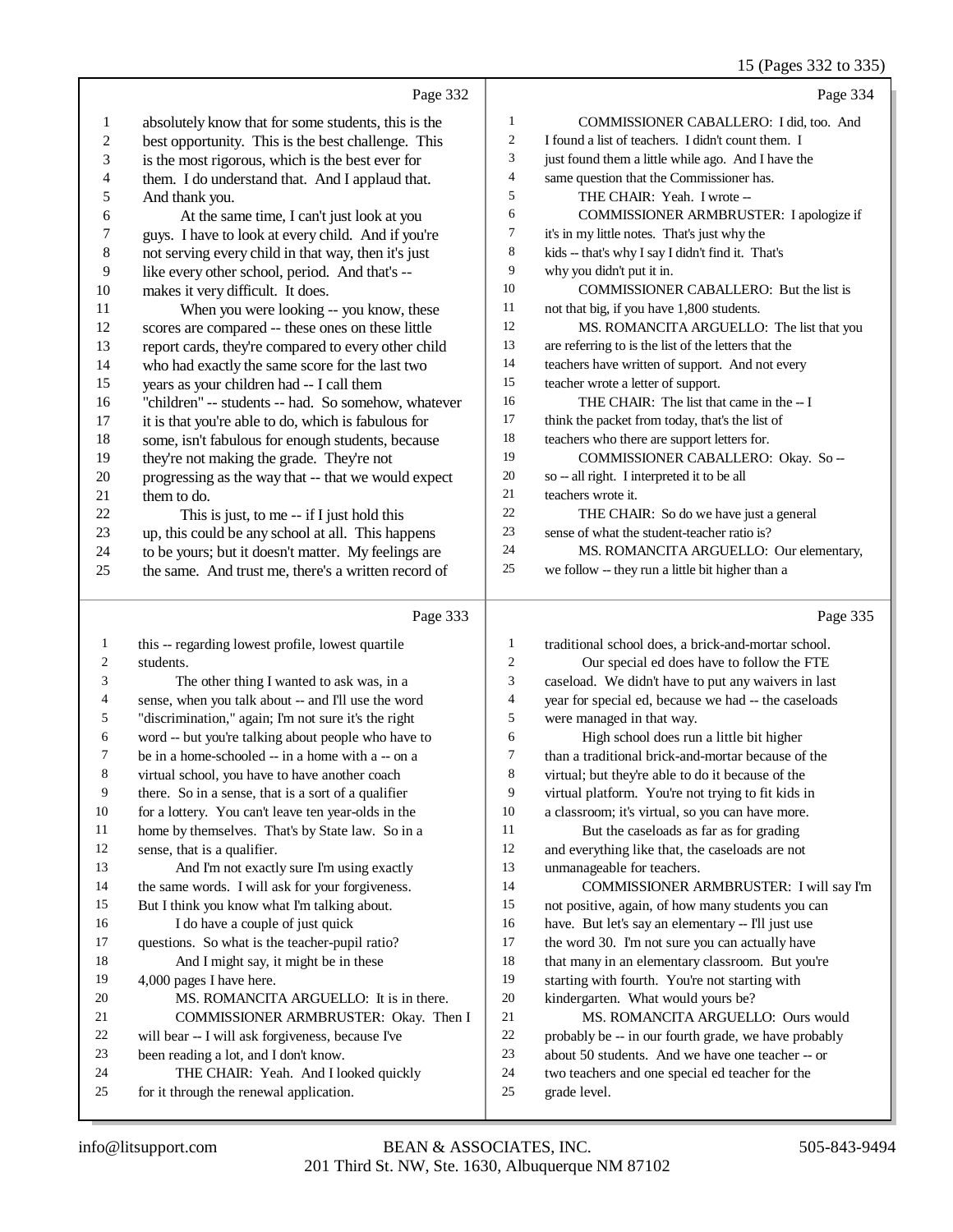16 (Pages 336 to 339)

|              | Page 336                                             |                | Page 338                                             |
|--------------|------------------------------------------------------|----------------|------------------------------------------------------|
| 1            | And I wanted to go back to the other                 | $\mathbf{1}$   | MS. POULOS: Madam Chairwoman,                        |
| 2            | question about, you know, our students' decline, our | $\sqrt{2}$     | Commissioner, I think what Commissioner Armbruster   |
| 3            | Q1 students and our Q4 students. But if you look at  | 3              | is referencing is Page 155, where it lists an        |
| 4            | the -- you know, the majority of our students that   | $\overline{4}$ | individual on this governing council contact list,   |
| 5            | come in to us are new. But if we have them for, you  | 5              | the Connections Academy Director of Schools.         |
| 6            | know, two years in a row, they exceed, and they --   | 6              | COMMISSIONER ARMBRUSTER: Okay. That's                |
| 7            | they excel, and their scores come up dramatically in | $\tau$         | what it was.                                         |
| 8            | reading and math.                                    | 8              | THE CHAIR: Commissioner Robbins?                     |
| 9            | The thing is, is our mobility rate is                | 9              | COMMISSIONER ROBBINS: Thank you. I have              |
| $10\,$       | quite high. And we know it's -- it's one of the      | 10             | some comments, and then I have a couple of           |
| 11           | highest in the state, and because we get families    | 11             | questions, if that's okay --                         |
| 12           | that are not ready to, you know, make this virtual   | 12             | THE CHAIR: Sure.                                     |
| 13           | transition to us, they're not prepared, they don't   | 13             | <b>COMMISSIONER ROBBINS:</b> -- to get               |
| 14           | have the background, they struggle, our -- you know, | 14             | perspective. And I've said this before. My           |
| 15           | our curriculum is rigorous.                          | 15             | daughter, we pulled her out of high school her last  |
| 16           | And unfortunately, they do, you know,                | 16             | year and a half, her almost last two years, because  |
| 17           | become truant. And we do have -- you know, and       | 17             | of issues at the school with certain students. But   |
| 18           | that's why our mobility rate is quite high; because  | 18             | we home-schooled her.                                |
| 19           | we do follow the truancy policy. And we have to      | 19             | But we didn't do what maybe would be the             |
| 20           | withdraw students after we go through all the        | 20             | traditional home-school, where we used textbooks and |
| 21           | measures of truancy. And that's one of the reasons   | 21             | things like that. She used an online program. And    |
| 22           | why we don't --                                      | 22             | we had to stay on top of it and everything, because  |
| 23           | THE CHAIR: Can I interrupt you for just a            | 23             | the program did require -- this is 16 years ago --   |
| 24           | second? I have a question on the truancy policy, as  | 24             | it required weekly log-ins, and they were monitoring |
| 25           | long as you brought it up. Because you mentioned in  | 25             | and things like that.                                |
|              |                                                      |                |                                                      |
|              |                                                      |                |                                                      |
|              | Page 337                                             |                | Page 339                                             |
| $\mathbf{1}$ | your renewal application that you hold truancy       | 1              | She got her GED. She went to college, got            |
| 2            | conferences. Are those conferences held in-person,   | 2              | an associate's degree and was a Registered Nurse,    |
| 3            | or are they online?                                  | 3              | and came out of school earning about double the      |
| 4            | MS. ROMANCITA ARGUELLO: They are held                | 4              | average salary in New Mexico. So I'm very proud of   |
| 5            | teleconference.                                      | 5              | her. And the fact that she did use an online helped  |
| 6            | THE CHAIR: Teleconference. Are they done             | 6              | her accomplish that.                                 |
| 7            | in the home language, if necessary?                  | 7              | And -- you know. So I think the online               |
| 8            | MS. ROMANCITA ARGUELLO: If necessary,                | 8              | does provide a very clear, different approach. I     |
| 9            | yes, they are. We have translators.                  | 9              | think the comments that we've had about the rigor    |
| 10           | COMMISSIONER ARMBRUSTER: I noticed --                | 10             | that this school has in its courses, I think, speaks |
| 11           | THE CHAIR: I had that open to that page;             | 11             | also to some of the students maybe not performing as |
| 12           | SO                                                   | 12             | well.                                                |
| 13           | COMMISSIONER ARMBRUSTER: That's fine. So             | 13             | I think students -- a lot of students                |
| 14           | I noticed that one of the governing board, I         | 14             | think that, you know, an online class, "Hey, it's    |
| 15           | think -- I noticed this -- is in Ohio? One of the    | 15             | going to be real easy. It's real simple. I'm going   |
| 16           | governing board?                                     | 16             | to get into this." And they find out that no, it's   |
| 17           | MS. ROMANCITA ARGUELLO: No, we don't have            | 17             | not. It's actually harder. That's one thing I have   |
| 18           | any governing boards in Ohio, board members.         | 18             | found with a lot of -- you can have very simple,     |
| 19           | COMMISSIONER ARMBRUSTER: So your people              | 19             | easy online programs, and you can have very          |
| 20           | are all here?                                        | $20\,$         | difficult ones. And I applaud Connections Academy    |
| 21           | MS. ROMANCITA ARGUELLO: Yes, our                     | 21             | for the rigor that they have in their courses.       |
| 22           | governing board is all local.                        | 22             | (Applause.)                                          |
| 23           | COMMISSIONER ARMBRUSTER: And "local"                 | 23             | <b>COMMISSIONER ROBBINS: The rural</b>               |
| 24           | meaning where is local?                              | 24             | connectivity is something you definitely have to     |
| 25           | MS. ROMANCITA ARGUELLO: New Mexico.                  | 25             | work on, because, again with not -- regardless of    |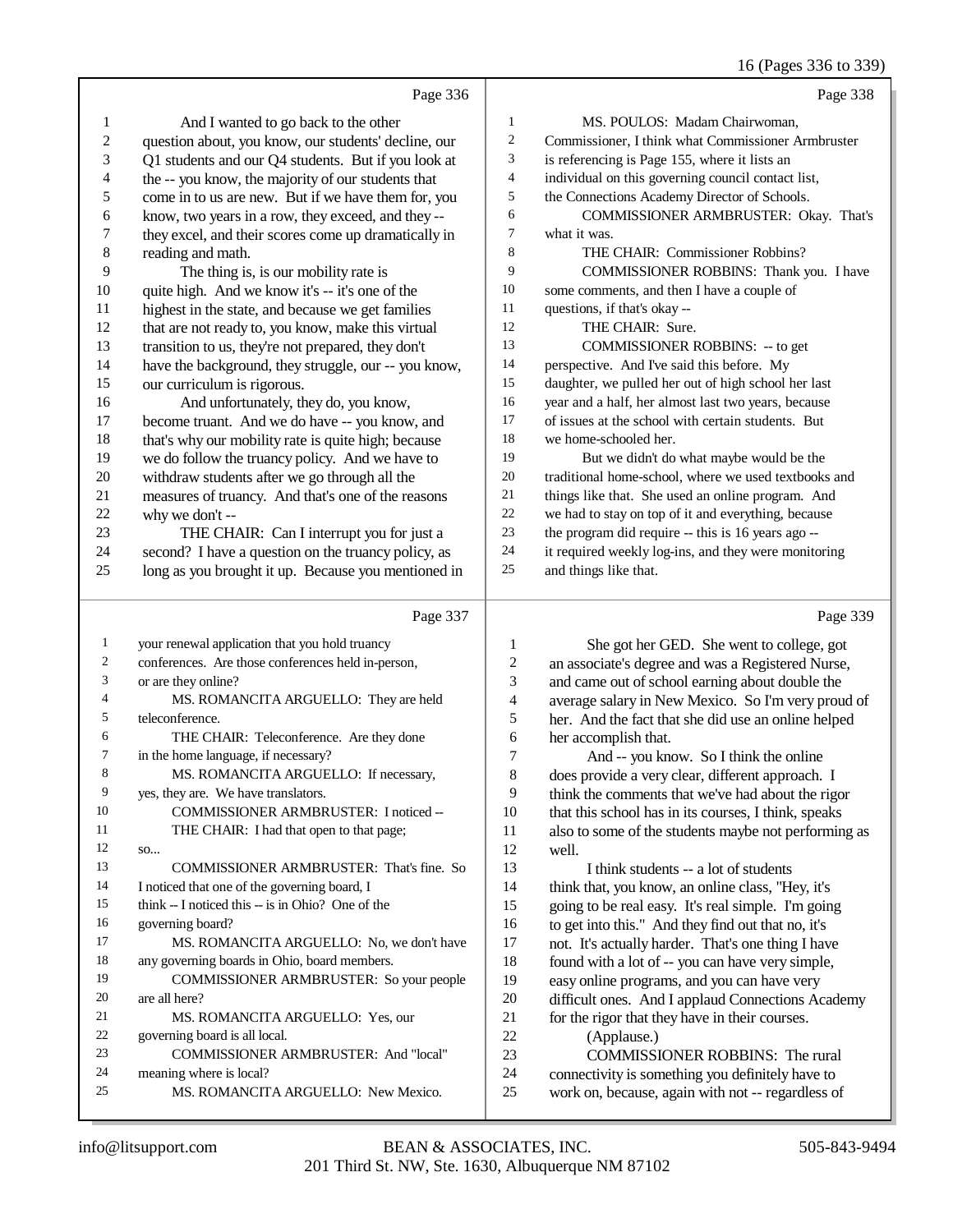|                         |                                                             |                | $17 \text{ (1466)}$ $370 \text{ (0 } 373)$                       |
|-------------------------|-------------------------------------------------------------|----------------|------------------------------------------------------------------|
|                         | Page 340                                                    |                | Page 342                                                         |
| 1                       | whatever your cap happens to be, you're going to            | $\mathbf{1}$   | that I think you could encourage and possibly use to             |
| $\overline{\mathbf{c}}$ | have issues like who do you select, who do you not          | $\overline{2}$ | where the students and the parents of your students              |
| 3                       | select, and how do you meet the needs of those              | 3              | are actually signing an agreement. That doesn't                  |
| 4                       | individuals in the rural areas? So I urge you to            | $\overline{4}$ | discriminate upon anybody. It just -- these are the              |
| 5                       | continue to work on that and everything.                    | 5              | terms and the issues, that you agree you will take               |
| 6                       | With regard to the testing of the                           | 6              | the test, and you will agree you will abide by the               |
| 7                       | students, I'm not aware of anything that Connections        | 7              | requirements that New Mexico Connections Academy has             |
| 8                       | Academy did to discourage students from taking the          | 8              | with regard to the requirements that PED or the PEC              |
| 9                       | testing. Unlike one of the larger school districts          | 9              | is placing upon you.                                             |
| 10                      | in New Mexico that actually actively put together           | 10             | And I think that has to be communicated,                         |
| 11                      | packages to show their parents how they could not           | 11             | because I think, as, you know, Chair Gipson said,                |
| 12                      | take the tests -- and I'm not aware that Connections        | 12             | testing is here. The school grading is here. And                 |
| 13                      | Academy or any of the charter schools that we               | 13             | we may not like it; but it is State law.                         |
| 14                      | oversee have done that. And I think that the fact           | 14             | Also, in regard to the testing, the two                          |
| 15                      | that students take an online school; they believe           | 15             | "F" grades were because you didn't meet the number               |
| 16                      | that the testing may not be necessary.                      | 16             | of students taking the test. Again, I personally                 |
| 17                      | When they get into the rigor, and they                      | 17             | don't want to hold a school responsible when the                 |
| 18                      | understand the rigor, they may not have that. Also,         | 18             | parents and/or the students don't take seriously                 |
| 19                      | the type of students that New Mexico Connections has        | 19             | their education, and they don't take the tests.                  |
| $20\,$                  | with regard to income and diversity may not be any          | 20             | Those students that are -- I mean, there is                      |
| 21                      | different; but usually, people who take on classes,         | 21             | performance; there is improvement. It's not as good              |
| $22\,$                  | they've either dropped out -- my experience, they've        | 22             | as what some of the other virtual schools have, so               |
| $23\,$                  | dropped out of school, or they have socioeconomic           | 23             | you need to work on that.                                        |
| 24                      | situations where they can't go to a 9:00-to-3:00            | 24             | But I think the attendance here, the fact                        |
| 25                      | type of school. They need schooling either later or         | 25             | that it does receive very high satisfaction from                 |
|                         | Page 341                                                    |                | Page 343                                                         |
| $\mathbf{1}$            | earlier, because they're required to take care of           | $\mathbf{1}$   | most of its students and the parents of those                    |
| 2                       | children or actually have a job to where they don't         | $\sqrt{2}$     | students, I think bodes very well for the school.                |
| 3                       | meet the -- the norm of a traditional school.               | 3              | (Applause.)                                                      |
| 4                       | With that, the differences in performance                   | $\overline{4}$ | COMMISSIONER ROBBINS: But you do have a                          |
| 5                       | and things between New Mexico Connections Academy           | 5              | ladder to climb. So, you know -- and to go with                  |
| 6                       | and some of the other online schools is a concern.          | 6              | Chair Gipson, when she said there's a conflict here,             |
| 7                       | And I think New Mexico Connections has to address           | $\tau$         | "We're going to lower the cap," "We're going to                  |
| 8                       | that. They have been extremely aggressive in                | $\,8\,$        | increase the cap," aggressive advertising says                   |
| 9                       | advertising seeking students. And I think you need          | 9              | you're trying to get to that cap as quickly as                   |
| 10                      | to -- your communication, rather than, "This is an          | 10             | possible. So maybe that has to -- I'll reiterate.                |
| 11                      | easy thing, and your children are going to --               | 11             | That message needs to be honed to where you really               |
| 12                      | everyone's going to excel," maybe needs to be toned         | 12             | are communicating what you intend, rather than just              |
| 13                      | down; because I think it sends the wrong message.           | 13             | increasing numbers. We don't want any school to be               |
| 14                      | And some students come into the school with higher          | 14             | looked at, especially innovative schools to be --                |
| 15                      | expectations than the reality, that they think that         | 15             | without being disparaging to a big-box store, we                 |
| 16                      | maybe this is going to be easier than what they had,        | 16             | don't want them to be considered a Walmart of                    |
| 17                      | when actually it's harder.                                  | 17             | education. Thank you.                                            |
| 18                      | You know, magnet schools are able to                        | 18             | (Applause.)                                                      |
| 19                      | discriminate. And I'll use that term, because they          | 19             | COMMISSIONER TOULOUSE: Madam Chair, I                            |
| 20                      | have a set purpose, and the attendees have to agree         | 20<br>$21\,$   | wasn't sure whether I was going to say anything or               |
| 21<br>22                | to the purpose.<br>In Albuquerque. The Family School, it is | 22             | not. But I have a couple of concerns. Then I have<br>a question. |
|                         |                                                             |                |                                                                  |

- 22 In Albuquerque, The Family School, it is
- blended between in-school and home-school. And the
- parents have to agree to that with a contract. They actually sign a contract that would be something
- 24 was not on the Commission when there was the<br>25 original vote on this school. I was on the original vote on this school. I was on the

One of my concerns from the beginning -- I

22 a question.<br>23 One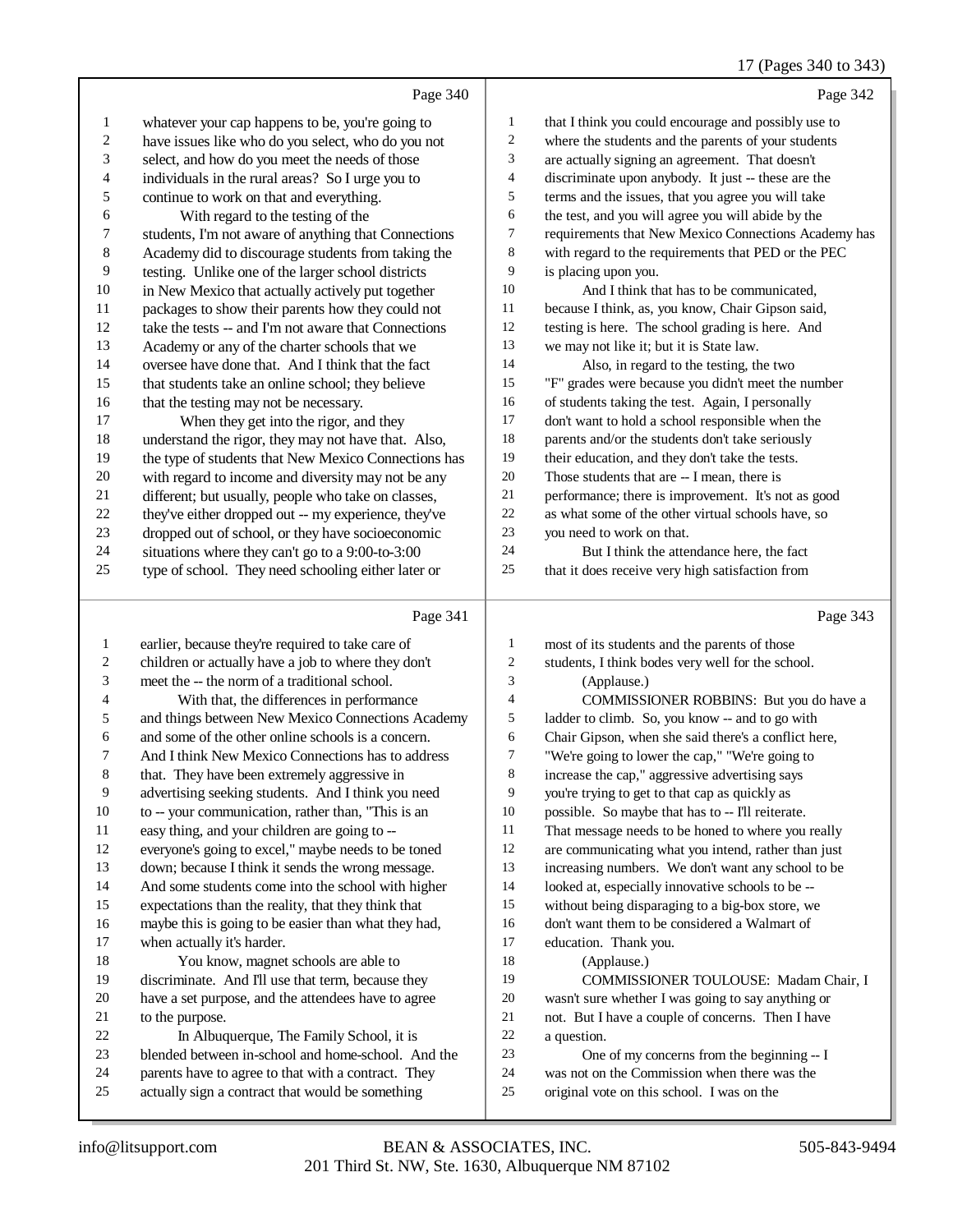#### 18 (Pages 344 to 347)

|                |                                                      |              | 18 (Pages 344 to 34)                                |
|----------------|------------------------------------------------------|--------------|-----------------------------------------------------|
|                | Page 344                                             |              | Page 346                                            |
| 1              | Commission when I was compelled by the court to vote | 1            | question, so, yes, we do -- when a family enrolls   |
| $\overline{c}$ | to open.                                             | $\mathbf{2}$ | with us, the first thing they get is called a       |
| 3              | I separate that feeling -- because I was             | 3            | "welcome call." With that, we explain what their    |
| $\overline{4}$ | new -- from my feeling today. But I have not heard   | 4            | requirements are. And it's all -- and we always     |
| 5              | any explanations from you that I do not hear from    | 5            | throw in the testing participation. They're         |
| 6              | every other school that comes in. We have a lot of   | 6            | required to come to State testing.                  |
| 7              | our charter schools, especially the ones, the high   | 7            | We let them know there's required to be a           |
| 8              | schools and for the career-technical schools, where  | 8            | learning coach. And, yes, we do note that they are  |
| 9              | they have the same kind of churning over and over    | 9            | home-schooled, because when they enroll their       |
| 10             | and people dropping in and coming out. They're       | 10           | options, they have to let us know where they come   |
| 11             | still held responsible.                              | 11           | from; because we always have to request records.    |
| 12             | I have a problem when I see a national               | 12           | And if they are home-schooled, well, then the       |
| 13             | Connections Academy listing that includes your       | 13           | parents have to fill out the record and show us     |
| 14             | school when our State law says there will be no      | 14           | their home-schooling courses that they took.        |
| 15             | for-profit schools in the state.                     | 15           | And especially for the high school, we              |
| 16             | Now, I understand it's their curriculum,             | 16           | have to give them -- make sure that the credit is   |
| 17             | that you have your local nonprofit. But it looks     | 17           | there for them, or they got credit to be able to    |
| 18             | like it's a sham to me. But, again, that part is     | 18           | graduate.                                           |
| 19             | covered. I can't look there. That's a comment,       | 19           | So we do do that for them once they                 |
| 20             | that when I see, on the national Connections         | 20           | enroll. And there is, for families, for students,   |
| 21             | listing, this Connections Academy is one of their    | 21           | they have an on-boarding course that they have to   |
| 22             | schools, it gives the impression to people that it's | 22           | take that explains all the system to them, and also |
| 23             | part of a for-profit chain.                          | 23           | the learning coaches have one, as well, that they   |
| 24             | I have concerns that I haven't heard you             | 24           | take training to learn the platform and what their  |
| 25             | say one thing about following on your students who   | 25           | requirements are to participate. But we do let them |
|                | Page 345                                             |              | Page 347                                            |
| 1              | drop out to see why they dropped out, if they showed | 1            | know, you know, "We're not a home school. You are   |

| $\mathbf{1}$   | drop out to see why they dropped out, if they showed | $\mathbf{1}$ | know, you know, "We're not a home school. You are    |
|----------------|------------------------------------------------------|--------------|------------------------------------------------------|
| $\overline{2}$ | up somewhere else, what they did. We do have that    | 2            | in the home; but it is a public charter school."     |
| 3              | problem with other schools; but many of them try to  | 3            | COMMISSIONER TOULOUSE: I mean, I know,               |
| 4              | track that. And we do get information from them.     | 4            | with what Mr. Robbins said, I have two grandsons     |
| 5              | But the question I have, I want to go back           | 5            | that are sixth grade this year. They were both in    |
| 6              | when you mentioned generally that maybe it was       | 6            | charter schools last year. One of them is now in a   |
| 7              | home-schoolers that didn't. When you have a          | 7            | mid-school in APS. But one of them has taken PARCC   |
| 8              | home-schooler family who comes in and wants to       | 8            | all along. And he has an IEP, and it has not been    |
| 9              | enroll, is there an education process that's done    | 9            | easy for him.                                        |
| 10             | with them that they are now in a public school?      | 10           | One of them, my daughter was absolutely              |
| 11             | Because I also find that, not just your              | 11           | opposed to the test, so she opted her son out. He    |
| 12             | school -- many of the virtual schools -- have taken  | 12           | was threatened in his charter school by his          |
| 13             | a segment of the population that was not getting any | 13           | principal that if he didn't convince his mother to   |
| 14             | State money and put it into the State money pool,    | 14           | let him take the test, he would be the one kid in    |
| 15             | which is reducing money. And that's fine. They're    | 15           | school who wouldn't take it. Then he would be the    |
| 16             | New Mexico students.                                 | 16           | one kid in school who didn't take it, and then there |
| 17             | But I need to know that those                        | 17           | wouldn't be a pizza party for the whole school, and  |
| 18             | home-schooling families clearly understand they are  | 18           | how could he live with that.                         |
| 19             | now not on their own doing their own home-schooling, | 19           | Turned out that the same speech was given            |
| 20             | that they are now a part of the New Mexico public    | 20           | to a couple of the other kids, one of whose mother   |
| 21             | school system.                                       | 21           | was a district judge in Albuquerque, and that kind   |
| 22             | So how do you integrate those people in or           | 22           | of got stopped in a hurry.                           |
| 23             | explain it to them when they come in? Or do you      | 23           | I know there are reasons. I probably                 |
| 24             | even know they were home-schooling families?         | 24           | would have, at least the first year, until I knew    |
| 25             | MS. ROMANCITA ARGUELLO: To address your              | 25           | how the test went, opted my kids out, because I      |
|                |                                                      |              |                                                      |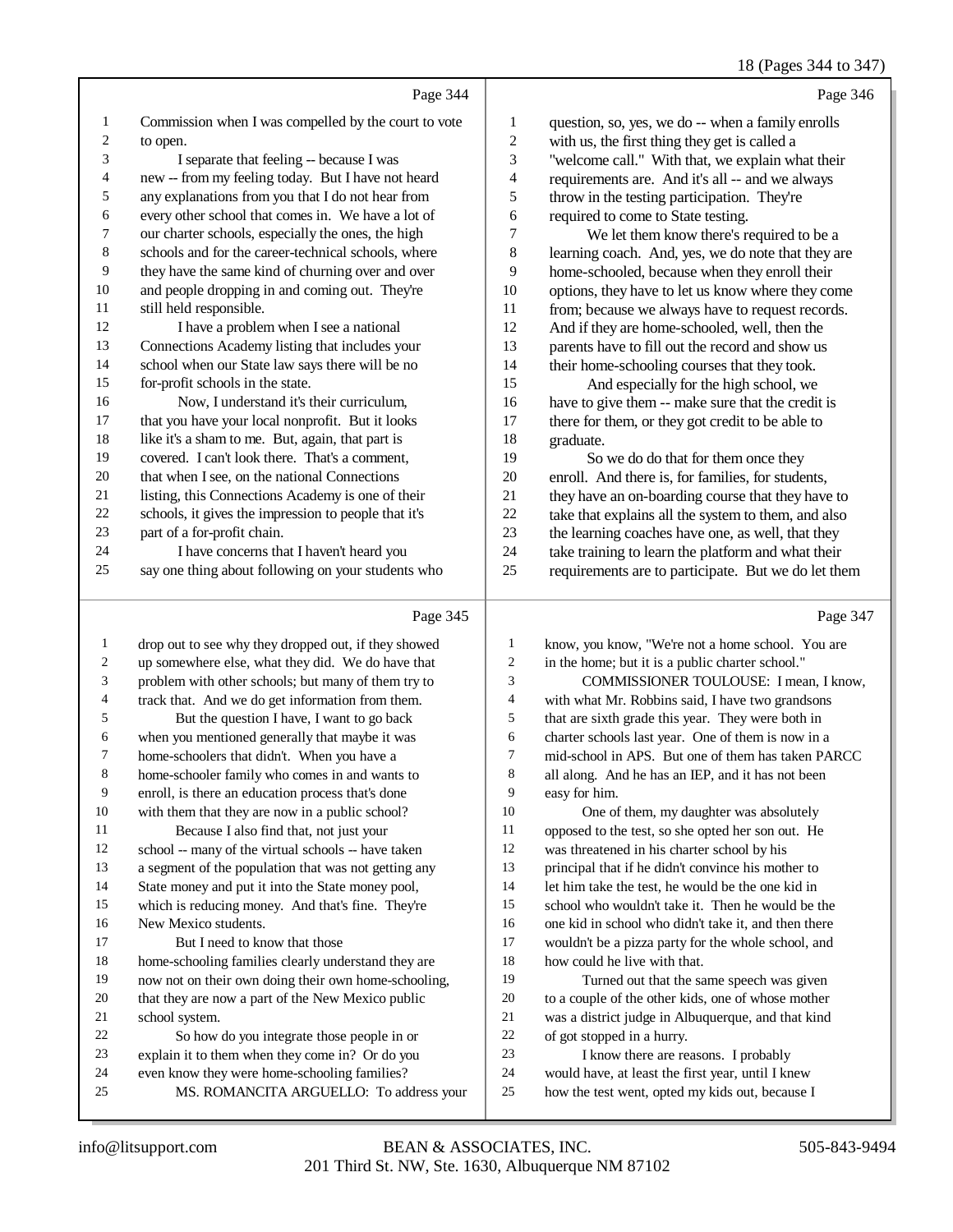#### 19 (Pages 348 to 351)

|                  | Page 348                                                                                |                  | Page 350                                                                                              |
|------------------|-----------------------------------------------------------------------------------------|------------------|-------------------------------------------------------------------------------------------------------|
| 1                | think it was imposed in a way that wasn't fair to                                       | $\mathbf{1}$     | THE CHAIR: Commissioner Caballero?                                                                    |
| $\boldsymbol{2}$ | anybody in this state, and I had questions about who                                    | 2                | COMMISSIONER CABALLERO: Yes. I know you                                                               |
| 3                | was getting money from it. As the test went on, I                                       | 3                | have a long list of Commissioners, and I'm willing                                                    |
| 4                | said, "Go ahead and take the test."                                                     | 4                | to wait.                                                                                              |
| 5                | My grandson begged to take the test                                                     | 5                | But I am concerned about the percentage of                                                            |
| 6                | because he had fun taking the pretests. This year                                       | 6                | testing, primarily because it is a virtual school.                                                    |
| 7                | he's going to be allowed to take it. She gave up.                                       | 7                | And what -- do you know what the problem has been in                                                  |
| $\,$ 8 $\,$      | I also understand the philosophy behind                                                 | $\,8\,$          | getting those numbers up to what the State requires                                                   |
| 9                | that. I just need to know that the parents                                              | 9                | to be a good testing number?                                                                          |
| 10               | understand the options. His school was not in any                                       | $10\,$           | MS. ROMANCITA ARGUELLO: We've run into                                                                |
| 11               | danger of not meeting the 95 percent. And I have a                                      | 11               | several different issues. As far as parents                                                           |
| 12               | feeling that probably that principal is glad he's --                                    | 12               | saying -- you know, opting out, and we tell them,                                                     |
| 13               | my daughter is not there. I think my grandson is                                        | 13               | "There is no opt-out. You have to take the test.                                                      |
| 14               | okay.                                                                                   | 14               | There is no" -- and we go -- you know, take extreme                                                   |
| 15               | But, you know, I just -- I think there are                                              | 15               | circumstances, you know, to meet their needs.                                                         |
| 16               | so many questions that come with testing. But at                                        | 16               | I mean, we were testing out in front of                                                               |
| 17               | some point, we all have to adapt. That's why I'm                                        | 17               | houses. We did one-on-one. We had computers in the                                                    |
| 18               | glad he's going to take it this year. And I have a                                      | 18               | office. We've done everything that we can to get it                                                   |
| 19               | third-grader who will take it for the first time                                        | 19               | through to our parents that it is very important,                                                     |
| 20               | this year. And my one with the IEP hopes he'll be                                       | $20\,$           | and we make sure that these testing sites, we -- you                                                  |
| 21               | able to take it without the reader this year. He                                        | 21               | know, we've done this, you know, several years now.                                                   |
| 22               | insists he can read well enough. He's very severely                                     | $22\,$           | I think we've learned from the years past, as we've                                                   |
| 23               | dyslexic. But it was no fun last year having to                                         | 23               | done this, what we need to do.                                                                        |
| 24               | wait.                                                                                   | 24               | I -- we go in and test individuals -- you                                                             |
| 25               | But I just think that testing, when you                                                 | 25               | know, the anxiety levels of students, when they do                                                    |
|                  |                                                                                         |                  |                                                                                                       |
|                  | Page 349                                                                                |                  | Page 351                                                                                              |
| $\mathbf{1}$     | have to do it, you have to do it. And I hope that                                       | 1                | have this, we also help them with getting a medical                                                   |
| 2                | gets across.                                                                            | $\boldsymbol{2}$ | exemption from the test. So we've done everything                                                     |
| 3                | I also want to say to the audience and                                                  | 3                | that we can.                                                                                          |
| 4                | all, some of you were here yesterday. I know                                            | 4                | But we have a whole committee. And Craig                                                              |
| 5                | Mr. Boitano was here yesterday. There isn't a                                           | 5                | is our -- our testing rep for the school that has                                                     |
| 6                | school, whether we continue it or close it, there                                       | 6                | put all this together, and I'll let him speak to --                                                   |
| 7                | hasn't been in the five years that doesn't have a                                       | 7                | MS. FOX: And, Madam Chair and                                                                         |
| 8                | large number of people who are satisfied and whose                                      | 8                | Commissioner Caballero, I just wanted to point out                                                    |
| 9                | kids are satisfied. We've had very large audiences.                                     | 9                | and jump on something that Commissioner Robbins                                                       |
| $10\,$           | This room was completely packed more than once just                                     | 10               | says. It certainly doesn't help any of the charter                                                    |
| 11               | this past year on some actions.                                                         | 11               | schools when their district is putting out the,                                                       |
| 12               | It isn't that we make a decision one way                                                | 12               | quote, unquote, knowledge that parents can opt out,                                                   |
| 13               | or another. We're glad to see you. But everybody                                        | 13               | which it had done for years and years, until the PED                                                  |
| 14               | comes because they're happy. They want it. And I                                        | 14               | finally jumped in, maybe just over a year ago, with                                                   |
| 15               | understand that. But we hear it from every single                                       | 15               | its own legal opinion telling parents and districts                                                   |
| 16               | school. And we have to use the same standards on                                        | 16               | it could no longer do this.                                                                           |
| 17               | every school we go on. And we have not yet allowed                                      | 17               | So, you know, not just this charter                                                                   |
| 18               | a school to continue on promises of what they're                                        | 18               | school, but all charters and, indeed, probably all                                                    |
| 19<br>20         | going to do in the future; it's based on what has                                       | 19<br>$20\,$     | schools in the state were having to overcome that                                                     |
| 21               | been done in the terms of the past contract.                                            | $21\,$           | hurdle. And, you know, all charter schools are                                                        |
| $22\,$           | I just need people to understand that;<br>because the future isn't here. We can't judge | $22\,$           | hopeful, now that the PED has finally come out and<br>said, "You cannot opt out," that that will help |
| 23               | things that haven't happened yet. And you need to                                       | 23               | address the problem. Again, it's going to take a                                                      |
|                  |                                                                                         |                  |                                                                                                       |

- little bit more time and individual efforts by all
- of these schools.

 understand that, however it goes. So thank you very much.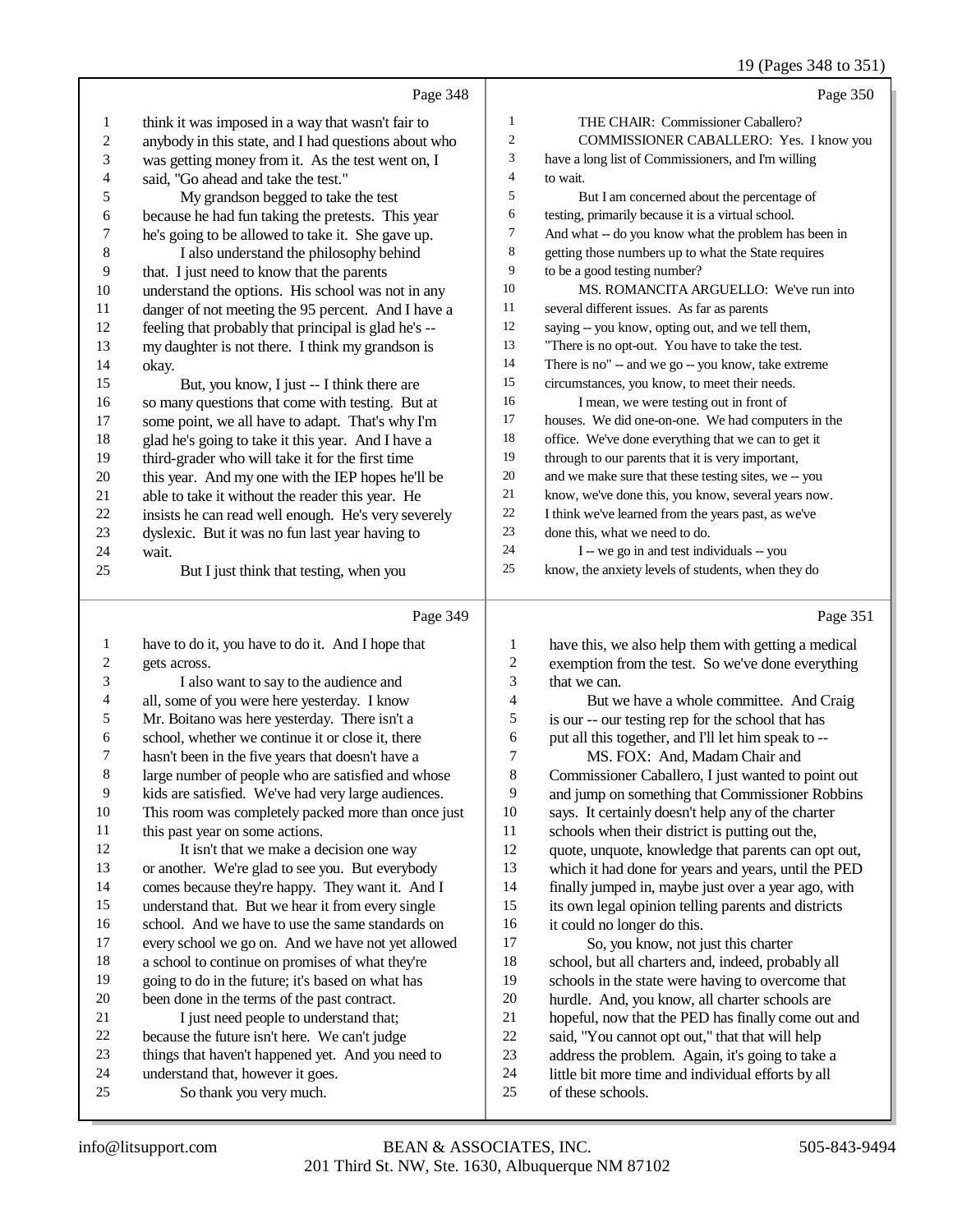#### 20 (Pages 352 to 355)

|              | Page 352                                             |    | Page 354                                             |
|--------------|------------------------------------------------------|----|------------------------------------------------------|
| $\mathbf{1}$ | MR. CRAIG LOCKWOOD: And to address some              | 1  | you do as part of that plan, to fulfill it? My       |
| 2            | of the challenges that we have with meeting the      | 2  | understanding, no matter if it's virtual or not,     |
| 3            | 95 percent, I think one of the challenges is we      | 3  | 50 students per teacher, they don't even require     |
| 4            | don't necessarily have a captive audience of         | 4  | that at the university.                              |
| 5            | students, like a traditional brick-and-mortar school | 5  | MR. MARK BOITANO: Commissioner Caballero,            |
| 6            | would. Those students report to the building, and    | 6  | you know, I want to remind the Commission that       |
| 7            | testing that week or the next week is just a part of | 7  | charters -- charters are waived from the class load  |
| 8            | the regular school day.                              | 8  | requirement. So I think it's important -- I think    |
| 9            | Our student population, obviously, they do           | 9  | it's important.                                      |
| 10           | their instruction from home and are required to come | 10 | THE CHAIR: If you can get a little closer            |
| 11           | to a site to take that test. And a lot of our        | 11 | to the mic? Thank you.                               |
| 12           | students are not socially comfortable in that        | 12 | MR. MARK BOITANO: One of the things I've             |
| 13           | particular setting. And also, too, over the years,   | 13 | seen over the years is that we try to make charters  |
| 14           | we've faced many challenges with the number of staff | 14 | like traditional schools. So we have a class load    |
| 15           | that we have to administer the testing, considering  | 15 | requirement in traditional schools. Well, that       |
| 16           | the size of the state and the number of students.    | 16 | waiver -- it's an automatic waiver that charters are |
| 17           | So, obviously, our percentages were higher           | 17 | given.                                               |
| 18           | on the onset of the school being started because our | 18 | And even the Legislature, many years ago,            |
| 19           | student population was smaller. Granted, it did      | 19 | when there were budget restrictions, if you          |
| 20           | take a lot of work on the teachers' part to make     | 20 | remember, what the Legislature did is they looked at |
| 21           | that participation get to a level of what we thought | 21 | charters and said, "Actually, even though            |
| 22           | was acceptable at the time; although, it wasn't the  | 22 | traditional schools have student-teacher ratios, and |
| 23           | 95 percent. And it took teachers away from           | 23 | they have a class load requirement, we can waive     |
| 24           | instructional time. It definitely did.               | 24 | schools of that requirement because of our budgetary |
| 25           | As we've grown, we've increased with                 | 25 | restrictions."                                       |
|              |                                                      |    |                                                      |

#### Page 353

 students, and we've also increased with staff, which has made getting to some of the more rural areas in the state more feasible. But at the same time, getting those students to come to the site would be the main challenge that we face for not reaching the 95 percent. COMMISSIONER CABALLERO: The follow-up question to that is, do you have enough teachers to handle -- I mean, you asked for a contract of 2,000 students. And so the -- you knew that that's a high number. Plans had to be made to deal with that as the school grew. Every charter school has that challenge. What has -- what is the impediment in your situation to be able to -- to staff? From what I heard is that each teacher has at least a ratio of 50 students per teacher, and it may be more. 1,800 students is a lot of students. MR. CRAIG LOCKWOOD: Could you -- I'm not sure exactly what your question is. I'm sorry. THE CHAIR: Could you put a question mark on that? COMMISSIONER CABALLERO: The question is, how did you plan to obtain the necessary teachers in order to take care of 2,000 students? And what did So they took some of the innovations that the charter movement have made and they applied it to the traditional system. So I think it's important for us to remember that we're trying to do things differently and innovative. And even though traditional schools have that required teacher-student ratio, charters are waived from that requirement. COMMISSIONER CABALLERO: And I understand that. But I still haven't heard a clear number as to what is your ratio of teacher to student, other 12 than they can handle it. And, again, 1,800 students 13 is a lot of students. What's -- how many teachers do you have in the virtual classroom, per teacher? MR. CRAIG LOCKWOOD: If you look at the number of students per teacher, on average, with the school of 1,800 and the number of teachers we have, which is just over 50, that averages out to 36 students per teacher. Now, how the teachers are assigned students for particular courses is actually based off of a mathematical formula that has been developed to determine a workload coefficient. And so we look at the type of course it is -- because, obviously, an English course, a teacher would not be

Page 355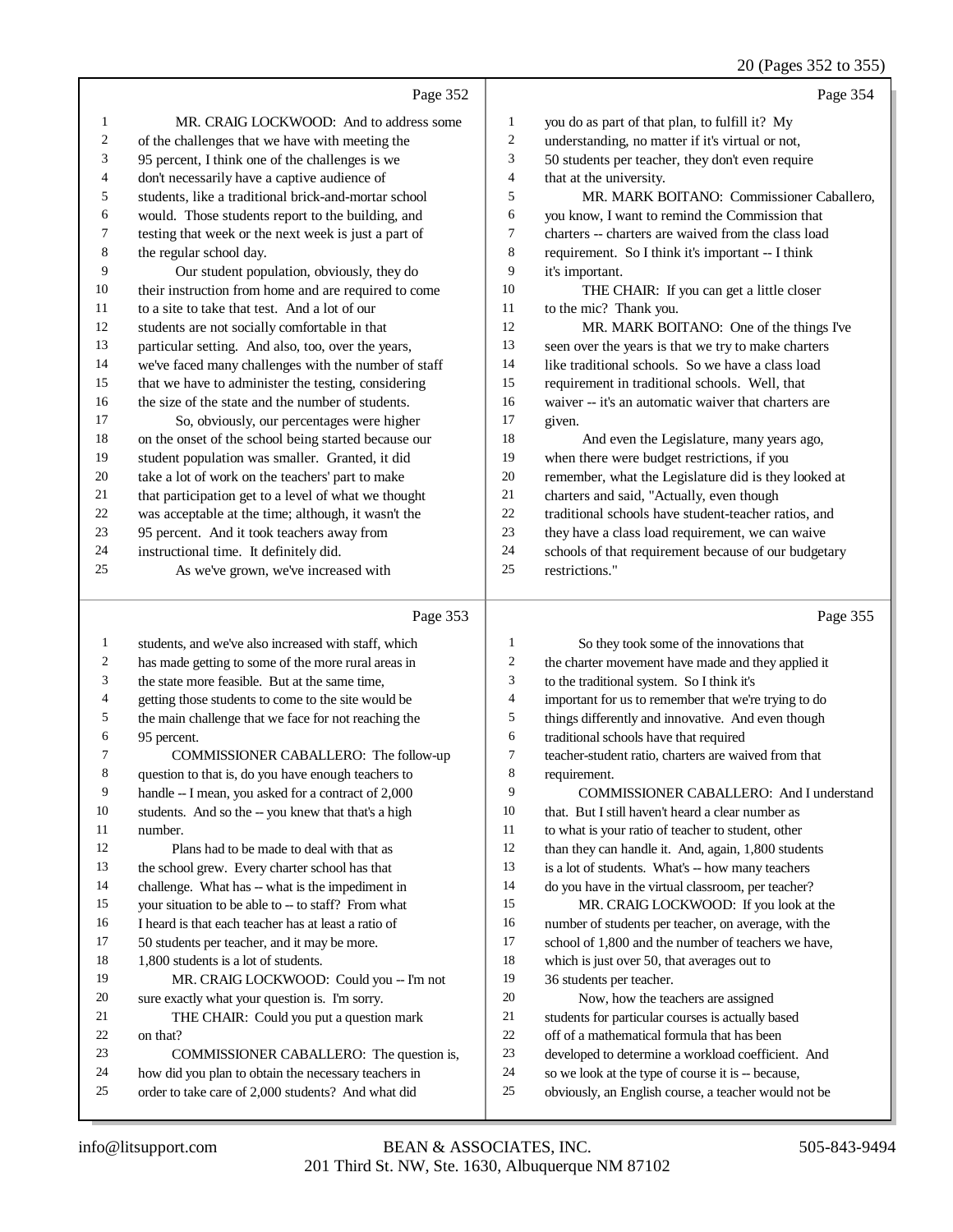#### 21 (Pages 356 to 359)

|                |                                                      |                | 21 (Pages 330 to 339)                                |
|----------------|------------------------------------------------------|----------------|------------------------------------------------------|
|                | Page 356                                             |                | Page 358                                             |
| $\mathbf{1}$   | able to accommodate as many students as, say, a PE   | $\mathbf{1}$   | need to break even? Because it was going to be       |
| $\overline{c}$ | course would be able to.                             | $\overline{c}$ | very, very expensive tapping into this national      |
| 3              | So the workload coefficient goes into play           | 3              | software company, the developers of all that content |
| 4              | as far as what the course curriculum is and how many | $\overline{4}$ | and all of that.                                     |
| 5              | students the teacher is taking on. From there, we    | 5              | So my question is, do you -- are you                 |
| 6              | get an inputted number that we can gauge whether or  | 6              | facing that kind of challenge in the school? What    |
| 7              | not the number of students per teacher is an         | 7              | is your cost per student to pay out for your         |
| $\,$ 8 $\,$    | adequate level for them to be able to service        | 8              | software?                                            |
| 9              | appropriately.                                       | 9              | MR. MARK BOITANO: Commissioner Caballero,            |
| 10             | So the number of students per teacher                | 10             | that's a -- that's a good question. And, you know,   |
| 11             | somewhat varies between subject matter. So English   | 11             | the thing is, you mentioned -- you mentioned the     |
| 12             | and math are obviously going to have lower numbers.  | 12             | cost of virtual -- cutting-edge virtual education.   |
| 13             | Elementary courses are going to have lower numbers.  | 13             | It's costly. The districts don't have the budget to  |
| 14             | But then as you get into your elective courses,      | 14             | do that.                                             |
| 15             | those student numbers to teachers are going to       | 15             | So we've actually put -- we've gone to bid           |
| 16             | increase slightly.                                   | 16             | twice now on that -- on a multitude of services,     |
| 17             | COMMISSIONER CABALLERO: The other --                 | 17             | including the bundled services that                  |
| $18\,$         | Madam Chair -- the other -- I'm very curious. I was  | 18             | Connections/Pearson offers. And so we've surveyed    |
| 19             | invited to -- to start a charter school. And I got   | 19             | the national -- we've surveyed the New Mexico        |
| 20             | involved because of my many years as a teacher. And  | 20             | marketplace, and we've surveyed the national         |
| 21             | I learned, after several meetings, that it was going | 21             | marketplace through two RFPs.                        |
| 22             | to be just a virtual school.                         | 22             | There are very few vendors that are able             |
| 23             | And I had a lot of questions. And -- but             | 23             | to provide those kinds of services. We didn't find   |
| 24             | one of the very glaring things was that the          | 24             | a vendor in New Mexico that was able to provide the  |
| 25             | software, the use of the software, was going to be   | 25             | bundled services that we need to deliver a quality   |
|                | Page 357                                             |                | Page 359                                             |
| 1              | very, very expensive. And so I brought that up. I    | 1              | product.                                             |
| 2              | said, 'Well, we're not going to spend that much      | $\overline{c}$ | So that's one of the services that we've             |
| 3              | on -- on buildings and janitors, all that stuff.     | 3              | purchased from Connections and Pearson. And, again,  |

- on -- on buildings and janitors, all that stuff.
- 4 But the software itself, has anybody put the pencil<br>5 to it? How much is that going to cost per student? to it? How much is that going to cost per student?"
- 6 And so the -- somebody did, and they<br>
7 concluded that the numbers had to be very.
- concluded that the numbers had to be very, very
- high. And so I understand why 2,000. And so
- everybody was into making a lot of money themselves.
- And so here we are. We're all retired teachers.
- 11 And some of those folks, We're in the money.<br>12 We're  $\pm$  and  $\pm$
- We're -- and --13 THE CHAIR: And he can sing, too. COMMISSIONER CABALLERO: My friend said that everybody was waiting for that. And so I had a lot of reservations, and I
- kept trying to bring the group back to that. And,
- eventually, I was not invited back to continue
- organizing that charter school.
- And so -- and we did zero in on how much
- 21 per student it was going to cost. And once they<br>22 found that out, it -- their dream of making a lot
- 22 found that out, it -- their dream of making a lot of<br>
23 money kind of fizzled.
- money kind of fizzled.
- 24 And so I forced them to try and figure out<br>25 what was the break-even How many students d what was the break-even. How many students do you
- 4 you know, there really aren't that many companies<br>5 nationally that provide those kinds of services. nationally that provide those kinds of services. One is the virtual school up in -- in Farmington has -- has a vendor that they use. The group down in Pecos has a vendor that they use. It's the same vendor, Connections/Pearson. But the marketplace has told us what the cost is. And we select that 11 vendor and pay them on an annual basis.<br>12 THE CHAIR: Commissioner Com THE CHAIR: Commissioner Conyers? COMMISSIONER CONYERS: Thank you, Madam Chair. Just a couple of comments and a question, maybe. I agree with Commissioner Robbins and some
- of the others that your school does, you know, fill
- a need, and that a lot of students benefit from
- going there. And --
- (Applause.)
- 21 COMMISSIONER CONYERS: -- however, I have<br>22 some questions on the audit here, that the CSD had
- 22 some questions on the audit here, that the CSD had<br>23 said that in FY 15, there were issues of said that in FY '15, there were issues of
- 
- 24 noncompliant mileage reimbursement, failure to<br>25 obtain dual signatures on checks, purchase order obtain dual signatures on checks, purchase orders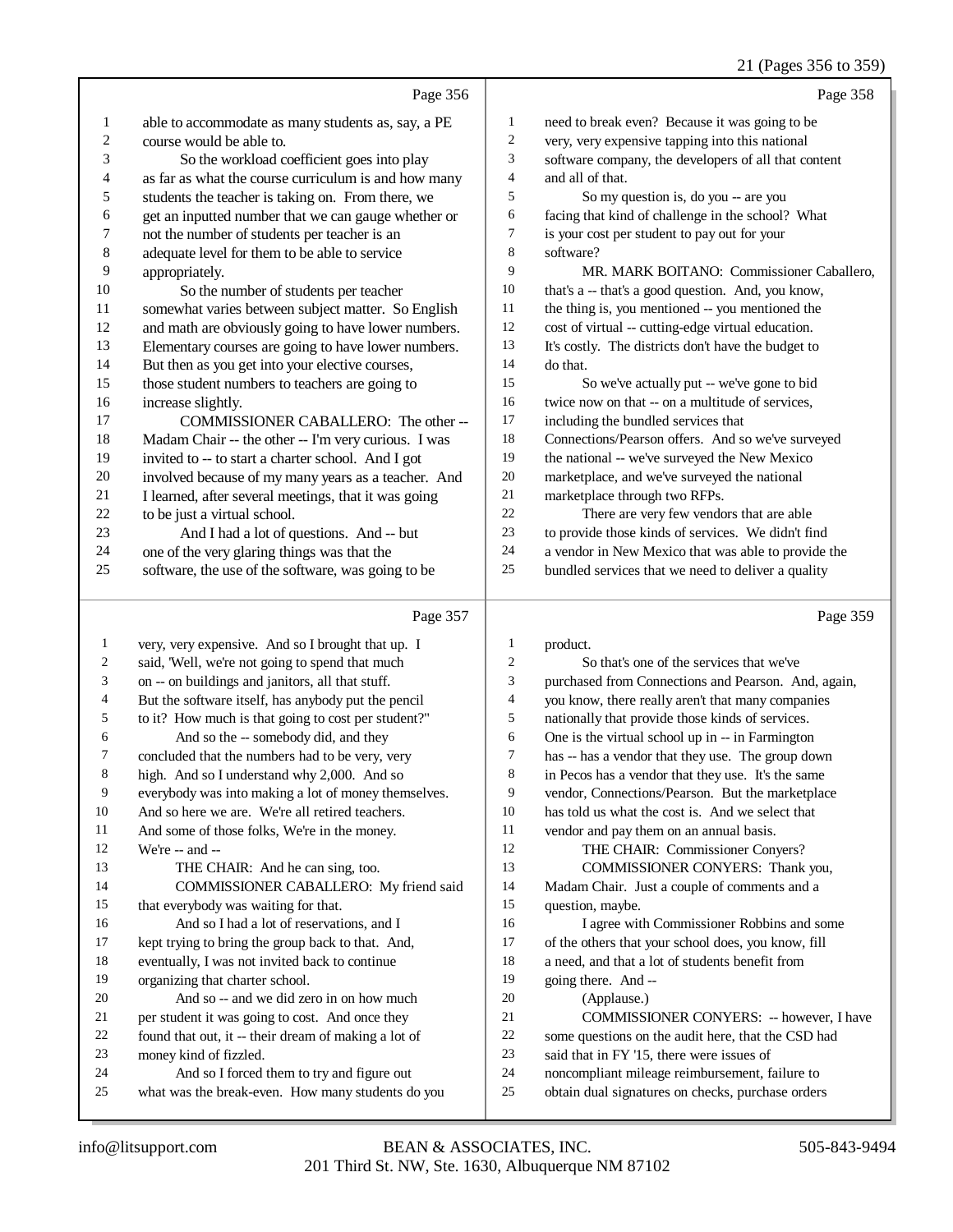22 (Pages 360 to 363)

Page 360 subject to vendor invoices. FY '16, three findings: Lack of valid background check, overpaying for travel reimbursement, unallowable reimbursement for alcohol. I don't know. I mean, to me, those are things that most people that work in schools, business managers and so on, should know. So how did that happen? What -- can you give me -- is it just somebody who wasn't paying attention to detail or what? MS. ROMANCITA ARGUELLO: Well, I do want to answer part of this is in what -- two of the years we had the same exact findings because the audit didn't happen one year because PED had fired their auditors. So when they did it the following year, we had to do it for both years. So the same findings were found the two years, because they were done simultaneously. So that was one reason for having those double findings. I'll let our business manager also answer. THE CHAIR: Can I just get a clarity? Because my understanding was the audits were done. They just hadn't been -- there were two years where the audits were released in the same year for two years, but that they were -- those audits had been Page 361 conducted. Is that not -- MS. POULOS: Madam Chairwoman? Page 362 1 just -- we changed it, and it's different from other entities. We get reimbursed at that rate, as well. That's the State rate. MS. JUSTINE VIGIL: So it was just -- it was just -- we -- you know, charter schools didn't -- they didn't know whether to fall under the State rate, you know, the 80 percent State rate, or the 100 percent IRS rate. So that's -- I mean, every school got this same finding. It wasn't just Connections. THE CHAIR: I understand a lot of schools got that finding. But the problem is I don't understand, really, how -- because that was the State reimbursement rate. And I know -- going back to waivers, I think some charters believed that they were waived from that. And I think that's where there became a misunderstanding amongst the charter community. But it's -- you know, it's unfortunate. We've found that finding with a lot of schools. It's just why -- and, hopefully, we're not going to in the future. And there's no use in debating. MS. SUE FOX: Madam Chair, that 80 percent interpretation was perfectly acceptable pursuant to law. It's just that -- it's just that the PED took Page 363 a different view. And the charter schools have decided, in the interest of compliance, to comply

with what the PED wanted the charter schools to do.

| 4  | different audit findings between those two years;    | 4  | But it's not that they were trying to get away with  |
|----|------------------------------------------------------|----|------------------------------------------------------|
| 5  | because we were looking at the fiscal documentation  | 5  | anything. It had been legally analyzed and was       |
| 6  | for those specific years. They were released late.   | 6  | fully supportable under the law.                     |
| 7  | I think a lot of schools are indicating              | 7  | THE CHAIR: Thank you.                                |
| 8  | that we didn't get the audit, so then we couldn't be | 8  | COMMISSIONER CONYERS: Okay. What about               |
| 9  | responsive to the findings; right? That's different  | 9  | some of the others? The alcohol or the background    |
| 10 | than the audit findings were the exact same thing    | 10 | checks, things like that?                            |
| 11 | over two years. And I think that's important to      | 11 | MS. JUSTINE VIGIL: So with the alcohol,              |
| 12 | note.                                                | 12 | that was just overlooked, a mistake that happened.   |
| 13 | THE CHAIR: Thank you.                                | 13 | You know, we're human.                               |
| 14 | MS. JUSTINE VIGIL: Hi. My name is                    | 14 | As far as the books, this school has been            |
| 15 | Justine Vigil. I'm the Business Manager for the      | 15 | clean on the books. They've never been in a          |
| 16 | New Mexico Connections Academy. One of the audit     | 16 | deficit. They do follow State statutes very well.    |
| 17 | findings was with the mileage reimbursement, because | 17 | So they have no bad spending habits. You know,       |
| 18 | the PED had an issue with it being stated that       | 18 | they've done very well.                              |
| 19 | schools should be on an 80 percent of the IRS rate   | 19 | That was definitely an overlook on that              |
| 20 | rather than 100 percent. So that's the reason for    | 20 | part of the background checks. We don't handle --    |
| 21 | the -- the duplicate finding there.                  | 21 | as a Business Manager, I don't handle the background |
| 22 | THE CHAIR: And that was actually not the             | 22 | checks; so I can't speak to that.                    |
| 23 | PEC's policy; but that was PED that --               | 23 | MS. ROMANCITA ARGUELLO: And to address               |
| 24 | MS. POULOS: The State, yeah.                         | 24 | the background check, one of the background checks   |
| 25 | THE CHAIR: It's a State policy. That's               | 25 | was asked for. We could not produce it because the   |

And you'll actually see there are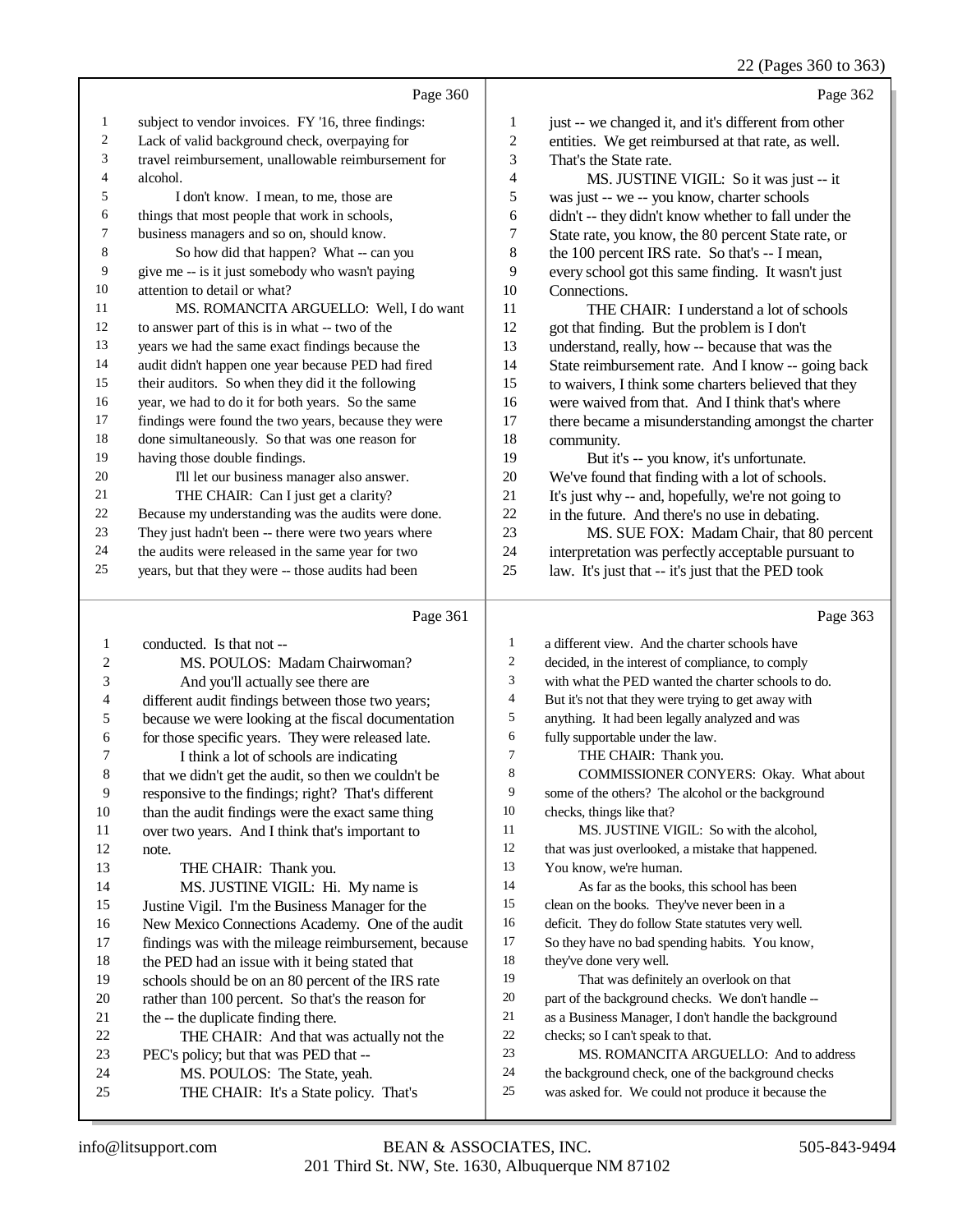## 23 (Pages 364 to 367)

|    | Page 364                                            |                | Page 366                                             |
|----|-----------------------------------------------------|----------------|------------------------------------------------------|
| 1  | employee no longer worked with us. So that was --   | 1              | You may have a computer that goes down.              |
| 2  | that was that background check that they had asked  | 2              | You have to get someone that comes in immediately    |
| 3  | for.                                                | 3              | and starts working on it; otherwise, students can't  |
| 4  | COMMISSIONER CONYERS: Okay. And purchase            | $\overline{4}$ | access their lessons and things. So there may be     |
| 5  | orders prepared subsequent to vendor invoice dates? | 5              | times when you have to get that done. Understanding  |
| 6  | MS. JUSTINE VIGIL: Again, the school does           | 6              | a small school -- and you're a large school -- but   |
| 7  | know that that is a rule and an internal control    | 7              | having a centralized control should alleviate that.  |
| 8  | that's been put in place. That, again, was when the | 8              | But there should be processes in place where, when   |
| 9  | school first started, trying to get new people to   | 9              | there is a, quote, unquote, an emergency, that you   |
| 10 | follow this rule. That school has now been          | 10             | can have an exception, and we need to have a way for |
| 11 | perfectly, you know, good on that. There's no       | 11             | the schools to not be -- have an audit finding       |
| 12 | findings. That was a one-time finding.              | 12             | because of that.                                     |
| 13 | And, you know, I did go over it with the            | 13             | THE CHAIR: Commissioner Toulouse?                    |
| 14 | staff and with the school on the procedures and the | 14             | COMMISSIONER TOULOUSE: Madam Chair, you              |
| 15 | purchasing process. So they know a requisition      | 15             | know, this is a comment I've wanted to make          |
| 16 | needs to be put in place. A purchase order needs to | 16             | sometimes in the past. But we have school after      |
| 17 | be put in place before anything is purchased. So    | 17             | school that says, "Well, the audits didn't come out, |
| 18 | they've gotten good on that, and there's no problem | 18             | so we couldn't fix it."                              |
| 19 | there anymore.                                      | 19             | I -- you know, I worked 30 years in State            |
| 20 | COMMISSIONER CONYERS: Okay. Yeah. I                 | 20             | government. I had lots of exit conferences that      |
| 21 | worked as a principal many years. And I know        | 21             | allowed me to fix stuff a year before that finding   |
| 22 | teachers tend to want to spend money and get        | 22             | came back and to be able to respond at that exit     |
| 23 | approval later. So I -- okay. Thank you.            | 23             | conference with a written report. I think that's     |
| 24 | THE CHAIR: Commissioner Robbins?                    | 24             | something that schools need to understand they need  |
| 25 | COMMISSIONER ROBBINS: One point I want to           | 25             | to do and respond to an exit conference and not wait |
|    |                                                     |                |                                                      |

## Page 365

| $\mathbf{1}$   | make out on purchase orders and purchasing something |
|----------------|------------------------------------------------------|
| 2              | without having a purchase order in place. Depending  |
| 3              | upon what it was, if it was a non-urgent item, that  |
| $\overline{4}$ | needs to be cracked down. But there will be times    |
| 5              | when there is an emergency, and you have to get      |
| 6              | something taken care of, and you don't have time to  |
| 7              | go through the process, such as, in a physical       |
| 8              | facility, a glass door breaking. You have to get it  |
| 9              | fixed immediately; so you can't go and get your      |
| 10             | three quotes and get everything done.                |
| 11             | So the State Procurement Code does provide           |
| 12             | a provision for State agencies for a CFO to issue to |
| 13             | the State Controller an after-the-fact letter        |
| 14             | explaining why. So long as that has been approved    |
| 15             | by the State Controller, then it is not a finding.   |
| 16             | And I don't know if, with the charters, if           |
| 17             | they have such a process in place that they can go   |
| 18             | to PED after the fact, if they -- once they          |
| 19             | recognize that something was done after the fact,    |
| 20             | and explain that so that it can alleviate these      |
| 21             | after-the-fact -- what I would call an               |
| 22             | after-the-fact finding that shows up on these        |
| 23             | audits; because, again, unintentional-type things    |
| 24             | can happen. It's when you have an urgent need that   |
| 25             | you have to get something done.                      |
|                |                                                      |

Page 367

| $\mathbf{1}$   | a couple of years. And then it's already in place    |
|----------------|------------------------------------------------------|
| $\overline{2}$ | when your audit comes out, and your response is      |
| 3              | there with that audit when it comes out.             |
| $\overline{4}$ | And I just want to say I think there's               |
| 5              | some people here who do training, too. They need to  |
| 6              | look at that as a part of training; because I have   |
| 7              | been surprised over and over -- and your school is   |
| 8              | just the final one that sent me one over the edge to |
| 9              | say there are reasons for those exit conferences.    |
| 10             | And one of them is to be able to fix stuff. And I    |
| 11             | just think nobody's doing it. And it doesn't sound   |
| 12             | like your school particularly did it, either. And,   |
| 13             | I mean, nobody's to blame now. It's all over and     |
| 14             | done with.                                           |
| 15             | MS. JUSTINE VIGIL: We do have an exit                |
| 16             | conference. And sometimes that doesn't happen till   |
| 17             | November. The fiscal year has already started. So    |
| 18             | sometimes we do make that same mistake. And that     |
| 19             | might be the reason there's a repeat audit finding.  |
| 20             | But we do meet with the audit committee monthly,     |
| 21             | with our financial committee monthly, to go over     |
| 22             | these situations. So we do get them cleared up.      |
| 23             | And as you've seen, these audit findings have been   |
| 24             | decreased every single year.                         |
| 25             | COMMISSIONER TOULOUSE: That's what I                 |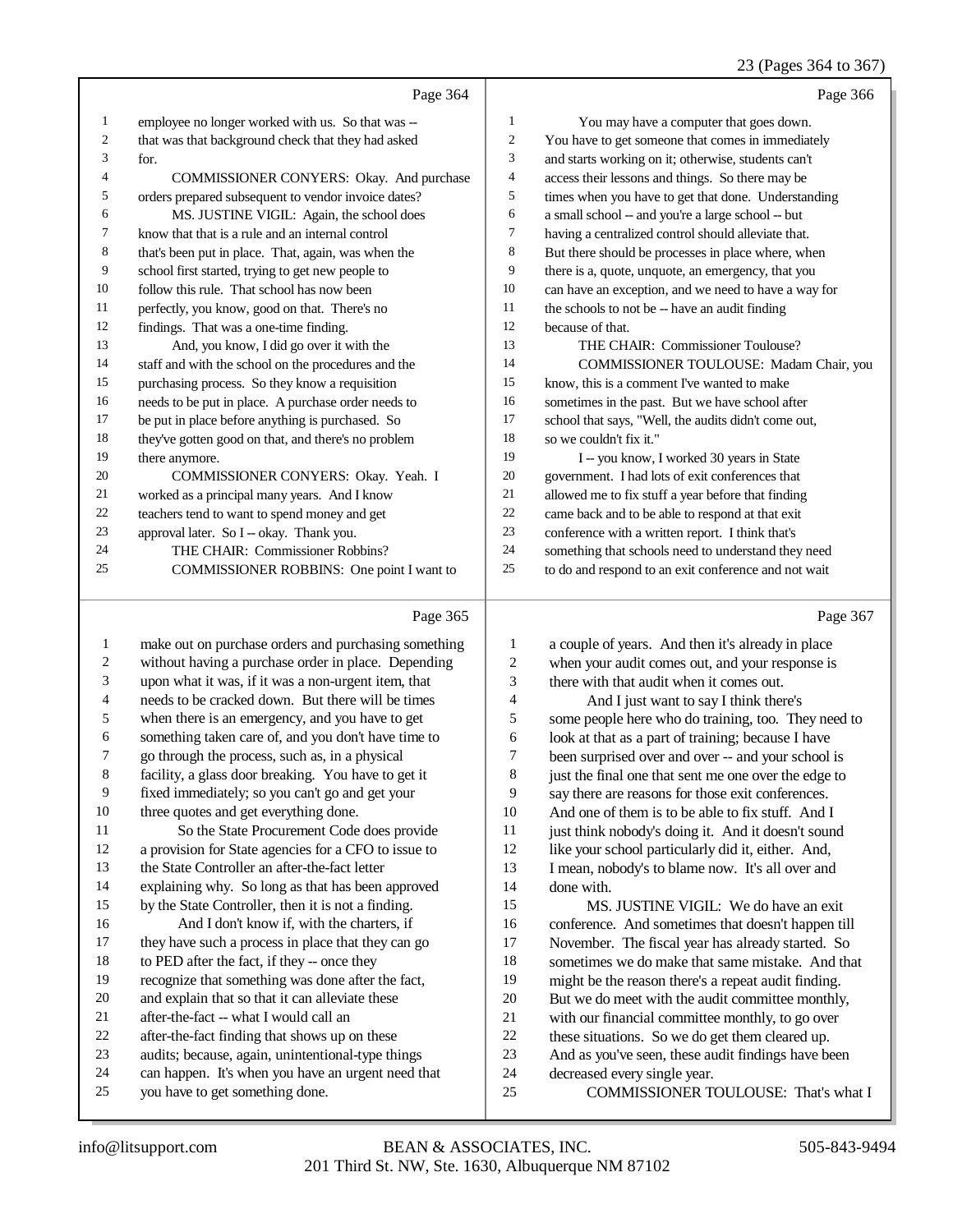#### 24 (Pages 368 to 371)

|                  | Page 368                                                           |                  | Page 370                                                                                                 |
|------------------|--------------------------------------------------------------------|------------------|----------------------------------------------------------------------------------------------------------|
| 1                | would expect from any school. It bothers me when I                 | $\mathbf{1}$     | to with Connections/Pearson, could you purchase, as                                                      |
| $\boldsymbol{2}$ | see them staying -- I mean, even if it isn't the                   | $\boldsymbol{2}$ | a part of your vendor bundle, a diploma from their                                                       |
| 3                | same one, but the same number of different ones all                | 3                | virtual school?                                                                                          |
| 4                | the way through.                                                   | 4                | MS. ROMANCITA ARGUELLO: No, no. They're                                                                  |
| 5                | Because I was on the CNM Board for                                 | 5                | only a vendor.                                                                                           |
| 6                | 12 years, and any group there will tell you they                   | 6                | COMMISSIONER JOHNSTON: But they are                                                                      |
| 7                | hated coming into a Board meeting with audit                       | 7                | unlike American School, which is a vendor, but does                                                      |
| 8                | findings, because those were what sent me into                     | 8                | offer a diploma. So within the                                                                           |
| 9                | lectures. You know, we got a couple of them cleaned                | 9                | Connections/Pearson's program, this virtual school                                                       |
| 10               | up, simply because they didn't want to face me in a                | $10\,$           | has no option to offer a graduation diploma for a                                                        |
| 11               | Board meeting.                                                     | 11               | student? Is that what I'm understanding?                                                                 |
| 12               | But I also -- I am concerned about that                            | 12               | MS. ROMANCITA ARGUELLO: Right.                                                                           |
| 13               | alcohol one, because there's no way alcohol should                 | 13               | COMMISSIONER JOHNSTON: They offer only                                                                   |
| 14               | ever slip by, because that has been -- outside of                  | 14               | the curriculum items. And they must offer -- you                                                         |
| 15               | the Governor giving a New Year's Eve party out of                  | 15               | referred-                                                                                                |
| 16               | her discretionary funds, that is not something the                 | 16               | MS. ROMANCITA ARGUELLO: We use -- we have                                                                |
| 17               | State has ever paid for.                                           | 17               | bundled services from Connections/Pearson, which                                                         |
| 18               | And I started in State government back in                          | 18               | they -- it's our student information system that we                                                      |
| 19               | 1969, you know. And so that's when it should never                 | 19               | purchase from them; and our curriculum, we purchase                                                      |
| 20               | slip through on anybody. And that, again, is a                     | $20\,$           | from them. And we do have some special ed services                                                       |
| 21               | comment, not a question. Thank you.                                | 21               | that we do also purchase from them.                                                                      |
| 22               | THE CHAIR: Commissioners, if we're                                 | 22               | COMMISSIONER JOHNSTON: Are all of the                                                                    |
| 23               | ready -- we're not?                                                | 23               | academic guidance areas then offered independently                                                       |
| 24               | Commissioner Johnston?                                             | $24\,$           | of the Connections program? That is a program                                                            |
| 25               | COMMISSIONER JOHNSTON: Thank you,                                  | 25               | you've developed within the school for students --                                                       |
|                  | Page 369                                                           |                  | Page 371                                                                                                 |
| $\mathbf{1}$     | Madam Chair. Questions. And I'll try not to make                   | $\mathbf{1}$     | MS. ROMANCITA ARGUELLO: Yes.                                                                             |
| 2                | them rhetorical, I've been thinking about them so                  | 2                | COMMISSIONER JOHNSTON: - and the parent?                                                                 |
| 3                | long. So they may seem very basic. But what I'm                    | 3                | MS. ROMANCITA ARGUELLO: Yes.                                                                             |
| 4                | trying to do is get a response.                                    | 4                | COMMISSIONER JOHNSTON: The                                                                               |
| 5                | Connect -- is Connections/Pearson a                                | 5                | Connections/Pearson's curricular options, are they                                                       |
| 6                | for-profit virtual program?                                        | 6                | modifiable?                                                                                              |
| 7                | MS. SUE FOX: It's a for profit-company,                            | 7                | MS. ROMANCITA ARGUELLO: Yes, they are.                                                                   |
| 8                | yes.                                                               | 8                | And our teachers have control of the curriculum. So                                                      |
| 9                | COMMISSIONER JOHNSTON: Thank you. In how                           | 9                | our teachers can modify the courses and the -- you                                                       |
| 10               | many states does Connections/Pearson operate?                      | 10               | know, the tests. Whatever is in that class, they                                                         |
| 11               | MS. SUE FOX: Don't know the answer to                              | 11               | have -- they are able to modify and adjust and --                                                        |
| 12               | that question.                                                     | 12               | for students.                                                                                            |
| 13               | 36? All right. I'm hearing, from the                               | 13               | COMMISSIONER JOHNSTON: When a student                                                                    |
| 14               | gallery, 36.                                                       | 14               | enrolls in New Mexico Corrections -- excuse me --                                                        |
| 15               | COMMISSIONER JOHNSTON: Thank you. As a                             | 15               | Connections -- that's history speaking, folks --                                                         |
| 16               | part of Connections/Pearson's virtual program, do                  | 16               | Connections Academy -- how is that student assigned                                                      |
| 17               | they offer a high school diploma?                                  | 17               | an academic adviser, that student and family?                                                            |
| 18               | MS. ROMANCITA ARGUELLO: The State does.                            | 18               | MS. ROMANCITA ARGUELLO: Yes. They are --                                                                 |
| 19               | So we have to abide by the State laws and through                  | 19               | they are assigned their teacher. And in high                                                             |
| 20               | our courses. Because we purchase -- so Pearson                     | 20               | school, they'll have many teachers. But we have                                                          |
| 21               | Connections is our vendor. So we purchase their                    | 21<br>$22\,$     | advisory teachers per grade level. Elementary has                                                        |
| 22               | curriculum, which we set up our courses based on                   | 23               | one advisory teacher. Middle school has an advisory<br>teacher. High school has an advisory teacher per  |
|                  |                                                                    |                  |                                                                                                          |
| 23               | New Mexico -- so we do produce a high school diploma               |                  |                                                                                                          |
| 24<br>25         | using their curriculum.<br>COMMISSIONER JOHNSTON: But if you chose | 24<br>25         | grade level. And then we have three counselors also<br>that are assigned, broken down by grade level, as |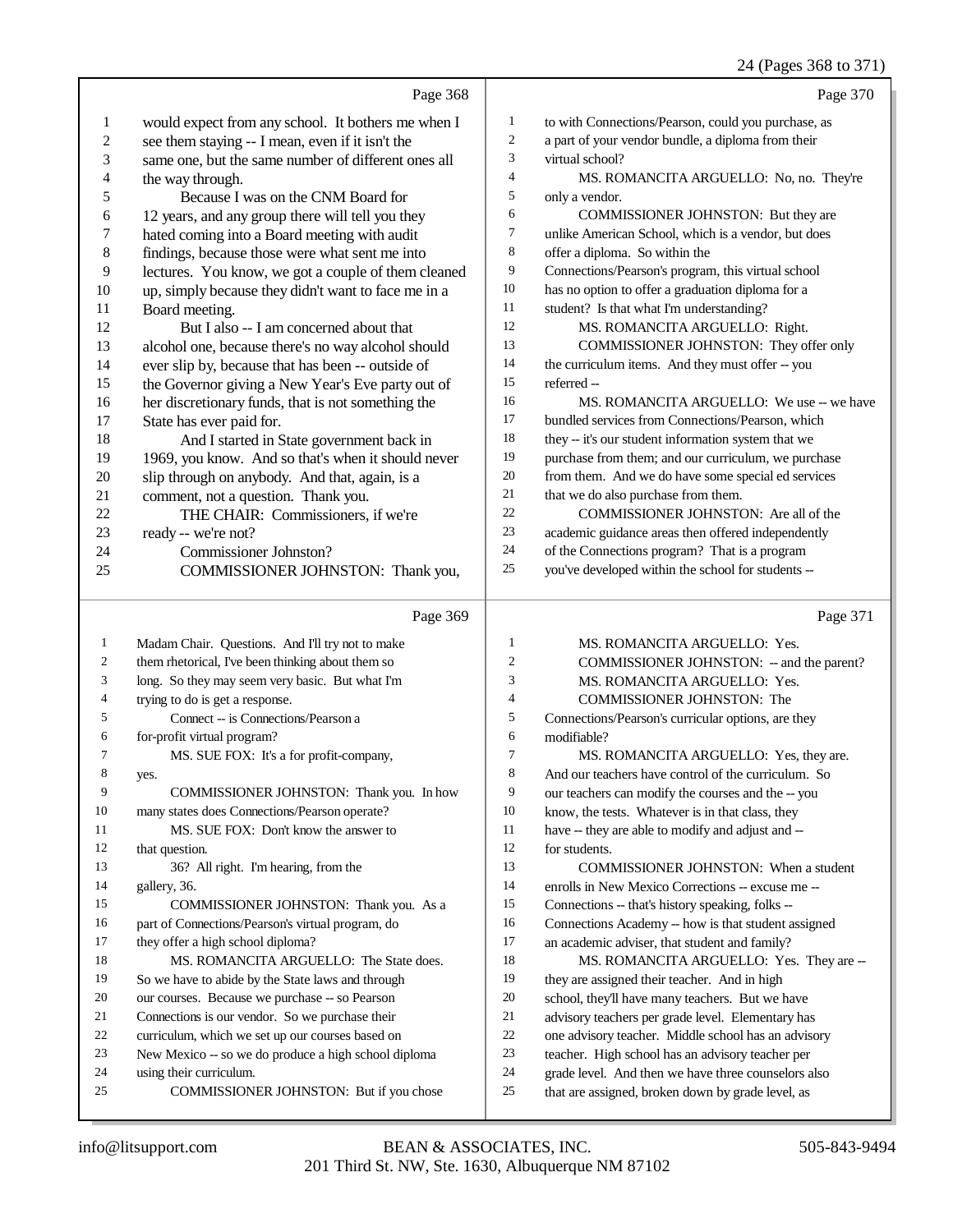#### 25 (Pages 372 to 375)

|    | Page 372                                             |    | Page 374                                            |
|----|------------------------------------------------------|----|-----------------------------------------------------|
| 1  | well. So they are assigned an advisory teacher, as   | 1  | offered worldwide. It's the International           |
| 2  | well.                                                | 2  | Connections Academy. But it is a tuition-based      |
| 3  | COMMISSIONER JOHNSTON: And you may not               | 3  | school. And so if an individual wanted to utilize   |
| 4  | know the answer to this. But if the cap for          | 4  | the similar Connections curriculum that we utilize, |
| 5  | New Mexico Connections Academy is 3,000 [verbatim],  | 5  | but not do it through a public setting, they could  |
| 6  | that cap was probably established by the founders;   | 6  | pay tuition through the International Connections   |
| 7  | is that correct?                                     | 7  | Academy and complete the schooling through there,   |
| 8  | MS. ROMANCITA ARGUELLO: Correct. That                | 8  | and also obtain a diploma that way.                 |
| 9  | was. It was 2,000, and it was set up when the        | 9  | Now, we're Connections Academy, which is a          |
| 10 | charter first opened.                                | 10 | public charter school that simply utilize the       |
| 11 | MS. SUE FOX: It was established by the               | 11 | educational management system provided by the       |
| 12 | PEC.                                                 | 12 | Connections/Pearson organization. And then from     |
| 13 | COMMISSIONER TOULOUSE: No, no, no.                   | 13 | there, students go through our program, follow      |
| 14 | COMMISSIONER JOHNSTON: By the founders.              | 14 | New Mexico State requirements for graduation, and   |
| 15 | But, anyway, do you know or have any information on  | 15 | graduate with a New Mexico diploma.                 |
| 16 | why that number or how that number was selected?     | 16 | COMMISSIONER JOHNSTON: Thank you. And               |
| 17 | MS. ROMANCITA ARGUELLO: I don't have any.            | 17 | that leads me back -- I think those are all of my   |
| 18 | Mark may.                                            | 18 | questions. That sort of leads me back -- it doesn't |
| 19 | MR. MARK BOITANO: Madam Chair,                       | 19 | sort of. It does lead me back to the beginning,     |
| 20 | Commissioner, I'm the founding board president. It   | 20 | when Mr. Boitano said the goals of charter schools  |
| 21 | was kind of an arbitrary number based on populations | 21 | are three at their inception: Autonomy and          |
| 22 | we've seen in other states. There was testimony      | 22 | accountability, choice, and innovation or           |
| 23 | that Connections/Pearson is in other states. So      | 23 | creativity.                                         |
| 24 | that was kind of a number that we used, a five-year  | 24 | And my questioning, because while I have            |
| 25 | rollout at 500, 1,000, 1,250, 1,500, 2,000 students. | 25 | absolutely confidence in the Connections/Pearson    |
|    |                                                      |    |                                                     |
|    |                                                      |    |                                                     |

### Page 373 |

| 1              | COMMISSIONER JOHNSTON: Okay. Thank you.              | 1              | prog    |
|----------------|------------------------------------------------------|----------------|---------|
| $\mathfrak{2}$ | Now I have to take a breath while I look             | $\overline{2}$ | have    |
| 3              | at my questions, because I've been listening.        | 3              | have    |
| $\overline{4}$ | Does Pearson, or Connections/Pearson,                | 4              | in the  |
| 5              | offer any tuition-based programs in states other     | 5              | are v   |
| 6              | than New Mexico?                                     | 6              |         |
| $\overline{7}$ | And if that's not clear -- I'm looking at            | 7              | inno    |
| 8              | your face. What I'm after here, what I'm asking      | 8              | it's ir |
| 9              | here, we don't have a diploma. So if I'm a parent    | 9              | I hav   |
| 10             | and I want to home-school my child, and -- as        | 10             | to yo   |
| 11             | Commissioner Robbins did, and I go to Connection     | 11             | are y   |
| 12             | Pearson -- Connections/Pearson -- can I use their    | 12             | of hi   |
| 13             | curricular offerings and pay for these offerings?    | 13             | are a   |
| 14             | MR. MARK BOITANO: In New Mexico, Madam               | 14             | your    |
| 15             | Commissioner, the answer is no. We don't know        | 15             | that '  |
| 16             | what's happening in other states with regards to     | 16             | sougl   |
| 17             | that particular -- no, with regards to that          | 17             | court   |
| 18             | particular question.                                 | 18             |         |
| 19             | COMMISSIONER JOHNSTON: Okay. So you're               | 19             | requi   |
| 20             | unsure if I lived in South Carolina and wanted to    | 20             | And     |
| 21             | home-school my child whether or not I could purchase | 21             | And     |
| 22             | the curricular offerings and connections?            | 22             | that s  |
| 23             | MR. CRAIG LOCKWOOD: The                              | 23             | that :  |
| 24             | Connections/Pearson organization, they do offer --   | 24             | juriso  |
| 25             | they do have a private school institution that is    | 25             |         |
|                |                                                      |                |         |

Page 375

| 1              | program and curricular offerings, there are -- I     |
|----------------|------------------------------------------------------|
| 2              | have experience with other educational groups who    |
| 3              | have offered -- who do offer programs that schools   |
| $\overline{4}$ | in the State of New Mexico offer at no charge that   |
| 5              | are very similar to what we have here.               |
| 6              | So I'm -- I'm thinking about how                     |
| 7              | innovative is the program and how -- yeah, I guess   |
| 8              | it's innovation. I really respect the choice. And    |
| 9              | I have -- as I've listened, I've become sympathetic  |
| 10             | to your mobility rate; because not only -- not only  |
| 11             | are you serving students who are attending because   |
| 12             | of high needs and whose families are invested, you   |
| 13             | are also, because of your advertising program and    |
| 14             | your restrictions being a State-chartered school,    |
| 15             | that you are open to everyone, you are also being    |
| 16             | sought out by students who have come before the      |
| 17             | courts.                                              |
| 18             | And one of the things that the courts                |
| 19             | require is that the student enroll in a program.     |
| 20             | And there is no cost for enrolling in your program.  |
| 21             | And it takes a while for -- for an accountability on |
| 22             | that student to be recognized by the courts. So      |
| 23             | that student could be out from under judicial        |

- diction.
	- I know, and I recognize that mobility.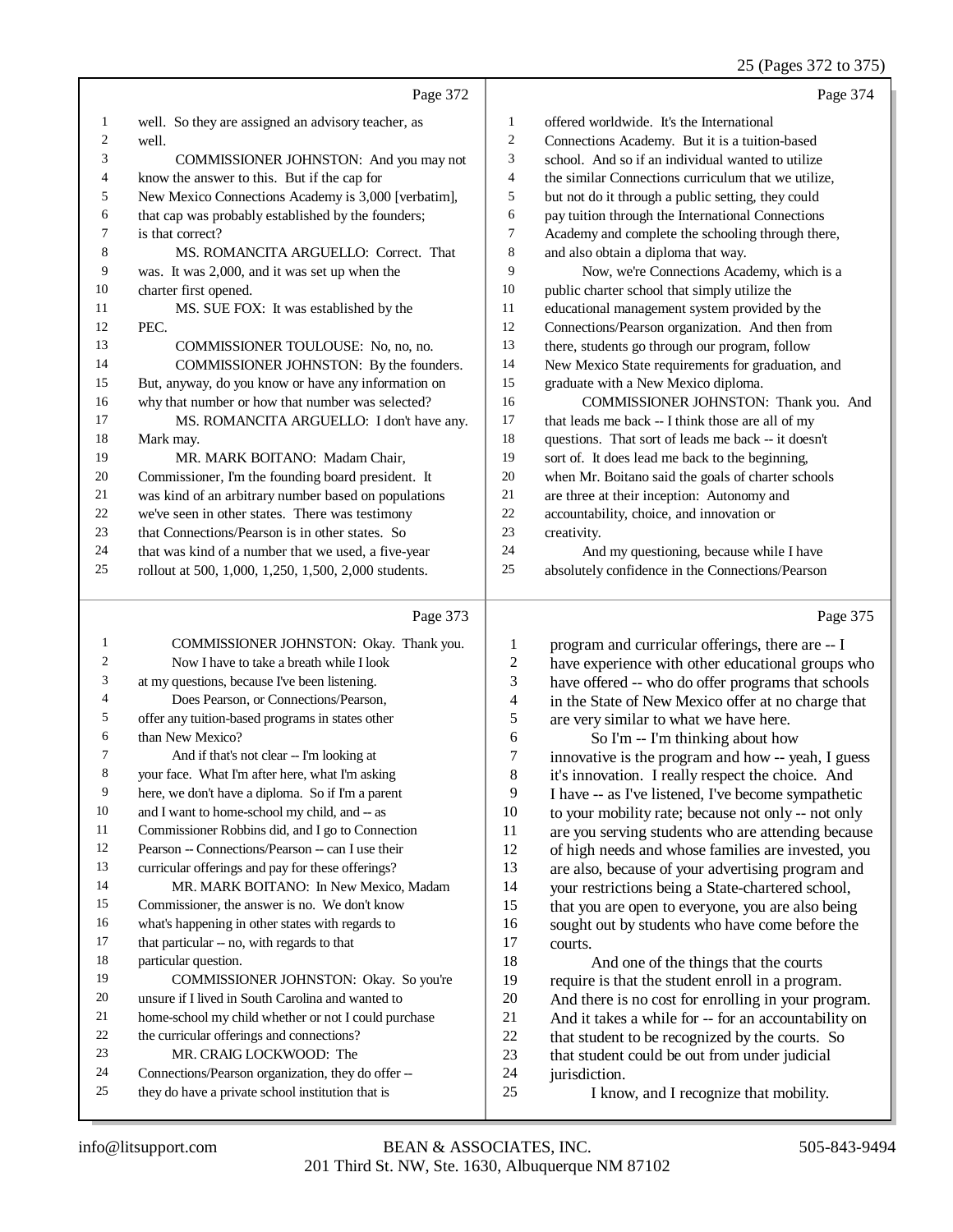## 26 (Pages 376 to 379)

|                | Page 376                                             |                | Page 378                                             |
|----------------|------------------------------------------------------|----------------|------------------------------------------------------|
| $\mathbf{1}$   | But I also recognize the huge responsibility that    | 1              | Because those are the ones -- those are              |
| $\overline{c}$ | comes with that. And that responsibility, what       | $\overline{c}$ | the ones I am concerned about.                       |
| 3              | follow-up do you do with those students? Because     | 3              | MS. ROMANCITA ARGUELLO: Those are the                |
| 4              | there, you're getting that -- that lack of           | 4              | ones -- the two different sets of types of students  |
| 5              | understanding about the type of program in which the | 5              | that we do get are the ones that the families are    |
| 6              | student is enrolling.                                | 6              | invested. And we don't have -- they're always        |
| 7              | How do you follow up with me if I've been            | 7              | calling us and connecting with us. We are always     |
| 8              | sent there by juvenile probation to one of your      | $\,$ 8 $\,$    | working on the students that volunteer that support  |
| 9              | areas and been told this is the only way I'll stay   | 9              | and don't have that family investment, because       |
| 10             | out of a facility for a while? How are you going to  | 10             | sometimes their learning coach isn't there;          |
| 11             | help me and my family, if my family is there?        | 11             | especially when they get into high school, and they  |
| 12             | MS. ROMANCITA ARGUELLO: To your question,            | 12             | can be left home alone.                              |
| 13             | we've dealt with this on many occasions. We          | 13             | We have to train those students. Our                 |
| 14             | actually -- I have talked with probation officers in | 14             | teachers spend hours on the phone with students      |
| 15             | Ruidoso, in Roswell, that have the students in their | 15             | getting them connected and getting them -- "You need |
| 16             | office. And I'm explaining what is their             | 16             | to let us know what you're struggling with." If you  |
| 17             | requirement, so that the probation officer           | 17             | need a tutoring session, one-on-one, our teachers    |
| 18             | understands what is needed on their part to be       | 18             | are reaching out to those students all the time.     |
| 19             | successful.                                          | 19             | Our -- our call -- one of our metrics that           |
| 20             | Because -- and then once -- if they become           | 20             | we try to put in place is that every student gets a  |
| 21             | truant, we automatically send out a letter to that   | 21             | phone call from a teacher every 14 days. So a        |
| 22             | probation officer where their jurisdiction is, to    | 22             | student does not go past 14 days. And sometimes      |
| 23             | notify them that their -- that student is not. And   | 23             | they get them more. And especially if they are in    |
| 24             | they usually call them right back into the office    | 24             | the special ed area, they get many more calls,       |
| 25             | and then call us and -- you know, "What can we work  | 25             | because they are our higher needs sometimes and need |

## Page 377

|    | Page 377                                             |        | Page 379                                             |
|----|------------------------------------------------------|--------|------------------------------------------------------|
| 1  | out? What" -- we do an academic improvement plan.    | 1      | that connection with that teacher more, because they |
| 2  | We make them sign a contract with us that we will    | 2      | need more prompting to reach out.                    |
| 3  | put in place that they will fulfill their end and    | 3      | Once we train those students to reach out            |
| 4  | meet the requirements of the program.                | 4      | to teachers, then we get that connection. And a lot  |
| 5  | So we do -- I mean, we work with that --             | 5      | of the times, teachers are calling the students and  |
| 6  | COMMISSIONER JOHNSTON: It's very                     | 6      | not the learning coaches. They're actually talking   |
| 7  | difficult.                                           | $\tau$ | to the students to get them engaged and get them to  |
| 8  | MS. ROMANCITA ARGUELLO: It is very                   | 8      | reach out.                                           |
| 9  | difficult. And, especially, too, when we have        | 9      | So much more effort is put on those                  |
| 10 | judges that tell students to disenroll from their    | 10     | students than with our ones; because we know the     |
| 11 | high school, and, "You need to enroll with           | 11     | ones that have that family, they're going to reach   |
| 12 | New Mexico Connections Academy." And that's usually  | 12     | out, regardless. But we still have where every       |
| 13 | done by a judge. I mean --                           | 13     | student has to be contacted every 14 days or before. |
| 14 | COMMISSIONER JOHNSTON: And that's -- but             | 14     | COMMISSIONER JOHNSTON: Thank you. One                |
| 15 | I have difficulty being sympathetic. You say you     | 15     | last question. Because of the large number of        |
| 16 | write a letter. You call the probation officer. My   | 16     | students you have and the huge area that our state   |
| 17 | sympathy ends with where is the staffing at          | 17     | covers, if I am one of those students, what is the   |
| 18 | New Mexico Connections Academy to reach out to these | 18     | opportunity I have that someone will find me and     |
| 19 | at-risk parents and these students who are causing   | 19     | look in my eyes and say, "You need to have to come   |
| 20 | that mobility rate and all of that -- all of this?   | 20     | back to school," rather than just reaching me on the |
| 21 | Where is that extra step that the families of the    | 21     | phone?                                               |
| 22 | students who have need of Connections, but who the   | 22     | Are you able to do that?                             |
| 23 | whole family is invested and is able to provide the  | 23     | MS. ROMANCITA ARGUELLO: We have -- now               |
| 24 | support, that group of students who don't have that  | 24     | that we've been -- we've grown to this size, and we  |
| 25 | support, how is the outreach to those students?      | 25     | have the teachers, we have teachers in all our vast  |
|    |                                                      |        |                                                      |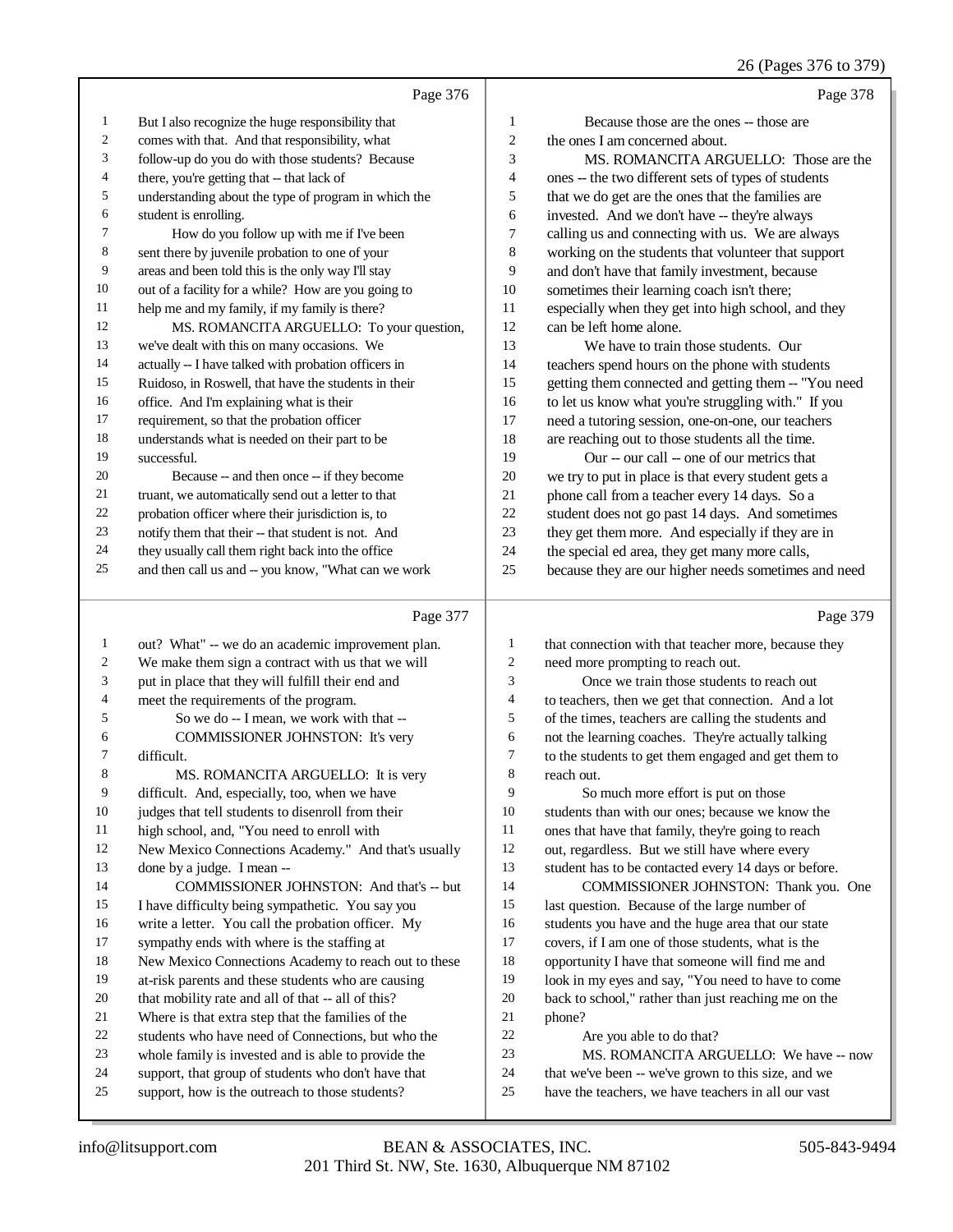## 27 (Pages 380 to 383)

|                          |                                                      |                             | 21 (Fages 560 to 565)                                |
|--------------------------|------------------------------------------------------|-----------------------------|------------------------------------------------------|
|                          | Page 380                                             |                             | Page 382                                             |
| 1                        | areas. We do have some in the rural areas. And       | $\mathbf{1}$                | school did have caseload waivers. Those were         |
| $\boldsymbol{2}$         | they will do face-to-face meetings. We don't like    | $\boldsymbol{2}$            | granted; but they are definitely above those         |
| 3                        | to do what -- a home visit; but we'll do a library.  | $\ensuremath{\mathfrak{Z}}$ | caseloads on a waiver.                               |
| $\overline{\mathcal{L}}$ | They'll meet in a library for a tutoring session.    | $\overline{4}$              | THE CHAIR: Okay. Thank you.                          |
| 5                        | That's one-on-one.                                   | 5                           | MS. ROMANCITA ARGUELLO: And I could add              |
| 6                        | We always -- we have several students --             | 6                           | to that, the statement that I did make was that last |
| $\boldsymbol{7}$         | our big populations are Albuquerque/Santa Fe, this   | $\tau$                      | year, we did not have any caseload waivers. This     |
| 8                        | area. So we have our offices. And we have many       | 8                           | year, we did. But last year, we didn't. We did not   |
| 9                        | students that come in because they feel that they    | 9                           | have any caseload waivers.                           |
| 10                       | need that face-to-face time, and they do come in for | 10                          | THE CHAIR: Commissioner Armbruster?                  |
| 11                       | tutoring for that one-on-one face time.              | 11                          | COMMISSIONER ARMBRUSTER: From what I'm               |
| 12                       | COMMISSIONER JOHNSTON: Do you have                   | 12                          | looking at, I'm seeing that -- you, please -- you    |
| 13                       | support services folks, also? Do you have            | 13                          | can respond to this -- that it looks like 50 percent |
| 14                       | counselors?                                          | 14                          | of students are leaving yearly, and about 25 percent |
| 15                       | MS. ROMANCITA ARGUELLO: We have                      | 15                          | during the school year. Can you explain that?        |
| 16                       | counselors; we have social workers; we have          | 16                          | MS. ROMANCITA ARGUELLO: And the students             |
| 17                       | whatever -- you know, we have an autism support      | 17                          | leave our environment for many different reasons.    |
| 18                       | person that actually will -- if parents need autism  | 18                          | And, you know, the statement has been made, you      |
| 19                       | support in the home, they will go out and help       | 19                          | know, mobile students -- virtual schools don't make  |
| $20\,$                   | parents get students regulated if there's, you know, | 20                          | mobile students. Mobile students come to virtual     |
| $21\,$                   | sensory issues or anything like that.                | 21                          | schools, because that's part of their issue is       |
| $22\,$                   | COMMISSIONER JOHNSTON: But if I'm a                  | $22\,$                      | they're highly mobile, and they come in and out.     |
| $23\,$                   | juvenile in need of supervision, do you have someone | 23                          | They leave us because of our curriculum,             |
| 24                       | who will reach out to me, also, if I have just been  | 24                          | the rigor of our curriculum. It's not a fit. We-     |
| 25                       | adjudicated by the Court? Or do you expect the       | 25                          | it's not a fit for every student to be able to       |
|                          | Page 381                                             |                             | Page 383                                             |
| $\mathbf{1}$             | juvenile probation office to do that?                | $\mathbf{1}$                | participate in a virtual. It takes a lot of -- of    |
| 2                        | MS. ROMANCITA ARGUELLO: No. Once they're             | $\boldsymbol{2}$            | time management on students. It takes, you know, a   |
| 3                        | enrolled with us, we take on that responsibility and | $\mathfrak{Z}$              | learning coach that's dedicated to helping their     |
| 4                        | we put all the supports that we can on that student, | $\overline{4}$              | student when needed if a teacher is not available at |
| 5                        | you know, anything. We have counselors; we have the  | 5                           | that moment.                                         |
| 6                        | advisory teachers; and we have teachers themselves   | 6                           | It might be at midnight that night, and a            |
| 7                        | that will reach out to those students many times.    | $\tau$                      | teacher might not be available. The learning coach   |
| 8                        | COMMISSIONER JOHNSTON: Thank you. And my             | 8                           | has to take on part of that responsibility, as well. |
| 9                        | concern would be, again innovation with charter      | 9                           | So there's many different reasons why they do not    |
| 10                       | schools. I just don't see the difference. And I'm    | 10                          | stay with us. And sometimes it's just needed for a   |
| 11                       | looking for it still between Connections and a       | 11                          | short period of time because of an illness that they |
| 12                       | traditional school district, what you are offering   | 12                          | need to have the home school, or they're on house    |
| 13                       | as a charter school that would account for really    | 13                          | arrest and they need to stay at home.                |
| 14                       | support of choice or innovation. I'm struggling      | 14                          | And so that is also into your -- you know,           |
| 15                       | with that.                                           | 15                          | the high mobility rate because students need it for  |
| 16                       | Thank you very much.                                 | 16                          | a short amount of time, and they don't need it for   |
| 17                       | THE CHAIR: Director?                                 | 17                          | the rest of their high school career.                |

- MS. POULOS: Madam Chairwoman,
- Commissioners, I just wanted to let you know. We
- were working to make sure we had direct information.
- Our understanding was the school did special
- education case waivers. And the case has been made
- they did not, as I understood it. We have been
- communicating with the Special Education Bureau to
- get that information. And, in fact, this year, the
- 18 COMMISSIONER ARMBRUSTER: I guess I do<br>19 have a concern on the number of students who are have a concern on the number of students who are leaving each year, because it's 50 percent of our 21 kids, and 25 percent during the year. That's a huge<br>22 mobility issue for me.
- 22 mobility issue for me.<br>23 And I can see the
	- And I can see that part of the -- for lack
- 24 of a better word -- qualifying conditions is that<br>25 vou need to have a learning coach. And for ma
- you need to have a learning coach. And for many of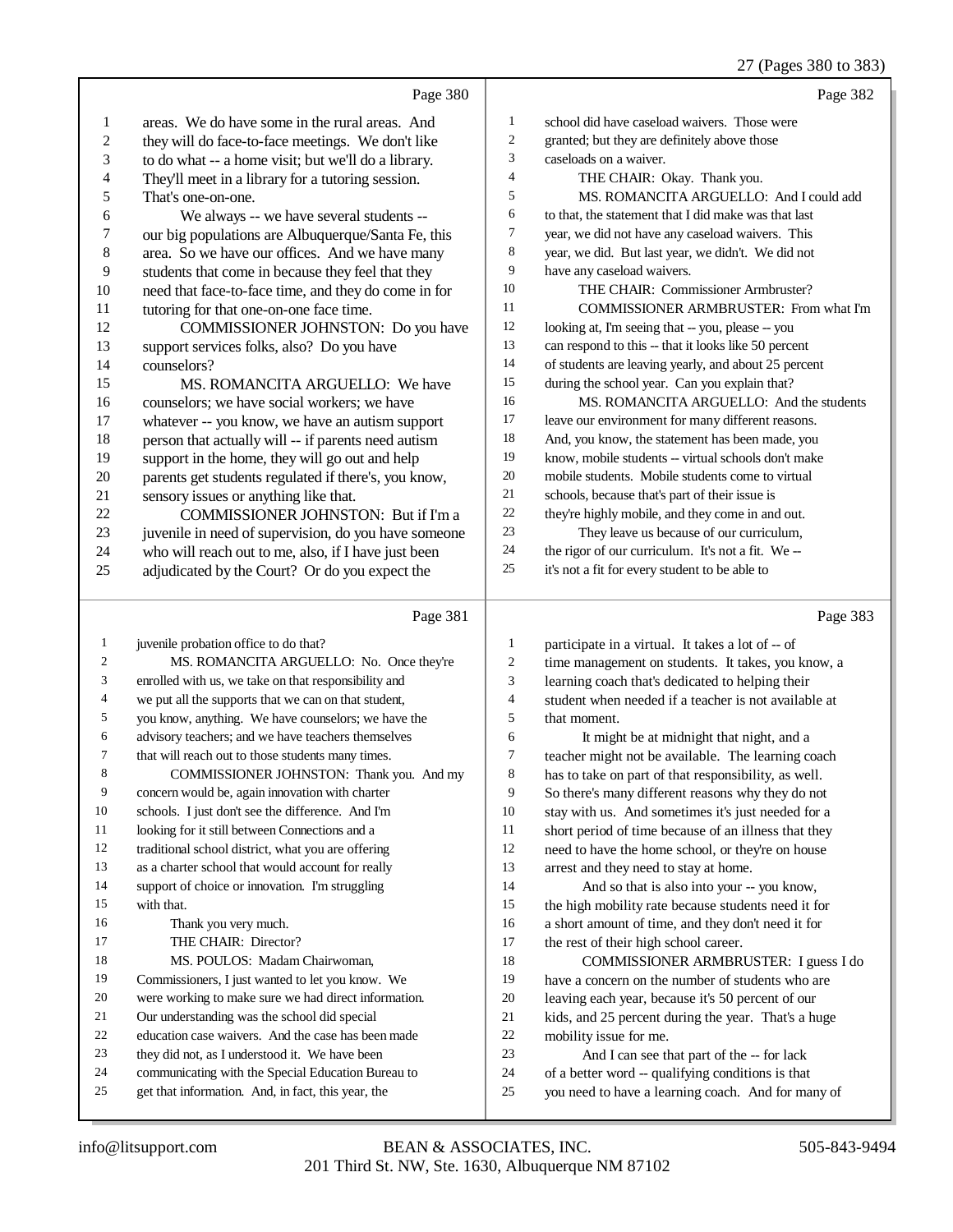## 28 (Pages 384 to 387)

|                  | Page 384                                                     |                  | Page 386                                                           |
|------------------|--------------------------------------------------------------|------------------|--------------------------------------------------------------------|
| 1                | these students, that's an unrealistic expectation.           | 1                | MS. ROMANCITA ARGUELLO: And also, I'll                             |
| 2                | I'm doing that math. That would concern me. And              | $\boldsymbol{2}$ | add, at any point in time when a teacher logs into                 |
| 3                | the special ed waiver concerns me.                           | 3                | her class, you can see which students are online                   |
| 4                | But -- and this will be my last question,                    | $\overline{4}$   | instantaneously, and you can see how long they've                  |
| 5                | and then I can make comments later. But how many             | 5                | spent on a test, how long they've spent working on                 |
| 6                | students actually receive and participate in                 | 6                | their courses. You can see exactly how long they've                |
| 7                | synchronous instruction, like on a daily basis? And          | 7                | been logged into that session.                                     |
| 8                | how do you know how many hours they're putting in?           | 8                | COMMISSIONER ARMBRUSTER: And so -- I'm so                          |
| 9                | I know this has been an issue with a number of               | 9                | non-techy. So the teacher gives this lesson at                     |
| 10               | charter schools. I know they're not getting the              | 10               | 10:00 in the morning, and it goes from 10:00 until                 |
| 11               | 1,080 hours or the 990, whatever it is. How do you           | 11               | 11:30 or whatever -- I'm just making this up. So                   |
| 12               | know how many hours of instruction these kids are            | 12               | the child is not logged on at 10:00. So the child                  |
| 13               | getting?                                                     | 13               | can log on at 2:30 and get that class? Is that how                 |
| 14               | MS. ROMANCITA ARGUELLO: So this is a                         | 14               | it works?                                                          |
| 15               | question that always comes up with us. So we have            | 15               | MS. ROMANCITA ARGUELLO: Yes, they can be                           |
| 16               | several ways that we look at their attendance. So            | 16               | live in that class at 10:00, or that recording is                  |
| 17               | first, parents have to put their attendance daily            | 17               | posted, and they can view it at 2:00 in the                        |
| 18               | into the system. So it runs Saturday -- Sunday               | 18               | afternoon.                                                         |
| 19               | through Saturday. So they have those seven days.             | 19               | COMMISSIONER ARMBRUSTER: Thank you.                                |
| 20               | They have to enter hours for each day that they              | 20               | THE CHAIR: Commissioner Robbins?                                   |
| 21               | work.                                                        | 21               | <b>COMMISSIONER ROBBINS: Real short comment</b>                    |
| 22               | It's -- that, weekly, has to amount to                       | 22               | on the mobility issue. Charter schools are a single                |
| 23               | 25 hours; correct? 30, 30 hours a week. It has to            | 23               | school. And I don't know if they track if the                      |
| 24               | average out to, for that week, from that Saturday            | 24               | students came from another charter into here. But                  |
| 25               | through -- or that Sunday through Saturday, has to           | 25               | at APS, the mobility within the district is between                |
|                  |                                                              |                  |                                                                    |
|                  | Page 385                                                     |                  | Page 387                                                           |
| 1                | equal out.                                                   | 1                | 35 and 40 percent of the students who start at one                 |
| 2                | Then we also have to look at their                           | $\boldsymbol{2}$ | school end up the school year at a different school.               |
| 3                | completion rate. So the average completion rate is           | 3                | That's within the APS school district, which is a                  |
| 4                | 5 percent completion on courses a week, which is a           | $\overline{4}$   | large school district. They have the same students,                |
| 5                | little bit different for special ed students,                | 5                | but they're at different schools.                                  |
| 6                | because we take into account they do work at a               | 6                | So to me, a high turnover in a virtual                             |
| 7                | slower pace; so we have to look at that, as well.            | 7                | school, or even a single charter school, in and of                 |
| $\boldsymbol{8}$ | They look at the completion rate. They                       | 8                | itself, is not an indication that they're doing                    |
| 9                | look at the quality of the work and the                      | 9                | anything poorer than traditional schools, because                  |
| 10               | assignments -- the amount of assignments that are            | 10               | the large districts have high turnover between                     |
| 11               | turned in have to be. If a parent puts in -- they            | 11               | schools, because parents move, you have                            |
| 12               | put 30 hours that week, and they get one assignment,         | 12               | single-parent families, they spend some time with                  |
| 13               | it's not -- so we have to adjust those hours, and we         | 13               | this parent, some time with another parent. So they                |
| 14               | have to talk to parents. They have to put out the            | 14               | will have those issues. And I think the charters                   |
| 15               | amount of work that the parent -- that the parents           | 15               | have that, also. I just wanted to make that                        |
| 16               | are recording those hours for.                               | 16               | comment. Thank you.                                                |
| 17               | So we look at all of that information when                   | 17               | THE CHAIR: Commissioner Conyers?                                   |
| 18               | we look at the attendance. So that's looked on               | 18               | <b>COMMISSIONER CONYERS: Another question</b>                      |
| 19               | every day. Teachers look at the attendance of their          | 19               | came to mind during the discussion. What is your                   |
| 20               | students and their assignments, and also they                | 20               | upper age limit for accepting students?                            |
| 21               | conduct CBAs to make sure that students are working          | 21               | MS. ROMANCITA ARGUELLO: Since New Mexico                           |
| 22               | on the curriculum and learning what they need to be          | 22               | State statutes does not have an age limit, we do not               |
| 23               | learning in the curriculum.                                  | 23               | have an age limit.                                                 |
| 24<br>25         | COMMISSIONER ARMBRUSTER: Okay. I think<br>I'm getting there. | 24<br>25         | <b>COMMISSIONER CONYERS:</b> So if I wanted to<br>enroll, I could? |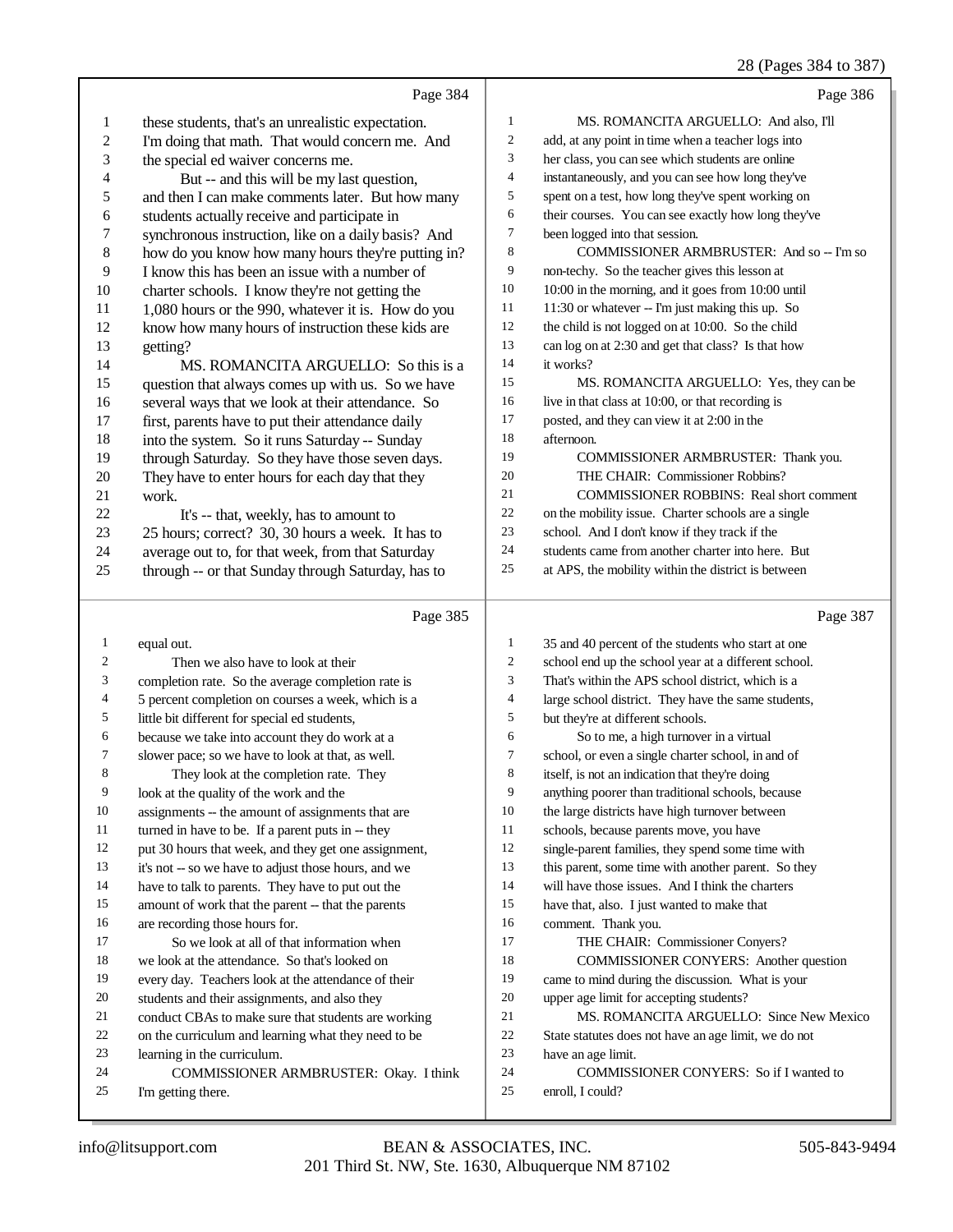|              | Page 388                                                                                                  |                  | Page 390                                                                  |
|--------------|-----------------------------------------------------------------------------------------------------------|------------------|---------------------------------------------------------------------------|
| 1            | MS. ROMANCITA ARGUELLO: Yes, you could.                                                                   | 1                | base with those students, they can control the                            |
| 2            | COMMISSIONER CONYERS: Okay. All right.                                                                    | 2                | curriculum better.                                                        |
| 3            | COMMISSIONER CABALLERO: He wants to.                                                                      | 3                | And I think that's -- I think the growing                                 |
| 4            | THE CHAIR: Okay, Commissioners. Are we                                                                    | 4                | pains of the school has absolutely shown that, that                       |
| 5            | ready for a motion?                                                                                       | 5                | I don't doubt that there's -- the services are                            |
| 6            | Don't all just, like, jump in here and --                                                                 | 6                | needed throughout the state. But I don't believe                          |
| 7            | <b>Commissioner Crone?</b>                                                                                | 7                | that this school has shown that it can adequately                         |
| 8            | COMMISSIONER CRONE: I'll place the                                                                        | $\,$ 8 $\,$      | provide those services at this point in time for the                      |
| 9            | motion.                                                                                                   | 9                | students in New Mexico.                                                   |
| 10           | I move to deny the renewal application                                                                    | 10               | Any other --                                                              |
| 11           | presented by New Mexico Connections Academy because                                                       | 11               | COMMISSIONER ARMBRUSTER: I just -- my                                     |
| 12           | the school has failed to meet the Department's                                                            | 12               | understanding on the waivers that charter schools                         |
| 13           | standards for excellence. The school earned a                                                             | 13               | get is they -- they have to be effective, because                         |
| 14           | three-year average of "D" on the State A-through-F                                                        | 14               | they have the waiver. If what we're seeing is not                         |
| 15           | school grading report and earned an overall grade of                                                      | 15               | effective, higher scores for students, better growth                      |
| 16           | "F" in the last two years.                                                                                | 16               | for them, then it's not really the waiver. You just                       |
| 17           | The school ranked in the bottom quartile                                                                  | 17               | don't get a waiver because you're a charter school.                       |
| 18           | in six of seven indicators: Current standing,                                                             | 18               | It has to be an effective waiver.                                         |
| 19           | school growth, highest performing, lowest                                                                 | 19               | And, of course, this is pretty expensive.                                 |
| 20           | performing, graduation, and college-and-career                                                            | 20               | This school is getting multi-millions of dollars,                         |
| 21           | readiness on the most recent A-through-F school                                                           | 21               | probably \$12 million, \$15 million -- I don't know --                    |
| 22           | grading report when compared to similar schools                                                           | $22\,$           | something like that, I would assume, a year. So we                        |
| 23           | across the state.                                                                                         | 23               | would expect -- I would expect for my money, my tax                       |
| 24           | And the school has not demonstrated the                                                                   | 24               | money -- which I'm happy to pay -- a higher result                        |
| 25           | implementation of improvement efforts that are                                                            | 25               | on these subgroups of things that we were talking                         |
|              | Page 389                                                                                                  |                  |                                                                           |
|              |                                                                                                           |                  | Page 391                                                                  |
| 1            | effectively improving student achievement.                                                                | 1                | about, not the overall grade.                                             |
| 2            | THE CHAIR: There's a motion by                                                                            | $\boldsymbol{2}$ | So that was a concern I wanted to add to                                  |
| 3            | Commissioner Crone.                                                                                       | $\mathfrak{Z}$   | my vote.                                                                  |
| 4            | Do I have a second?                                                                                       | $\overline{4}$   | THE CHAIR: Okay. Commissioner Johnston?                                   |
| 5            | COMMISSIONER JOHNSTON: I will second it.                                                                  | 5                | COMMISSIONER JOHNSTON: Thank you,                                         |
| 6            | THE CHAIR: There's a second by                                                                            | 6                | Madam Chair. And I would go back to my concern                            |
| 7            | Commissioner Johnston.                                                                                    | 7                | reflective of what Mr. Boitano stated in the three                        |
| $\,$ 8 $\,$  | Discussion? Well, I will offer just some                                                                  | $\,8$            | reasons for charter schools. And one of those is                          |
| 9            | brief comments.                                                                                           | 9                | the innovative program that's offered by the charter                      |
| 10           | I think we're all here because we support                                                                 | $10\,$           | school. And I have concerns. While I see an extra                         |
| 11           | and promote options and choices for schools. I                                                            | 11               | strong curricular program, I see this offered in                          |
| 12           | spent a career in education. I absolutely,                                                                | $12\,$           | charter schools -- I mean, in traditional districts,                      |
| 13           | positively, wholeheartedly believe that there is a                                                        | 13               | also. And I -- I'm looking for that innovation.                           |
| 14           | role for virtual schools in our education system and                                                      | 14               | Thank you.                                                                |
| 15           | have no doubt about that.                                                                                 | 15               | THE CHAIR: Okay. And I'll just caution                                    |
| 16           | But I think what has been expressed here                                                                  | 16               | the Commissioner that the innovation was actually                         |
| 17           | is that the size -- and I don't know if people were                                                       | $17\,$           | determined when the charter came forward and was                          |
| 18           | surprised at how big New Mexico was when the school                                                       | 18               | approved. So at this point in time, a decision for                        |
| 19           | started -- that it was going to be tough to reach                                                         | 19               | renewal isn't innovation; because their charter was                       |
| 20           | out to all these students.                                                                                | $20\,$           | accepted, and they were deemed innovative.                                |
| 21           | But I think the size of the school helps                                                                  | 21<br>$22\,$     | COMMISSIONER JOHNSTON: Oh. Thank you                                      |
| $22\,$<br>23 | to represent for me what I believe is the best<br>choice for virtual schools is that the district has     | 23               | very much.                                                                |
| 24           |                                                                                                           | 24               | THE CHAIR: Okay? So that's --<br>COMMISSIONER JOHNSTON: I did not realize |
| 25           | a greater opportunity to provide those services to<br>the students in their areas, because they can touch | 25               | that. Thank you.                                                          |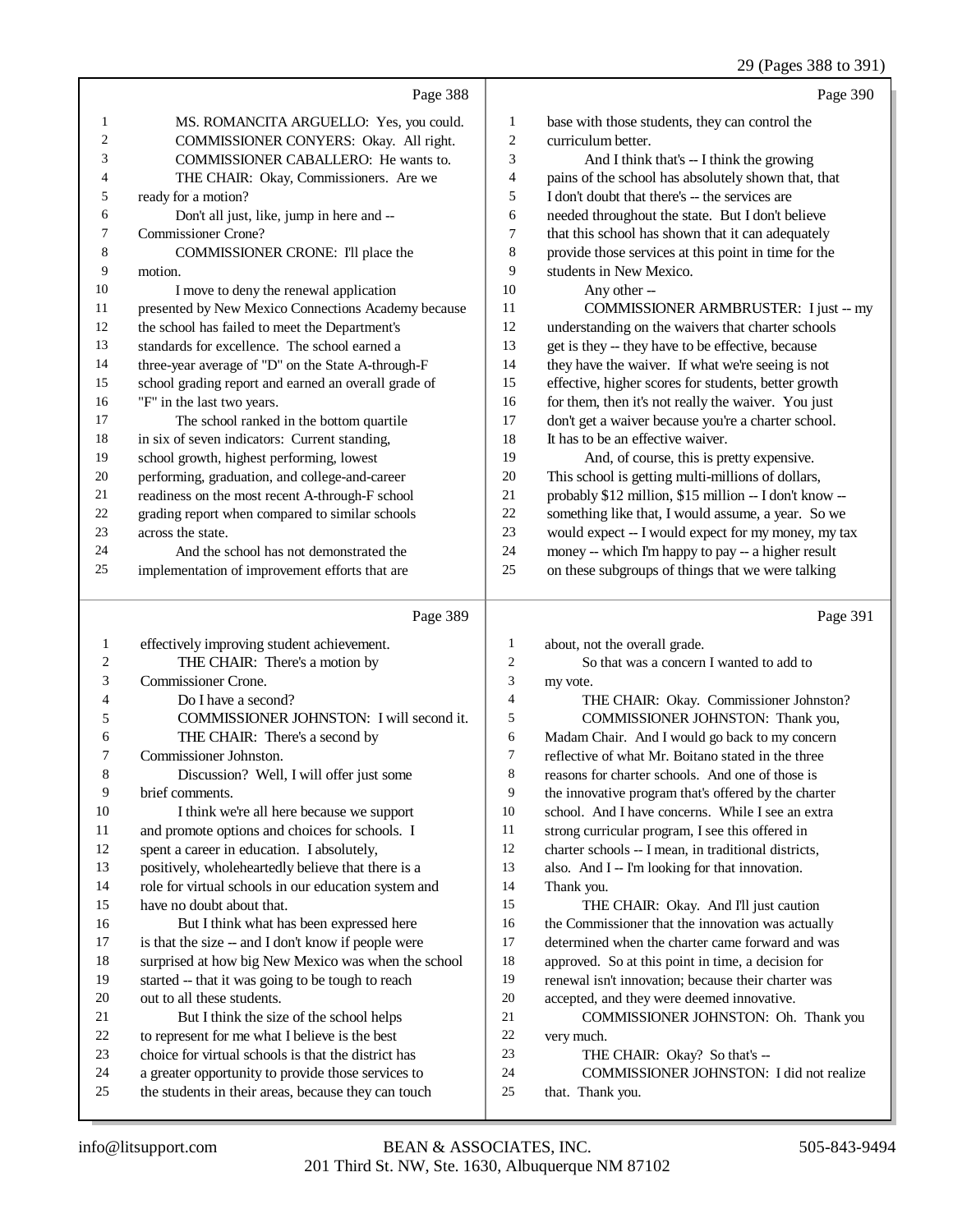## 30 (Pages 392 to 395)

|                | Page 392                                             |                | Page 394                                                                              |
|----------------|------------------------------------------------------|----------------|---------------------------------------------------------------------------------------|
| 1              | THE CHAIR: If there's no further                     | 1              | my agenda in the recycling; so I don't know if the                                    |
| $\overline{c}$ | discussion, we'll have a roll-call vote.             | $\sqrt{2}$     | agenda is the next thing on the item or not --                                        |
| 3              | COMMISSIONER ARMBRUSTER: Are there any               | 3              | COMMISSIONER TOULOUSE: If the calendar is                                             |
| 4              | abstentions before we vote?                          | $\overline{4}$ | the next item on the agenda.                                                          |
| 5              | <b>COMMISSIONER RUIZ: I abstain.</b>                 | 5              | THE CHAIR: If the calendar is the next                                                |
| 6              | COMMISSIONER ARMBRUSTER: Okay.                       | 6              | item on the agenda. Oh, it is. So Item No. 9,                                         |
| 7              | Commissioner Ruiz will abstain.                      | $\tau$         | Discussion and Possible Action on the 2018 calendar.                                  |
| 8              | <b>Commissioner Toulouse?</b>                        | 8              | You've all had a chance to -- to look at                                              |
| 9              | COMMISSIONER TOULOUSE: Reluctantly, I                | 9              | it. And I'm going to offer one suggestion and                                         |
| 10             | vote "Yes."                                          | 10             | recommendation, perhaps, and float it by you to see                                   |
| 11             | <b>COMMISSIONER ARMBRUSTER: Commissioner</b>         | 11             | if that will work.                                                                    |
| 12             | Peralta?                                             | 12             | There is a conflict with a Commissioner                                               |
| 13             | <b>COMMISSIONER PERALTA: Yes.</b>                    | 13             | for the January meeting. And I thought, based on                                      |
| 14             | <b>COMMISSIONER ARMBRUSTER: Commissioner</b>         | 14             | our time frame with Public Impact, that there was                                     |
| 15             | Robbins?                                             | 15             | actually something we needed to do in January. And                                    |
| 16             | <b>COMMISSIONER ROBBINS: No.</b>                     | 16             | there is not. There is information that's going to                                    |
| 17             | <b>COMMISSIONER ARMBRUSTER: Commissioner</b>         | 17             | go out; but there isn't anything that we actively                                     |
| 18             | Armbruster votes "Yes."                              | 18             | have to do. That information is going to be shared.                                   |
| 19             | <b>Commissioner Conyers?</b>                         | 19             | And I'll get to that later with my report. I've got                                   |
| 20             | <b>COMMISSIONER CONYERS: No.</b>                     | 20             | a brief update.                                                                       |
| 21             | <b>COMMISSIONER ARMBRUSTER: Commissioner</b>         | 21             | So what I -- what I'm going to suggest is                                             |
| 22             | Gipson?                                              | 22             | that we not have a meeting in January, and we meet                                    |
| 23             | THE CHAIR: Yes.                                      | 23             | early in February, and we do an earlier February                                      |
| 24             | <b>COMMISSIONER ARMBRUSTER: Commissioner</b>         | 24             | meeting and do a January-February business-type                                       |
| 25             | Crone?                                               | 25             | thing on -- does it matter if it's the 2nd? Why not                                   |
|                |                                                      |                |                                                                                       |
|                |                                                      |                |                                                                                       |
|                | Page 393                                             |                | Page 395                                                                              |
| 1              | <b>COMMISSIONER CRONE: Yes.</b>                      | $\mathbf{1}$   |                                                                                       |
| 2              | <b>COMMISSIONER ARMBRUSTER: Commissioner</b>         | $\mathfrak{2}$ | keep it the 9th? Right. I'm thinking 8, 9 --<br>COMMISSIONER JOHNSTON: I can't do the |
| 3              | Johnston?                                            | 3              | 2nd.                                                                                  |
| 4              | <b>COMMISSIONER JOHNSTON: Yes.</b>                   | 4              | THE CHAIR: We're looking at February 8th                                              |
| 5              | <b>COMMISSIONER ARMBRUSTER: Commissioner</b>         | 5              | or 9th. Right. 8 would be the work session, and 9                                     |
| 6              | Caballero?                                           | 6              | would be the regular. So that would be the only --                                    |
| 7              | <b>COMMISSIONER CABALLERO: No.</b>                   | 7              | COMMISSIONER TOULOUSE: And, Madam Chair,                                              |
| 8              | THE CHAIR: The vote is five-to-three.                | 8              | up here at the top, the calendar does say,                                            |
| 9              | The motion passes on a five-three vote.              | 9              | "Legislative Session begins and ends, 60 days."                                       |
| 10             | Six-three.                                           | 10             | This is a 30-day session.                                                             |
| 11             | COMMISSIONER TOULOUSE: Five-three is                 | 11             | COMMISSIONER RUIZ: Madam Chair, Tim and I                                             |
| 12             | eight.                                               | 12             | will be late, because we've got NMPSIA.                                               |
| 13             | THE CHAIR: Six-three.                                | 13             | THE CHAIR: On the 8th.                                                                |
| 14             | COMMISSIONER CRONE: No. It is six-three.             | 14             | COMMISSIONER RUIZ: We also canceled, like                                             |
| 15             | I'm sorry.                                           | 15             | I told you, our January meeting. And so we'll be in                                   |
| 16             | THE CHAIR: The motion passes six-to-three            | 16             | Albuquerque with NMPSIA; but --                                                       |
| 17             | with one abstention.                                 | 17             | THE CHAIR: Okay. All right. Thank you.                                                |
| 18             | Thank you very much. We appreciate all               | 18             | But, otherwise, we're -- with the remainder of the                                    |
| 19             | the time and effort. And, Commissioners, let's take  | 19             | calendar, are we good?                                                                |
| 20             | a short break, please.                               | 20             | COMMISSIONER JOHNSTON: I have a question,                                             |
| 21             | (Recess held, 11:25 a.m. to 11:45 a.m.)              | 21             | just a question on the calendar. And this is solely                                   |
| 22             | THE CHAIR: Okay. So, we have really just             | 22             | for reserving a room. Will we have work sessions                                      |
| 23             | a few, hopefully quick, items that we need to finish | 23             | like we have in the past? Or --                                                       |
| 24             | up with. And, really, the most significant piece     | 24             | COMMISSIONER TOULOUSE: We had a                                                       |
| 25             | that we need to work on is the calendar. And I put   | 25             | discussion last time that we were sort of going to                                    |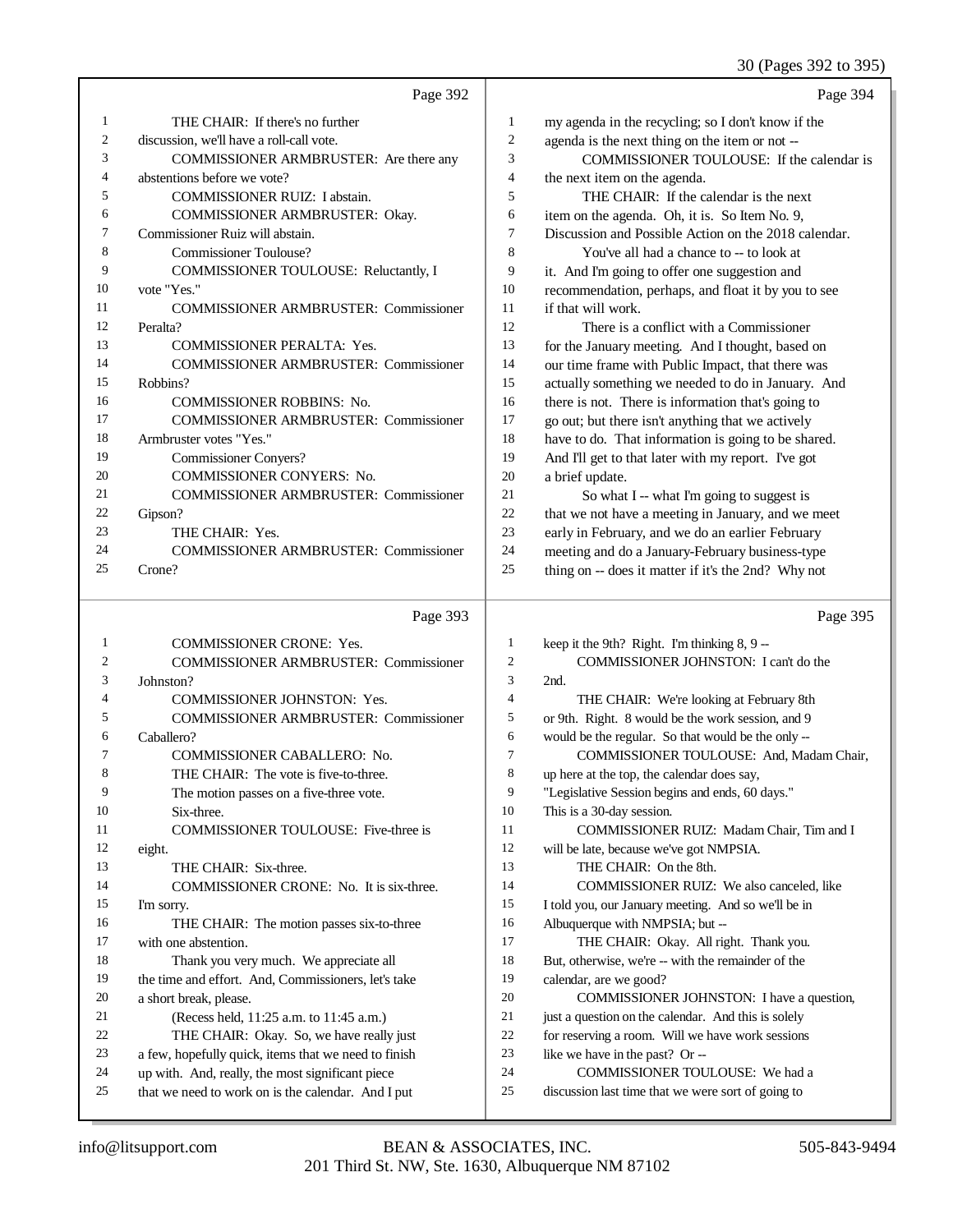31 (Pages 396 to 399)

|          | Page 396                                                                                         |                  | Page 398                                                                                            |
|----------|--------------------------------------------------------------------------------------------------|------------------|-----------------------------------------------------------------------------------------------------|
| 1        | reserve the day before.                                                                          | $\mathbf{1}$     | COMMISSIONER ARMBRUSTER: Katie, when is                                                             |
| 2        | THE CHAIR: Reserving the date for --                                                             | $\boldsymbol{2}$ | your birthday -- not the last week of August;                                                       |
| 3        | right.                                                                                           | 3                | correct?                                                                                            |
| 4        | COMMISSIONER JOHNSTON: And my second                                                             | $\overline{4}$   | THE CHAIR: Yes, the last week of August.                                                            |
| 5        | question, you've probably told me 100 times. But in                                              | 5                | MS. POULOS: Right. I leave on the 27th.                                                             |
| 6        | August, we're meeting on a Wednesday, until the                                                  | 6                | COMMISSIONER ARMBRUSTER: We can't be here                                                           |
| 7        | 22nd. Look at August.                                                                            | 7                | the whole weeklong. So what about --                                                                |
| 8        | THE CHAIR: August is due to -- I think                                                           | $\,$ 8 $\,$      | THE CHAIR: What about 16-17? But a lot                                                              |
| 9        | that's almost like a start, because that's when                                                  | 9                | depends on CSD's work, see?                                                                         |
| 10       | we're -- that's actually -- that August meeting is                                               | 10               | MS. POULOS: Pushing it that far forward                                                             |
| 11       | when we would be voting for new applications.                                                    | 11               | is very problematic for us.                                                                         |
| 12       | COMMISSIONER JOHNSTON: I'm fine. I just                                                          | 12               | THE CHAIR: We're obligated to come up                                                               |
| 13       | wanted --                                                                                        | 13               | with a decision by September 1.                                                                     |
| 14       | THE CHAIR: So we don't really know how                                                           | 14               | MS. POULOS: Even if we -- it takes a lot                                                            |
| 15       | many applications there are.                                                                     | 15               | of time for a review team, a consensus, and an                                                      |
| 16       | COMMISSIONER ARMBRUSTER: So we're looking                                                        | 16               | interview --                                                                                        |
| 17       | at -- let's just say two days, either 22-23 or                                                   | 17               | THE CHAIR: I understand. We can't go                                                                |
| 18       | 21-22. We don't know how many applications; right?                                               | 18               | into September. So -- and we can't go earlier in                                                    |
| 19       | THE CHAIR: I -- and you'll have to walk                                                          | 19               | August. It just -- you know, it's just too hard.                                                    |
| 20       | us through this, because we've normally -- normally,                                             | 20               | COMMISSIONER JOHNSTON: We have to do what                                                           |
| 21       | because I think it's only been two years -- the last                                             | 21               | we have to do.                                                                                      |
| 22       | week in August for the new applications. So I think                                              | 22               | THE CHAIR: It's going to have to be the                                                             |
| 23       | a lot depends on --                                                                              | 23               | 23rd and 24th.                                                                                      |
| 24       | MS. POULOS: Yeah. We normally do -- and                                                          | 24               | COMMISSIONER JOHNSTON: And, Madam Chair,                                                            |
| 25       | the reason we didn't this time is my sister is                                                   | 25               | I'm fine with the calendar. And you said also that                                                  |
|          | Page 397                                                                                         |                  | Page 399                                                                                            |
| 1        | turning 40, and I'm obligated to spend that week                                                 | $\mathbf{1}$     | we would have some work sessions possibly, like we                                                  |
| 2        | with her. And I love her dearly. So I'm happy to                                                 | $\boldsymbol{2}$ | did this last year; because --                                                                      |
| 3        | do that. So I won't be available.                                                                | 3                | THE CHAIR: Not in August.                                                                           |
| 4        | THE CHAIR: That's why it's the 22nd. And                                                         | 4                | COMMISSIONER JOHNSTON: No, I'm not                                                                  |
| 5        | I've got no problem with that. I would say we're                                                 | 5                | talking about -- I'm just thinking out loud because                                                 |
| 6        | starting on Wednesday. And based on the number of                                                | 6                | of the concerns that have been raised over policies.                                                |
| 7        | applications, we'll just walk our way through the                                                | 7                | But that's just a word. That's all it is.                                                           |
|          | rest of the week, you know.                                                                      | 8                | COMMISSIONER ARMBRUSTER: I guess where I                                                            |
| 9        | COMMISSIONER ARMBRUSTER: And that's fine.                                                        | 9                | was coming from is there are just so much -- like,                                                  |
| 10       | COMMISSIONER CONYERS: Wednesdays don't                                                           | 10               | were we doing our lives or something here. So I                                                     |
| 11       | work for me; so                                                                                  | 11               | would like to put down, for every one, two days for                                                 |
| 12       | THE CHAIR: I didn't know if that changed                                                         | 12               | each one.                                                                                           |
| 13       | this semester or whatever; so -- okay. So Wednesday                                              | 13               | THE CHAIR: That's what we're doing.                                                                 |
| 14       | does not work.                                                                                   | 14               | COMMISSIONER ARMBRUSTER: The ones that                                                              |
| 15       | So why don't we just try to start it                                                             | 15               | are Friday, I'm adding on Thursday. So in terms of                                                  |
| 16       | Thursday, and if need be --                                                                      | 16<br>17         | that August deal --                                                                                 |
| 17<br>18 | COMMISSIONER ARMBRUSTER: So look at                                                              | 18               | THE CHAIR: Except for August, we won't                                                              |
| 19       |                                                                                                  |                  | have a work session in August.                                                                      |
|          | Thursday-Friday, 23-24, on that.                                                                 |                  |                                                                                                     |
|          | THE CHAIR: If we need more time, we'll                                                           | 19               | COMMISSIONER ARMBRUSTER: But I think if                                                             |
| 20       | have to back it up, and there's not much more we can                                             | 20               | we have --                                                                                          |
| 21       | do.                                                                                              | 21               | THE CHAIR: I'm just going to say we're                                                              |
| 22       | COMMISSIONER JOHNSTON: But there's school                                                        | 22               | not going to have a work session in August. And if                                                  |
| 23       | that's starting; so we would lose Trish, and we                                                  | 23               | we change it, we change it. But at this point in                                                    |
| 24<br>25 | could lose Tim, with school starting. If we keep<br>it -- could we move it earlier in the month? | 24<br>25         | time, because of new applications, it's highly<br>unlikely we'll have a work session. I'm not going |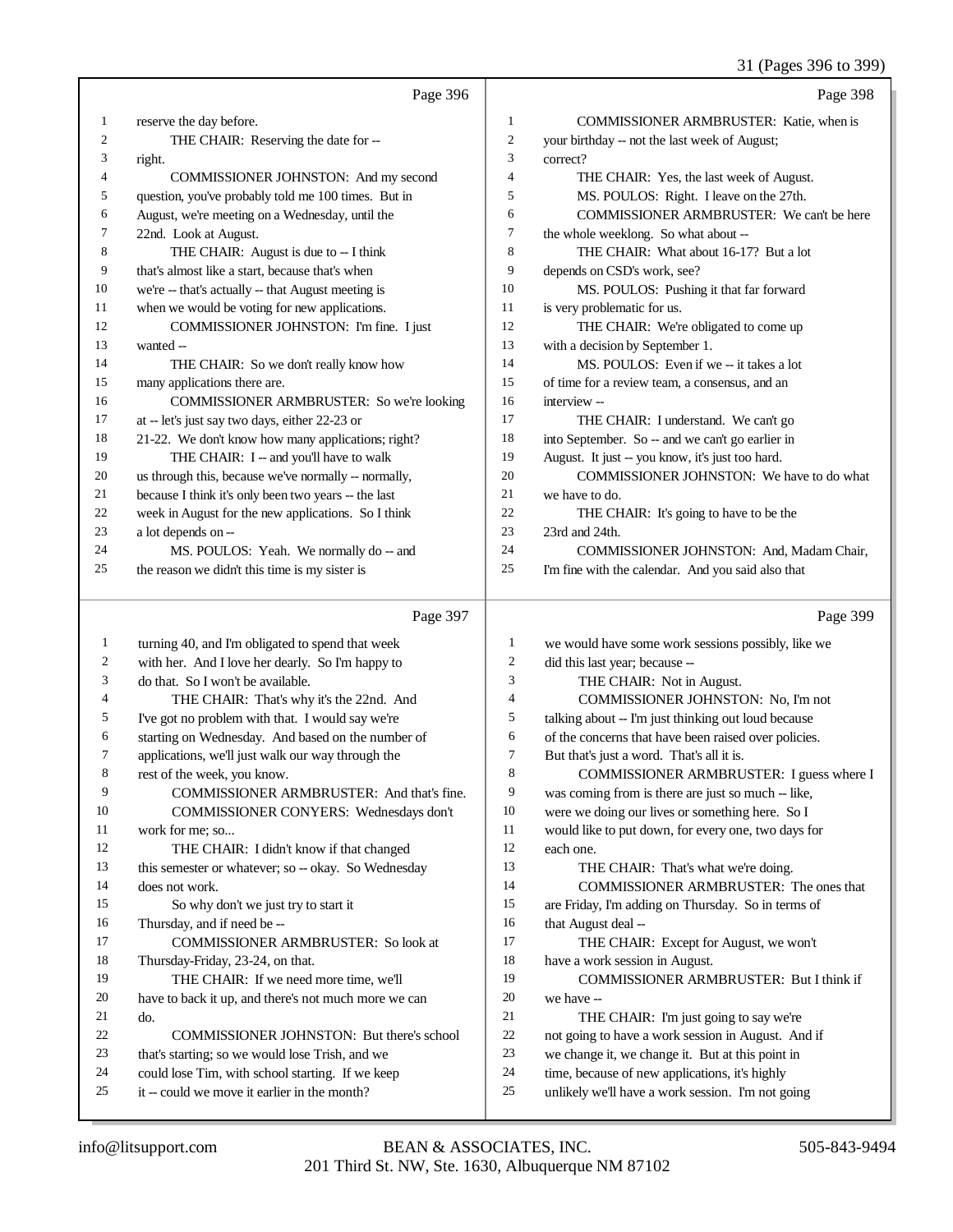32 (Pages 400 to 403)

|              | Page 400                                                                 |                | Page 402                                                     |
|--------------|--------------------------------------------------------------------------|----------------|--------------------------------------------------------------|
| 1            | to get into ifs now.                                                     | 1              | THE CHAIR: There's a motion by                               |
| 2            | COMMISSIONER ARMBRUSTER: So we'll just --                                | $\mathfrak{2}$ | Commissioner Robbins, a second by Commissioner Ruiz.         |
| 3            | COMMISSIONER CONYERS: So, Madam Chair,                                   | 3              | And I guess we'll take a roll-call vote, just                |
| 4            | are we -- we're no longer doing Albuquerque during                       | $\overline{4}$ | because.                                                     |
| 5            | the Legislative Session?                                                 | 5              | COMMISSIONER ARMBRUSTER: Okay. Get                           |
| 6            | THE CHAIR: We did not last year.                                         | 6              | ready.                                                       |
| 7            | COMMISSIONER CONYERS: Right.                                             | $\overline{7}$ | <b>Commissioner Robbins?</b>                                 |
| 8            | THE CHAIR: We did not last year. And                                     | 8              | COMMISSIONER ROBBINS: Yes.                                   |
| 9            | we'll only be meeting once during the session, and                       | 9              | <b>COMMISSIONER ARMBRUSTER: Commissioner</b>                 |
| 10           | that's the February date, because we're not meeting                      | 10             | Crone?                                                       |
| 11           | in January. So I think -- I think we'll be okay.                         | 11             | <b>COMMISSIONER CRONE: Yes.</b>                              |
| 12           | So we've got -- we're penciling in the day                               | 12             | <b>COMMISSIONER ARMBRUSTER: Commissioner</b>                 |
| 13           | before each regular meeting for a work session, with                     | 13             | Ruiz?                                                        |
| 14           | two days being also included there. We're changing                       | 14             | <b>COMMISSIONER RUIZ: Yes.</b>                               |
| 15           | the August date from the 22nd to the 23rd and 24th.                      | 15             | <b>COMMISSIONER ARMBRUSTER: Commissioner</b>                 |
| 16           | And we're not meeting in January. So we're removing                      | 16             | Johnston?                                                    |
| 17           | the January 12th date, and we are -- our regularly                       | 17             | <b>COMMISSIONER JOHNSTON: Yes.</b>                           |
| 18           | scheduled meeting will be February 9th. And                              | 18             | <b>COMMISSIONER ARMBRUSTER: Commissioner</b>                 |
| 19           | February 8th is obviously the day before, okay?                          | 19             | Armbruster votes "Yes."                                      |
| 20           | COMMISSIONER CABALLERO: And July? I have                                 | 20             | Commissioner Gipson?                                         |
| 21           | here five days.                                                          | 21             | THE CHAIR: Yes.                                              |
| 22           | THE CHAIR: July is the community input --                                | 22             | <b>COMMISSIONER ARMBRUSTER: Commissioner</b>                 |
| 23           | COMMISSIONER CABALLERO: Oh, okay.                                        | 23             | Peralta?                                                     |
| 24           | THE CHAIR: - for the -- so that will be                                  | 24             | <b>COMMISSIONER PERALTA: Yes.</b>                            |
| 25           | as many days as we need, based on where we have to                       | 25             | <b>COMMISSIONER ARMBRUSTER: Commissioner</b>                 |
|              |                                                                          |                |                                                              |
|              | Page 401                                                                 |                | Page 403                                                     |
| $\mathbf{1}$ | travel to. But we generally reserve out the week so                      | 1              | Toulouse?                                                    |
| 2            | people know not to plan something for that week.                         | $\mathfrak{2}$ | <b>COMMISSIONER TOULOUSE: Yes.</b>                           |
| 3            | And then once -- once January -- whatever that date                      | 3              | <b>COMMISSIONER ARMBRUSTER: Commissioner</b>                 |
| 4            | is that the letters of intent are due in --                              | 4              | Conyers?                                                     |
| 5            | MS. FRIEDMAN: The second week.                                           | 5              | COMMISSIONER CONYERS: This time, I'll                        |
| 6            | COMMISSIONER ARMBRUSTER: January 9th --                                  | 6              | vote "Yes."                                                  |
| 7            | 8th.                                                                     | $\overline{7}$ | <b>COMMISSIONER ARMBRUSTER: Commissioner</b>                 |
| 8            | THE CHAIR: January 8th -- we'll know                                     | 8              | Caballero?                                                   |
| 9            | approximately how much time will be needed and kind                      | 9              | COMMISSIONER CABALLERO: Yes.                                 |
| 10           | of where we'll be.                                                       | 10             | COMMISSIONER ARMBRUSTER: Sorry. I don't                      |
| 11           | COMMISSIONER ARMBRUSTER: And usually, we                                 | 11             | have those papers.                                           |
| 12           | have a meeting for at least half-a-day that week, if                     | 12             | THE CHAIR: So the motion carries                             |
| 13           | we can. It can be anywhere.                                              | 13             | ten-zero. Thank you so much for all your                     |
| 14           | COMMISSIONER TOULOUSE: And we'll have                                    | 14             | cooperation with that.                                       |
| 15           | plenty of time to do -- that many months away, who                       | 15             | We are now on to the Report from the                         |
| 16           | knows? I mean, we may have had a few missiles come                       | 16             | Chair. And I'll make this as brief as possible.              |
| 17           | this way. You don't know.                                                | 17             | I had the lovely opportunity to travel to                    |
| 18           | COMMISSIONER JOHNSTON: You guys always                                   | 18             | beautiful downtown Deming to be there when the               |
| 19           | think happy thoughts.                                                    | 19             | Milken Grant was awarded, which is just -- it's              |
| 20           | THE CHAIR: Okay. On that happy note, can                                 | $20\,$         | exciting. And I know you're going to have a hard             |
| 21           | I have a motion to adopt the PEC 2018-2019 calendar?                     | 21             | time believing this, seeing those little                     |
| 22           | COMMISSIONER ROBBINS: So move.                                           | 22             | sixth-graders all excited. And it was a surprise             |
| 23           | COMMISSIONER RUIZ: Second.                                               | 23             | for the teacher. And it's a fabulous award. So it            |
| 24<br>25     | THE CHAIR: Oh. It's the 2018 calendar.<br>COMMISSIONER ROBBINS: So move. | 24<br>25       | is a great opportunity to be able to participate in<br>that. |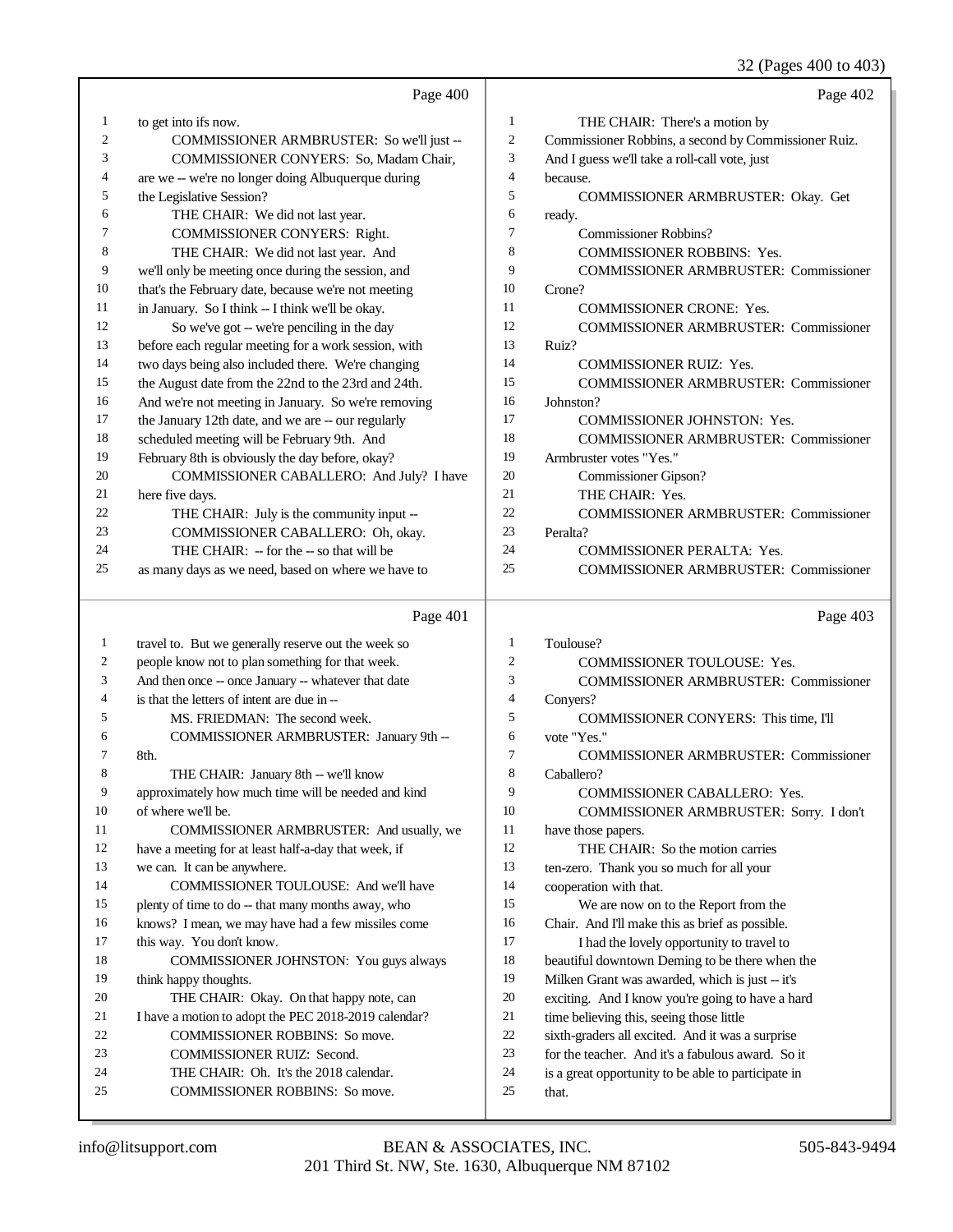|              |                                                                                          |                | $\sim$ $\sim$                                                 |
|--------------|------------------------------------------------------------------------------------------|----------------|---------------------------------------------------------------|
|              | Page 404                                                                                 |                | Page 406                                                      |
| 1            | For those of you that have been on the                                                   | $\mathbf{1}$   | we move the input hearings to that last week in               |
| 2            | Commission for a while, I also had the extreme                                           | $\overline{c}$ | July.                                                         |
| 3            | pleasure to spend some time with the Mayor of                                            | 3              | COMMISSIONER CABALLERO: In that case,                         |
| 4            | Columbus. So -- and he's -- and, absolutely.                                             | 4              | I'll just read the transcripts. Either I reduce the           |
| 5            | He's -- it's like a boomerang. So this will -- and                                       | 5              | date -- I'm on the National Board; so it's hard for           |
| 6            | maybe the sixth time will be a charm.                                                    | 6              | me to -- not to attend.                                       |
| 7            | MS. FRIEDMAN: I was just going to add                                                    | 7              | THE CHAIR: Right. I understand that.                          |
| 8            | that we're making arrangements with Senator Smith                                        | 8              | COMMISSIONER CABALLERO: But I'll just --                      |
| 9            | and Senator Wirth to honor the Milken Educator from                                      | 9              | when I come back, I'll read the transcripts.                  |
| 10           | this year and the Milken Educator from last year,                                        | 10             | THE CHAIR: Okay. All right. Thank you,                        |
| 11           | who is from Santa Fe.                                                                    | 11             | I appreciate that.                                            |
| 12           | THE CHAIR: Yes. It was a young man, yes?                                                 | 12             | COMMISSIONER CABALLERO: Thank you, Chair.                     |
| 13           | MS. FRIEDMAN: Melissa Kovac.                                                             | 13             | THE CHAIR: I want to thank the State                          |
| 14           | THE CHAIR: Was that two years ago?                                                       | 14             | School Boards Association. They did extend                    |
| 15           | MS. FRIEDMAN: That was two years ago, two                                                | 15             | Commissioner Peralta and I an invitation to the               |
| 16           | years ago. And that recognition will be held in the                                      | 16             | conference. Unfortunately, I thought I was going to           |
| 17           | House and also in the Senate.                                                            | 17             | be able to go, and then I found out that I had to             |
| 18           | THE CHAIR: Oh, nice.                                                                     | 18             | report for jury duty that morning instead of                  |
| 19           | MS. FRIEDMAN: And so Senator Smith's                                                     | 19             | traveling up to -- to Albuquerque. So I had to                |
| 20           | people are working on the arrangements. And I'll                                         | 20             | offer a hasty "I'm sorry, but I'm called elsewhere            |
| 21           | send something out to you-all, you know, to see                                          | 21             | for the day." But I want to thank them for their --           |
| 22           | that, if you'd like to.                                                                  | 22             | for their invitation.                                         |
| 23           | THE CHAIR: Yes, absolutely. And once                                                     | 23             | I want to absolutely extend a huge "thank                     |
| 24           | again, I want to thank you for that. Because that                                        | 24             | you" to the Charter Coalition for the work that they          |
| 25           | was -- included the spirited conversation with the                                       | 25             | did, certainly, all the work that people don't see            |
|              |                                                                                          |                |                                                               |
|              | Page 405                                                                                 |                | Page 407                                                      |
| $\mathbf{1}$ | Mayor of Columbus. It was quite an experience. So                                        | $\mathbf{1}$   | behind the scenes, to get ready, and a big shout-out          |
| 2            | it's -- it's a lovely opportunity.                                                       | $\overline{c}$ | for how you managed to adapt and move that quickly.           |
| 3            | COMMISSIONER CABALLERO: Madam Chair, I                                                   | 3              | And every -- and kudos to anyone who found that               |
| 4            | just realized -- I thought that the LULAC National                                       | $\overline{4}$ | building. But -- and to APS for -- for                        |
| 5            | Convention was a week before in July. But it's that                                      | 5              | accommodating all that.                                       |
| 6            | week of the community meetings. I don't know if                                          | 6              | It ended up being maybe not the ideal                         |
| 7            | it's -- if we can now move that community meetings a                                     | 7              | place; but it was -- it was a great location. It              |
| 8            |                                                                                          |                |                                                               |
|              | week before or after. Then -- if we cannot, it                                           | 8              |                                                               |
| 9            |                                                                                          | 9              | really was. I think it afforded everyone what they<br>needed. |
| 10           | would be very hard for me to attend.<br>THE CHAIR: The week before would be very         | 10             | So -- and without a doubt, the opportunity                    |
| 11           | problematic, because -- there she is hiding back                                         | 11             | for us to reach out to the schools with those two             |
| 12           |                                                                                          | 12             | work sessions, I think that's going to be                     |
| 13           | there -- I would think that the week before might be<br>problematic, yes.                | 13             | invaluable.                                                   |
| 14           | MS. POULOS: Yes.                                                                         | 14             | And I want to thank Public Impact for                         |
| 15           | THE CHAIR: The week after --                                                             | 15             | coming in and helping us with that, the Director for          |
| 16           |                                                                                          | 16             | being there for the first work session and -- oh,             |
| 17           | COMMISSIONER TOULOUSE: Doesn't give<br>enough time, either. Because we have to take into | 17             | thank you -- and Commissioners Robbins, Armbruster,           |
| 18           |                                                                                          | 18             | and Johnston and Caballero for being there and                |
| 19           | account the hearings, and public comment.<br>THE CHAIR: We'd have to turn around --      | 19             | helping out during that work session.                         |
| 20           | because here becomes part of the concern.                                                | 20             | Unfortunately, we didn't get the amount of                    |
| 21           | Commissioners that can't participate in the                                              | 21             | feedback that we were hoping. I think it ended up             |
| 22           | community hearings need an opportunity to be able to                                     | $22\,$         | being 17 of the participants finally filled out the           |

- 
- 24 can vote at that August meeting. So I don't know if<br>25 there's enough turnaround time for that to happen if there's enough turnaround time for that to happen if
- COMMISSIONER CABALLERO: What they brought
- up there was very helpful.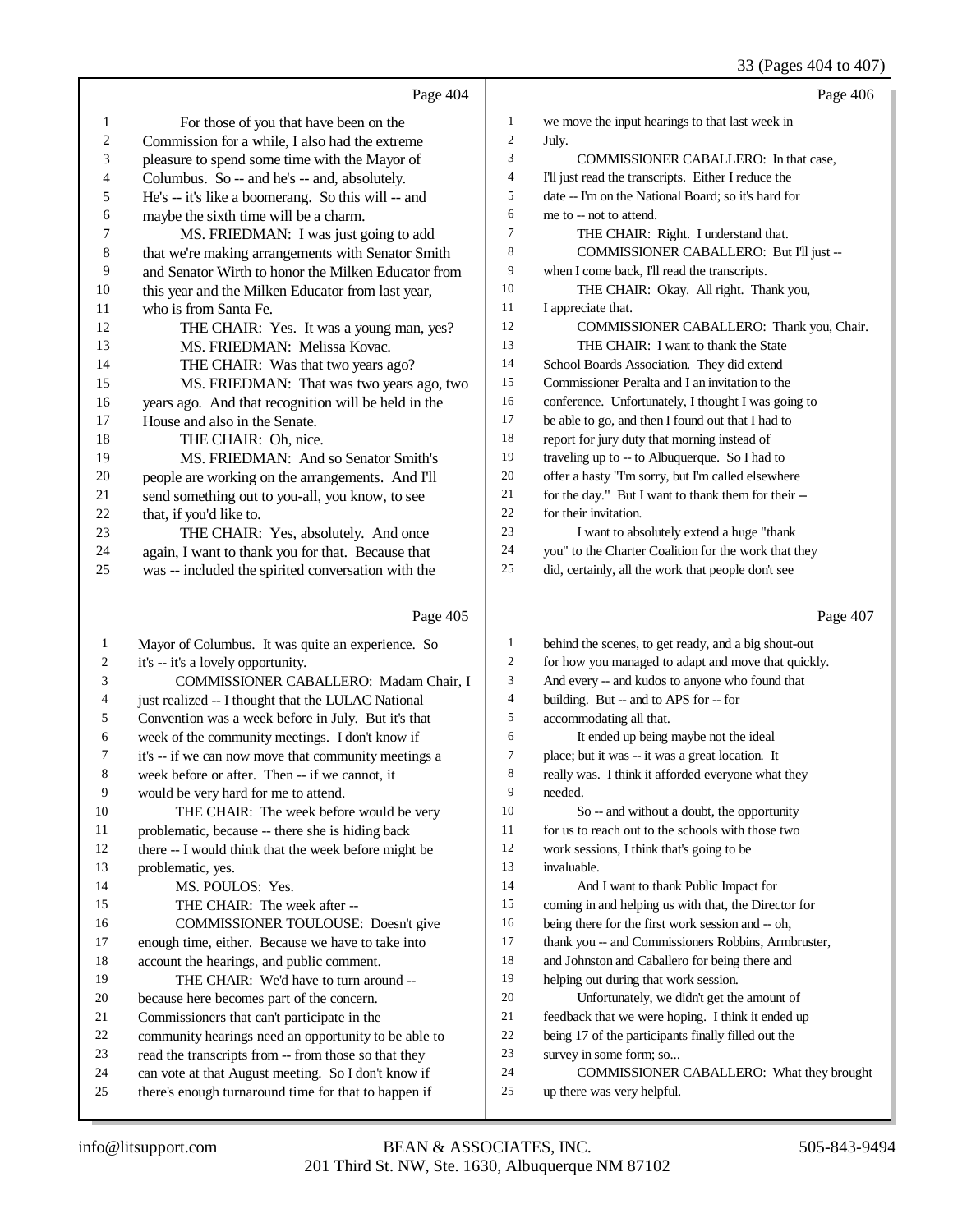## 34 (Pages 408 to 411)

|                         | Page 408                                                                                            |                          | Page 410                                                             |
|-------------------------|-----------------------------------------------------------------------------------------------------|--------------------------|----------------------------------------------------------------------|
| 1                       | THE CHAIR: It was. It absolutely was.                                                               | $\mathbf{1}$             | amendments, including academic, financial,                           |
| $\overline{\mathbf{c}}$ | And what they brought up there was represented in                                                   | $\sqrt{2}$               | organizational, and accountability model.                            |
| 3                       | the surveys that were turned in, so that that's --                                                  | $\mathfrak{Z}$           | In April, we will vote on the final                                  |
| 4                       | you know, we have to -- at this point in time, at                                                   | $\overline{\mathcal{A}}$ | approval of the revised performance framework, which                 |
| 5                       | least, think that that's very reflective of what the                                                | 5                        | will include the charter amendment language. And                     |
| 6                       | schools feel. We're still -- we're not closing off                                                  | 6                        | then in May, we will go forward with -- so I will                    |
| 7                       | the input. There's still going to be more                                                           | $\boldsymbol{7}$         | pass these out to you shortly, and you can look                      |
| 8                       | opportunity for reach-out.                                                                          | $\,$ 8 $\,$              | through this information that Tim has shared out                     |
| 9                       | And I did ask Tim for a feedback on the --                                                          | 9                        | based on what was the feedback that was sent back to                 |
| 10                      | on the framework revisions. And he was so                                                           | 10                       | him.                                                                 |
| 11                      | thoughtful to send a multi-page report for me to                                                    | 11                       | And I will be at the LESC meeting on                                 |
| 12                      | share with charts and graphs. So I asked the                                                        | 12                       | Monday. There will be a discussion and a                             |
| 13                      | Director to have them printed off so people could                                                   | 13                       | presentation on the budget. And there's also, my                     |
| 14                      | see them, because I'm certainly not going to read                                                   | 14                       | understanding, a discussion on virtual schools.                      |
| 15                      | everything he sent.                                                                                 | 15                       | COMMISSIONER ARMBRUSTER: Did you see the                             |
| 16                      | But just so that we're clear, I want to                                                             | 16                       | new one, the update from yesterday?                                  |
| 17                      | quickly go through the timeline that we're looking                                                  | 17                       | THE CHAIR: The one that I got yesterday?                             |
| 18                      | at right now. And that is that in January, the PED                                                  | 18                       | Yes, I do have that.                                                 |
| 19                      | and Public Impact will share that Draft                                                             | 19                       | <b>COMMISSIONER ARMBRUSTER: Because that</b>                         |
| $20\,$                  | Accountability Model -- actually, it's going to be                                                  | 20                       | was, like, Tuesday.                                                  |
| 21                      | February, now; it will be that February meeting. So                                                 | 21                       | THE CHAIR: It's going to be Tuesday, yes.                            |
| $22\,$                  | I'm altering that a little bit -- that that                                                         | 22                       | The virtual school is on the agenda for Tuesday.                     |
| 23                      | share-out will be.                                                                                  | 23                       | COMMISSIONER CABALLERO: Madam Chair, on                              |
| 24                      | And then at the end of January, the PEC                                                             | 24                       | the feedback, I don't know how it's going to take                    |
| 25                      | and the PED will have -- Draft Academic Framework                                                   | 25                       | form. Is it in the form of, let's say, when there's                  |
|                         |                                                                                                     |                          |                                                                      |
|                         |                                                                                                     |                          |                                                                      |
|                         | Page 409                                                                                            |                          | Page 411                                                             |
| $\mathbf{1}$            | Data and Accountability will go out to all the PEC                                                  | $\mathbf{1}$             | possible rules, you provide comment? In other                        |
| $\overline{c}$          | schools.                                                                                            | $\boldsymbol{2}$         | words, is there a way for us to look at some of                      |
| 3                       | COMMISSIONER ARMBRUSTER: You're saying                                                              | $\mathfrak 3$            | those comments as they're coming in before the                       |
| 4                       | January or February.                                                                                | $\overline{4}$           | summary? I wouldn't mind just perusing through some                  |
| 5                       | THE CHAIR: January. Because that's going                                                            | $\mathfrak s$            | of those comments and then have our Department give                  |
| 6                       | to be -- that's not done in a meeting. That's going                                                 | 6                        | us a summary. But I would like --                                    |
| 7                       | to be done electronically. It's the work that                                                       | 7                        | THE CHAIR: Are you referencing the                                   |
| 8                       | Public Impact will be doing with running that                                                       | 8                        | feedback that just came in, or the feedback that                     |
| 9                       | information so that that share-out to the schools                                                   | 9                        | will be $-$ that is $-$                                              |
| 10                      | for what Public Impact ran will be done at the end                                                  | 10                       | COMMISSIONER CABALLERO: Forthcoming,                                 |
| 11                      | of January, because that's when they'll be ready to                                                 | 11                       | forthcoming on the -- starting, I think, in                          |
| 12                      | do it.                                                                                              | 12                       | February.                                                            |
| 13                      | During the month of February, the                                                                   | 13                       | THE CHAIR: I think we should be able to                              |
| 14                      | expectation is that the schools will then be                                                        | 14                       | get the -- all of the comments.                                      |
| 15                      | providing the feedback from that information that                                                   | 15                       | COMMISSIONER CABALLERO: Oh, okay.                                    |
| 16                      | went out in January. And once again, the                                                            | 16                       | THE CHAIR: So I think we should be able                              |
| 17                      | anticipation is that the Coalition will be an                                                       | 17                       | to look at what they were, not just a summary. This                  |
| 18                      | integral part of that facilitating the communication                                                | 18                       | was done through Survey Monkey and so on. But I                      |
| 19                      | with the schools.                                                                                   | 19                       | think the comments that are going to be coming in                    |
| 20                      | And then in March, PED and Public Impact                                                            | 20                       | will be more narrative in nature.                                    |
| 21                      | will summarize the school feedback and present the                                                  | 21                       | COMMISSIONER CABALLERO: Right.                                       |
| 22                      | final recommendations on the frameworks to the PEC.                                                 | 22                       | THE CHAIR: So that, yes, we should be                                |
| 23                      | We will do a review of the feedback and final                                                       | 23                       | able to then view the comments, as opposed to just                   |
| 24<br>25                | recommendations. The PEC will review draft language<br>for the performance framework of the charter | 24<br>25                 | getting a little -- a chart.<br>COMMISSIONER CABALLERO: Right. Okay. |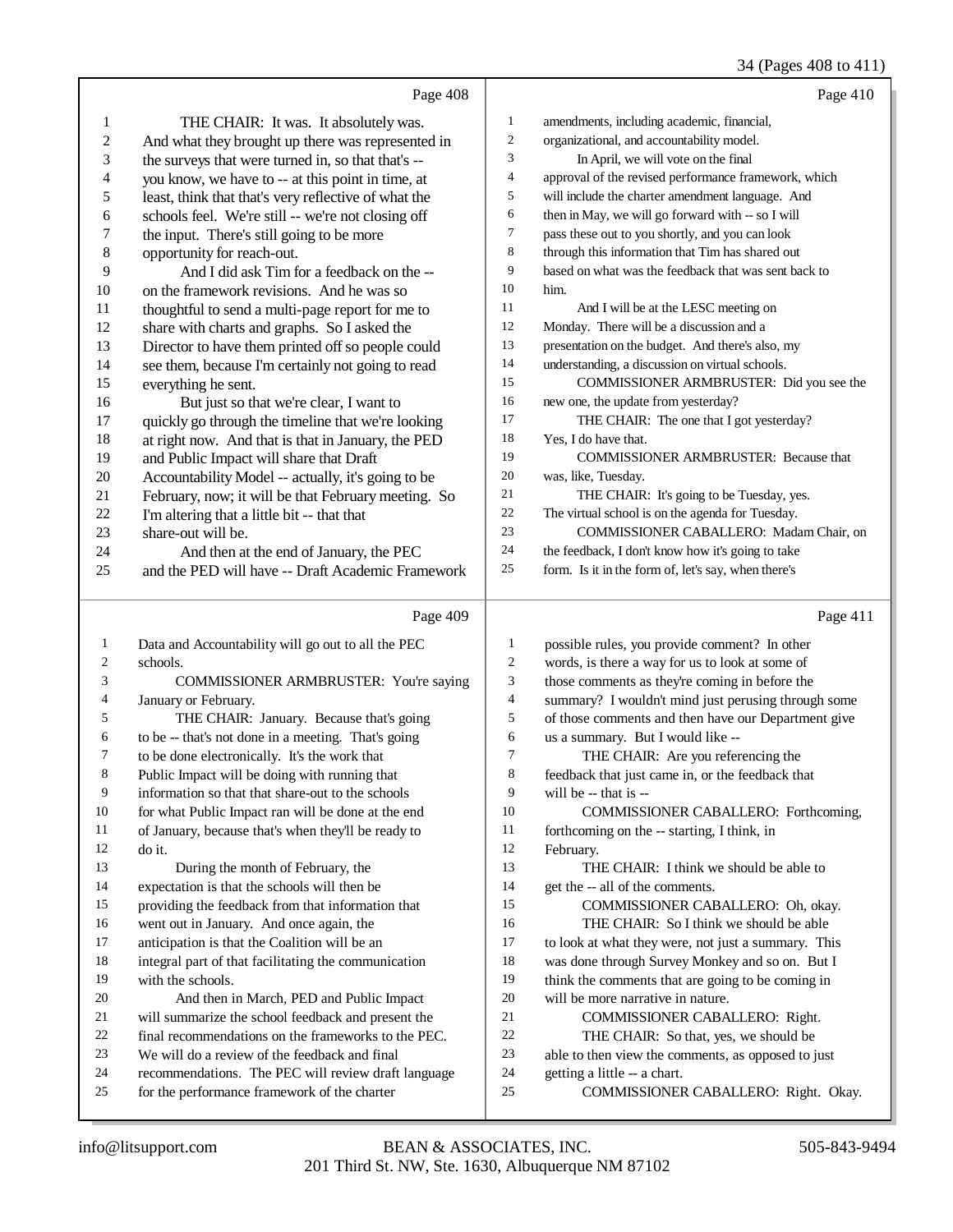35 (Pages 412 to 415)

|    | Page 412                                             |                | Page 414                                            |
|----|------------------------------------------------------|----------------|-----------------------------------------------------|
| 1  | THE CHAIR: That, I'm fairly sure we will             | 1              | And I know there are goals that we all want to meet |
| 2  | be able to do, yes.                                  | $\overline{c}$ | that are tough to meet sometimes. And so I'm just   |
| 3  | I'm going to then turn it to -- oh, I'm              | 3              | offering our help as a catalyst for that work. Know |
| 4  | sorry. He's getting ready to jump out of his seat,   | 4              | that we are here and available to provide           |
| 5  | and I'm thinking, why is he getting ready to move?   | 5              | information that either Kelly or I have expertise   |
| 6  | MR. MATT PAHL: I appreciate it,                      | 6              | in. We can reach out to our members and ask         |
| 7  | Madam Chair. I'll try to make this quick. I think    | 7              | questions that might be of relevance to you. Just   |
| 8  | the blood sugar level of the entire room is          | 8              | want to make sure you all know that we are very     |
| 9  | plummeting very quickly here.                        | 9              | ready and willing to help in any way, shape, or     |
| 10 | One, just thank you for all of those who             | 10             | form.                                               |
| 11 | were able to attend the conference. Thank you to     | 11             | And so with that I just wanted to spend             |
| 12 | all of those who sent their regards, as well.        | 12             | one minute talking about our background. I think    |
| 13 | Appreciate you guys thinking of us, whether you were | 13             | you know me. I think you know Kelly, but you might  |
| 14 | able to make it or not.                              | 14             | not know where we come from and what we've done. It |
| 15 | For those of you who were able to make it            | 15             | might help stir some ideas on how we might be       |
| 16 | I just want to give another thanks for going to      | 16             | helpful.                                            |
| 17 | those sessions that weren't necessarily right in the | 17             | I was a teacher in Gallup. I was a                  |
| 18 | wheelhouse of talking about authorizer issues. I     | 18             | first-grade teacher and later taught middle school  |
| 19 | think, you know, we -- we think it's really helpful  | 19             | in Gallup. Since then, I've been working in         |
| 20 | to have a lot of different participants see what the | 20             | education policy for the last eight years. And      |
| 21 | concerns are of charters and how we're trying to     | 21             | while many of the more high-profile bills that I've |
| 22 | address that. So I hope those sessions were helpful  | 22             | been associated with were not successful, I think   |
| 23 | for you all.                                         | 23             | you've seen me advocate for adjunct instructors in  |
| 24 | Secondly, I just want to thank the PED,              | 24             | public school classrooms many a session.            |
| 25 | Katie, Icela, and the rest of the gang, for helping  | 25             | And I say that because I think it's --              |
|    | Page 413                                             |                | Page 415                                            |

#### Page 413 |

| 1  | us out and providing governing board training and    | $\mathbf{1}$ | it's garnered more attention than some of the bills  |
|----|------------------------------------------------------|--------------|------------------------------------------------------|
| 2  | engaging in some of the other sessions at the        | 2            | that did get through. And I just want you all to     |
| 3  | training. We really -- we really hope that's a       | 3            | know that, you know, I've -- I've established a good |
| 4  | template for the future, that the collaboration of   | 4            | reputation as someone who can work with -- with      |
| 5  | the three entities that are right in this ten-foot   | 5            | people from different parties to get good government |
| 6  | circle right now are working together in conferences | 6            | bills through. And those bills are things that make  |
| 7  | like that. So I hope that collaboration is able to   | 7            | sense to people on the ground.                       |
| 8  | continue and elevate itself.                         | 8            | And so as you all work on your policies, I           |
| 9  | The next thing I would just want to                  | 9            | just want to let you know that I'm -- I'm there to   |
| 10 | note -- and I think the Chair mentioned this -- is   | 10           | add a couple of eyes to it and just see what I can   |
| 11 | some of the collaboration that the Coalition is      | 11           | find and ask those questions of our members that are |
| 12 | working on with the PEC, the feedback on the         | 12           | also important.                                      |
| 13 | performance frameworks, I think is one example of    | 13           | Kelly, as you know, ran a charter for some           |
| 14 | that. And what I just wanted to spend a little bit   | 14           | time and was the first Principal of the Year that    |
| 15 | of time today is just reiterating how we can help in | 15           | was from a charter school, which is a significant    |
| 16 | a variety of ways.                                   | 16           | barrier at some point.                               |
| 17 | I worked for the Legislature and PED, and,           | 17           | Charters are a part of the education                 |
| 18 | you know, the background that I care about is just   | 18           | fabric in ways that I don't know that we quite       |
| 19 | good government. When I -- I think you've all heard  | 19           | understand. Kids are graduating from high school,    |
| 20 | me say that I really like this iteration of the PEC. | 20           | and they've always had charters around at this       |
| 21 | I think there's a lot of the respectful dialogue in  | 21           | point, if you grew up in Albuquerque or if you grew  |
| 22 | which sometimes you disagree with one another. And   | 22           | up in Santa Fe. That's new. I didn't have that       |
| 23 | I think that's how this process is supposed to work. | 23           | when I was growing up.                               |
| 24 | That said, having worked in government for           | 24           | And so Kelly was part of that vanguard               |
| 25 | a while, I know it moves a little slowly sometimes.  | 25           | right at the beginning. And she knows charter        |
|    |                                                      |              |                                                      |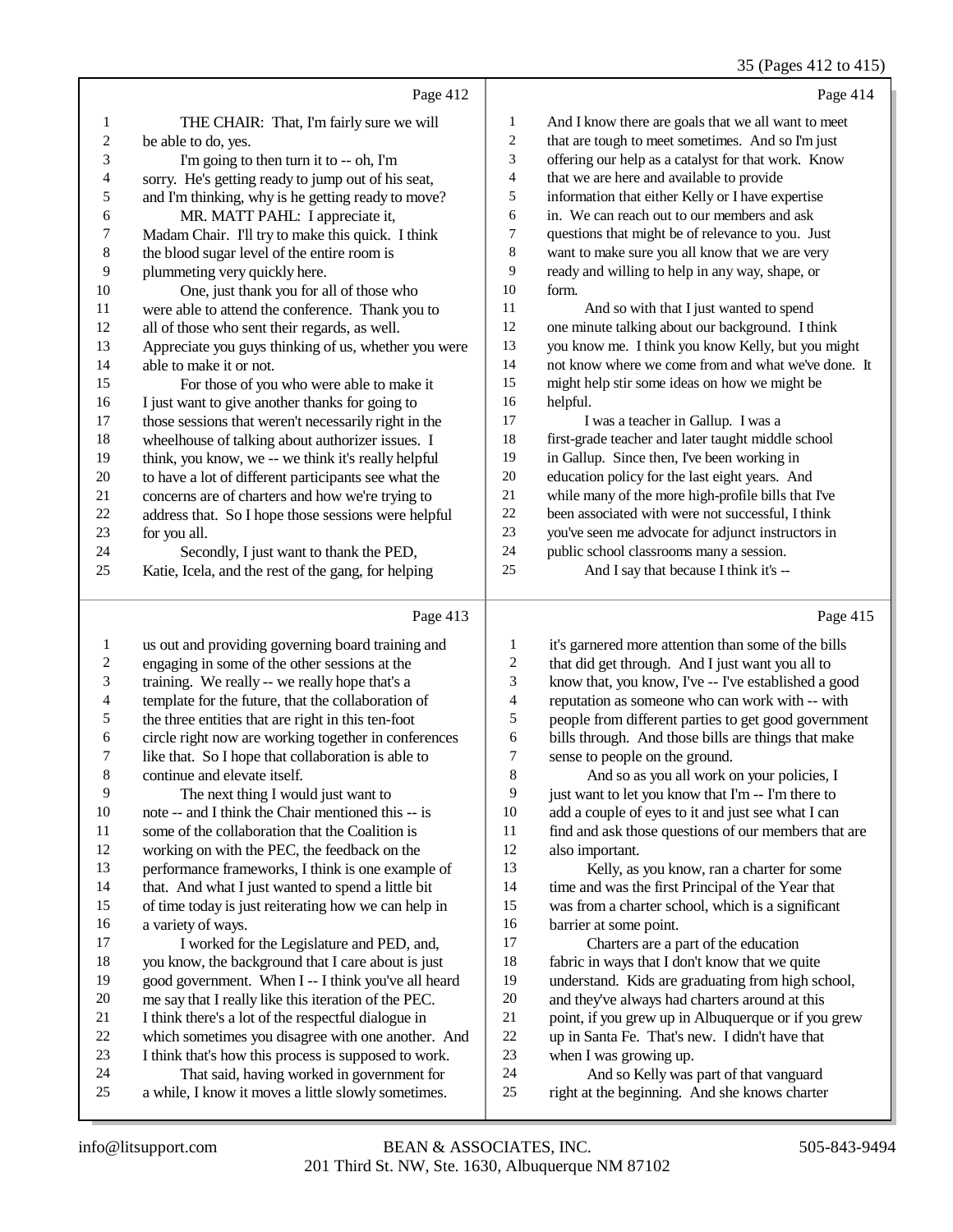## 36 (Pages 416 to 419)

|    | Page 416                                             |                | Page 418                                             |
|----|------------------------------------------------------|----------------|------------------------------------------------------|
| 1  | issues and knows issues at that school and classroom | 1              | THE CHAIR: Thank you.                                |
| 2  | level and does an awesome job of connecting that to  | $\overline{c}$ | Commissioner Toulouse?                               |
| 3  | larger level issues. Just want to make those notes.  | 3              | COMMISSIONER TOULOUSE: Madam Chair, I                |
| 4  | I put that out there because we just feel like if we | 4              | have two items. One is for us to think about, down   |
| 5  | support you, we're able to support our schools.      | 5              | the road -- you know, one of the things that's going |
| 6  | And I don't put that out there saying that           | 6              | to -- and with governance councils, too -- we don't  |
| 7  | we're not being taken advantage of already; but we'd | 7              | track our -- the nepotism situations, where the      |
| 8  | love to be -- be put to work as much as possible.    | 8              | governance council has voted an exception. And we    |
| 9  | So thank you, Madam Chair, and thank you,            | 9              | don't know that. And then it comes up in the front   |
| 10 | Commissioners.                                       | 10             | page of the newspaper. And I think we need to start  |
| 11 | THE CHAIR: Thank you. We're on to PEC                | 11             | tracking schools who have relatives working and      |
| 12 | Comments. So Commissioner Caballero?                 | 12             | being supervised by or within the school.            |
| 13 | <b>COMMISSIONER CABALLERO: Yes. I brought</b>        | 13             | MS. POULOS: Madam Chairwoman,                        |
| 14 | up with the Chair, I intended not to vote against    | 14             | Commissioner Toulouse, I think we've been trying to  |
| 15 | continued chartering of the virtual school. But I    | 15             | do it as part of our site visits. But I think if --  |
| 16 | voted "No" not realizing that that was not my        | 16             | and I don't know if "policy" is the right thing --   |
| 17 | intent. So my vote cannot be changed. So I just      | 17             | but just a submission requirement, so that they have |
| 18 | wanted to add it to the -- what is it? -- file or -- | 18             | to submit --                                         |
| 19 | THE CHAIR: The record.                               | 19             | COMMISSIONER TOULOUSE: That's why I'm                |
| 20 | COMMISSIONER CABALLERO: -- the record,               | 20             | bringing this up for a future agenda item, just to   |
| 21 | that that was my intent. I wasn't convinced that     | 21             | get it out there now, that we're beginning to get    |
| 22 | the school was strong enough to continue and -- but  | 22             | compliance; not completely yet. But on the           |
| 23 | I -- I didn't voice my vote correctly.               | 23             | governance council, it's time to look at that,       |
| 24 | And that isn't going to make a difference.           | 24             | because it's in the best interest of the schools,    |
| 25 | But I just could not convince myself. And part of    | 25             | too, for us to be aware of and to be able to answer  |
|    | Page 417                                             |                | Page 419                                             |
|    | the -- my problem was trying to decide which way I   |                | queries                                              |

|    | rage $41/$                                          |    | Page 419                                             |
|----|-----------------------------------------------------|----|------------------------------------------------------|
| 1  | the -- my problem was trying to decide which way I  | 1  | queries.                                             |
| 2  | was going to go. And so once I made up my mind, I   | 2  | I think we also need to know why. In                 |
| 3  | couldn't remember what the -- how this thing was    | 3  | smaller areas and smaller communities, I can         |
| 4  | worded. So I just voted for what I believed was the | 4  | understand it. Places like Albuquerque or Santa Fe,  |
| 5  | correct vote.                                       | 5  | I have a much harder time understanding why; you     |
| 6  | That's it.                                          | 6  | have somebody who is much more qualified. But since  |
| 7  | THE CHAIR: Thank you. Commissioner                  | 7  | we had all of the newspaper reports on the audit on  |
| 8  | Convers?                                            | 8  | The GREAT Academy, and then we -- what happened at   |
| 9  | <b>COMMISSIONER CONYERS:</b> Just wanted to         | 9  | La Promesa, for instance, I just think we need to be |
| 10 | report I did attend a meeting of the Indian         | 10 | on top of it so we can deal with it.                 |
| 11 | Education Advisory Committee held in Zuni last --   | 11 | THE CHAIR: No, that's a good point. And,             |
| 12 | last month, November 19th. And I really enjoyed it. | 12 | yes, they do have to vote yearly. But --             |
| 13 | The people were very friendly and welcoming to me.  | 13 | MS. POULOS: Just once.                               |
| 14 | I enjoyed being there, enjoyed being in Zuni. I'd   | 14 | THE CHAIR: Just once? I thought it was               |
| 15 | been there a couple of times before when I was the  | 15 | yearly.                                              |
| 16 | regional president for the New Mexico School Board  | 16 | MS. POULOS: It's just once. So I think               |
| 17 | Association.                                        | 17 | us having that record -- I think we can even think   |
| 18 | But it's always at night when we had those          | 18 | about --                                             |
| 19 | meetings. So I really didn't know what it looked    | 19 | THE CHAIR: And once is by statute?                   |
| 20 | like there too much. But I learned a lot about the  | 20 | MS. POULOS: Yeah. Yeah.                              |
| 21 | community there. And the -- it's a very active and  | 21 | THE CHAIR: Okay. Right.                              |
| 22 | strong and vibrant committee that I was on there.   | 22 | COMMISSIONER TOULOUSE: So I talked to --             |
| 23 | So I did enjoy that. So I wanted to report that.    | 23 | an agenda item down the road.                        |
| 24 | And other than that, Merry Christmas,               | 24 | The other thing I want to say is I had               |
| 25 | Feliz Navidad, [spoken Navajo].                     | 25 | somebody who was attending the APS committee meeting |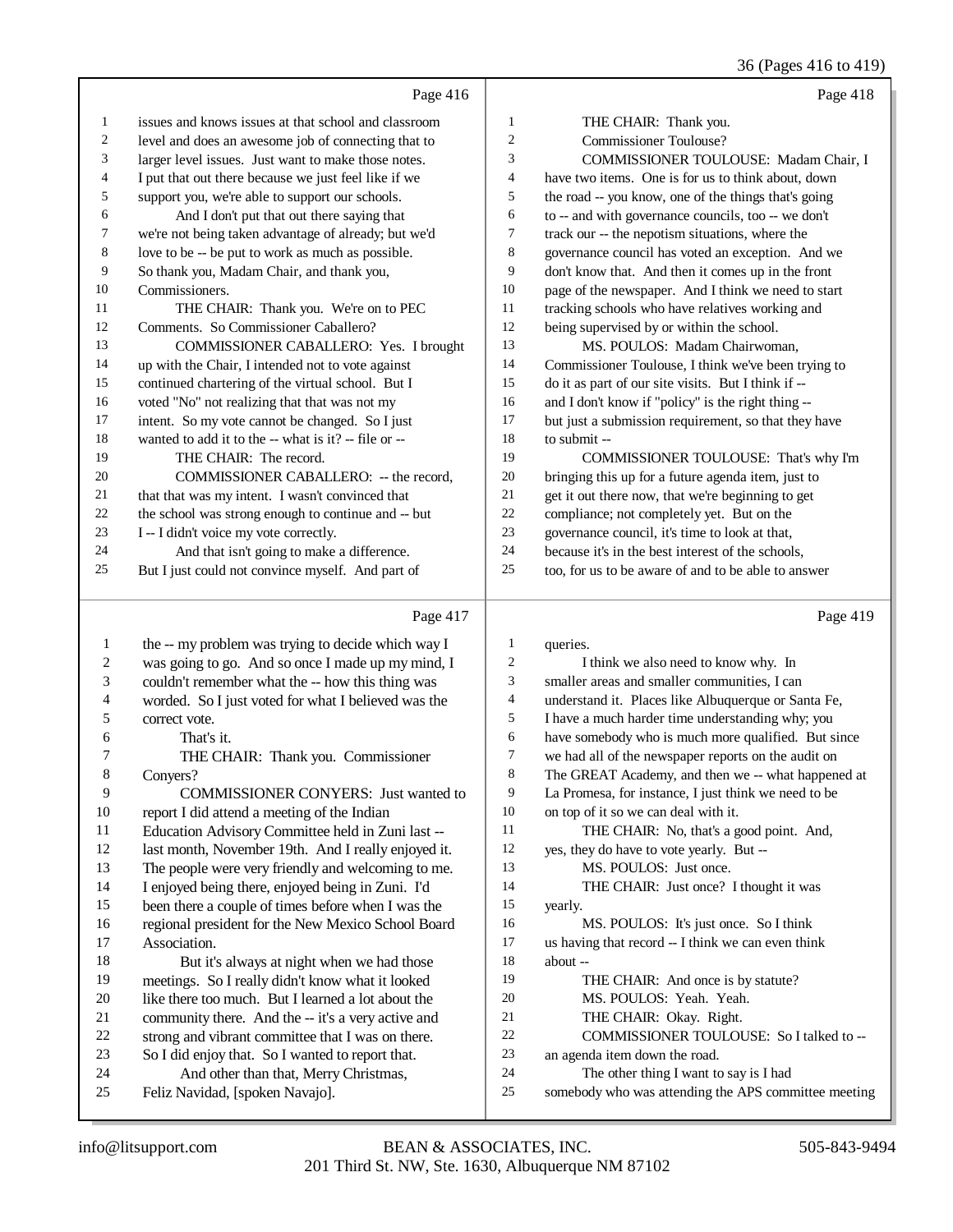#### 37 (Pages 420 to 423)

|                          | Page 420                                             |                | Page 422                                             |
|--------------------------|------------------------------------------------------|----------------|------------------------------------------------------|
| 1                        | on the charter schools on Wednesday who was texting  | 1              | COMMISSIONER ARMBRUSTER: I will ditto                |
| $\overline{c}$           | me realtime. And I am concerned about the Board      | $\overline{c}$ | what you said. And I just wanted to thank Katie and  |
| 3                        | Chair, David Peercy's, comments on us. The quote I   | 3              | her group, crew, staff; because I did, on            |
| $\overline{\mathcal{L}}$ | was sent at the time was -- because what I got was   | 4              | Saturday -- not Friday -- go to the governing        |
| 5                        | he was criticizing us. So I got a direct quote from  | 5              | council trainings. And it was -- no wonder you're    |
| 6                        | the person who was texting me.                       | 6              | sick. It was -- it was pretty amazing.               |
| 7                        | Quote, "We see over and over that PEC                | 7              | And as a long-time teacher, as you know,             |
| 8                        | doesn't have the capacity to effectively oversee     | 8              | you know, when you see someone else who's a teacher, |
| 9                        | schools, and that's one of the issues that holds     | 9              | you kind of -- it only takes you about ten seconds   |
| 10                       | these schools back."                                 | 10             | to figure out if they're very effective at that or   |
| 11                       | I also understand that when Daniel                   | 11             | not. And if this had been a classroom of             |
| 12                       | Ivey-Soto was there defending his schools, he was    | 12             | children -- although, maybe they were just grown     |
| 13                       | complaining and using "CSD" and "PED" and "PEC"      | 13             | children -- don't put that in --                     |
| 14                       | interchangeably. And I think it's time we reached    | 14             | THE REPORTER: It's already in.                       |
| 15                       | out more to the school districts where we have       | 15             | <b>COMMISSIONER ARMBRUSTER: -- she was</b>           |
| 16                       | schools in them to explain what the role is.         | 16             | outstanding. She gave examples. She reiterated the   |
| 17                       | Because also, yesterday's newspaper on the report of | 17             | points. She made sure that people understood the     |
| 18                       | that said that, well, when they weren't approving    | 18             | points. So if that's what we are providing for       |
| 19                       | one of the three charter schools, they were sending  | 19             | governing councils, I think they ought to get it,    |
| 20                       | it back to us, and it was up to us to make a         | 20             | because there was a lot -- not that there wasn't a   |
| 21                       | decision whether to continue them or not, which all  | 21             | lot to learn. But it was covered. So to come up      |
| 22                       | of us know, that school's closed. We're not closing  | 22             | and say, "Oh, we didn't know that we had to do       |
| 23                       | it. They're closing it by not renewing it; although  | 23             | that," that would bother me even more now than       |
| 24                       | it, is still under our supervision until June 30th.  | 24             | before.                                              |
| 25                       | And so I think it's important to that that           | 25             | THE CHAIR: Thank you.                                |
|                          |                                                      |                |                                                      |
|                          | Page 421                                             |                | Page 423                                             |
| 1                        | we reach out to the APS School Board, the Santa Fe   | $\mathbf{1}$   | Commissioner Johnston?                               |
| 2                        | School Board, the Las Cruces School Board, the Taos  | $\overline{2}$ | COMMISSIONER JOHNSTON: I'll ditto the                |
| 3                        | School Board, the ones where we have a number of     | 3              | Happy Holidays and the -- the shout-out to Charter   |
| 4                        | schools in their area, for them to understand what   | $\overline{4}$ | School Division. And the work -- the information     |
| 5                        | our role is, what we do, what the Charter School     | 5              | that was provided me in the packets, as I prepared   |
| 6                        | Division does, and how all of it works together so   | 6              | these hearings on renewals, really, really was       |

 that we don't get these misconceptions out there in public.

Because this was concerning me that, you

know, there's very few places, when you start

knowing people -- I don't care how big this state

gets, it's interconnected. It's not six degrees of

interconnection; it's two. Somebody is going to say

something in a meeting, and it's going to get back

real quickly, just like this one did to me,

realtime. I would just like to prevent those

 misunderstandings from happening, so we're all on the same page when it comes to the schools and the

students, which is the most important thing we do.

 THE CHAIR: Commissioner Peralta? COMMISSIONER PERALTA: Pass, Madam Chair. THE CHAIR: I just want to add Merry

Christmas, Happy Holidays, safe travels for everyone

wherever you're heading out through the season.

Commissioner Armbruster?

12 I also went to the Coalition conference and attended some of the governing council trainings, which were just excellent, and attended some of the sessions that were there for the charter school folks. I attended the off-grid -- off-the-grid --

articulate, I think. I don't know. I tried.

 beneficial to me. And I thank all of you who put 8 that together, because I know that's a lot of work. But it really helped me understand better. It

deepened my understanding, and I was able to be more

 one of the two that Kelly and Matt did. And I learned a great deal by listening to the leaders of

the charter schools discuss priorities and talk

about things. And I would like to -- I appreciated

22 that I was allowed to be there and just to listen,

and that my presence, I don't think, was

intimidating, because of the way you and Kelly said

that I was there as a Commissioner. And oftentimes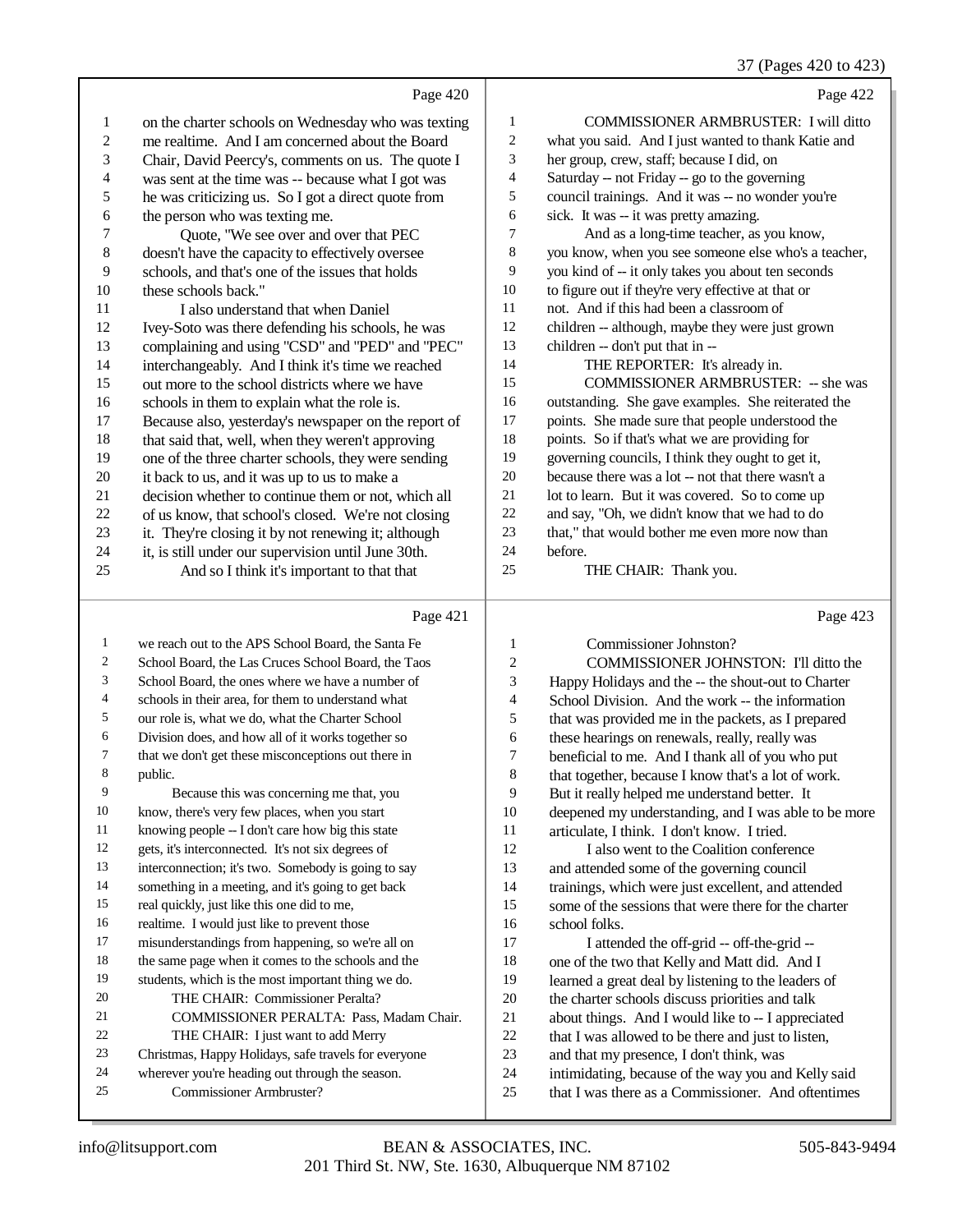38 (Pages 424 to 427)

|                |                                                      |    | 38 (Pages 424 to 427                                 |
|----------------|------------------------------------------------------|----|------------------------------------------------------|
|                | Page 424                                             |    | Page 426                                             |
| $\mathbf{1}$   | when you go to a place like that, people won't talk  | 1  | finance -- I have a master's degree in finance. I    |
| $\overline{2}$ | freely. I was so grateful that they did, because it  | 2  | have a bachelor's degree in economics, which is      |
| 3              | helped me learn more.                                | 3  | probably more number experience than some of the     |
| $\overline{4}$ | And so I really -- I really appreciated              | 4  | math teachers in our schools and some of those who   |
| 5              | that -- that opportunity to be there. And, again,    | 5  | are teaching economics or civics. But I do not have  |
| 6              | I'm just going to say the word "policies." We keep   | 6  | a teaching certificate and would have to go back to  |
| $\tau$         | hearing that over and over again. So that's all I'm  | 7  | school for a couple of years to get one.             |
| 8              | saying.                                              | 8  | But, you know, having home-schooled one              |
| 9              | COMMISSIONER RUIZ: I'll reiterate the                | 9  | child, who went on to success, I think I am capable  |
| 10             | same thing. Thank you to all of you for the work     | 10 | of teaching. But my credentials are not sufficient.  |
| 11             | you do. Beverly, oh, my gosh. Icela, Katie, the      | 11 | And I think, you know, in New Mexico, we had the     |
| 12             | whole team, and my fellow Commissioners, I'm so      | 12 | comments when we were discussing the science         |
| 13             | proud of the work we do. And Tim and I had NMPSIA    | 13 | curriculum about how we have two scientific labs,    |
| 14             | this week. And two programs that we're trying to     | 14 | national labs in this state. We have a plethora of   |
| 15             | finalize are professional boundaries policies.       | 15 | highly educated, talented scientists, chemists,      |
| 16             | We're not completely finished with that. But we are  | 16 | economists in this state that do not possess a       |
| 17             | working on that, and another one called "Stop It."   | 17 | teaching certificate. And when they retire from      |
| 18             | And so as we learn more about that, we'll share that | 18 | those full-time professions, they would love to      |
| 19             | with you all.                                        | 19 | share some of that knowledge with our students but   |
| 20             | Happy Holidays. Merry Christmas.                     | 20 | are incapable of doing so, because you either have   |
| 21             | THE CHAIR: Commissioner Crone?                       | 21 | to do it full-time and get a teaching certificate or |
| 22             | COMMISSIONER CRONE: Just to segue from               | 22 | you can't do it at all. And I think that is doing a  |
| 23             | what she said, the other issue, of course, is guns   | 23 | disservice to our students.                          |
| 24             | in the schools, which was --                         | 24 | With regard to what the President of the             |
| 25             | COMMISSIONER ARMBRUSTER: By adults or                | 25 | APS Board, his comments with regard to our oversight |
|                |                                                      |    |                                                      |

Page 425

| 1  | children?                                           | 1  | of charters, I would point out that in 2012, APS     |
|----|-----------------------------------------------------|----|------------------------------------------------------|
| 2  | COMMISSIONER CRONE: Anyone. And so, you             | 2  | voted, on a six-to-one vote, to eliminate the        |
| 3  | know, a lot of the -- the people on the board are   | 3  | internal audit policy that they had for the school   |
| 4  | concerned with the students. The people in the      | 4  | district.                                            |
| 5  | audience are concerned with what it costs. And so   | 5  | We had comments here about -- about the              |
| 6  | they obviously cross at some point. So I think      | 6  | charter school of New Mexico Connections Academy     |
| 7  | NMPSIA is moving in a direction where, you know,    | 7  | receiving \$12 million, \$14 million. APS receives   |
| 8  | there's no way to stop or prevent these, totally.   | 8  | over \$680 million, and they do not have an internal |
| 9  | But we are making some strides, I think, on both    | 9  | audit function. All they're doing is they're         |
| 10 | grounds.                                            | 10 | checking, right now, the school secretaries. They    |
| 11 | But it has to do with sexual harassment.            | 11 | do not check the departments, that they're properly  |
| 12 | inappropriate touching. In those cases, nationally, | 12 | running, that they're even fulfilling and adhering   |
| 13 | particularly sexual harassment, inappropriate       | 13 | to the policies. And if the district managers don't  |
| 14 | touching, sexual molestation cases are beginning to | 14 | want to confess problems to the board, the board is  |
| 15 | cost lots and lots of money. And if we don't get    | 15 | in the dark, and they don't know that.               |
| 16 | some sort of handle on this in the state, it        | 16 | I was the one vote against eliminating               |
| 17 | eventually will cost all of us money. So I think    | 17 | that policy. And I think PED needs to work with the  |
| 18 | NMPSIA is doing good work, as well. And "Bah        | 18 | Legislature to require our larger school districts   |
| 19 | Humbug."                                            | 19 | to not only have a Finance Committee, which they     |
| 20 | THE CHAIR: Commissioner Robbins?                    | 20 | have, but to have -- require the larger districts to |
| 21 | COMMISSIONER ROBBINS: I didn't realize I            | 21 | have an internal audit function and that that        |
| 22 | was sitting next to Mr. Scrooge.                    | 22 | internal audit function would require, whether it's  |
| 23 | I -- I would encourage PED to continue the          | 23 | staff or outside auditors coming in and performing   |
| 24 | efforts on permitting adjunct teachers in the       | 24 | it, that those reports go to the board unfettered by |
| 25 | schools. Having taught, at the university level,    | 25 | the administration.                                  |
|    |                                                     |    |                                                      |

Page 427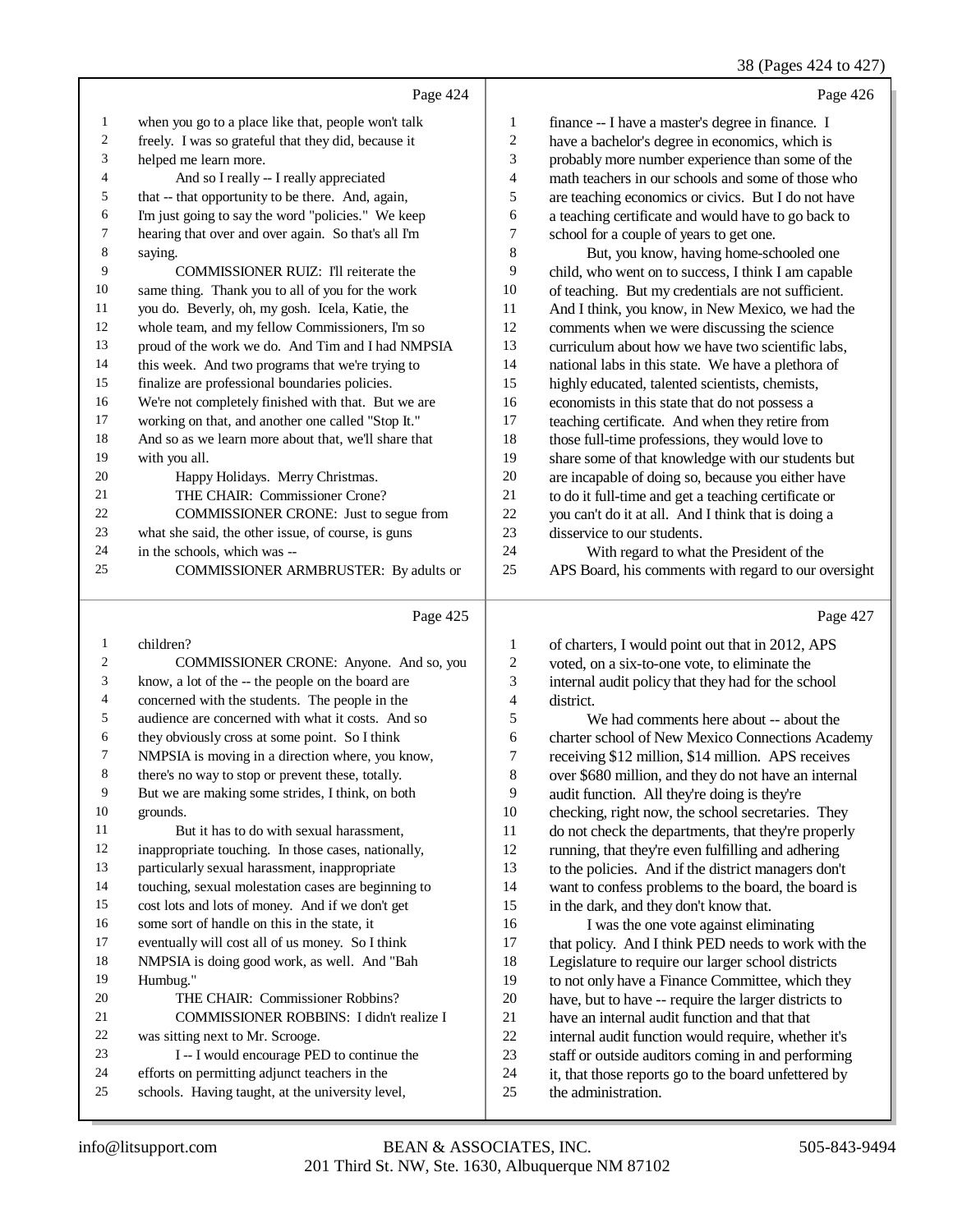|                | Page 428                                             |                  | Page 430                                                        |
|----------------|------------------------------------------------------|------------------|-----------------------------------------------------------------|
| $\mathbf{1}$   | When I was at APS, the internal audit                | $\mathbf{1}$     | BEFORE THE PUBLIC EDUCATION COMMISSION                          |
| $\overline{c}$ | director had been instructed, because they were an   | $\sqrt{2}$       | STATE OF NEW MEXICO                                             |
| 3              | employee of the district, that all of the reports    | 3                |                                                                 |
| 4              | had to -- they could not go to the board unless the  | $\overline{4}$   |                                                                 |
| 5              | Superintendent and COO approved of them. I think     | 5                | REPORTER'S CERTIFICATE                                          |
| 6              | that is wrong, because you're basically taking       | 6                | I, Cynthia C. Chapman, RMR, CCR #219, Certified                 |
| 7              | governance and setting them aside. You cannot have   | 7                | Court Reporter in the State of New Mexico, do hereby            |
| 8              | proper governance unless you have the ability to     | $\,8\,$          | certify that the foregoing pages constitute a true              |
| 9              | know what's going on. And it's not a matter of       | 9                | transcript of proceedings had before the said NEW               |
| 10             | beating people up. It's a matter of being            | $10\,$           | MEXICO PUBLIC EDUCATION COMMISSION, held in the State           |
| 11             | transparent.                                         | 11               | of New Mexico, County of Santa Fe, in the matter                |
| 12             | So I will talk personally with Mr. Peercy,           | 12<br>13         | therein stated.<br>In testimony whereof, I have hereunto set my |
| 13             | because I think his comments about what our          | 14               | hand on January 2, 2018.                                        |
| 14             | oversight function is misunderstands what our        | 15               |                                                                 |
| 15             | oversight function is. CSD does perform that,        | 16               |                                                                 |
| 16             | rather than us, on a day-to-day basis. And they      | 17               |                                                                 |
| 17             | have governance boards that are responsible for the  |                  | Cynthia C. Chapman, RMR-CRR, NM CCR #219                        |
| 18             | day-to-day and month-to-month oversight.             | 18               | BEAN & ASSOCIATES, INC.                                         |
| 19             | With that, Merry Christmas and Happy New             |                  | 201 Third Street, NW, Suite 1630                                |
| 20             | Year.                                                | 19               | Albuquerque, New Mexico 87102                                   |
| 21             | THE CHAIR: Thank you, all. And I will                | 20               |                                                                 |
| 22             | entertain a motion to adjourn.                       | 21               |                                                                 |
| 23             | COMMISSIONER JOHNSTON: Madam Chair,                  | 22               |                                                                 |
| 24             | before -- and I -- Beverly Friedman is the backbone  | 23               |                                                                 |
| 25             | of what keeps us all together. And I want to thank   | 24<br>25         | Job No.: 7860L (CC)                                             |
|                |                                                      |                  |                                                                 |
|                |                                                      |                  |                                                                 |
|                | Page 429                                             |                  | Page 431                                                        |
| $\mathbf{1}$   | her, before I make a motion to adjourn, which I will | $\mathbf{1}$     | <b>RECEIPT</b>                                                  |
| 2              | make right now. But it's a "Hear, hear,              | $\overline{c}$   | JOB NUMBER: 7860L CC Date: 12/15/17                             |
| 3              | Ms. Friedman."                                       | 3                | PROCEEDINGS: Open Public Meeting, Volume Two                    |
| 4              | COMMISSIONER TOULOUSE: I'd like to agree             | $\overline{4}$   | CASE CAPTION: Public Education Commission Proceedings           |
| 5              | with that.                                           | $\sqrt{5}$       | **************************                                      |
| 6              | COMMISSIONER JOHNSTON: So I move to                  | 6                | ATTORNEY: MS. BEVERLY FRIEDMAN, NMPED                           |
| 7              | adjourn.                                             | $\boldsymbol{7}$ | DOCUMENT: Transcript / Exhibits / Disks / Other                 |
|                | <b>COMMISSIONER RUIZ: Second.</b>                    | 8                | DATE DELIVERED:<br>DEL'D BY:                                    |
| 9              | THE CHAIR: Motion to adjourn. Second by              | 9                |                                                                 |
| 10             | Commissioner Ruiz.                                   | 10               | **************************                                      |
| 11             | All in favor?                                        | 11               | ATTORNEY:                                                       |
| 12             | (Commissioners so indicate.)                         | 12               | DOCUMENT: Transcript / Exhibits / Disks / Other                 |
| 13             | THE CHAIR: Opposed?                                  | 13               | DATE DELIVERED: DEL'D BY:                                       |
| 14             | (No response.)                                       | 14               | REC'D BY: TIME:                                                 |
| 15             | COMMISSIONER CABALLERO: Aye.                         | 15               | **************************                                      |
| 16             | THE CHAIR: Hearing one opposition, the               | 16               | ATTORNEY:                                                       |
| 17             | motion carries.                                      | 17               | DOCUMENT: Transcript / Exhibits / Disks / Other                 |
| 18             | (Proceedings concluded at 12:31 p.m.)                | 18               | DATE DELIVERED: DEL'D BY:                                       |
| 19             |                                                      | 19               |                                                                 |
| 20             |                                                      | 20               | ***************************                                     |
| 21             |                                                      | 21               | ATTORNEY:                                                       |
| 22             |                                                      | 22               | DOCUMENT: Transcript / Exhibits / Disks / Other                 |
| 23             |                                                      | 23               | DATE DELIVERED: DEL'D BY:                                       |
| 24<br>25       |                                                      | 24<br>25         |                                                                 |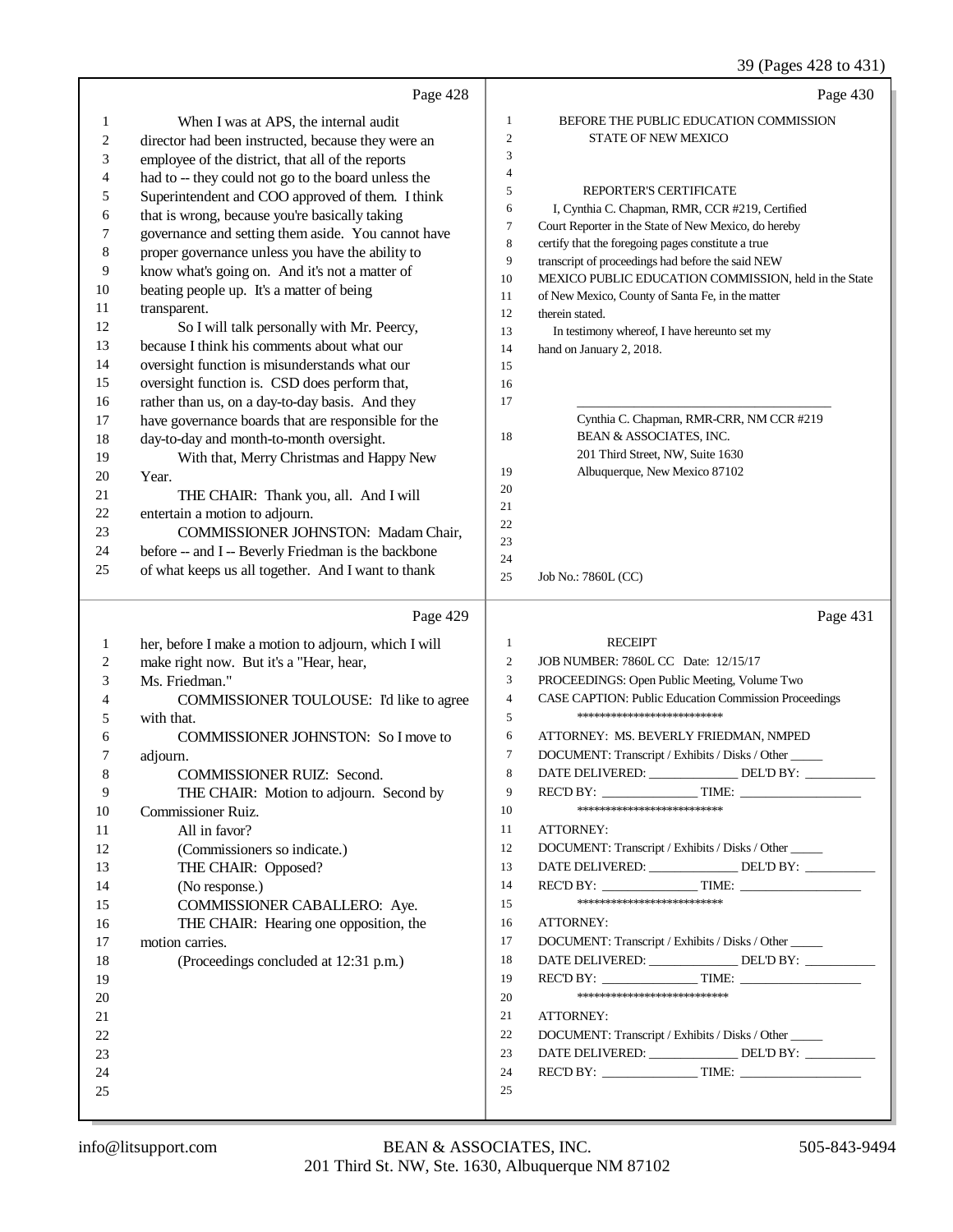| A                                | 295:12 374:22 3          |
|----------------------------------|--------------------------|
| $A-B 302:7$                      | 409:1 410:2              |
| A-through-F 388:14,21            | accurate 289:3           |
| a.m 279:12 282:9 393:21,21       | achievement 283          |
| abide 342:6 369:19               | 285:22 302:16 3          |
| ability 309:21 311:23 317:5      | 309:13 310:7,19          |
| 428:8                            | 389:1                    |
| able 303:2 304:22 305:13 306:3,4 | achieving 306:15         |
| 308:22 311:11,12 313:6,8,10      | acknowledge 300          |
| 314:8 317:5 325:15 332:17        | acknowledging 3          |
| 335:8 341:18 346:17 348:21       | Act 287:19 288:5         |
| 353:15 356:1,2,8 358:22,24       | 293:18 302:16            |
| 366:22 367:10 371:11 377:23      | <b>Action 281:3,5 39</b> |
| 379:22 382:25 403:24 405:22      | <b>actions</b> 349:11    |
| 406:17 411:13,16,23 412:2,11     | active 285:12 417        |
| 412:14,15 413:7 416:5 418:25     | actively 340:10 39       |
|                                  | actor 310:1              |
| 423:10                           | adapt 348:17 407         |
| absolutely 332:1 347:10 374:25   | adaptations 308:         |
| 389:12 390:4 404:4,23 406:23     | add 321:12 382:5         |
| 408:1                            | 404:7 415:10 41          |
| abstain 392:5,7                  | <b>added</b> 297:17      |
| abstention 393:17                | <b>adding</b> 399:15     |
| abstentions 392:4                | addition 304:1           |
| academic 302:15 322:25 370:23    | <b>address</b> 285:10 32 |
| 371:17 377:1 408:25 410:1        | 341:7 345:25 35          |
| academically 302:19              | 363:23 412:22            |
| academy 281:4,15 283:12 286:24   | addressed 286:3          |
| 293:17 294:5 300:22 301:13       | addressing 291:2         |
| 303:16,17,23 305:10,18 306:18    | 319:25                   |
| 307:5 310:9 311:3,25 312:17      |                          |
| 313:14 324:13,23 326:3 327:4     | adequate 356:8           |
| 338:5 339:20 340:8,13 341:5      | adequately 390:7         |
| 342:7 344:13,21 361:16 371:16    | <b>ADHD</b> 309:21       |
| 372:5 374:2,7,9 377:12,18        | adhering $427:12$        |
| 388:11 419:8 427:6               | adjourn 281:10 4         |
| Academy's 313:7                  | adjudicated 380:         |
| accept 297:23 306:20             | adjunct 414:23 4         |
| acceptable 352:22 362:24         | adjust 312:2 371:        |
| acceptance 302:12                | administer 352:1         |
| accepted 290:3 391:20            | administration 4         |
| accepting 387:20                 | administrator 31         |
| access 282:15 366:4              | adopt 401:21             |
| accommodate 314:4 356:1          | adulthood 306:3          |
| accommodating 407:5              | adults 306:3 424:        |
| accomplish 339:6                 | advantage 416:7          |
| account 381:13 385:6 405:18      | advertising 341:9        |
| accountability 287:21 288:9,11   | adviser 371:17           |
|                                  |                          |

375:21 408:20 advisory 371:21, 22, 22, 23 372:1 381:6417:11 advocate  $414:23$  $:7284:11$ advocates 310:12 308:18 309:4,6 affirm  $309:15$ 9 325:17 326:11 afforded 407:8 after-the-fact 365:13,21,22 afternoon 386:18  $:10^{-}$ age 307:10 316:7 387:20,22,23 13:24 agencies 365:12 290:7 291:21 agenda 282:10 290:17 394:1,2,4 394:6 410:22 418:20 419:23  $94:7$ **aggressive** 341:8 343:8 ago 287:24 300:23 334:3 338:23  $1:21$ 351:14 354:18 404:14,15,16 94:17 agree 289:11 299:16 316:18,22 330:23 341:20.24 342:5.6 359:16 429:4  $\cdot$ :2 17 agreeable  $322:10$ 386:2 391:2 agreed 298:10  $16:18421:22$ agreed-upon 299:9 agreement 317:18 342:3 ahead 348:4 **Albuquerque** 279:22 341:22 25:23 330:19 347:21 395:16 400:4 406:19 51:23 352:1 415:21 419:4 430:19 Albuquerque/Santa 380:7 299:18 alcohol 360:4 363:9,11 368:13,13 1 306:15 313:18 **Allen** 312:11.13 alleviate 365:20 366:7 allotted  $303:10$ allow  $298:3$ allowed 348:7 349:17 366:21 423:22 28:22 429:1,7,9 allowing 306:11 25 allows 329:16  $25:24$ altering  $408:22$  $:11\,385:13$ **alternative** 294:15 306:15 310:10  $316:6$ 5  $27:25$ alternatives 308:17  $3:23$ amazed 307:19 **amazing** 307:8 422:6 amendment 321:6 322:3 410:5 25 amendments 410:1 **American 370:7**  $9.343:8.375:13$ amount 314:21 318:6 330:18 383:16 384:22 385:10,15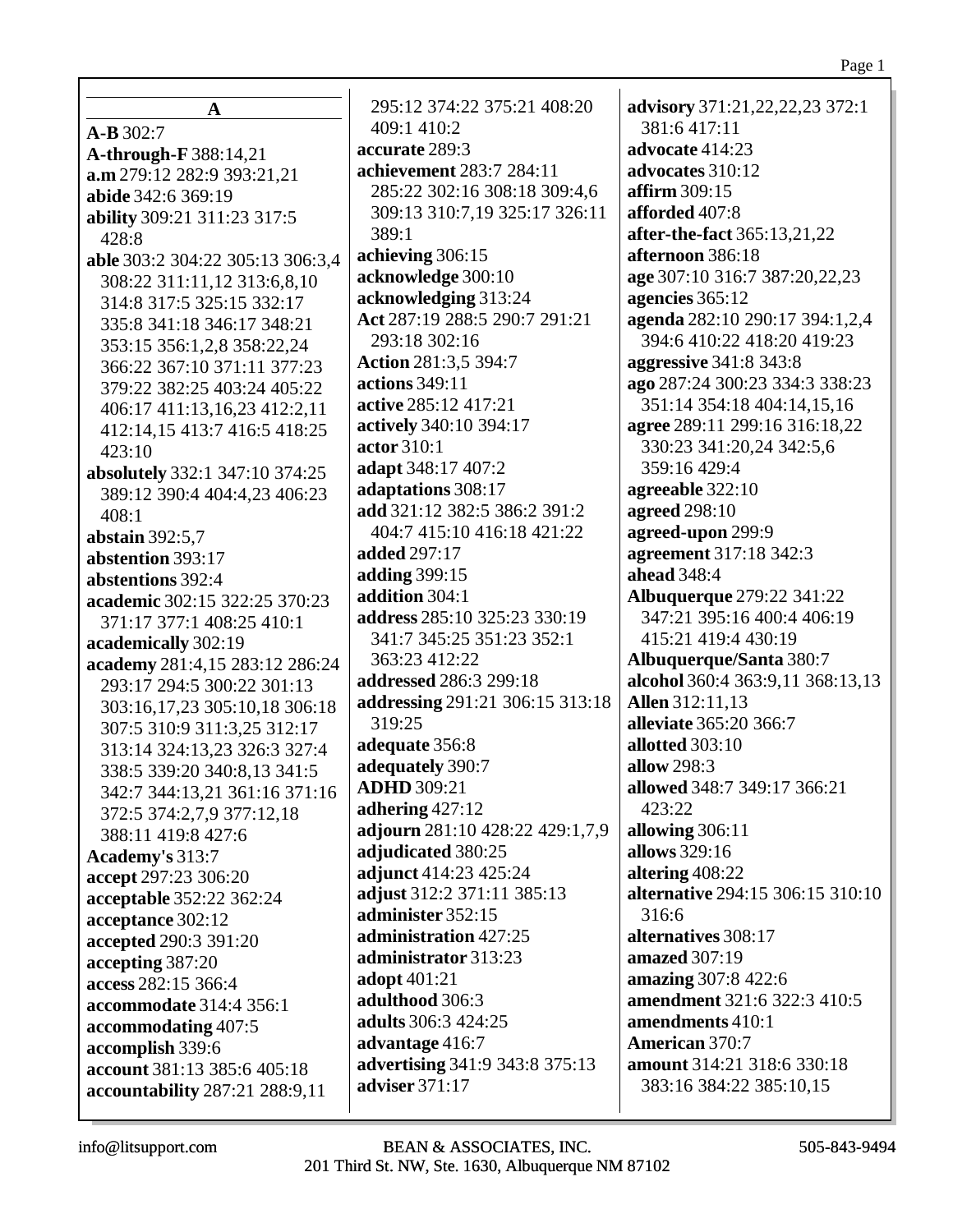407:20 **Amy** 292:6 **analysis** 287:11 289:5,10 295:14 298:18 322:7 **analyzed** 363:5 **and/or** 342:18 **ANN** 280:4 **Anna** 306:9,16 **announced** 307:6 **annual** 359:11 **answer** 324:8,19 360:12,20 369:11 372:4 373:15 418:25 **answering** 295:7 **anticipation** 409:17 **anxieties** 309:21 **anxiety** 350:25 **anybody** 342:4 348:2 357:4 368:20 **anymore** 364:19 **anyway** 331:15 372:15 **apiece** 299:24 **Apodaca** 279:12 **apologize** 311:1 317:16 334:6 **apparently** 314:3 **applaud** 332:4 339:20 **Applause** 305:1 306:8 310:21 312:10 313:16 339:22 343:3,18 359:20 **application** 284:14 298:20 317:15 319:7 321:18 333:25 337:1 388:10 **applications** 281:3 396:11,15,18 396:22 397:7 399:24 **applied** 355:2 **apply** 330:8,13 **appointments** 294:22 312:3 **appreciate** 286:14 287:17 306:6 317:8 393:18 406:11 412:6,13 **appreciated** 423:21 424:4 **approach** 339:8 **Approaching** 285:10,24 **appropriate** 283:10 330:8 **appropriately** 356:9 **approval** 364:23 410:4 **approved** 365:14 391:18 428:5 **approving** 420:18 **approximately** 401:9

**April** 410:3 **APS** 347:7 386:25 387:3 407:4 419:25 421:1 426:25 427:1,7 428:1 **arbitrary** 372:21 **area** 290:21 303:20 378:24 379:16 380:8 421:4 **areas** 283:3 285:23 340:4 353:2 370:23 376:9 380:1,1 389:25 419:3 **Arguello** 286:19 294:2,4 314:13 317:23 319:16 320:7 333:20 334:12,24 335:21 337:4,8,17,21 337:25 345:25 350:10 360:11 363:23 369:18 370:4,12,16 371:1,3,7,18 372:8,17 376:12 377:8 378:3 379:23 380:15 381:2 382:5,16 384:14 386:1,15 387:21 388:1 **Armbruster** 280:4 307:3 330:15 330:16,17 333:21 334:6 335:14 337:10,13,19,23 338:2,6 382:10 382:11 383:18 385:24 386:8,19 390:11 392:3,6,11,14,17,18,21 392:24 393:2,5 396:16 397:9,17 398:1,6 399:8,14,19 400:2 401:6,11 402:5,9,12,15,18,19 402:22,25 403:3,7,10 407:17 409:3 410:15,19 421:25 422:1 422:15 424:25 **arrangements** 404:8,20 **arrest** 383:13 **article** 301:8 **articles** 301:9 **articulate** 423:11 **artistic** 329:19 **arts-integrated** 329:18 **aside** 428:7 **asked** 353:9 363:25 364:2 408:12 **asking** 373:8 **assault** 308:7 **assessing** 299:10 318:22 **assessment** 283:24 284:17 319:11 **assessments** 299:8 **assigned** 355:20 371:16,19,25 372:1 **assignment** 385:12

**assignments** 385:10,10,20 **Assistant** 280:12 **associate's** 339:2 **associated** 414:22 **Associates** 279:21 430:18 **Association** 406:14 417:17 **assume** 390:22 **at-risk** 377:19 **ATC** 302:7,10 **athlete** 294:11 **ATTACHMENTS** 281:13 **attend** 405:9 406:6 412:11 417:10 **attendance** 313:20 342:24 384:16,17 385:18,19 **attended** 299:5 301:4 307:4 423:13,14,17 **attendees** 341:20 **attending** 313:4 375:11 419:25 **attends** 300:21 **attention** 304:22 360:10 415:1 **attorney** 280:12 286:20 298:7 431:6,11,16,21 **audience** 300:15 349:3 352:4  $425:5$ **audiences** 349:9 **audit** 285:7,12 297:1 359:22 360:14 361:4,8,10,16 366:11 367:2,3,19,20,23 368:7 419:7 427:3,9,21,22 428:1 **auditors** 360:15 427:23 **auditory** 308:3,7 **audits** 360:22,24,25 365:23 366:17 **August** 396:6,7,8,10,22 398:2,4 398:19 399:3,16,17,18,22 400:15 405:24 **authority** 315:20 317:3 **authorizer** 293:24 412:18 **autism** 307:21,25 308:2 380:17 380:18 **autistic** 301:24 309:20 **automatic** 354:16 **automatically** 376:21 **autonomy** 288:8 374:21 **availability** 284:15 **available** 292:25 295:8 302:3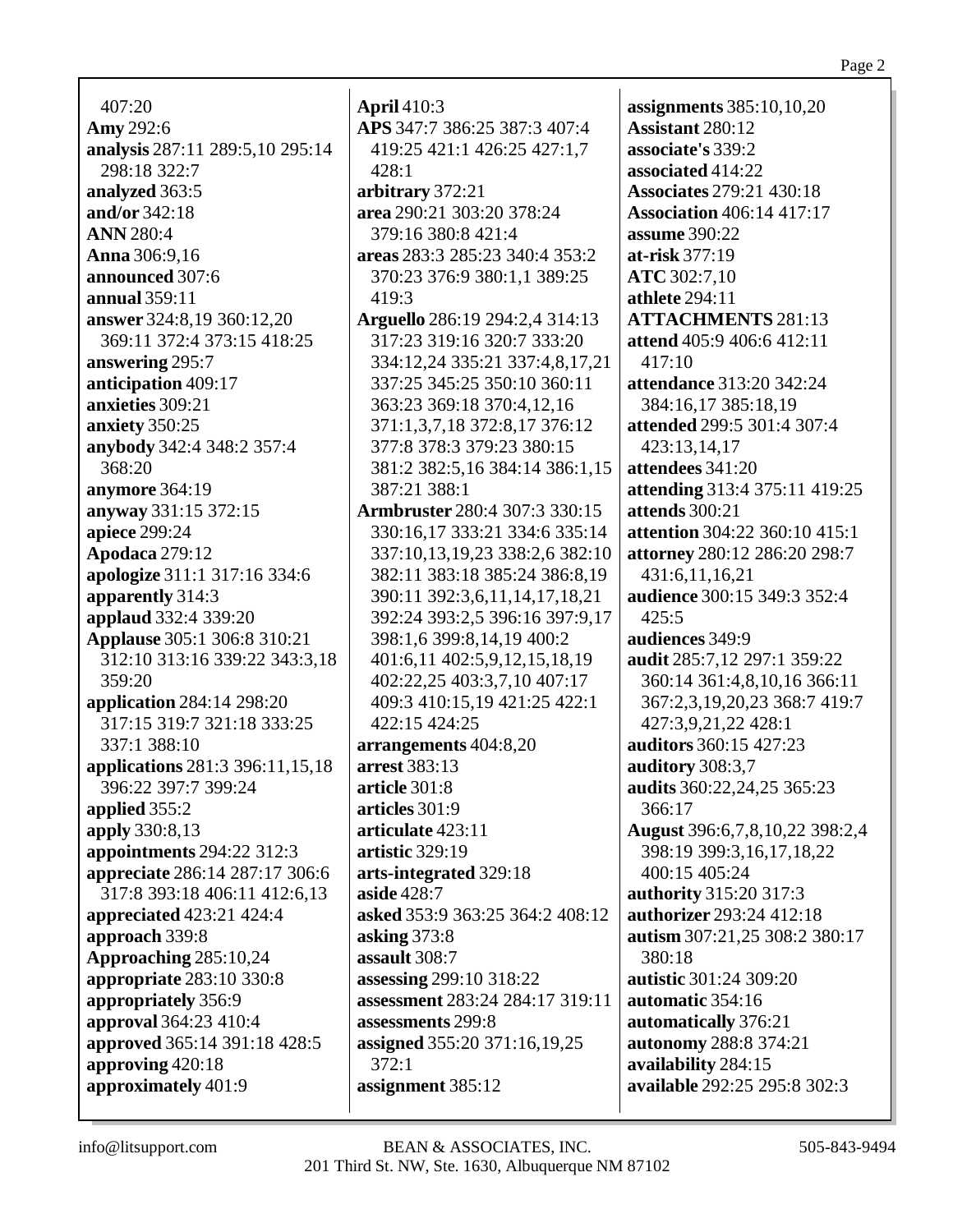| 318:6 383:4,7 397:3 414:4   |
|-----------------------------|
| average 296:18 339:4 355:16 |
| 384:24 385:3 388:14         |
| averages 355:18             |
| award 403:23                |
| awarded 403:19              |
| aware 287:18 307:25 322:13  |
| 340:7,12 418:25             |
| awesome 416:2               |
| <b>awkward</b> 307:11       |
| Aye 429:15                  |
|                             |

# <sup>B</sup>

**B** 288:20 296:1 bachelor's 426:2 back 282:2,5 286:12,13 298:10 307:9 328:8 336:1 345:5 357:17 357:18 362:14 366:22 368:18 374:17,18,19 376:24 379:20 391:6 397:20 405:11 406:9 410:9 420:10,20 421:14 426:6 backbone 428:24 background 336:14 360:2 363:9 363:20,21,24,24 364:2 413:18  $414:12$ **bad** 363:17 **Bah** 425:18 **band** 297:17  $bar 323:6.19325:21$ barrier  $415:16$ hase  $390:1$ based 295:9 302:15 328:15,25 349:19 355:21 369:22 372:21 394:13 397:6 400:25 410:9 hasic  $369.3$ **basically** 288:8 311:14 428:6 basis 359:11 384:7 428:16 **Bean** 279:21 430:18 bear 297:16 325:21 333:22 beating  $428:10$ beautiful 403:18 began  $312:14$ begged  $348:5$ **beginning** 322:21 343:23 374:19 415:25 418:21 425:14 begins  $395:9$ behavioral 294:10

**believe** 286:8 287:8 297:24 298:2 309:3 310:11,16 331:9 340:15 389:13.22 390:6 **believed** 362:15 417:4 believing 403:21 benchmark 319:15 beneficial  $423:7$ **benefit** 290:14 359:18 **best** 290:9 312:1 332:2,2,3 389:22 418:24 better 288:16 289:21 293:22 297:8 327:16 383:24 390:2,15  $423:9$ **Beverly** 280:13 424:11 428:24 431:6 **beyond** 312:20,22 **bid** 358:15 big 289:23 290:22 314:14 334:11 380:7 389:18 407:1 421:11 big-box  $343:15$ **biggest** 301:24 320:16,20 **bill**  $301:1,2,2,7$ bills 414:21 415:1.6.6 biology  $301:22$ birthday 398:2 bit 292:9 313:18 321:2 334:25 335:6 351:24 385:5 408:22  $413:14$ blame  $367:13$ **blended** 324:9,13 325:6 326:24 326:25 327:2,3,15 341:23 blessing  $301:11$ **blood** 412:8 **board** 286:18,20 287:24 293:19 327:8 337:14,16,18,22 368:5,7 368:11 372:20 406:5 413:1 417:16 420:2 421:1,2,2,3 425:3 426:25 427:14,14,24 428:4 boards 337:18 406:14 428:17 hodes  $343:2$ **bodies** 307:11 309:7 **Bohannon** 292:19 Boitano 286:16,18 287:3 315:12 320:12,15 321:8,16 322:1,4,10 323:16 324:6 328:9,12 330:1 349:5 354:5,12 358:9 372:19 373:14 374:20 391:7

**booklet** 289:6 292:5 books 290:1 363:14,15 boomerang 404:5 bother  $422:23$ **bothers** 368:1 **bottom** 284:24 316:23 319:5 388:17 boundaries 424:15 **break** 358:1 393:20 break-even 357:25 breaking 365:8 breath  $373:2$ **Brianna** 312:11,12 brick-and-mortar 294:25 307:22 308:4 311:15 335:1.7 352:5 brief 389:9 394:20 403:16 **briefly** 298:9,14 **bring**  $282:2297:15322:22328:8$ 357:17 **bringing** 305:11 418:20 broken 288:11 371:25 **brought** 336:25 357:1 407:24 408:2416:13 **budget** 354:19 358:13 410:13 budgetary 354:24 **build** 293:25 **building** 279:12 352:6 407:4 buildings  $357:3$ **bullied** 292:21 302:21 **bullying 294:15 310:2** bundle 370:2 **bundled** 290:14 358:17,25 370:17 **Bureau** 381:24 business 285:11 286:21 360:7,20 361:15 363:21 business-type 394:24  $\mathbf C$ C 279:20 280:1 281:1 288:18,21 430:6,17 Caballero 280:4 327:21 329:9 334:1, 10, 19 350:1, 2 351:8

353:7,23 354:5 355:9 356:17 357:14 358:9 388:3 393:6.7 400:20,23 403:8,9 405:3 406:3 406:8,12 407:18,24 410:23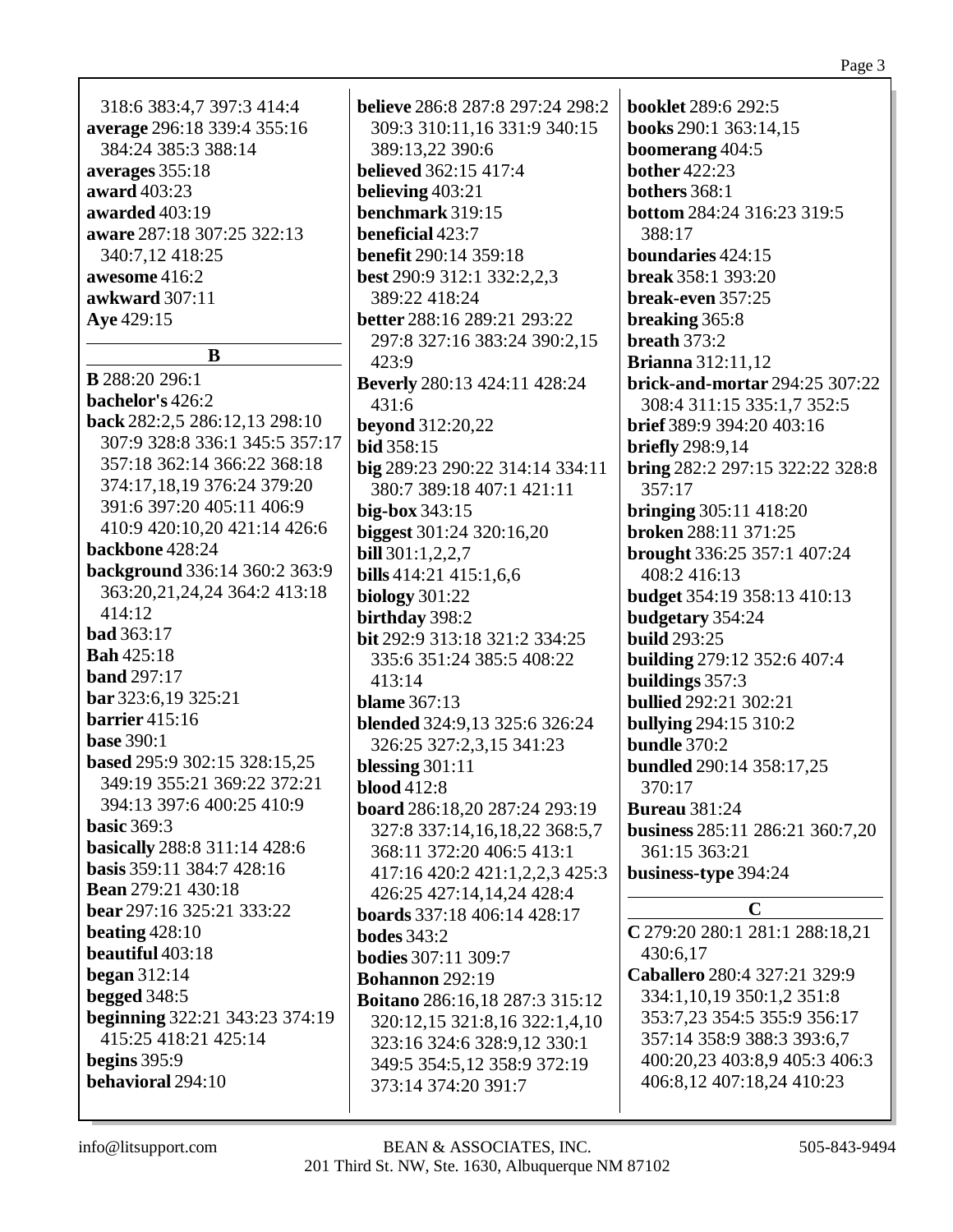|--|--|

| 411:10,15,21,25 416:12,13,20                                     |   |
|------------------------------------------------------------------|---|
| 429:15                                                           |   |
| calendar 281:6 393:25 394:3,5,7                                  |   |
| 395:8,19,21 398:25 401:21,24                                     | Ó |
| call 332:15 346:3 365:21 376:24                                  |   |
| 376:25 377:16 378:19,21                                          |   |
| called 281:9 346:2 406:20 424:17                                 |   |
| calling 378:7 379:5                                              |   |
| calls 309:3 378:24                                               |   |
| cams 292:12                                                      |   |
| canceled 395:14                                                  |   |
| cap 289:23 319:19,24 320:18,19<br>320:19 321:6 326:5,9,13 327:25 |   |
| 328:1,4,5,6,13 340:1 343:7,8,9                                   |   |
| 372:4,6                                                          |   |
| capable 426:9                                                    |   |
| capacity 420:8                                                   |   |
| Capon 292:13                                                     |   |
| <b>CAPTION</b> 431:4                                             |   |
| captive 352:4                                                    |   |
| card 284:20                                                      |   |
| cards 332:13                                                     |   |
| care 292:23 304:10 341:1 353:25                                  |   |
| 365:6413:18421:11                                                |   |
| career 304:5 313:2,5 383:17                                      |   |
| 389:12                                                           |   |
| career-technical 344:8                                           |   |
| <b>CARLOS</b> 280:4                                              |   |
| <b>CARMIE 280:7</b>                                              |   |
| Carolina 373:20                                                  |   |
| carries 308:2 403:12 429:17                                      |   |
| case 329:8 381:22,22 406:3 431:4                                 |   |
| caseload 335:3 382:1,7,9<br>caseloads 335:4,11,12 382:3          |   |
| cases 285:6 425:12,14                                            |   |
| catalyst 414:3                                                   |   |
| catch 296:13                                                     |   |
| category 289:12                                                  |   |
| cater 326:19                                                     |   |
| caused 325:12                                                    |   |
| causing $377:19$                                                 |   |
| caution 391:15                                                   |   |
| CBAs 385:21                                                      |   |
| CC 279:25 430:25 431:2                                           |   |
| CCR 279:20 430:6,17                                              |   |
| centralized 366:7                                                |   |
| cents 321:12                                                     |   |
|                                                                  |   |

**certain** 338:17 **certainly** 317:12 322:12 351:10 406:25 408:14 **certificate** 281:11 426:6,17,21 430:5 **Certified** 430:6 **certify** 430:8 **CFO** 365:12 **chain** 344:23 **Chair** 280:3,3 281:7 282:1,5,8 286:10,16 287:1 288:25 293:16 294:2 298:5 299:20,22 300:6,17 303:8,13 305:2,5 306:9 310:22 312:9,11 313:15,17 315:3,12 316:12 317:23 318:12,13,14 319:2,6,25 320:9,12,14 321:5,8 321:11,16,17 322:2,5,9,12,17 322:18 323:2,6 327:13,21,22 328:10,11 329:7,10,11 330:3,15 330:16 333:24 334:5,16,22 336:23 337:6,11 338:8,12 342:11 343:6,19 350:1 351:7 353:21 354:10 356:18 357:13 359:12,14 360:21 361:13,22,25 362:11,23 363:7 364:24 366:13 366:14 368:22 369:1 372:19 381:17 382:4,10 386:20 387:17 388:4 389:2,6 391:4,6,15,23 392:1,23 393:8,13,16,22 394:5 395:4,7,11,13,17 396:2,8,14,19 397:4,12,19 398:4,8,12,17,22 398:24 399:3,13,17,21 400:3,6 400:8,22,24 401:8,20,24 402:1 402:21 403:12,16 404:12,14,18 404:23 405:3,10,15,19 406:7,10 406:12,13 408:1 409:5 410:17 410:21,23 411:7,13,16,22 412:1 412:7 413:10 416:9,11,14,19 417:7 418:1,3 419:11,14,19,21 420:3 421:20,21,22 422:25 424:21 425:20 428:21,23 429:9 429:13,16 **chairman** 286:18 **Chairwoman** 282:18 324:20 338:1 361:2 381:18 418:13 **challenge** 294:11 314:7,14,22 315:8 316:16 320:16 332:2

353:5,14 358:6 **challenged** 302:19 307:18 311:18 **challenges** 297:16,23,23 308:10 311:9 313:18 314:3,8 325:18 352:2,3,14 **challenging** 292:24 307:23 **chance** 287:9 394:8 **change** 292:18 399:23,23 **changed** 362:1 397:12 416:17 **changing** 292:17 400:14 **chaos** 308:3 **Chapel** 310:24 **Chapman** 279:20 430:6,17 **charge** 375:4 **charm** 404:6 **chart** 285:9 319:8 323:20 411:24 **charter** 280:9 282:23 283:8,16 284:7,13,18 285:19 286:23 287:6,8,14,19 288:5 289:16 290:7 291:21 293:13,18,19 295:25 297:25 298:2,9,16,21,24 305:7 312:7 320:19 321:21 322:7 328:13 329:4 330:9 331:11 340:13 344:7 347:2,6,12 351:10,17,20 353:13 355:2 356:19 357:19 362:5,17 363:1,3 372:10 374:10,20 381:9,13 384:10 386:22,24 387:7 390:12 390:17 391:8,9,12,17,19 406:24 409:25 410:5 415:13,15,25 420:1,19 421:5 423:3,15,20 427:6 **charter-specific** 285:16 289:15 **chartering** 416:15 **charters** 290:21 330:20 351:18 354:7,7,13,16,21 355:7 362:15 365:16 387:14 412:21 415:17 415:20 427:1 **charts** 318:25 408:12 **chat** 292:11 313:2 **check** 302:2 360:2 363:24 364:2 427:11 **checking** 427:10 **checks** 359:25 363:10,20,22,24 **cheerleading** 307:17 **chemists** 426:15 **child** 308:15 309:20,20,22 310:11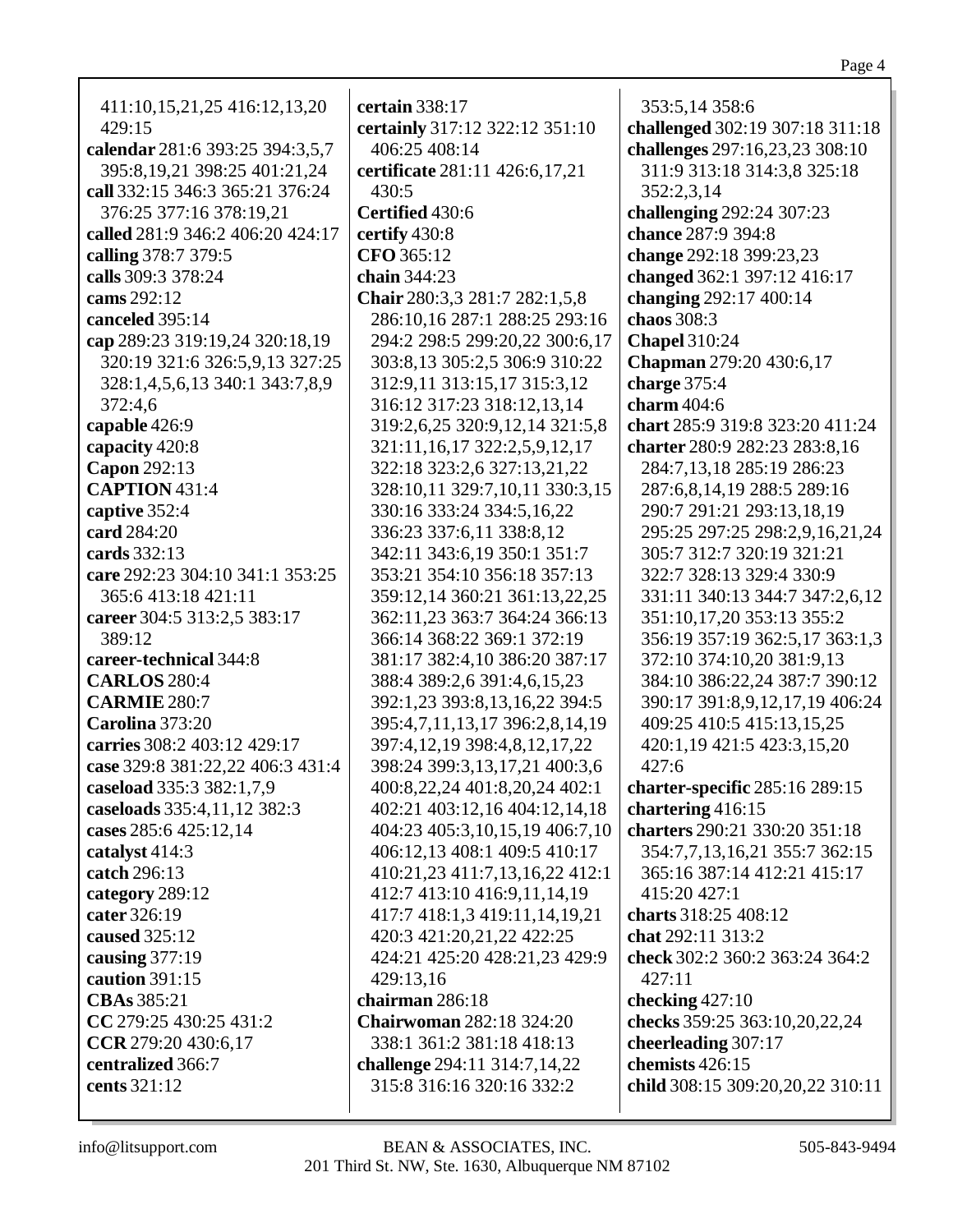310:13,13 332:7,8,13 373:10,21 386:12,12 426:9 **children** 291:25 305:9,11 308:10 308:12 310:15,17 330:5,6 331:9 332:15,16 341:2,11 422:12,13 425:1 **children's** 306:22 **choice** 286:13 287:13 288:10 296:2 326:15 374:22 375:8 381:14 389:23 **choices** 303:1,2 389:11 **choose** 291:15 295:23 303:18 330:22 **chose** 310:5 369:25 **Christmas** 417:24 421:23 424:20 428:19 **Chromebooks** 314:16 **churning** 344:9 **circle** 413:6 **circumstances** 311:5 350:15 **civics** 426:5 **clarification** 323:3 327:23 **clarify** 324:9,21 328:24 **clarity** 360:21 **class** 304:24 329:2 339:14 354:7 354:14,23 371:10 386:3,13,16 **classes** 304:4 313:11 340:21 **classroom** 292:10 304:9 308:4,24 335:10,18 355:14 416:1 422:11 **classrooms** 414:24 **clean** 363:15 **cleaned** 368:9 **clear** 298:22 316:13 339:8 355:10 373:7 408:16 **cleared** 367:22 **clearly** 345:18 **climb** 343:5 **close** 349:6 **closed** 420:22 **closer** 296:18 354:10 **closing** 408:6 420:22,23 **CNM** 368:5 **coach** 306:19 309:1 328:20 333:8 346:8 378:10 383:3,7,25 **coaches** 291:9 293:8 346:23 379:6 **Coalition** 290:19 406:24 409:17

413:11 423:12 **Code** 365:11 **coefficient** 355:23 356:3 **collaboration** 413:4,7,11 **college** 311:23 312:22 313:1,6,9 339:1 **college-and-career** 388:20 **college-ready** 301:15,21 **colleges** 313:4 **Columbus** 404:4 405:1 **come** 291:2 293:10 294:13,18 295:2 296:17 321:5 322:21 326:18 330:22 331:14 336:5,7 341:14 345:23 346:6,10 348:16 351:21 352:10 353:4 366:17 375:16 379:19 380:9,10 382:20 382:22 398:12 401:16 406:9 414:14 422:21 **comes** 344:6 345:8 349:14 366:2 367:2,3 376:2 384:15 418:9 421:18 **comfortable** 352:12 **coming** 286:12,13 307:20 344:10 368:7 399:9 407:15 411:3,19 427:23 **comment** 281:15 299:23 331:24 344:19 366:15 368:21 386:21 387:16 405:18 411:1 **comments** 281:8 282:19 306:12 307:1 311:1 338:10 339:9 359:14 384:5 389:9 411:3,5,14 411:19,23 416:12 420:3 426:12 426:25 427:5 428:13 **Commission** 279:1 282:2 293:16 300:13,18 343:24 344:1 354:6 404:2 430:1,10 431:4 **Commissioner** 282:4,7 307:2 322:16 323:4,5,16,18 324:6 325:3,22 326:1,21 327:10,13,14 327:19,21 329:9 330:15,16,17 331:8 333:21 334:1,4,6,10,19 335:14 337:10,13,19,23 338:2,2 338:6,8,9,13 339:23 343:4,19 347:3 350:1,2 351:8,9 353:7,23 354:5 355:9 356:17 357:14 358:9 359:12,13,16,21 363:8 364:4,20,24,25 366:13,14

367:25 368:24,25 369:9,15,25 370:6,13,22 371:2,4,13 372:3 372:13,14,20 373:1,11,15,19 374:16 377:6,14 379:14 380:12 380:22 381:8 382:10,11 383:18 385:24 386:8,19,20,21 387:17 387:18,24 388:2,3,7,8 389:3,5,7 390:11 391:4,5,16,21,24 392:3 392:5,6,7,8,9,11,11,13,14,14,16 392:17,17,19,20,21,21,24,24 393:1,2,2,4,5,5,7,11,14 394:3 394:12 395:2,7,11,14,20,24 396:4,12,16 397:9,10,17,22 398:1,6,20,24 399:4,8,14,19 400:2,3,7,20,23 401:6,11,14,18 401:22,23,25 402:2,2,5,7,8,9,9 402:11,12,12,14,15,15,17,18,18 402:20,22,22,24,25,25 403:2,3 403:3,5,7,7,9,10 405:3,16 406:3 406:8,12,15 407:24 409:3 410:15,19,23 411:10,15,21,25 416:12,13,20 417:7,9 418:2,3 418:14,19 419:22 421:20,21,25 422:1,15 423:1,2,25 424:9,21 424:22,25 425:2,20,21 428:23 429:4,6,8,10,15 **Commissioners** 280:2 294:3 350:3 368:22 381:19 388:4 393:19 405:21 407:17 416:10 424:12 429:12 **commitment** 293:21 306:24 315:22 328:17,19 329:1 **committee** 285:12 286:17 301:4 301:6 351:4 367:20,21 417:11 417:22 419:25 427:19 **common** 308:9 **communicated** 342:10 **communicating** 343:12 381:24 **communication** 290:23 316:13 341:10 409:18 **communities** 419:3 **community** 293:6 362:18 400:22 405:6,7,22 417:21 **companies** 359:4 **company** 358:3 **compared** 284:23 323:21 324:16 325:5 332:12,13 388:22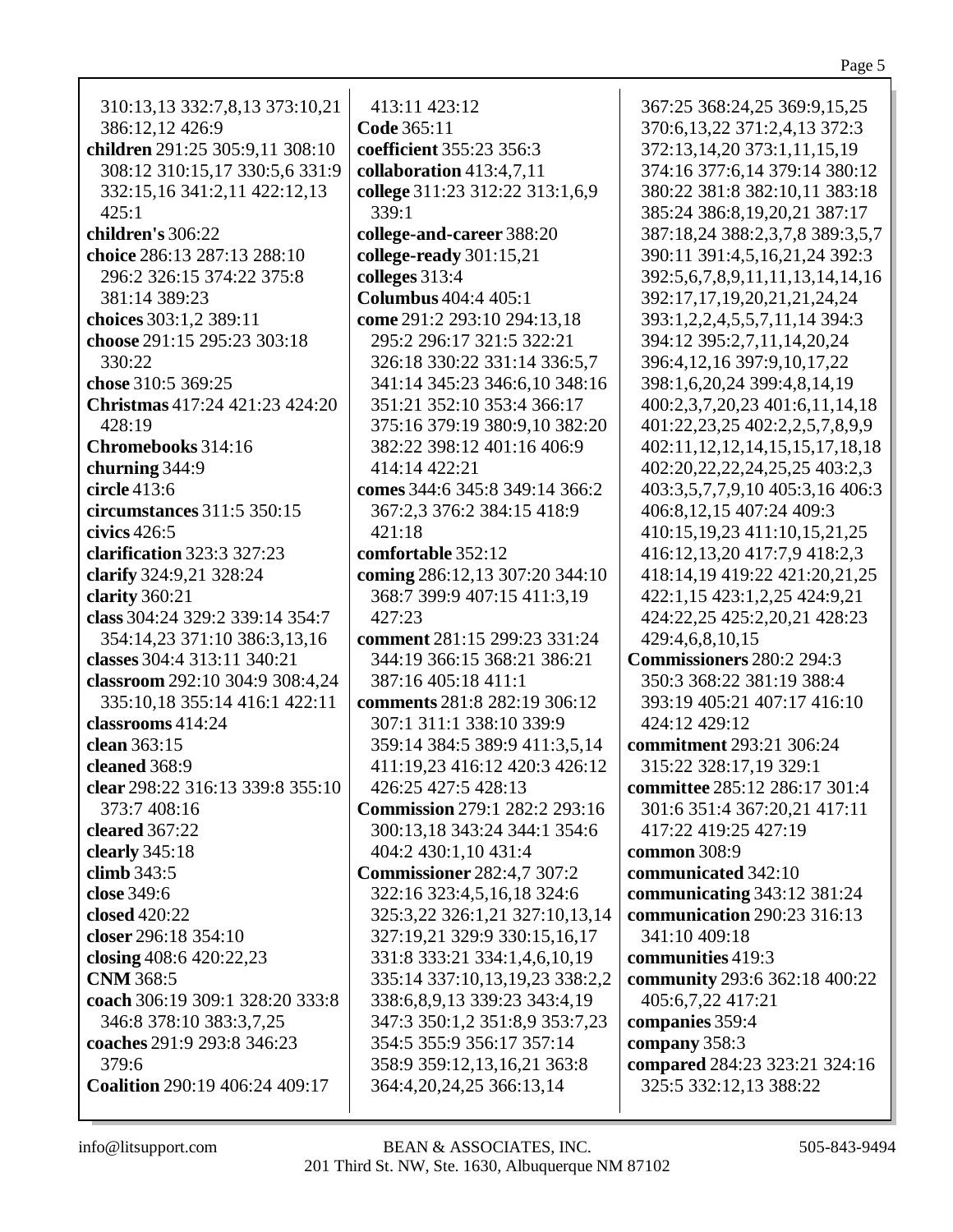**comparing** 299:7 **comparison** 284:20,25 285:5 299:2 323:8 325:19 **compelled** 344:1 **competitions** 294:19 **compilation** 290:17 **complaining** 420:13 **complaints** 295:11 **complete** 313:8 374:7 **completely** 349:10 418:22 424:16 **completion** 385:3,3,4,8 **complexities** 307:25 **compliance** 285:14 290:18 363:2 418:22 **comply** 363:2 **complying** 290:3 **component** 325:7 327:18 **comprehensive** 282:24 283:9 289:22 **computer** 366:1 **computers** 318:6,9 350:17 **concept** 324:10 **concern** 287:21 314:10 341:6 381:9 383:19 384:2 391:2,6  $405:20$ **concerned** 350:5 368:12 378:2 420:2 425:4,5 **concerning** 421:9 **concerns** 289:2 296:21 304:8 317:13 343:21,23 344:24 384:3 391:10 399:6 412:21 **concluded** 357:7 429:18 **conclusion** 297:19 **conditions** 383:24 **conduct** 385:21 **conducted** 281:9 361:1 **conference** 366:23,25 367:16 406:16 412:11 423:12 **conferences** 337:2,2 366:20 367:9 413:6 **confess** 427:14 **confidence** 309:19 374:25 **conflict** 343:6 394:12 **conflicting** 309:23 **confused** 327:23 **Connect** 369:5 **connected** 292:9,11 378:15

**connecting** 378:7 416:2 **connection** 373:11 379:1,4 **connections** 281:4,15 283:12,21 285:4 286:24 287:9,12 288:6,15 289:4,14 290:11,22 291:9 292:3 292:13 293:17 294:5 300:14,22 301:10,13,16 302:8 303:16,17 303:23 305:10,18 306:18 307:4 308:21 310:9 311:3,25 312:13 312:17,20 313:7,14 316:1 323:7 323:13,21 324:13,24 327:1,5 338:5 339:20 340:7,12,19 341:5 341:7 342:7 344:13,20,21 359:3 361:16 362:10 369:21 370:24 371:15,16 372:5 373:22 374:2,4 374:6,9 377:12,18,22 381:11 388:11 427:6 **Connections'** 291:12 **Connections/Pearson** 290:15 358:18 359:9 369:5,10 370:1,17 372:23 373:4,12,24 374:12,25 **Connections/Pearson's** 369:16 370:9 371:5 **connectivity** 339:24 **consensus** 398:15 **consider** 297:10 312:7 327:2,7 **considered** 289:17 290:5 291:17 293:4,15 315:14 317:7 320:5 343:16 **considering** 307:8 319:12 352:15 **consistent** 285:25 318:18,23 325:20 **consistently** 299:13 326:12 **constitute** 430:8 **contact** 293:8 338:4 **contacted** 379:13 **content** 358:3 **context** 297:11 **continual** 298:1 **continually** 319:17 **continue** 285:14 298:3 309:22 319:18,21 340:5 349:6,18 357:18 413:8 416:22 420:21 425:23 **continued** 281:1,3 283:17 285:22 416:15 **continuing** 284:17

**continuous** 319:23 **contract** 283:6 289:8,16 295:25 297:5 298:9,15,21,24 314:9 317:17 321:9 341:24,25 349:20 353:9 377:2 **contribute** 309:4 **control** 364:7 366:7 371:8 390:1 **Controller** 365:13,15 **Convention** 405:5 **conversation** 317:8 404:25 **conversations** 327:8 **convince** 347:13 416:25 **convinced** 288:1,2 416:21 **Conyers** 280:5 359:12,13,21 363:8 364:4,20 387:17,18,24 388:2 392:19,20 397:10 400:3,7 403:4,5 417:8,9 **COO** 428:5 **cooperation** 403:14 **coordinated** 290:23 **correct** 321:7 329:7 372:7,8 384:23 398:3 417:5 **Corrections** 371:14 **correctly** 416:23 **cost** 357:5,21 358:7,12 359:10 375:20 425:15,17 **costly** 358:13 **costs** 425:5 **council** 306:17 338:4 418:8,23 422:5 423:13 **councils** 418:6 422:19 **Counsel** 280:12 **counselors** 371:24 380:14,16 381:5 **count** 319:21 334:2 **counted** 331:15 **counties** 291:4 **County** 430:11 **couple** 315:13 333:16 338:10 343:21 347:20 359:14 367:1 368:9 415:10 417:15 426:7 **course** 328:14 330:4 346:21 355:24,25 356:2,4 390:19 424:23 **courses** 291:4 313:9 339:10,21 346:14 355:21 356:13,14 369:20,22 371:9 385:4 386:6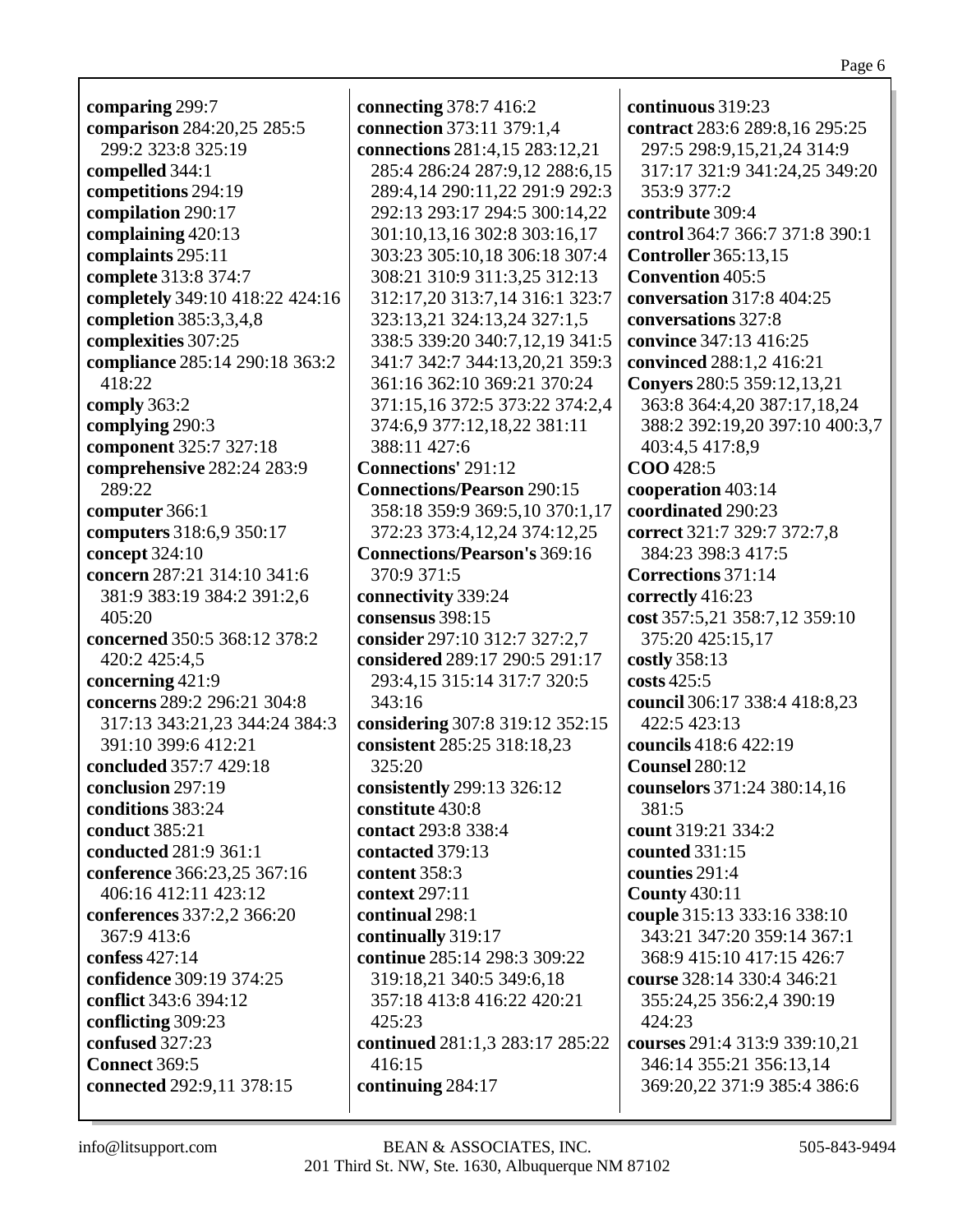| <b>coursework</b> 309:2 311:19   | D''s 331:22                    | deficit 363:16                      |
|----------------------------------|--------------------------------|-------------------------------------|
| court 279:21 344:1 380:25 430:7  | daily 384:7,17                 | definitely 309:4 339:24 352:24      |
| courts 375:17,18,22              | danger 348:11                  | 363:19 382:2                        |
| covered 344:19 422:21            | <b>Daniel 420:11</b>           | degree 339:2 426:1,2                |
| covers 379:17                    | <b>DANIELLE 280:6</b>          | degrees $421:12$                    |
| cracked 365:4                    | dark 427:15                    | <b>DEL'D</b> 431:8,13,18,23         |
| Craig 324:18 325:2 326:8 327:6   | data 283:1,23 284:5,8 289:1,14 | delighted 313:5                     |
| 327:17 351:4 352:1 353:19        | 289:17,20 309:10,14 310:8      | deliver 358:25                      |
| 355:15 373:23                    | 318:16,16,24 320:25 322:22,23  | <b>DELIVERED</b> 431:8,13,18,23     |
| <b>create</b> 316:6,11           | 322:25 324:18,19 409:1         | delivery 290:24                     |
| created 291:1 305:23 316:18      | date 396:2 400:10,15,17 401:3  | demanding 301:19 302:9              |
| 329:4                            | 406:5 431:2,8,13,18,23         | <b>Deming 403:18</b>                |
| creation 291:24                  | dates 364:5                    | demographics 284:22                 |
| creativity 374:23                | daughter 305:15 338:15 347:10  | demonstrate 285:22                  |
| credentials 426:10               | 348:13                         | <b>demonstrated 283:13 296:25</b>   |
| credit 313:13 346:16,17          | David 280:6,12 420:3           | 388:24                              |
| credit-deficient 320:23          | day 282:19 287:21 296:10 302:1 | demonstrates 284:8                  |
| credits 296:12 304:12            | 307:16 308:6 319:12,14 320:2,4 | demonstrating 284:16                |
| crew $422:3$                     | 320:6 352:8 384:20 385:19      | deny 298:20 388:10                  |
| critically 289:7                 | 396:1 400:12,19 406:21         | denying 287:7                       |
| $criticism$ $295:12$             | day-to-day 309:16 428:16,18    | Department 411:5                    |
| criticizing 420:5                | days 293:1 300:23 318:9 378:21 | <b>Department's 283:14 388:12</b>   |
| Crone 280:5 327:13,14,19 388:7   | 378:22 379:13 384:19 395:9     | departments 427:11                  |
| 388:8 389:3 392:25 393:1,14      | 396:17 399:11 400:14,21,25     | Depending 365:2                     |
| 402:10,11 424:21,22 425:2        | deal 314:12 353:12 399:16      | depends 396:23 398:9                |
| cross 425:6                      | 419:10 423:19                  | depth $283:1$                       |
| <b>Cruces</b> 421:2              | dealing 309:22                 | <b>Deputy</b> 280:10                |
| CSD 299:15 359:22 420:13         | deals 321:13,22                | described 318:18                    |
| 428:15                           | dealt 322:15 376:13            | design $304:2$                      |
| CSD's 295:14 398:9               | dearly 397:2                   | detail 288:4 360:10                 |
| curious 356:18                   | debating 362:22                | detailed 289:4                      |
| <b>Current</b> 323:21 388:18     | December 279:11 282:9          | determine 283:7 355:23              |
| currently $311:4$                | decide 287:12 417:1            | determined 283:10 309:8 312:19      |
| curricular 371:5 373:13,22 375:1 | decided 290:12 363:2           | 391:17                              |
| 391:11                           | decision 349:12 391:18 398:13  | developed 355:23 370:25             |
| curriculum 290:23 291:12         | 420:21                         | developers 358:3                    |
| 301:19,25 302:9 323:10 336:15    | decisions 310:18               | dialogue 413:21                     |
| 344:16 356:4 369:22,24 370:14    | decline 283:17 284:6,18 296:21 | difference 325:7 381:10 416:24      |
| 370:19 371:8 374:4 382:23,24     | 318:18,23 325:10 336:2         | differences 294:8 341:4             |
| 385:22,23 390:2 426:13           | declines 285:22                | <b>different</b> 292:7 308:23 321:2 |
| Custodian 280:13                 | declining 285:4                | 324:10 339:8 340:21 350:11          |
| cutting-edge 358:12              | decreased 367:24               | 361:4,9 362:1 363:1 368:3           |
| <b>Cyber 324:22</b>              | dedicated 383:3                | 378:4 382:17 383:9 385:5 387:2      |
| Cynthia 279:20 430:6,17          | deemed 391:20                  | 387:5 412:20 415:5                  |
| D                                | deep 324:17                    | differently 355:5                   |
| <b>D</b> 281:1,1 288:18 388:14   | deepened 423:10                | difficult 325:15 332:10 339:20      |
|                                  | defending 420:12               | 377:7,9                             |
|                                  |                                |                                     |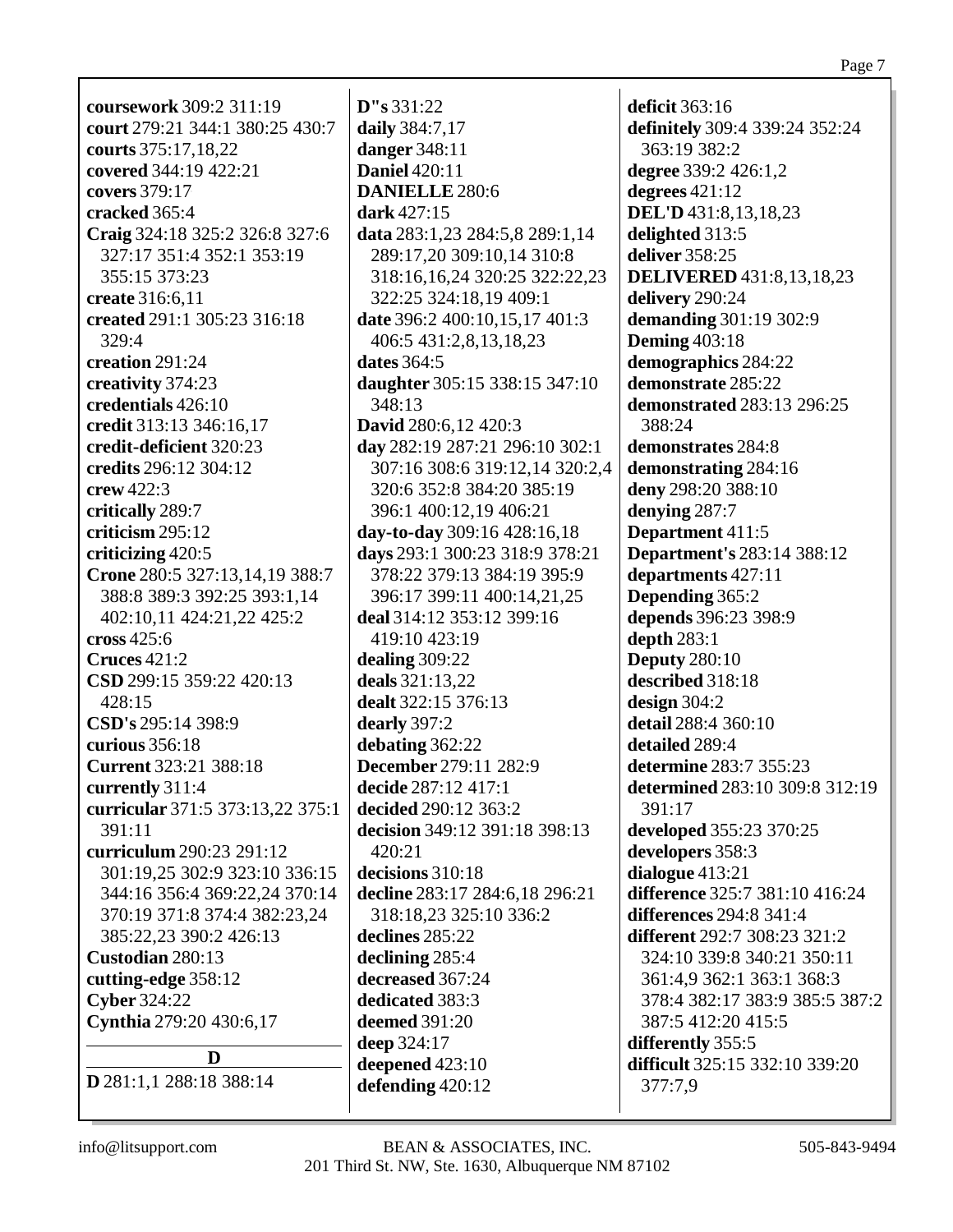#### Page 8

**difficulty** 377:15 **digital** 304:2 **diploma** 311:22 369:17,23 370:2 370:8,10 373:9 374:8,15 **direct** 318:15 381:20 420:5 **direction** 327:9 328:2 425:7 **director** 280:9,10 282:17 318:14 338:5 381:17 407:15 408:13 428:2 **disability** 292:22 294:9 **disagree** 316:19,22 329:23 413:22 **disciplined** 312:24 **discourage** 340:8 **discovered** 320:17 **discretionary** 368:16 **discriminate** 328:15,25 329:25 341:19 342:4 **discrimination** 333:5 **discuss** 295:18 423:20 **discussing** 426:12 **discussion** 281:3,5 387:19 389:8 392:2 394:7 395:25 410:12,14 **discussions** 309:2 **disenroll** 328:18,21 377:10 **Disks** 431:7,12,17,22 **disparaging** 343:15 **dissecting** 287:5 **disservice** 426:23 **district** 347:21 351:11 381:12 386:25 387:3,4 389:23 427:4,13 428:3 **districts** 291:3 340:9 351:15 358:13 387:10 391:12 420:15 427:18,20 **ditto** 422:1 423:2 **diversity** 340:20 **Division** 280:9 421:6 423:4 **doctors'** 294:22 **DOCUMENT** 431:7,12,17,22 **documentation** 361:5 **doing** 282:21 295:17,20,20 315:25 345:19 367:11 384:2 387:8 399:10,13 400:4 409:8 425:18 426:20,22 427:9 **dollars** 390:20 **Don** 279:13

**door** 365:8 **doors** 315:17 **double** 339:3 360:19 **doubt** 389:15 390:5 407:10 **downtown** 403:18 **dozens** 291:4 **DR** 280:10 **draft** 408:19,25 409:24 **dramatically** 336:7 **dream** 357:22 **drive** 303:24 **driven** 296:22 312:23 **drop** 304:12 345:1 **dropped** 283:19,21 318:21 340:22,23 345:1 **dropping** 284:3 311:6 344:10 **dual** 359:25 **dual-credit** 313:8 **due** 302:1 311:5 325:10 396:8 401:4 **duplicate** 361:21 **duty** 331:9 406:18 **dyslexic** 348:23 **E E** 280:1,1 281:1,1,1,4

**e-mails** 331:4 **Earle** 292:6

**earned** 388:13,15 **earning** 339:3 **easier** 341:16

**eCADEMY** 324:22 **economic** 321:23 **economics** 426:2,5 **economists** 426:16

**earlier** 302:12 318:19 341:1 394:23 397:25 398:18 **early** 307:21 321:1,1 394:23

**easy** 339:15,19 341:11 347:9

**ed** 331:5,5 335:2,4,24 370:20

378:24 384:3 385:5

**edge** 367:8 **edition** 300:24 **educated** 426:15 **educating** 291:25

## 307:24 308:6 309:22,24 310:5 311:12 312:21,25 331:8 342:19 343:17 345:9 358:12 381:22,24 389:12,14 414:20 415:17 417:11 430:1,10 431:4 **educational** 283:14 295:3 296:5 297:22 308:11 312:14 374:11 375:2 **educator** 292:17 404:9,10 **educators** 292:16 **effective** 390:13,15,18 422:10 **effectively** 389:1 420:8 **effort** 314:19 379:9 393:19 **efforts** 283:5 284:9,12,14,16 285:8 297:15 351:24 388:25 425:24 **eight** 297:4,9 298:23 299:12 393:12 414:20 **eight-part** 289:10 **either** 340:22,25 367:12 396:17 405:17 406:4 414:5 426:20 **elective** 356:14 **electives** 304:2 **electronically** 409:7 **element** 327:16,18 **elementary** 334:24 335:16,18 356:13 371:21 **elevate** 413:8 **eliminate** 427:2 **eliminating** 427:16 **Elissa** 292:19 **eloquence** 306:13 **embarrassment** 292:25 **embrace** 292:17 **emergency** 365:5 366:9 **employee** 364:1 428:3 **enabled** 305:10 **encountering** 325:17 **encourage** 293:6 315:17 342:1 425:23 **encouraged** 313:3 **encouraging** 291:23 **ended** 311:6 407:6,21 **ends** 377:17 395:9 **engage** 293:12 315:22 **engaged** 379:7

294:24 301:4,5 305:25 306:22

**education** 279:1,12 282:2 290:10 291:7 292:7,14,19 293:21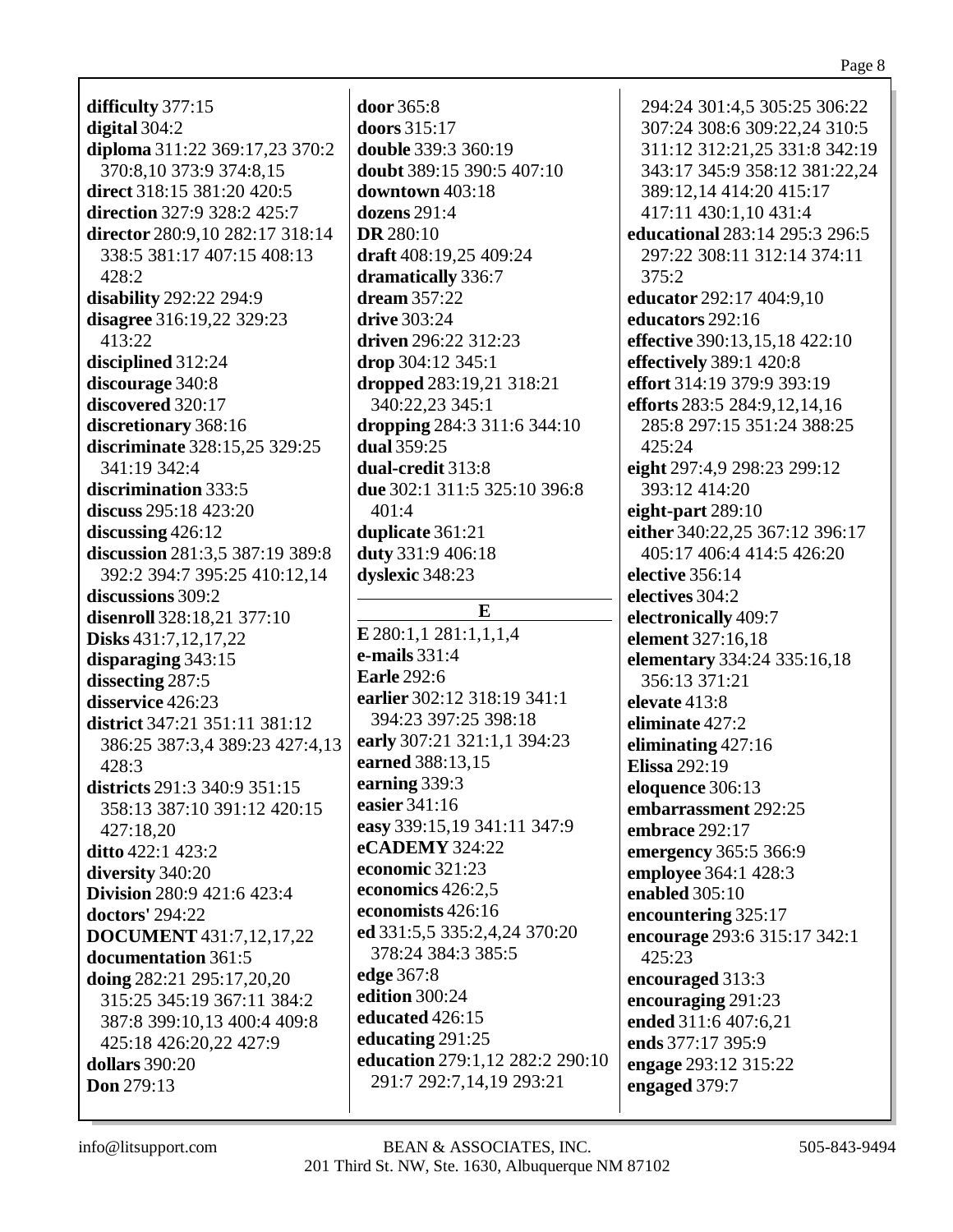**engaging** 413:2 **English** 355:25 356:11 **enjoy** 417:23 **enjoyed** 417:12,14,14 **enjoying** 311:20 **enroll** 296:10,11 319:18,22 320:4 345:9 346:9,20 375:19 377:11 387:25 **enrolled** 319:14 320:2,5 381:3 **enrollees** 330:7 **enrolling** 319:9,18 320:21 329:6 375:20 376:6 **enrollment** 289:24 296:7,22 297:20 319:19,23,24 320:18 328:13 **enrolls** 346:1 371:14 **enter** 315:15 384:20 **entered** 301:12,13,15 **entertain** 428:22 **entire** 412:8 **entirely** 308:23 319:1 **entities** 316:8 362:2 413:5 **environment** 291:15 302:23 308:25 310:6 313:12 382:17 **envisioned** 291:23 **equal** 385:1 **equally** 289:9 298:23 **especially** 343:14 344:7 346:15 377:9 378:11,23 **established** 317:22 372:6,11 415:3 **evaluate** 298:17 **Eve** 368:15 **eventually** 357:18 425:17 **everybody** 349:13 357:9,15 **everybody's** 298:8 **everyone's** 303:10 341:12 **evident** 283:23 **exact** 285:3 360:13 361:10 **exactly** 328:2 332:14 333:13,13 353:20 386:6 **example** 290:13 413:13 **examples** 422:16 **exceed** 336:6 **excel** 336:7 341:12 **excellence** 388:13 **excellent** 423:14

**excelling** 307:19 **exception** 366:10 418:8 **exceptions** 290:1 **excited** 403:22 **exciting** 403:20 **exclusively** 298:19 **excuse** 288:25 305:16 371:14 **Executive** 281:9 **exemption** 351:2 **exhausted** 295:3 **Exhibits** 431:7,12,17,22 **exist** 329:15 **exists** 321:19 **exit** 366:20,22,25 367:9,15 **expanded** 318:2 **expect** 332:20 368:1 380:25 390:23,23 **expectation** 384:1 409:14 **expectations** 341:15 **expedite** 326:7 **expensive** 357:1 358:2 390:19 **experience** 304:17 313:7 340:22 375:2 405:1 426:3 **experienced** 293:1,9 302:10 308:8 **expertise** 414:5 **explain** 345:23 346:3 365:20 382:15 420:16 **explaining** 365:14 376:16 **explains** 346:22 **explanation** 323:14 **explanations** 344:5 **expressed** 389:16 **extend** 406:14,23 **extended** 314:15 **extenuating** 311:5 **extra** 304:19 377:21 391:10 **extraordinary** 315:8 **extreme** 350:14 404:2 **extremely** 287:17 291:13 295:22 303:20 311:9 341:8 **eyes** 379:19 415:10 **F F** 288:15 342:15 388:16 **F"s** 331:22 **fabric** 415:18

**fabulous** 332:17,18 403:23 **face** 353:5 368:10 373:8 380:11 **face-to-face** 380:2,10 **faced** 352:14 **facilitating** 409:18 **facility** 365:8 376:10 **facing** 358:6 **fact** 290:4 293:14 299:15 307:19 327:3 339:5 340:14 342:24 365:18,19 381:25 **factors** 298:23 299:1 **facts** 287:11 **failed** 283:13 284:10 388:12 **failing** 309:9,11,11 **failure** 288:18 359:24 **fair** 348:1 **fairly** 412:1 **fall** 362:6 **falling** 283:25 284:24 315:9 **families** 280:11 284:15 287:14 293:11 295:2,7,22 296:1,6 297:21,21 298:4 303:1 309:24 315:15,17,19,22 317:25 336:11 345:18,24 346:20 375:12 377:21 378:5 387:12 **family** 301:11 305:14 341:22 345:8 346:1 371:17 376:11,11 377:23 378:9 379:11 **far** 300:11 314:21 335:11 350:11 356:4 363:14 398:10 **Farmington** 359:6 **fast** 289:23 306:10 **fault** 308:13 **favor** 429:11 **favorite** 307:7 **Fe** 279:13 302:8 380:7 404:11 415:22 419:4 421:1 430:11 **feasible** 353:3 **February** 394:23,23 395:4 400:10,18,19 408:21,21 409:4 409:13 411:12 **feedback** 286:4 296:3 407:21 408:9 409:15,21,23 410:9,24 411:8,8 413:12 **feel** 292:20 309:10 380:9 408:6 416:4 **feeling** 310:2,3 344:3,4 348:12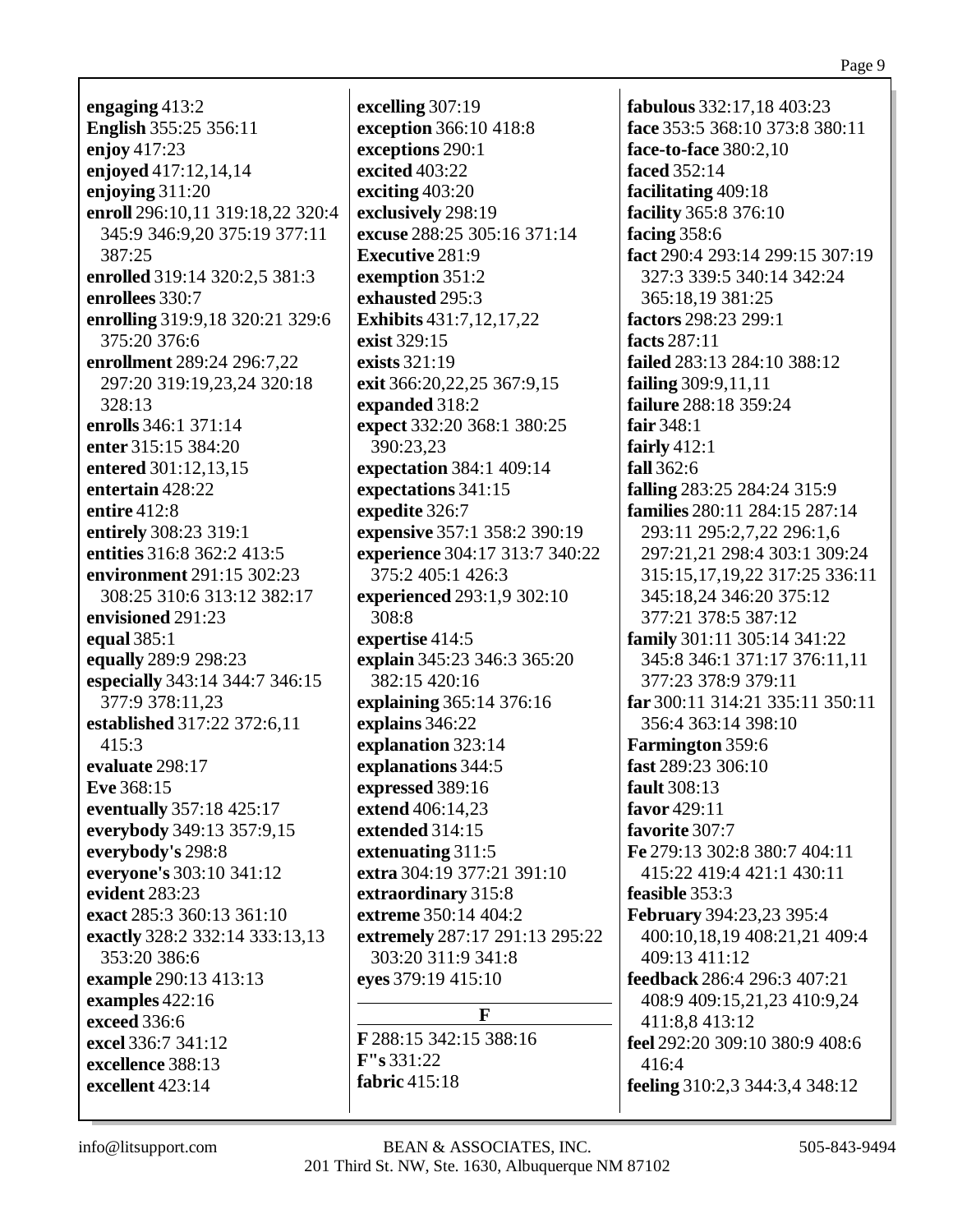feelings  $332:24$ **Feliz** 417:25 fellow  $424:12$ felt 308:13 315:19 fewer 288:16 **fighting** 308:16,19,20 figure 296:15 297:3 357:24  $422:10$ file  $416:18$ fill 346:13 359:17 filled  $407:22$ **filter** 329:16 330:8 **filters** 329:5,15,21 330:10,13 final 310:18 367:8 409:22,23  $410:3$ finalize  $424:15$ finally 296:6,24 297:21 311:11 311:12 351:14,21 407:22 **finance** 426:1.1 427:19 finances 289:25 **financial** 296:25 367:21 410:1 find 308:16,19 316:5,9 321:24 334:8 339:16 345:11 358:23 379:18 415:11 finding 290:2 361:21 362:9,12,20 364:12 365:15,22 366:11,21 367:19 findings 285:14,15 297:2 360:1 360:13,17,19 361:4,9,10,17 364:12 367:23 368:8 fine 337:13 345:15 396:12 397:9 398:25 finish  $393:23$ finished  $424:16$ **fired** 360:14 Fireside 313:2 first 285:8 287:25 288:22 295:20 296:10 299:25 303:20 305:6 307:6 311:20.21 312:14 319:14 320:2.6.21 346:2 347:24 348:19 364:9 372:10 384:17 407:16  $415:14$ first-grade  $414:18$ fiscal 288:12 290:4 361:5 367:17 fish  $307:10$ fit 296:7 308:25 312:2 335:9 382:24,25

five 289:18 290:2 313:8 349:7  $400:21$ five-three 393:9.11 five-to-three 393:8 five-vear  $372:24$  $fix 366:18,21 367:10$ fixed  $365:9$ fizzled  $357:23$ **flexibility** 292:15 294:21 flexible 291:25 305:20 313:11 float  $394:10$ FLOOR 300:1,3,8,16 303:14 305:4,6 306:10 310:25 312:12 focus 297:11 298:9 308:23 325:16 326:11 **focused** 298:18 folks  $357:11$   $371:15$   $380:13$ 423:16 follow 334:25 335:2 336:19 363:16 364:10 374:13 376:7 follow-up 353:7 376:3 following  $344:25\,360:15$ football  $307:17$ for-profit 344:15,23 369:6 **forced** 357:24 foregoing 430:8 **forget** 309:12 forgiveness  $333:14,22$ form 407:23 410:25,25 414:10 **former** 331:5 formula 355:22 forthcoming  $411:10,11$ forward 321:6 391:17 398:10  $410:6$ found 290:14 296:6 302:8 306:14 308:21 334:2.3 339:18 357:22 360:17 362:20 406:17 407:3 **founders** 372:6,14 founding  $372:20$ four 301:23 310:23 315:5.9 324:3 four-and-a-half  $297:19$ **four-year** 289:13 fourth 290:24 335:19,22 fowl  $307:11$ Fox 286:19 298:6,7 300:2 325:23 325:25 327:12 351:7 362:23 369:7,11 372:11

frame  $394:14$ framework 286:2 408:10,25 409:25 410:4 **frameworks** 409:22 413:13 **freedom** 309:20 freely  $424:2$ freshman  $312:15$ Friday 282:7,8 399:15 422:4 **Friedman** 280:13 299:21 303:12 401:5 404:7,13,15,19 428:24 429:3 431:6 friend  $357:14$ friendly  $417:13$ **friends** 307:16 front 318:24 350:16 418:9 **FTE** 335:2 fulfill 354:1 377:3 **fulfilling** 293:17 427:12 full 297:12 322:24 full-time 324:22,23,24 426:18,21 fully  $363:6$ fun  $348:6,23$ **function** 308:5 427:9.21.22 428:14.15 funds 368:16 **further** 327:11 392:1 future 310:1 311:24 313:5 317:1 349:19.22 362:22 413:4 418:20 FY 359:23 360:1

## $\mathbf{G}$

 $G 281:1$ gallery 369:14 Gallup 414:17,19 gang 412:25 garnered  $415:1$ **Gaspar** 279:13 gauge 356:6 GC 306:20 **GED 339:1** general 280:12 296:16 323:12 334:22 generally 345:6 401:1 get-go 314:6 **getting** 294:24 305:21 311:18,21 345:13 348:3 350:8 351:1 353:2 353:4 376:4 378:15,15 384:10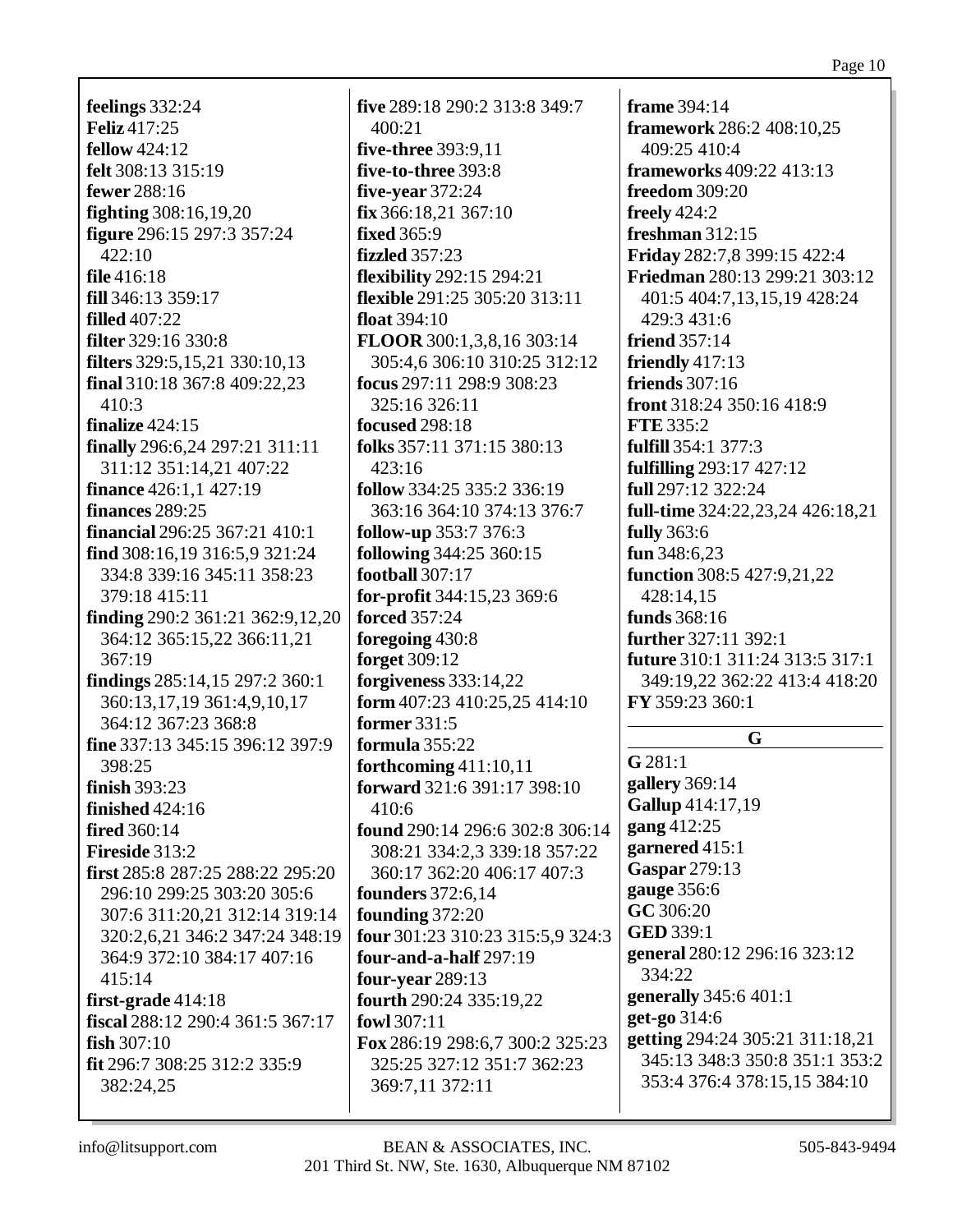| 384:13 385:25 390:20 411:24<br>412:4,5<br>gifted 311:14<br><b>GILBERT 280:3</b>            | 413:19 415:3,5 419:11 425:18<br>gosh 424:11<br>gotten 304:15 364:18<br>govern 298:16          | group 284:24 357:17 359:7 368:6<br>377:24 422:3<br>groups $375:2$<br>grow 296:23 312:17 |
|--------------------------------------------------------------------------------------------|-----------------------------------------------------------------------------------------------|-----------------------------------------------------------------------------------------|
| Gipson 280:3 342:11 343:6<br>392:22 402:20                                                 | governance 418:6,8,23 428:7,8<br>428:17                                                       | growing 326:12 390:3 415:23<br>grown 289:18,23 296:7 325:11                             |
| give 300:12,19,19 313:13 346:16<br>360:9 405:16 411:5 412:16<br>given 309:10 347:19 354:17 | governing 306:17 309:7 337:14<br>337:16,18,22 338:4 413:1 422:4<br>422:19 423:13              | 352:25 379:24 422:12<br>growth 293:13 296:21 297:20<br>322:23 325:10,14,19 326:20       |
| gives 344:22 386:9<br>giving 305:12 312:7 368:15<br>glad 311:9 348:12,18 349:13            | government 366:20 368:18<br>413:19,24 415:5<br><b>Governor</b> 368:15                         | 331:15 388:19 390:15<br>guess 313:22 315:3 316:12 375:7<br>383:18 399:8 402:3           |
| glaring 356:24<br>glass 365:8                                                              | GPA 313:9<br><b>Grad 313:2</b>                                                                | guidance 370:23<br>guns 424:23                                                          |
| go 288:3 303:22 312:2 318:3<br>328:3 336:1,20 340:24 343:5<br>345:5 348:4 349:17 350:14,24 | grade 288:18,20 289:9 290:24<br>295:19 297:7,11,17 298:19,24<br>301:12,16 303:15 304:14 307:6 | guys 305:16 327:2 332:7 401:18<br>412:13                                                |
| 364:13 365:7,9,17 367:21                                                                   | 309:9 314:1 331:17,18 332:19                                                                  | H                                                                                       |
| 373:11 374:13 378:22 380:19                                                                | 335:22,25 347:5 371:21,24,25                                                                  | <b>habits</b> 363:17                                                                    |
| 391:6 394:17 398:17,18 406:17                                                              | 388:15 391:1                                                                                  | half 296:10,11 338:16                                                                   |
| 408:17 409:1 410:6 417:2 422:4                                                             | graded 302:7                                                                                  | half-a-day $401:12$                                                                     |
| 424:1 426:6 427:24 428:4                                                                   | grades 288:15 295:10 311:21                                                                   | Hall 279:12                                                                             |
| goal 285:20,21 295:8 306:15                                                                | 342:15                                                                                        | hand 322:15 327:24 430:14<br>handle 353:9 355:12 363:20,21                              |
| 317:21,24                                                                                  | grading 335:11 342:12 388:15,22                                                               | 425:16                                                                                  |
| goals 285:17,18 288:8 289:15<br>293:19 297:5,9,25 299:4,12,17                              | graduate 304:13,24 346:18<br>374:15                                                           | hang 307:15                                                                             |
| 301:22 374:20 414:1                                                                        | graduated 305:8                                                                               | hanging $286:11$                                                                        |
| goes 312:20 349:24 356:3 366:1                                                             | graduating 415:19                                                                             | happen 317:24 329:10 360:8,14                                                           |
| 386:10                                                                                     | graduation 370:10 374:14                                                                      | 365:24 367:16 405:25                                                                    |
| going 282:1 283:2,4 284:6 285:20                                                           | 388:20                                                                                        | happened 349:23 363:12 419:8                                                            |
| 298:13 315:5 317:1,4 319:20                                                                | grandson $348:5,13$                                                                           | happening 316:17 317:9 329:12                                                           |
| 320:11 323:6 325:4 328:7                                                                   | grandsons 347:4                                                                               | 329:12,13 373:16 421:17                                                                 |
| 339:15,15 340:1 341:11,12,16                                                               | <b>Grant 403:19</b>                                                                           | happens 332:23 340:1                                                                    |
| 343:7,7,20 348:7,18 349:19                                                                 | granted 352:19 382:2                                                                          | happy 306:20 349:14 390:24                                                              |
| 351:23 356:12,13,15,21,25                                                                  | graph 323:20,23 324:11                                                                        | 397:2 401:19,20 421:23 423:3                                                            |
| 357:2,5,21 358:1 359:19 362:14                                                             | graphic 304:2                                                                                 | 424:20 428:19                                                                           |
| 362:21 376:10 379:11 389:19                                                                | graphs 323:6,25 325:21 408:12                                                                 | harassment $425:11,13$<br>Harb 306:9,16                                                 |
| 394:9,16,18,21 395:25 398:22                                                               | grasp $311:23$                                                                                | hard 282:20 286:6 304:8 398:19                                                          |
| 399:21, 22, 25 403:20 404:7<br>406:16 407:12 408:7,14,20                                   | grateful 301:18 424:2<br>great 284:13 305:11 306:2                                            | 403:20 405:9 406:5                                                                      |
| 409:5,6 410:21,24 411:19 412:3                                                             | 403:24 407:7 419:8 423:19                                                                     | harder 339:17 341:17 419:5                                                              |
| 412:16 416:24 417:2 418:5                                                                  | greater 389:24                                                                                | hasty $406:20$                                                                          |
| 421:13,14 424:6 428:9                                                                      | green $287:2$                                                                                 | <b>hate</b> 287:1                                                                       |
| good 282:1,16 286:10,17 303:22                                                             | grew 353:13 415:21,21                                                                         | <b>hated</b> 368:7                                                                      |
| 305:4,5 306:11 308:14 310:25                                                               | ground $415:7$                                                                                | <b>haven</b> 310:2                                                                      |
| 311:21 315:13 328:10 342:21                                                                | grounding 305:14                                                                              | he'll 348:20                                                                            |
| 350:9 358:10 364:11,18 395:19                                                              | grounds $425:10$                                                                              | head 313:23                                                                             |
|                                                                                            |                                                                                               |                                                                                         |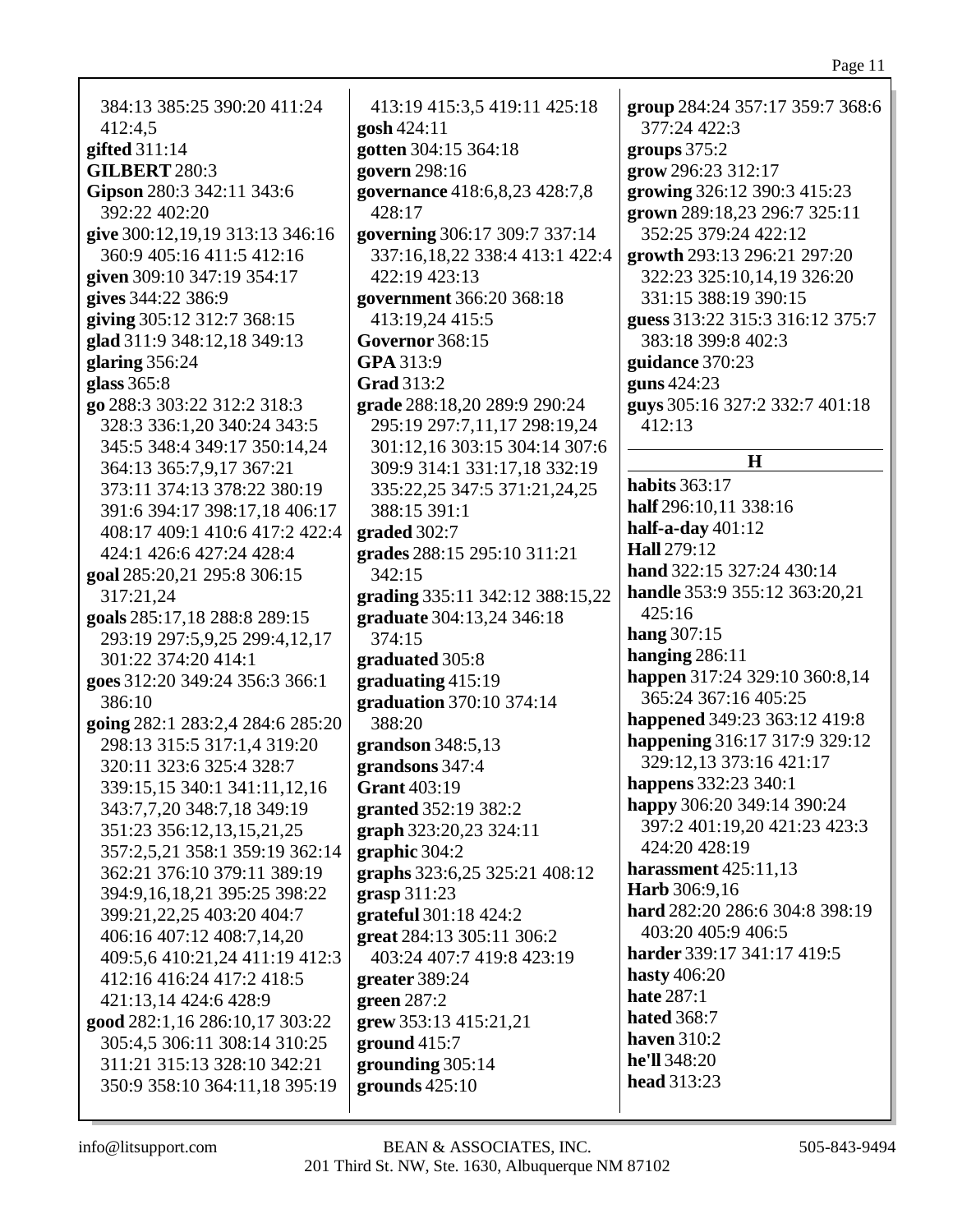**heading** 421:24 **health** 304:7 **hear** 287:11 327:24,25 344:5 349:15 429:2,2 **heard** 344:4,24 353:16 355:10 413:19 **hearing** 301:4,5,6 369:13 424:7 429:16 **hearings** 299:6 405:18,22 406:1 423:6 **heart** 291:20 **heavy** 309:25 **held** 337:2,4 344:11 393:21 404:16 417:11 430:10 **help** 290:9 304:20,21 311:13,16 312:5 326:10 351:1,10,22 376:11 380:19 413:15 414:3,9 414:15 **helped** 287:19 312:17 339:5 423:9 424:3 **helpful** 407:25 412:19,22 414:16 **helping** 383:3 407:15,19 412:25 **helps** 290:16 305:20 389:21 **hereunto** 430:13 **hesitant** 293:12 **Hey** 339:14 **Hi** 300:1,3,8 312:12 361:14 **hiding** 405:11 **high** 284:3 290:25 292:6 296:11 305:8 311:4,15 312:15,19 335:6 336:10,18 338:15 342:25 344:7 346:15 353:10 357:8 369:17,23 371:19,23 375:12 377:11 378:11 383:15,17 387:6,10 415:19 **high-flying** 294:10 **high-functioning** 301:24 **high-profile** 414:21 **high-risk** 320:23 **higher** 334:25 335:6 341:14 352:17 378:25 390:15,24 **highest** 331:22 336:11 388:19 **highlight** 295:17 **highly** 382:22 399:24 426:15 **history** 282:25 287:7 371:15 **hold** 332:22 337:1 342:17 **holds** 420:9

**hole** 294:8 **Holidays** 421:23 423:3 424:20 **Hollywood** 310:1 **home** 291:16 292:15 293:10 294:24 297:22 316:17 317:6 333:7,11 337:7 347:1,2 352:10 378:12 380:3,19 383:12,13 **home-school** 305:9 338:20 341:23 373:10,21 **home-schooled** 333:7 338:18 346:9,12 426:8 **home-schooler** 345:8 **home-schoolers** 345:7 **home-schooling** 315:19 316:14 345:18,19,24 346:14 **homebound** 294:23,25 **homes** 292:21 **honed** 343:11 **honest** 316:25 **Honey** 305:3 **honor** 404:9 **hope** 293:24 298:2 328:25 349:1 412:22 413:3,7 **hoped** 290:8 **hopeful** 351:21 **hopefully** 287:10 290:4 291:16 293:3,14 362:21 393:23 **hopes** 348:20 **hoping** 304:24 407:21 **horizon** 311:23 **horrible** 307:10 **hour** 303:24 **hours** 287:5 378:14 384:8,11,12 384:20,23,23 385:12,13,16 **house** 301:1,2,4,5,7 383:12 404:17 **household** 321:19 329:1 **houses** 350:17 **huge** 296:12 376:1 379:16 383:21 406:23 **human** 363:13 **Humbug** 425:19 **hundreds** 287:4 **hurdle** 351:20 **hurry** 347:22 **husband** 301:14

**I Icela** 280:10 412:25 424:11 **idea** 290:20 **ideal** 407:6 **ideas** 414:15 **identified** 283:16 **identify** 286:14 **IEP** 311:14 347:8 348:20 **ifs** 400:1 **illness** 292:22 294:8 383:11 **immediately** 365:9 366:2 **impact** 320:24 394:14 407:14 408:19 409:8,10,20 **impediment** 353:14 **implementation** 388:25 **implore** 302:24 **importance** 306:21 **important** 285:19 289:7 296:20 296:24 298:15 304:4,6 323:1 331:25 350:19 354:8,9 355:4 361:11 415:12 420:25 421:19 **importantly** 295:18 **imposed** 348:1 **impression** 344:22 **impromptu** 306:13 **improve** 283:6 284:10 287:12 295:19 314:20 325:16 **improvement** 284:9 289:22 297:14 298:1 299:14,14,16 342:21 377:1 388:25 **improvements** 297:18 **improving** 389:1 **in-person** 325:6 327:18 337:2 **in-school** 341:23 **inadequacy** 308:9 **inappropriate** 425:12,13 **incapable** 426:20 **inception** 374:21 **include** 410:5 **included** 296:14 400:14 404:25 **includes** 344:13 **including** 358:17 410:1 **income** 321:20 329:2 340:20 **inconsistent** 285:25 **incorporate** 325:13 **incorporated** 322:23,25 **increase** 284:14 343:8 356:16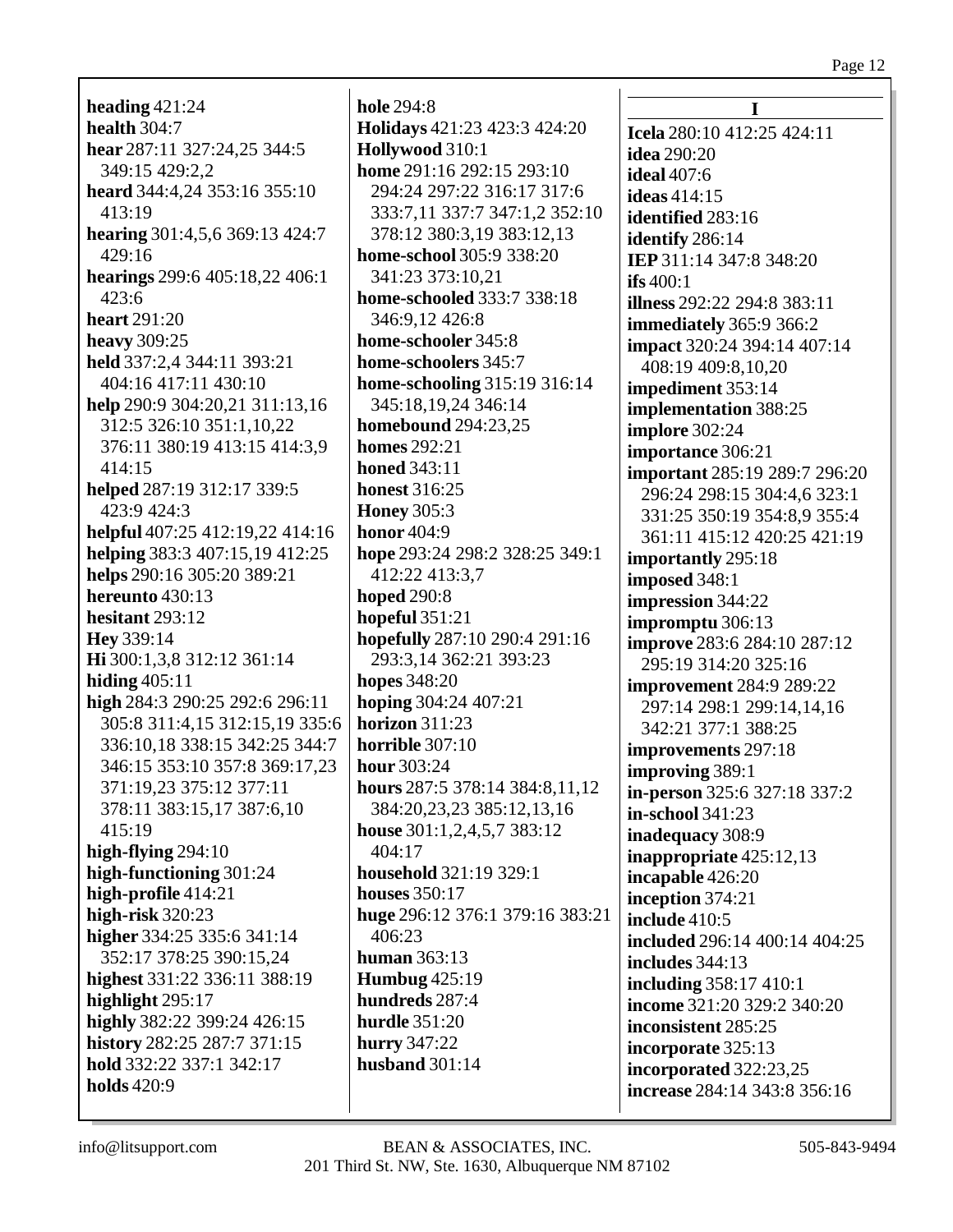**increased** 326:3 352:25 353:1 **increasing** 283:20 343:13 **incredible** 297:20 **independent** 312:19 **independently** 370:23 **Indian** 417:10 **indicate** 429:12 **indicated** 290:19 **indicates** 323:23 **indicating** 361:7 **indication** 318:19 319:10 320:4 387:8 **indicators** 283:18 388:18 **indispensable** 287:13 **individual** 317:5 338:4 351:24 374:3 **individuals** 340:4 350:24 **ineffective** 284:10,17 **information** 282:13 325:1 345:4 370:18 372:15 381:20,25 385:17 394:16,18 409:9,15 410:8 414:5 423:4 **initial** 287:7 **innovation** 288:9 315:25 374:22 375:8 381:9,14 391:13,16,19 **innovations** 290:11 291:17 292:3 293:3 355:1 **innovative** 290:8,13,22 291:10 291:14,24 343:14 355:5 375:7 391:9,20 **input** 400:22 406:1 408:7 **inputted** 356:6 **insists** 348:22 **instance** 419:9 **instantaneously** 386:4 **institution** 373:25 **instructed** 428:2 **instruction** 291:6,22 312:5 352:10 384:7,12 **instructional** 352:24 **instructors** 414:23 **insuring** 285:13 **integral** 409:18 **integrate** 345:22 **integrating** 311:8 **intellectual** 294:11 **intend** 343:12

**intended** 416:14 **intent** 288:6 326:13 401:4 416:17 416:21 **interchangeably** 420:14 **interconnected** 421:12 **interconnection** 421:13 **interest** 290:19 295:16 363:2 418:24 **interested** 313:4 **interesting** 289:1 308:8,18 **Interestingly** 306:14 **interests** 304:1 **internal** 364:7 427:3,8,21,22 428:1 **International** 374:1,6 **interpretation** 362:24 **interpreted** 334:20 **interrupt** 287:2 336:23 **interview** 398:16 **intimidating** 423:24 **invaluable** 407:13 **invested** 375:12 377:23 378:6 **investment** 378:9 **invitation** 406:15,22 **invited** 356:19 357:18 **invoice** 364:5 **invoices** 360:1 **involved** 290:12 307:24 310:4 356:20 **involvement** 293:6 **involves** 309:13,15 **IRS** 361:19 362:8 **issue** 318:5 361:18 365:12 382:21 383:22 384:9 386:22 424:23 **issues** 294:10,13,16 308:2,3 309:23 321:23,23 338:17 340:2 342:5 350:11 359:23 380:21 387:14 412:18 416:1,1,3 420:9 **item** 282:10,10 365:3 394:2,4,6,6 418:20 419:23 **items** 286:3 370:14 393:23 418:4 **iteration** 413:20 **Ivey-Soto** 420:12 **J**

**JAMES** 280:5 **janitors** 357:3

**January** 394:13,15,22 395:15 400:11,16,17 401:3,6,8 408:18 408:24 409:4,5,11,16 430:14 **January-February** 300:24 394:24 **Jerry** 279:12 **job** 279:25 282:21 341:2 416:2 430:25 431:2 **Johnston** 280:6 368:24,25 369:9 369:15,25 370:6,13,22 371:2,4 371:13 372:3,14 373:1,19 374:16 377:6,14 379:14 380:12 380:22 381:8 389:5,7 391:4,5 391:21,24 393:3,4 395:2,20 396:4,12 397:22 398:20,24 399:4 401:18 402:16,17 407:18 423:1,2 428:23 429:6 **journey** 312:14 **joy** 305:11 **joyful** 312:16 **judge** 347:21 349:22 377:13 **judges** 377:10 **Judging** 310:7 **judicial** 375:23 **Judiciary** 301:5,6 **Julie** 292:13 **July** 400:20,22 405:5 406:2 **jump** 351:9 388:6 412:4 **jumped** 351:14 **June** 420:24 **junior** 311:4 **jurisdiction** 375:24 376:22 **jury** 406:18 **justified** 288:1 **Justine** 361:14,15 362:4 363:11 364:6 367:15 **juvenile** 376:8 380:23 381:1

## **K**

**KARYL** 280:4 **Katie** 280:9 398:1 412:25 422:2 424:11 **keep** 295:8 321:2 395:1 397:24 424:6 **keeps** 428:25 **Kelly** 414:5,13 415:13,24 423:18 423:24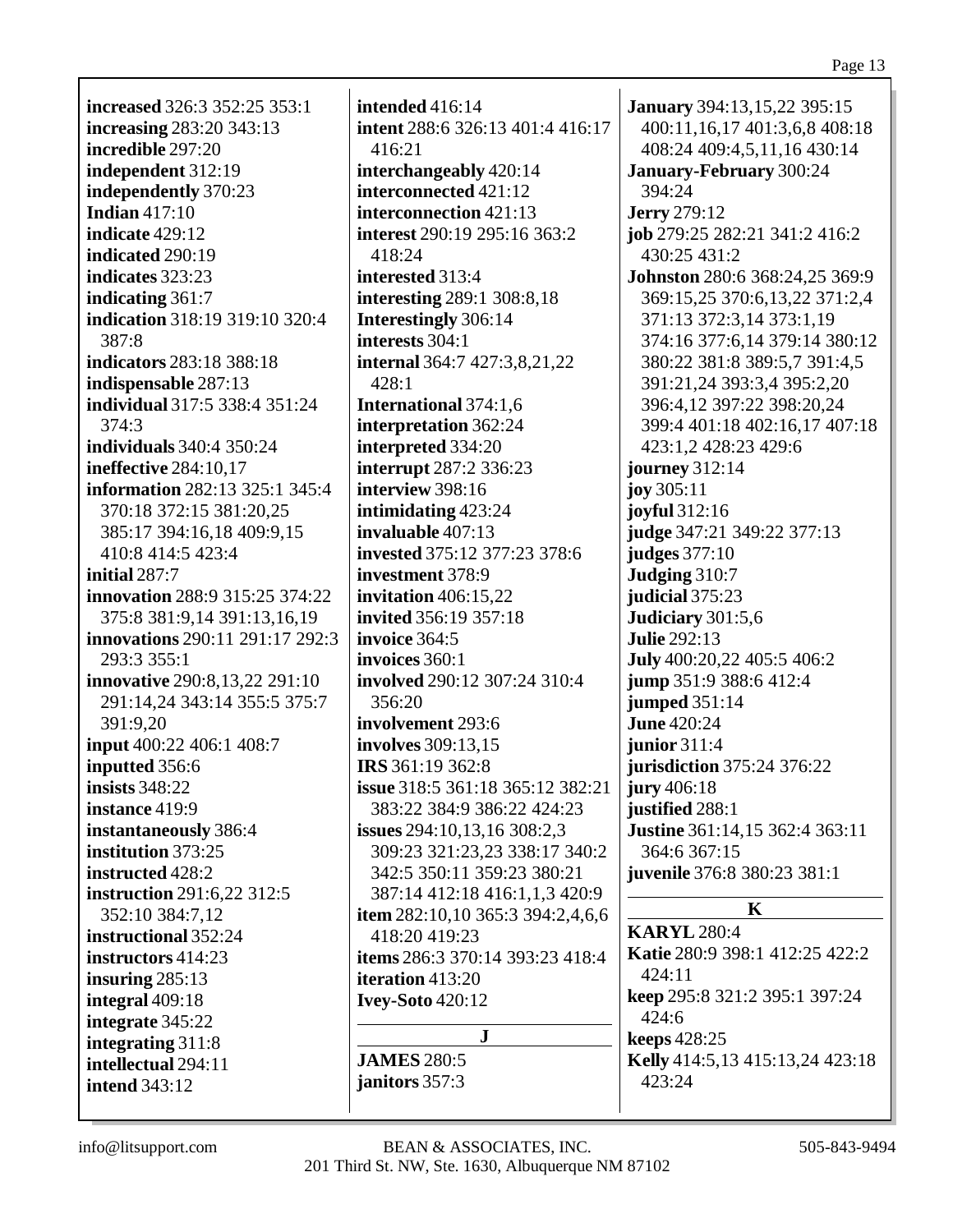| <b>kept</b> 357:17                                         | <b>Kovac</b> 404:13                  | lesson 312:6 386:9               |
|------------------------------------------------------------|--------------------------------------|----------------------------------|
| key 315:25                                                 | kudos 407:3                          | lessons 302:4 309:2 366:4        |
| kid 347:14,16                                              |                                      | let's 291:19 335:16 393:19       |
| kids 295:9 300:23,25 301:9                                 | L                                    | 396:17 410:25                    |
| 302:20,25 303:2 307:10 330:25                              | La 419:9                             | letter 289:8 297:6 334:15 365:13 |
| 331:17 334:8 335:9 347:20,25                               | labs 426:13,14                       | 376:21 377:16                    |
| 349:9 383:21 384:12 415:19                                 | <b>Lacey 324:18</b>                  | letters 292:4 302:13 307:2 331:3 |
| kind 304:22 308:10 320:17 329:5                            | lack 360:2 376:4 383:23              | 334:13,18 401:4                  |
| 344:9 347:21 357:23 358:6                                  | ladder 343:5                         | level 321:20 335:25 352:21 356:8 |
| 372:21,24 401:9 422:9                                      | language 337:7 409:24 410:5          | 371:21,24,25 412:8 416:2,3       |
| kindergarten 335:20                                        | large 286:7 289:19 296:22            | 425:25                           |
| kinds 358:23 359:5                                         | 309:17 319:20 326:20 349:8,9         | <b>levels</b> 350:25             |
| knew 308:14,22 314:5 347:24                                | 366:6 379:15 387:4,10                | <b>Liaison</b> 280:14            |
| 353:10                                                     | larger 310:19 340:9 416:3 427:18     | library $380:3,4$                |
| knocking 315:17                                            | 427:20                               | <b>licensed</b> 331:12           |
| know 282:15 285:7 287:16 294:6                             | Las $421:2$                          | licenses 316:3,8                 |
| 301:10,14,16,17 304:15 306:3                               | late 319:9 361:6 395:12              | life 301:23 311:20,22            |
| 314:13,19 315:12,16,18,25                                  | law 288:7 293:5 298:16 299:10        | light $287:2$                    |
|                                                            | 333:11 342:13 344:14 362:25          | likelihood 317:4                 |
| 316:15,21,24 317:7,10,12,16<br>318:19 321:24 322:14 324:21 | 363:6                                | limit 301:2 387:20,22,23         |
|                                                            | Lawmakers 290:8                      |                                  |
| 328:22 329:3,4,17,23 330:3,4                               | laws 369:19                          | line 316:23                      |
| 332:1,11 333:15,23 336:2,4,6                               | lead 374:19                          | lines 299:3                      |
| 336:10,12,14,16,17 339:7,14                                | leaders 423:19                       | list 303:8 310:23 334:2,10,12,13 |
| 341:18 342:11 343:5 345:17,24                              | leads 287:8 374:17,18                | 334:16,17 338:4 350:3            |
| 346:7,10 347:1,1,3,23 348:9,15                             | LEAP 283:24 284:5                    | listen 287:10 423:22             |
| 349:4 350:2,7,12,14,15,21,21                               | learn 287:11 302:23 309:20           | listened 375:9                   |
| 350:25 351:17,20 354:6 358:10                              | 346:24 422:21 424:3,18               | listening 303:7 373:3 423:19     |
| 359:4,17 360:5,7 362:5,6,7,14                              | learned 312:21,23 328:16 350:22      | listing 344:13,21                |
| 362:19 363:13,17 364:7,11,13                               | 356:21 417:20 423:19                 | lists 338:3                      |
| 364:15,21 365:16 366:15,19                                 |                                      | literally 287:4                  |
| 368:9,19 369:11 371:10 372:4                               | learning 291:9 292:15 293:8          | little 287:8 299:24 313:17 321:2 |
| 372:15 373:15 375:25 376:25                                | 294:9,9 296:23 305:22 306:18         | 327:22 332:12 334:3,7,25 335:6   |
| 378:16 379:10 380:17,20 381:5                              | 307:18,25 308:24 309:1 312:18        | 351:24 354:10 385:5 403:21       |
| 381:19 382:18,19 383:2,14                                  | 328:20 346:8,23 378:10 379:6         | 408:22 411:24 413:14,25          |
| 384:8,9,10,12 386:23 389:17                                | 383:3,7,25 385:22,23                 | live 302:4 303:20 309:2 316:2,20 |
| 390:21 394:1 396:14,18 397:8                               | leave 333:10 382:17,23 398:5         | 317:11 347:18 386:16             |
| 397:12 398:19 401:2,8,17                                   | <b>leaving</b> 382:14 383:20         | <b>lived</b> 373:20              |
| 403:20 404:21 405:6,24 408:4                               | lectures 368:9                       | lives 310:12 399:10              |
| 410:24 412:19 413:18,25 414:1                              | left 298:5 303:13 310:22 378:12      | load 354:7,14,23                 |
| 414:3,8,13,13,14 415:3,3,9,13                              | legal $351:15$                       | local 337:22,23,24 344:17        |
| 415:18 417:19 418:5,9,16 419:2                             | legally 363:5                        | <b>location</b> 316:5 407:7      |
| 420:22 421:10 422:7,8,22 423:8                             | <b>Legislative</b> 301:1 395:9 400:5 | LOCKWOOD 325:2 326:8             |
| 423:11 425:3,7 426:8,11 427:15                             | <b>Legislature</b> 354:18,20 413:17  | 327:6,17 352:1 353:19 355:15     |
| 428:9                                                      | 427:18                               | 373:23                           |
| knowing $421:11$                                           | legitimate 289:2                     | log 386:13                       |
| knowledge 351:12 426:19                                    | length $284:13$                      | log-ins 338:24                   |
| knows 401:16 415:25 416:1                                  | LESC 313:20,22 410:11                | <b>logged</b> 386:7,12           |
|                                                            |                                      |                                  |

 $\Gamma$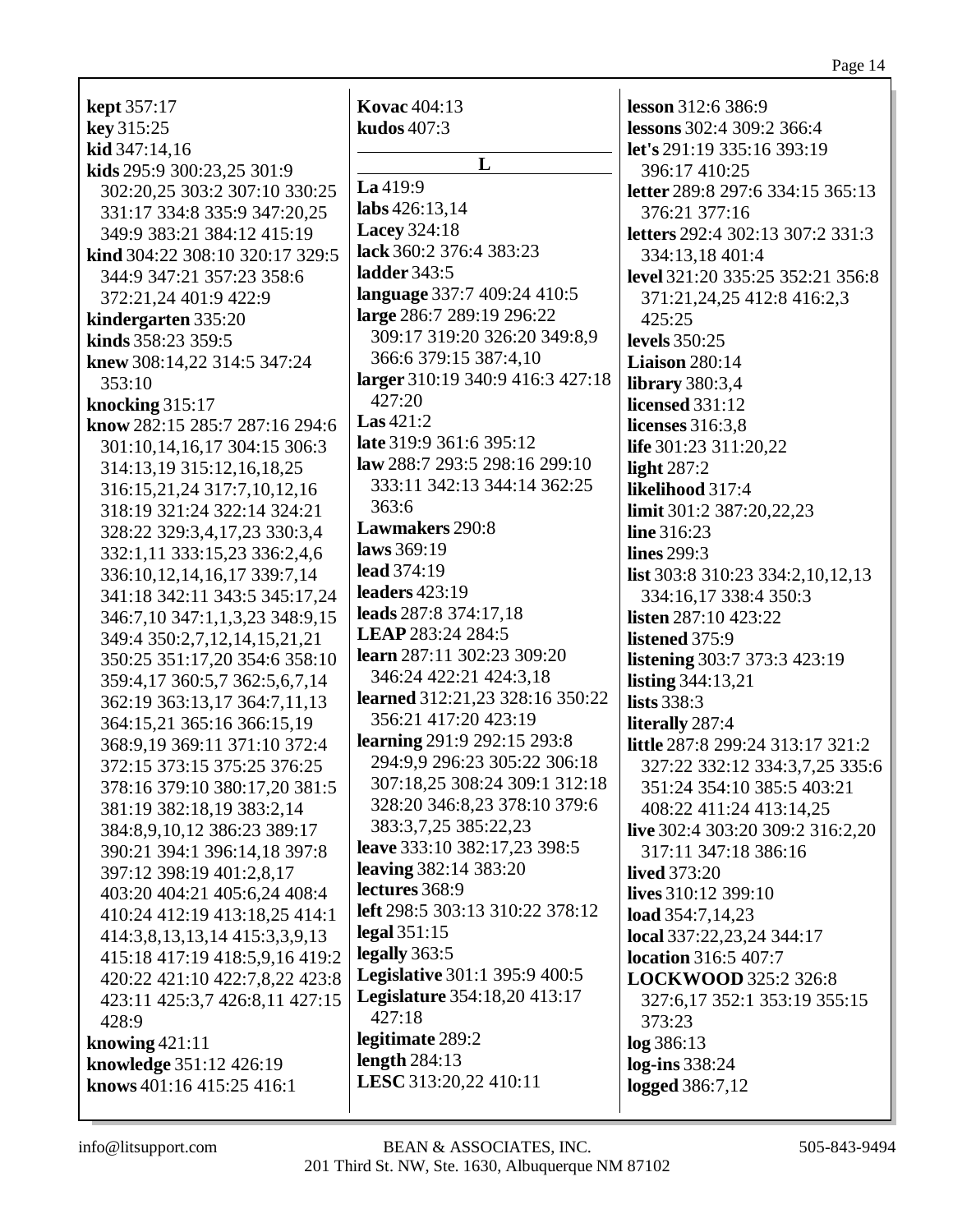| logs 386:2                      | 317:23 318:13 320:12 321:8,16   | Mayor 404:3 405:1               |
|---------------------------------|---------------------------------|---------------------------------|
| long 336:25 350:3 365:14 369:3  | 322:5,17 323:6 324:20 327:21    | mean 315:24 316:2,7 317:2       |
| 386:4,5,6                       | 328:9,10 329:10 330:3,15 338:1  | 319:17 326:8 330:7,9,23 342:20  |
| long-time 422:7                 | 343:19 351:7 356:18 359:14      | 347:3 350:16 353:9 360:5 362:8  |
| longer 289:20 296:17 351:16     | 361:2 362:23 366:14 369:1       | 367:13 368:2 377:5,13 391:12    |
| 364:1 400:4                     | 372:19 373:14 381:18 391:6      | 401:16                          |
| look 285:1 291:17 298:23 301:8  | 395:7,11 398:24 400:3 405:3     | meaning 337:24                  |
| 320:8 322:2 323:25 324:1 331:9  | 410:23 412:7 416:9 418:3,13     | means 296:24                    |
| 331:13,25 332:6,7 336:3 344:19  | 421:21 428:23                   | measures 289:11 297:13 299:9    |
| 355:15,24 367:6 373:2 379:19    | <b>Magazine</b> 300:24,25 301:9 | 328:15 336:21                   |
| 384:16 385:2,7,8,9,17,18,19     | magnet 324:22 341:18            | medical 294:16 309:23 312:3     |
| 394:8 396:7 397:17 410:7 411:2  | main 290:12 353:5               | 351:1                           |
| 411:17 418:23                   | major 320:24                    | meet 283:13 288:18 297:7 314:8  |
| looked 285:7 319:2 333:24       | majority 293:18 336:4           | 314:25 319:19 340:3 341:3       |
| 343:14 354:20 385:18 417:19     | majors $313:5$                  | 342:15 350:15 367:20 377:4      |
| looking 282:25 294:11 299:3     | makeups 314:17                  | 380:4 388:12 394:22 414:1,2     |
| 323:18 328:1,3,4,5,6 332:11     | making 286:2 332:19 357:9,22    | meeting 279:11 281:6 283:8      |
| 361:5 373:7 381:11 382:12       | 386:11 404:8 425:9              | 293:18 296:5 324:5 348:11       |
| 391:13 395:4 396:16 408:17      | man $404:12$                    | 352:2 368:7,11 394:13,22,24     |
| looks 344:17 382:13             | manage 305:22,24 306:4          | 395:15 396:6,10 400:9,10,13,16  |
| lose 308:11 397:23,24           | managed 335:5 407:2             | 400:18 401:12 405:24 408:21     |
| lot 286:13 300:4,10 303:21      | management 288:13 290:4         | 409:6 410:11 417:10 419:25      |
| 308:11 311:15 333:23 339:13     | 374:11 383:2                    | 421:14 431:3                    |
| 339:18 344:6 352:11,20 353:18   | manager 285:11 286:21 360:20    | meetings 290:17 356:21 380:2    |
| 355:13 356:23 357:9,16,22       | 361:15 363:21                   | 405:6,7 417:19                  |
| 359:18 361:7 362:11,20 379:4    | managers 360:7 427:13           | meets 288:6 297:25 299:4        |
| 383:1 396:23 398:8,14 412:20    | <b>March 409:20</b>             | <b>Melissa 404:13</b>           |
| 413:21 417:20 422:20,21 423:8   | <b>Marcos</b> 300:18            | member 280:4,5,5,6,6,7,7 306:17 |
| 425:3                           | marine 301:22,23                | members 286:17,20 293:16        |
| lots 366:20 425:15,15           | mark 286:16,18 287:3 315:12     | 300:15,17 337:18 414:6 415:11   |
| lottery 328:14 329:3,22 333:10  | 320:12,15 321:8,16 322:1,4,10   | memorandum 298:13               |
| <b>loud</b> 399:5               | 323:16 324:6 328:9,12 330:1     | mention 291:14 317:15 323:14    |
| love 296:8 397:2 416:8 426:18   | 353:21 354:5,12 358:9 372:18    | mentioned 326:2,22,23 336:25    |
| <b>loved</b> 301:22             | 372:19 373:14                   | 345:6 358:11,11 413:10          |
| lovely 403:17 405:2             | marketplace 293:13 358:20,21    | merits 289:4                    |
| <b>loving 307:13</b>            | 359:9                           | Merry 417:24 421:22 424:20      |
| lower 285:5 289:24 319:10 320:3 | master's 426:1                  | 428:19                          |
| 343:7 356:12,13                 | material 286:1                  | message 341:13 343:11           |
| <b>lowered</b> 331:18           | materials 282:15 295:15         | met 285:18,21 289:14 292:8      |
| lowest 323:15 324:1 331:16,22   | math 297:14 319:11 336:8        | 297:4 299:12 313:24 314:1       |
| 333:1,1 388:19                  | 356:12 384:2 426:4              | 319:24                          |
| <b>LULAC</b> 405:4              | mathematical 355:22             | methods 291:22,24 309:3         |
|                                 | mathematics 297:17              | metric 296:14 299:11            |
| M                               | Matt 412:6 423:18               | metrics 295:12 378:19           |
| <b>Mabry 279:12</b>             | matter 307:12 331:13 332:24     | <b>Mexican 301:10</b>           |
| Madam 282:18 286:16 288:25      | 354:2 356:11 394:25 428:9,10    | Mexico 279:2,13,22 281:4 283:11 |
| 293:16 294:2 300:17 315:12      | 430:11                          | 283:21 285:4 286:24 290:25      |
|                                 |                                 |                                 |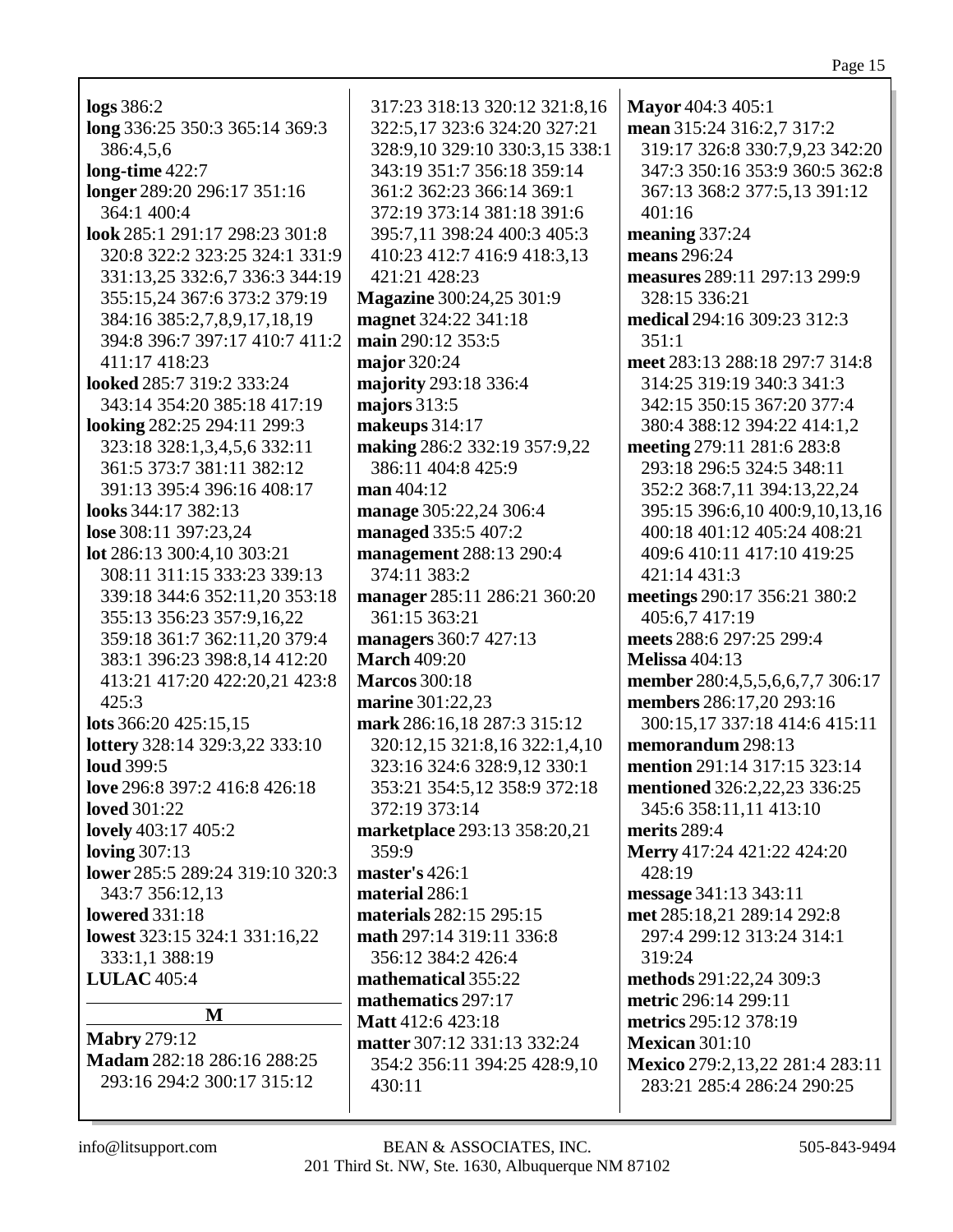| 294:1,5 297:21 300:23,25 301:9 | 377:20 383:15,22 386:22,25     | <b>nature</b> 411:20            |
|--------------------------------|--------------------------------|---------------------------------|
| 301:10 303:16,17,23 306:17     | model 327:2 408:20 410:2       | Navajo 417:25                   |
| 307:4 308:21 310:9 311:3,24    | <b>models</b> 325:5,6          | <b>Navidad 417:25</b>           |
| 312:13,17,20 313:7,14 321:22   | modern 316:7                   | near 304:3 317:1                |
| 321:25 323:20 324:12,23        | modifiable 371:6               | <b>Nearly</b> 291:2             |
| 326:16 337:25 339:4 340:10,19  | modify 371:9,11                | necessarily 352:4 412:17        |
| 341:5,7 342:7 345:16,20 358:19 | molestation 425:14             | necessary 302:5 322:11 328:19   |
| 358:24 361:16 369:23 371:14    | mom 305:19                     | 330:14 337:7,8 340:16 353:24    |
| 372:5 373:6,14 374:14,15 375:4 | moment 291:19 308:11 383:5     | need 292:14 293:14 294:14,19    |
| 377:12,18 387:21 388:11        | <b>Monday 410:12</b>           | 300:6 303:1,1,2 311:13,16       |
| 389:18 390:9 417:16 426:11     | money 345:14,14,15 348:3 357:9 | 312:6 314:20 315:3,14 320:19    |
| 427:6 430:2,7,10,11,19         | 357:11,23 364:22 390:23,24     | 321:3 326:19 327:22 328:24      |
| mic 287:2 354:11               | 425:15,17                      | 340:25 341:9 342:23 345:17      |
| microphone 300:7               | monitoring 338:24              | 348:9 349:21,23 350:23 358:1    |
| microphones 292:11             | <b>Monkey 411:18</b>           | 358:25 359:18 365:24 366:10     |
| mid-school 347:7               | month 320:22 397:25 409:13     | 366:24,24 367:5 377:11,22       |
| middle 307:8,9 371:22 414:18   | 417:12                         | 378:15,17,25 379:2,19 380:10    |
| midnight 383:6                 | month-to-month 428:18          | 380:18,23 383:12,13,15,16,25    |
| midstream 325:13               | monthly 313:1 367:20,21        | 385:22 393:23,25 397:16,19      |
| midyear $325:13$               | months 287:24 401:15           | 400:25 405:22 418:10 419:2,9    |
| mileage 317:20 359:24 361:17   | morning 282:1,16 286:10,17,22  | needed 287:25 294:21 304:20     |
| miles 317:19                   | 305:4,5 306:11 310:25 386:10   | 308:22 325:16 376:18 383:4,10   |
| <b>Milken</b> 403:19 404:9,10  | 406:18                         | 390:6 394:15 401:9 407:9        |
| million 390:21,21 427:7,7,8    | mother 347:13,20               | needs 289:17 296:5 302:21       |
| mind 320:13 321:3 327:15       | motion 388:5,9 389:2 393:9,16  | 315:21 340:3 341:12 343:11      |
| 387:19 411:4 417:2             | 401:21 402:1 403:12 428:22     | 350:15 364:16,16 365:4 375:12   |
| minds 307:11                   | 429:1,9,17                     | 378:25 427:17                   |
| <b>mindset</b> 315:14          | motivated 312:23               | negotiated 298:10               |
| mine 310:15                    | move 300:2 315:11 387:11       | negotiation 299:18              |
| minimum 283:14                 | 388:10 397:25 401:22,25 405:7  | negotiations 327:9              |
| minor 289:25                   | 406:1 407:2 412:5 429:6        | neither 307:10                  |
| minute 299:24 303:11 414:12    | movement 355:2                 | nepotism 418:7                  |
| minutes 290:16 298:5 299:23    | moves 413:25                   | nervousness 305:16              |
| 303:10,12,13 310:22 317:25     | moving 425:7                   | never 293:1 296:2 299:6 308:22  |
| misconceptions 421:7           | multi-millions 390:20          | 311:7 363:15 368:19             |
| mismatch 328:23                | multi-page 408:11              | new 279:2,13,22 281:4 283:11,21 |
| missed 288:23 314:18 318:20    | multiple 292:25 318:4,4,8,9,10 | 285:4 286:24 289:19 290:9,25    |
| missiles $401:16$              | multitude 358:16               | 291:24 292:7,11 294:1,5 296:8   |
| mission $293:20$               |                                | 296:17,22 297:21 300:23,25      |
| <b>Missouri</b> 302:13,14      | N                              | 301:9,9,10 303:16,17,23 306:16  |
| mistake 363:12 367:18          | N 280:1 281:1,1                | 306:17 307:4 308:21 310:9       |
| misunderstanding 362:17        | name 286:17 300:8 303:14       | 311:3,24 312:13,17,20 313:7,14  |
| misunderstandings 421:17       | 306:16 312:12 361:14           | 321:22,25 323:20 324:12,23      |
| misunderstands 428:14          | narrative $411:20$             | 325:13 326:16 336:5 337:25      |
| misunderstood 292:21           | national 344:12,20 358:2,19,20 | 339:4 340:10,19 341:5,7 342:7   |
| mobile 382:19,20,20,22         | 405:4 406:5 426:14             | 344:4 345:16,20 358:19,24       |
| mobility 336:9,18 375:10,25    | nationally 359:5 425:12        | 361:16 364:9 368:15 369:23      |
|                                |                                |                                 |
|                                |                                |                                 |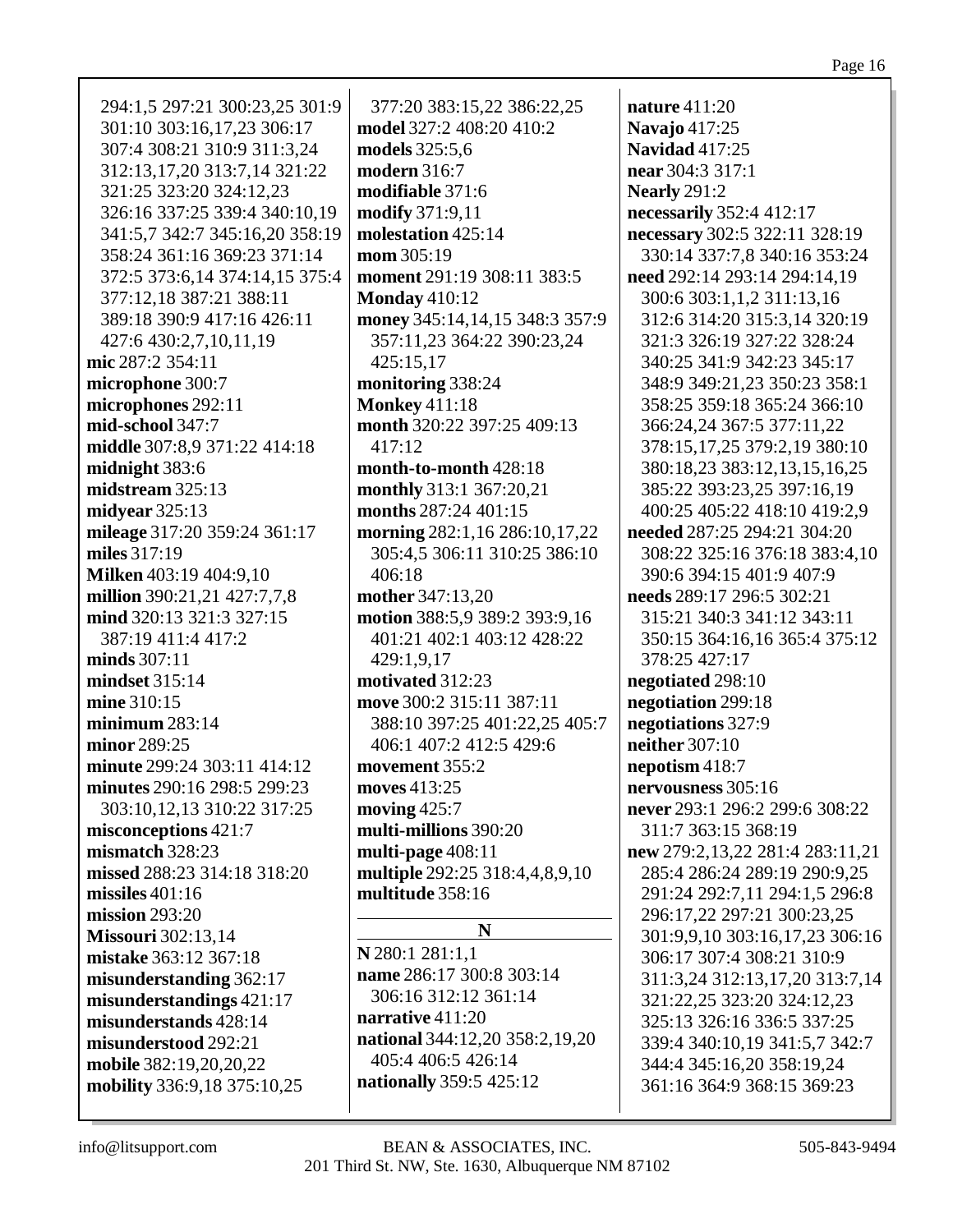371:14 372:5 373:6,14 374:14 374:15 375:4 377:12,18 387:21 388:11 389:18 390:9 396:11.22 399:24 410:16 415:22 417:16 426:11 427:6 428:19 430:2,7,9 430:11.19 newspaper 418:10 419:7 420:17 nice 404:18 night 383:6 417:18 nine 284:24 299:22  $n <sub>in</sub>th 301:12.16$ NM 279:20 430:17 NMCA 304:6,14,25 309:10 310:5 310:14 314:14 **NMCA's** 309:3 **NMPED 280:13 431:6 NMPSIA** 395:12.16 424:13 425:7,18 **nobody's** 367:11,13 non-judgmental 302:22 non-renewal 283:11 287:6 non-techy 386:9 non-urgent 365:3 noncompliant 359:24 nonprofit 344:17 nonrenewal 282:23 norm  $341:3$ **normal** 304:9 normally 396:20,20,24 **Northwest 302:13,14** note 285:19 305:16 346:8 361:12 401:20 413:10 notebook 282:12,14 notes  $301:17$  334:7 416:3 noticed 337:10,14,15 **notify** 376:23 November 367:17 417:12 number 286:7 289:24 315:14 321:3,10 328:17,21 331:2,6 342:15 349:8 350:9 352:14,16 353:11 355:10,16,17 356:6,7,10 368:3 372:16,16,21,24 379:15 383:19 384:9 397:6 421:3 426:3  $431:2$ numbers 289:19 319:20 343:13 350:8 356:12.13.15 357:7 numerous  $291:11$ 

**Nurse 339:2** nurture  $305:11$ NW 279:22 430:18  $\Omega$  $Q$ 281:1.1 obligated 397:1 398:12 obligation 286:9 obligations 283:8 observed 309:1 observing  $308:16$ **obtain** 353:24 359:25 374:8 obviously 314:12 326:9 327:7 352:9,17 355:25 356:12 400:19  $425:6$ occasions 376:13 off-grid  $423:17$ off-the-grid  $423:17$ offer 369:17 370:8,10,13,14 373:5,24 375:3,4 389:8 394:9 406:20 offered 302:15 304:3 370:23 374:1 375:3 391:9,11 **offering** 381:12 414:3 offerings 373:13,13,22 375:1 offers 292:14 358:18 office 291:16 350:18 376:16,24 381:1 officer 376:17,22 377:16 officers 376:14 offices  $380:8$ oftentimes 423:25 oh 318:14 391:21 394:6 400:23 401:24 404:18 407:16 411:15 412:3 422:22 424:11 **Ohio** 337:15,18 okay 286:16 298:6 305:17 318:12 319:6 320:9 321:5 322:9 323:2 333:21 334:19 338:6.11 348:14 363:8 364:4, 20, 23 373:1, 19 382:4 385:24 388:2,4 391:4,15 391:23 392:6 393:22 395:17 397:13 400:11,19,23 401:20 402:5 406:10 411:15,25 419:21 old 301:23 303:15 Olympian 310:1 on-boarding 346:21

once 308:19 313:11 328:12 346:19 349:10 357:21 365:18 376:20 379:3 381:2 400:9 401:3 401:3 404:23 409:16 417:2 419:13,14,16,19 one-on-one 291:7 350:17 378:17 380:5.11 one-time 364:12 ones 332:12 339:20 344:7 368:3 378:1,2,4,5 379:10,11 399:14  $421:3$ ongoing  $314:12$ online 285:2 311:7 324:9,14 337:3 338:21 339:5,7,14,19 340:15 341:6 386:3 onset 287:20 315:7 352:18 open 279:11 290:17 337:11 344:2 375:15 431:3 opened 303:17 308:23 372:10 opening 305:7 **operate** 369:10 opinion  $351:15$ opportunities 303:3 opportunity 300:12,17 303:5 332:2 379:18 389:24 403:17,24 405:2,22 407:10 408:8 424:5 opposed 347:11 411:23 429:13 opposite 309:9 opposition 429:16 opt 351:12,22 opt-out 350:13 opted 347:11,25 opting 350:12 option 295:8 303:6 370:10 optional 316:11 options 280:11 295:3 303:21 304:5 313:5 346:10 348:10 371:5 389:11 order 287:25 353:25 364:16  $365:2$ orders 359:25 364:5 365:1 ordinary 311:17 organization 373:24 374:12 **organizational** 286:2 297:1 410:2 organizations 287:14 organizing 357:19 original 288:6 343:25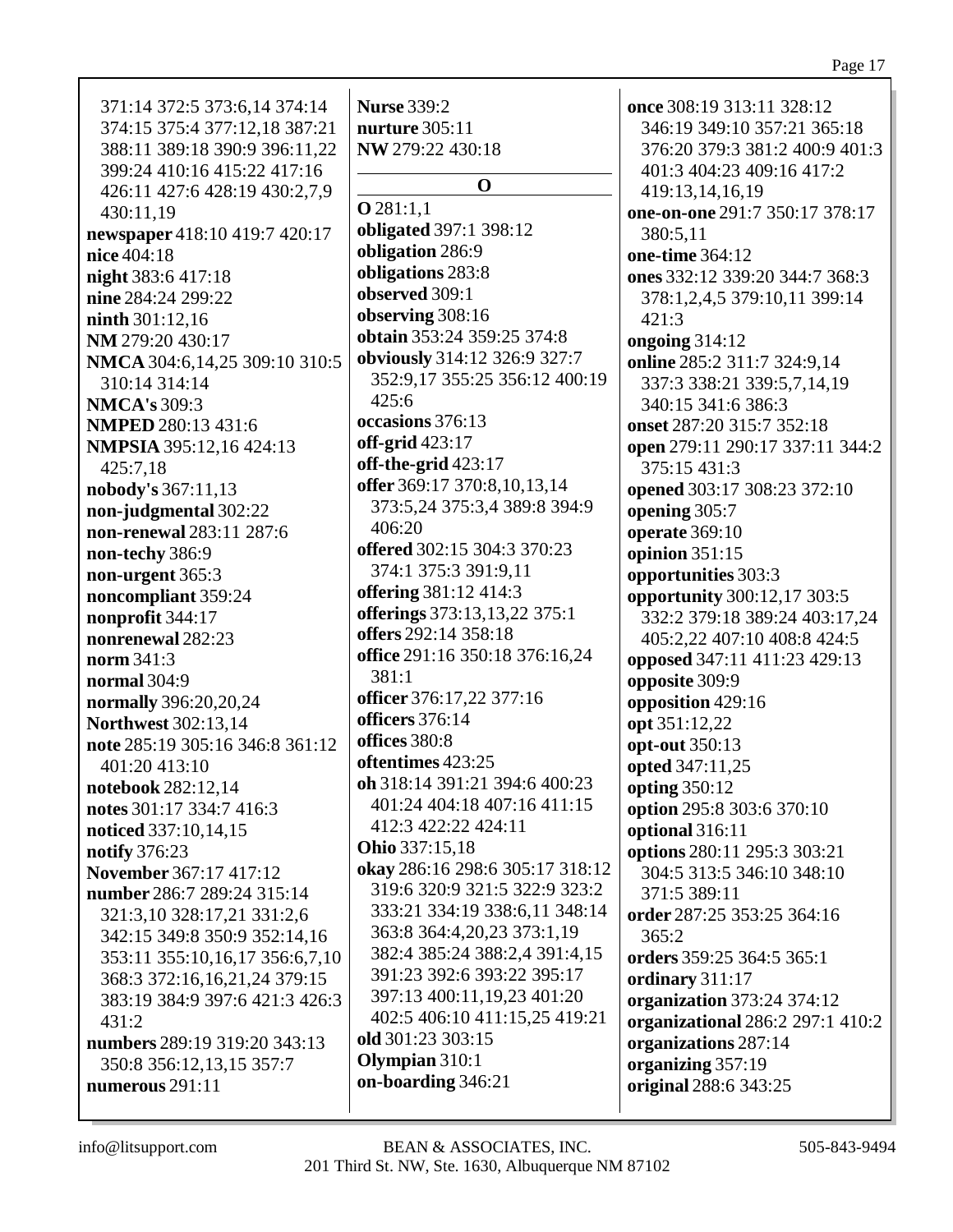### Page 18

**ought** 422:19 **outcomes** 289:12 **outlined** 289:15 295:13 298:18 **outlines** 298:13 **outperforming** 323:13,24 324:2 327:1 **outreach** 377:25 **outside** 282:14 368:14 427:23 **outstanding** 422:16 **overall** 323:13,24 388:15 391:1 **overcome** 351:19 **overlook** 363:19 **overlooked** 363:12 **overpaying** 360:2 **overriding** 289:16 **oversee** 340:14 420:8 **oversight** 306:22 426:25 428:14 428:15,18 **overwhelming** 330:18 **overwhelmingly** 295:23 **ownership** 285:13 311:11 **P**

**P** 280:1,1 281:1 **p.m** 429:18 **pace** 292:24 304:7 385:7 **packages** 340:11 **packed** 349:10 **packet** 282:12 323:7,19 334:17 **packets** 423:5 **page** 281:2 285:9 296:16 297:3 318:17 319:3 323:17,19 337:11 338:3 418:10 421:18 **pages** 333:19 430:8 **PAHL** 412:6 **paid** 368:17 **pains** 390:4 **papers** 403:11 **paragraph** 290:6 **PARCC** 283:19 284:3 299:8 347:7 **parent** 295:24 306:18,25 308:15 310:3 371:2 373:9 385:11,15 387:13,13 **parental** 288:9 293:6 **parents** 280:11 286:20 291:11 293:8 294:12,18 309:6 310:12

316:14 330:24 340:11 341:24 342:2,18 343:1 346:13 348:9 350:11,19 351:12,15 377:19 380:18,20 384:17 385:14,15 387:11 **parliamentary** 290:18 **part** 282:11,21 289:9 295:24 312:1,6 315:21 316:12 328:20 344:18,23 345:20 352:7,20 354:1 360:12 363:20 367:6 369:16 370:2 376:18 382:21 383:8,23 405:20 409:18 415:17 415:24 416:25 418:15 **participants** 407:22 412:20 **participate** 346:25 383:1 384:6 403:24 405:21 **participation** 315:2 346:5 352:21 **particular** 320:16 352:13 355:21 373:17,18 **particularly** 321:24 367:12 425:13 **parties** 290:18 415:5 **partnership** 291:8 **parts** 288:12 **party** 347:17 368:15 **pass** 410:7 421:21 **passes** 393:9,16 **passion** 309:25 **patience** 286:11 **PATRICIA** 280:3 **pay** 291:1 358:7 359:11 373:13 374:6 390:24 **paying** 360:9 **PE** 356:1 **Pearson** 359:3 369:20 373:4,12 **PEC** 280:12,14 281:6,8 287:7,15 289:8 293:20 294:3 295:18 297:10 342:8 372:12 401:21 408:24 409:1,22,24 413:12,20 416:11 420:7,13 **PEC's** 361:23 **Pecos** 324:24 359:8 **PED** 282:22 283:10 287:5,15,16 288:4 289:3,5 295:18 342:8 351:13,21 360:14 361:18,23 362:25 363:3 365:18 408:18,25 409:20 412:24 413:17 420:13

425:23 427:17 **PED's** 293:21 322:6 **Peercy** 428:12 **Peercy's** 420:3 **Peery-Galen** 300:4,9 **peg** 294:7 **PELAYO** 280:10 **pencil** 357:4 **penciling** 400:12 **people** 299:22 300:5,10 310:23 320:21 328:21 331:4 333:6 337:19 340:21 344:10,22 345:22 349:8,21 360:6 364:9 367:5 389:17 401:2 404:20 406:25 408:13 415:5,7 417:13 421:11 422:17 424:1 425:3,4 428:10 **Peralta** 280:3 323:4,5,18 324:6 325:22 326:1,21 327:10 392:12 392:13 402:23,24 406:15 421:20,21 **percent** 283:22,22,25,25 284:4,6 284:7 288:19,23 289:14 293:10 293:19 295:25 296:2 313:25 314:2,19 315:1,11 318:21 319:10 320:3,6 331:19 348:11 352:3,23 353:6 361:19,20 362:7 362:8,23 382:13,14 383:20,21 385:4 387:1 **percentage** 318:20 319:8 350:5 **percentages** 352:17 **perfect** 308:25 **perfectly** 362:24 364:11 **perform** 296:18 428:15 **performance** 283:1,3,15,18 286:2 288:12,14 289:10,12 291:1 296:9 297:1,12 298:22 299:11 321:20 325:8,10 341:4 342:21 409:25 410:4 413:13 **performing** 285:5 319:10 320:2 323:15 324:2 331:23 339:11 388:19,20 427:23 **performs** 327:16 **period** 289:13 332:9 383:11 **permitting** 425:24 **person** 299:25 380:18 420:6 **personal** 292:4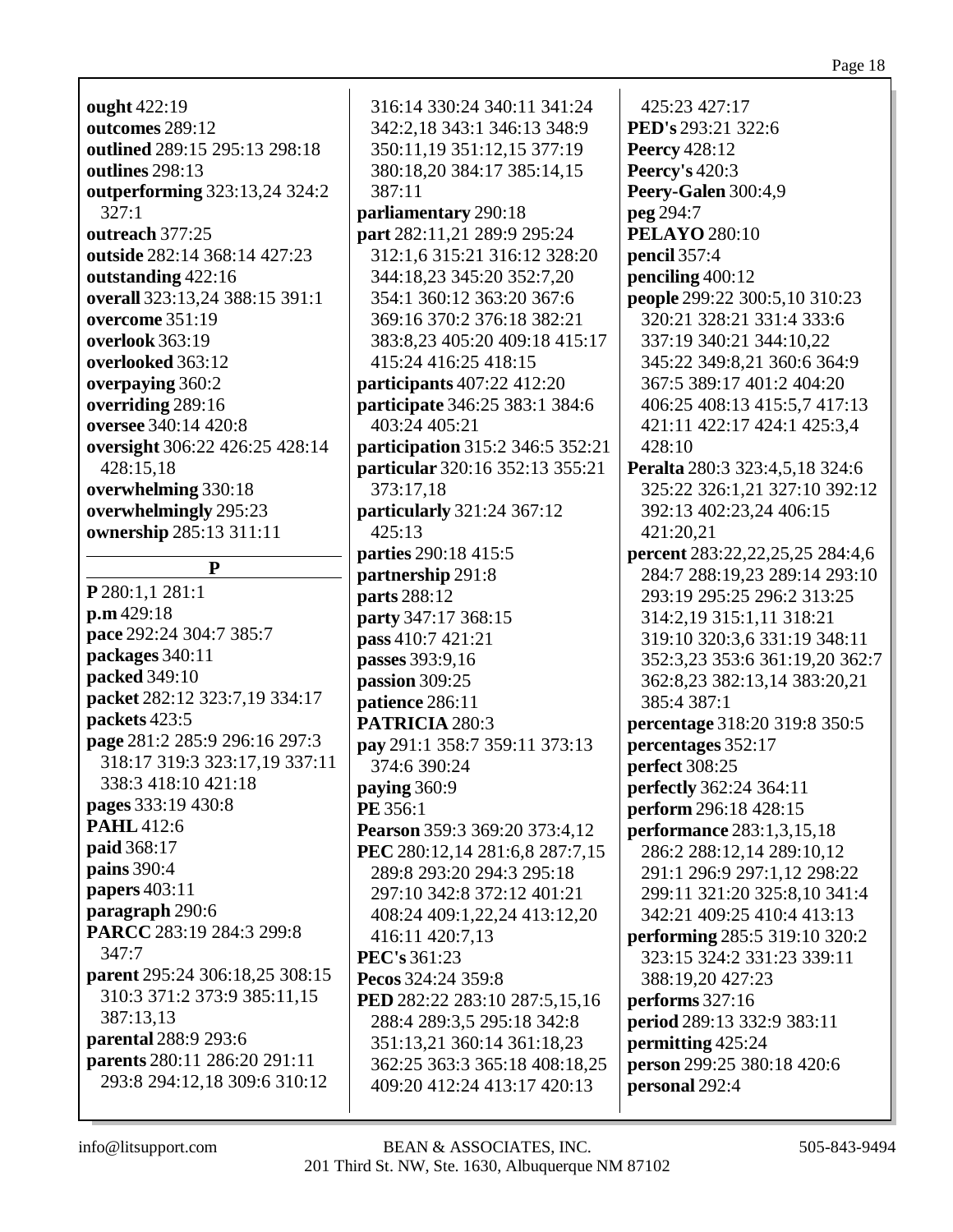**personally** 342:16 428:12 **perspective** 338:14 **pertaining** 323:25 **perusing** 411:4 **philosophy** 348:8 **phone** 302:5 309:2 378:14,21 379:21 **photography** 304:3 **physical** 301:2 365:7 **picture** 310:19 **piece** 288:11 393:24 **pizza** 347:17 **place** 283:5 318:11 364:8,16,17 365:2,17 366:8 367:1 377:3 378:20 388:8 407:7 424:1 **places** 419:4 421:10 **placing** 342:9 **plan** 289:22 299:15,16 353:24 354:1 377:1 401:2 **plans** 297:14 298:1 353:12 **platform** 294:20 335:9 346:24 **play** 356:3 **pleasantly** 301:18 **please** 286:14 300:14 310:18 312:7 321:2 382:12 393:20 **pleasure** 404:3 **plenty** 295:11 401:15 **plethora** 426:14 **plummeting** 412:9 **Plus** 289:16 **pods** 292:12 **point** 289:1,17 310:13 315:13 348:17 351:8 364:25 386:2 390:8 391:18 399:23 408:4 415:16,21 419:11 425:6 427:1 **points** 323:21 422:17,18 **policies** 399:6 415:8 424:6,15 427:13 **policy** 336:19,24 361:23,25 414:20 418:16 427:3,17 **pool** 345:14 **poorer** 387:9 **popular** 326:16 **population** 284:21 321:1 324:16 325:11,20 326:3,10,20 329:18 345:13 352:9,19 **populations** 296:12 321:14

372:21 380:7 **portfolio** 302:2 **position** 295:13 306:21 **positive** 304:17 331:2 335:15 **positively** 389:13 **possess** 426:16 **possible** 281:5 313:4 326:6,14 343:10 394:7 403:16 411:1 416:8 **possibly** 342:1 399:1 **posted** 386:17 **poster** 300:18 **potentially** 314:6 **Poulos** 280:9 282:18 298:17 318:13,15 319:4 322:17,19 324:20 326:23 338:1 361:2,24 381:18 396:24 398:5,10,14 405:14 418:13 419:13,16,20 **poverty** 321:23 **practices** 290:9 **preference** 329:16 **preferred** 311:4 **preliminary** 295:14 **preparation** 290:17 **prepared** 336:13 364:5 423:5 **presence** 423:23 **present** 409:21 **presentation** 313:22 410:13 **presented** 388:11 **president** 372:20 417:16 426:24 **pretests** 348:6 **pretty** 307:7,9 390:19 422:6 **prevent** 294:16 421:16 425:8 **primarily** 350:6 **primary** 287:20 **prime** 287:21 **principal** 286:19 294:4 347:13 348:12 364:21 415:14 **principals** 324:8,19 **printed** 408:13 **prior** 329:5,6 **priorities** 423:20 **priority** 309:6 **private** 293:11 373:25 **probably** 304:12 325:9 335:22,22 347:23 348:12 351:18 372:6 390:21 396:5 426:3

**probation** 376:8,14,17,22 377:16 381:1 **problem** 314:12 320:20 344:12 345:3 350:7 351:23 362:12 364:18 397:5 417:1 **problematic** 398:11 405:11,13 **problems** 427:14 **procedure** 290:18 **procedures** 312:3 364:14 **proceedings** 279:10 429:18 430:9 431:3,4 **process** 345:9 364:15 365:7,17 413:23 **processes** 366:8 **Procurement** 365:11 **produce** 363:25 369:23 **product** 293:14 359:1 **professional** 279:21 290:16 292:15 316:2,7 424:15 **professions** 426:18 **proficiency** 283:19,24 284:3 322:23 **profile** 333:1 **profit-company** 369:7 **program** 306:24 313:8 338:21,23 369:6,16 370:9,24,24 374:13 375:1,7,13,19,20 376:5 377:4 391:9,11 **programs** 285:2,3 339:19 373:5 375:3 424:14 **progress** 283:13 285:10,24 292:23 **progressing** 332:20 **progressive** 309:5 **Promesa** 419:9 **promises** 349:18 **promote** 389:11 **prompting** 379:2 **proof** 293:13 **proper** 428:8 **properly** 427:11 **propose** 321:9 322:7 **proposed** 322:6 **prospective** 330:9 **proud** 294:1 295:22 296:3 302:11 339:4 424:13 **provide** 290:23 291:4 293:20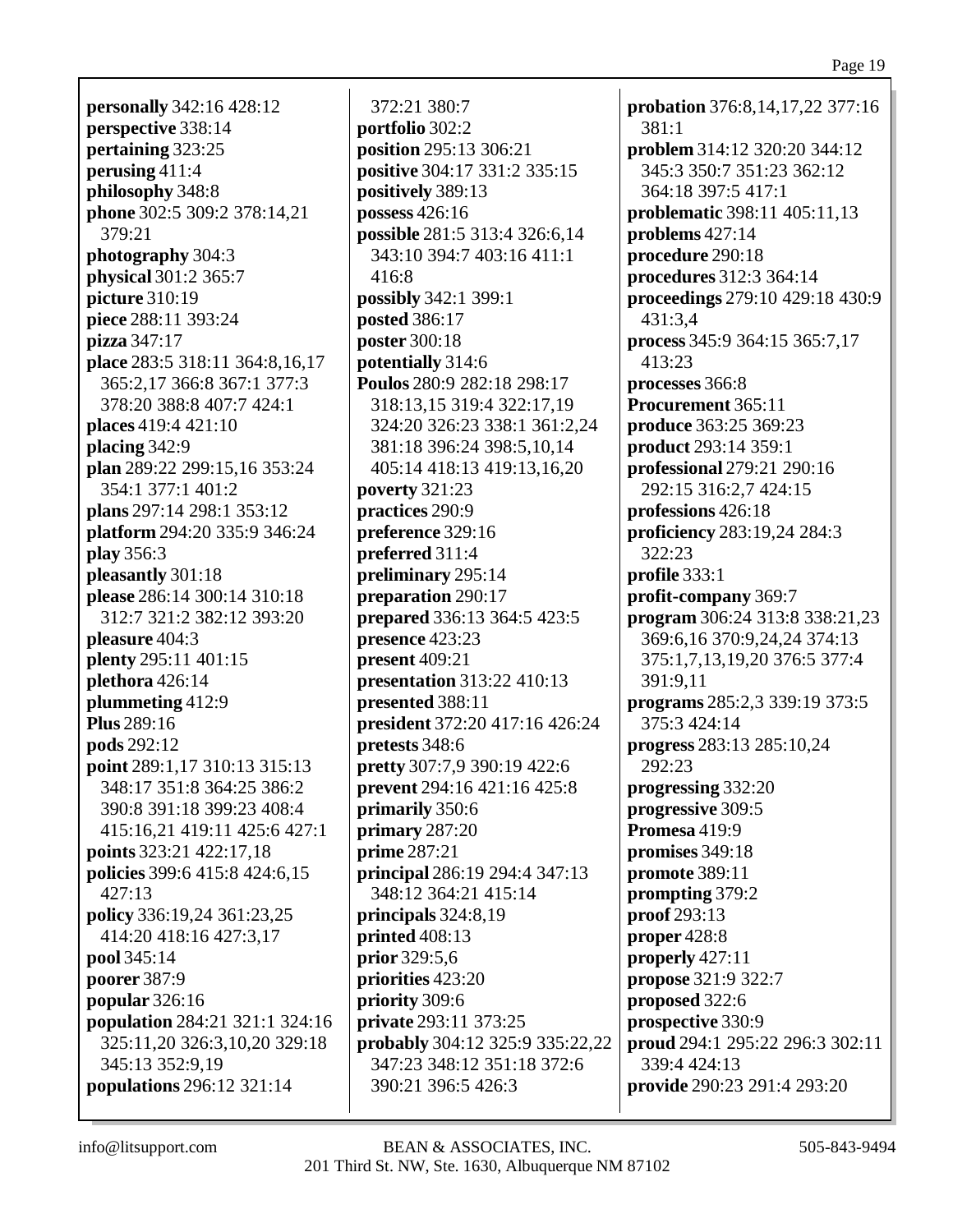| 297:24 317:14 326:17 339:8<br>358:23,24 359:5 365:11 377:23<br>389:24 390:8 411:1 414:4<br>provided 290:15 374:11 423:5<br>provides 306:2 313:12<br>providing 287:13 290:20 409:15<br>413:1 422:18 | queries $419:1$<br>question 314:11 320:3,11 324:19<br>325:4 328:6,10 334:4 336:2,24<br>343:22 345:5 346:1 353:8,20,21<br>353:23 358:5,10 359:15 368:21<br>369:12 373:18 376:12 379:15<br>384:4,15 387:18 395:20,21 | read 306:10,12 331:3 348:22<br>405:23 406:4,9 408:14<br>reader 348:21<br>readiness 388:21<br>reading 284:2,5 333:23 336:8<br>ready 336:12 368:23 388:5 402:6<br>407:1 409:11 412:4,5 414:9 |
|----------------------------------------------------------------------------------------------------------------------------------------------------------------------------------------------------|--------------------------------------------------------------------------------------------------------------------------------------------------------------------------------------------------------------------|--------------------------------------------------------------------------------------------------------------------------------------------------------------------------------------------|
| provision $365:12$                                                                                                                                                                                 | 396:5                                                                                                                                                                                                              | real 292:14 339:15,15 386:21                                                                                                                                                               |
| public 279:1,11 281:15 282:2                                                                                                                                                                       | questioning 374:24                                                                                                                                                                                                 | 421:15                                                                                                                                                                                     |
| 291:1 293:12 301:3 302:18                                                                                                                                                                          | questions 286:5 295:8 314:5                                                                                                                                                                                        | realistic 317:11                                                                                                                                                                           |
| 305:13 316:15,18 322:13                                                                                                                                                                            | 327:11,20 333:17 338:11 348:2                                                                                                                                                                                      | reality 315:16 341:15                                                                                                                                                                      |
| 329:14 330:20,21,21 331:8                                                                                                                                                                          | 348:16 356:23 359:22 369:1                                                                                                                                                                                         | realize 302:6 391:24 425:21                                                                                                                                                                |
| 345:10,20 347:2 374:5,10                                                                                                                                                                           | 373:3 374:18 414:7 415:11                                                                                                                                                                                          | realized 289:22 405:4                                                                                                                                                                      |
| 394:14 405:18 407:14 408:19                                                                                                                                                                        | quick 302:1 333:16 393:23 412:7                                                                                                                                                                                    | realizing $416:16$                                                                                                                                                                         |
| 409:8, 10, 20 414: 24 421: 8 430: 1                                                                                                                                                                | quickly 296:8 300:10 325:12                                                                                                                                                                                        | really 285:12 300:9 301:18 302:6                                                                                                                                                           |
| 430:10 431:3,4                                                                                                                                                                                     | 326:13 330:19 333:24 343:9                                                                                                                                                                                         | 302:11,24 306:6 317:3 323:1,14                                                                                                                                                             |
| pull 329:22                                                                                                                                                                                        | 407:2 408:17 412:9 421:15                                                                                                                                                                                          | 326:7 330:19 331:25 343:11                                                                                                                                                                 |
| pulled 338:15                                                                                                                                                                                      | quite 324:5 336:10,18 405:1                                                                                                                                                                                        | 359:4 362:13 375:8 381:13                                                                                                                                                                  |
| purchase 359:25 364:4,16 365:1                                                                                                                                                                     | 415:18                                                                                                                                                                                                             | 390:16 393:22,24 396:14 407:8                                                                                                                                                              |
| 365:2 369:20,21 370:1,19,19,21                                                                                                                                                                     | quiz 302:2                                                                                                                                                                                                         | 412:19 413:3,3,20 417:12,19                                                                                                                                                                |
| 373:21                                                                                                                                                                                             | quote 291:23 292:1 351:12 366:9                                                                                                                                                                                    | 423:6,6,9 424:4,4                                                                                                                                                                          |
| purchased 314:15 359:3 364:17                                                                                                                                                                      | 420:3,5,7                                                                                                                                                                                                          | realtime 420:2 421:16                                                                                                                                                                      |
| purchasing 364:15 365:1                                                                                                                                                                            | quotes 365:10                                                                                                                                                                                                      | reapplication 322:8                                                                                                                                                                        |
| purpose 288:5 290:7 293:5,17                                                                                                                                                                       |                                                                                                                                                                                                                    | reason 294:7 304:6 324:4 325:9                                                                                                                                                             |
|                                                                                                                                                                                                    | $\mathbf R$                                                                                                                                                                                                        |                                                                                                                                                                                            |
| 341:20,21                                                                                                                                                                                          |                                                                                                                                                                                                                    | 326:4,6 328:17,21 360:18                                                                                                                                                                   |
| pursuant 362:24                                                                                                                                                                                    | R 280:1,4 281:1                                                                                                                                                                                                    | 361:20 367:19 396:25                                                                                                                                                                       |
| <b>Pushing 398:10</b>                                                                                                                                                                              | race 329:1                                                                                                                                                                                                         | reasons 290:12 303:18 331:6                                                                                                                                                                |
| put 283:5 297:15 317:24 318:11                                                                                                                                                                     | raised 399:6                                                                                                                                                                                                       | 336:21 347:23 367:9 382:17                                                                                                                                                                 |
| 325:15 334:9 335:3 340:10                                                                                                                                                                          | ran 318:5 409:10 415:13                                                                                                                                                                                            | 383:9 391:8                                                                                                                                                                                |
| 345:14 351:6 353:21 357:4                                                                                                                                                                          | range 303:22                                                                                                                                                                                                       | REC'D 431:9,14,19,24                                                                                                                                                                       |
| 358:15 364:8,16,17 377:3                                                                                                                                                                           | <b>ranked</b> 388:17                                                                                                                                                                                               | <b>RECEIPT 431:1</b>                                                                                                                                                                       |
| 378:20 379:9 381:4 384:17                                                                                                                                                                          | rate 326:4 336:9,18 361:19 362:2                                                                                                                                                                                   | receive 286:3 342:25 384:6                                                                                                                                                                 |
| 385:12,14 393:25 399:11 416:4                                                                                                                                                                      | 362:3,7,7,8,14 375:10 377:20                                                                                                                                                                                       | received 302:12                                                                                                                                                                            |
| 416:6,8 422:13 423:7                                                                                                                                                                               | 383:15 385:3,3,8                                                                                                                                                                                                   | receives 427:7                                                                                                                                                                             |
| puts 385:11                                                                                                                                                                                        | <b>rated</b> 296:1                                                                                                                                                                                                 | receiving 313:9 427:7                                                                                                                                                                      |
| putting 351:11 384:8                                                                                                                                                                               | rates 283:19,24 284:3,17                                                                                                                                                                                           | recess 282:3,4,5,6,6 393:21                                                                                                                                                                |
|                                                                                                                                                                                                    | ratio 333:17 334:23 353:16 355:7                                                                                                                                                                                   | recognition 404:16                                                                                                                                                                         |
| $\mathbf 0$                                                                                                                                                                                        | 355:11                                                                                                                                                                                                             | recognize 365:19 375:25 376:1                                                                                                                                                              |
| Q1 324:1 336:3                                                                                                                                                                                     | <b>ratios</b> 354:22                                                                                                                                                                                               | recognized 375:22                                                                                                                                                                          |
| Q4336:3                                                                                                                                                                                            | reach 311:12 326:9,13 327:25                                                                                                                                                                                       | recommendation 283:11 286:7,9                                                                                                                                                              |
| qualified 419:6                                                                                                                                                                                    | 328:4 377:18 379:2,3,8,11                                                                                                                                                                                          | 394:10                                                                                                                                                                                     |
| qualifier 333:9,12                                                                                                                                                                                 | 380:24 381:7 389:19 407:11                                                                                                                                                                                         | recommendations 409:22,24                                                                                                                                                                  |
| qualifying 383:24                                                                                                                                                                                  | 414:6 421:1                                                                                                                                                                                                        | recommended 282:22                                                                                                                                                                         |
| quality 293:21 358:25 385:9                                                                                                                                                                        | reach-out 408:8                                                                                                                                                                                                    | recommends 287:6                                                                                                                                                                           |
| quantify 309:19,19                                                                                                                                                                                 | reached 420:14                                                                                                                                                                                                     | record 283:2 286:15 287:22                                                                                                                                                                 |
| quantitative 309:10,14 310:8                                                                                                                                                                       | reaches 328:13                                                                                                                                                                                                     | 332:25 346:13 416:19,20                                                                                                                                                                    |
| quartile 331:16 333:1 388:17                                                                                                                                                                       | reaching 353:5 378:18 379:20                                                                                                                                                                                       | 419:17                                                                                                                                                                                     |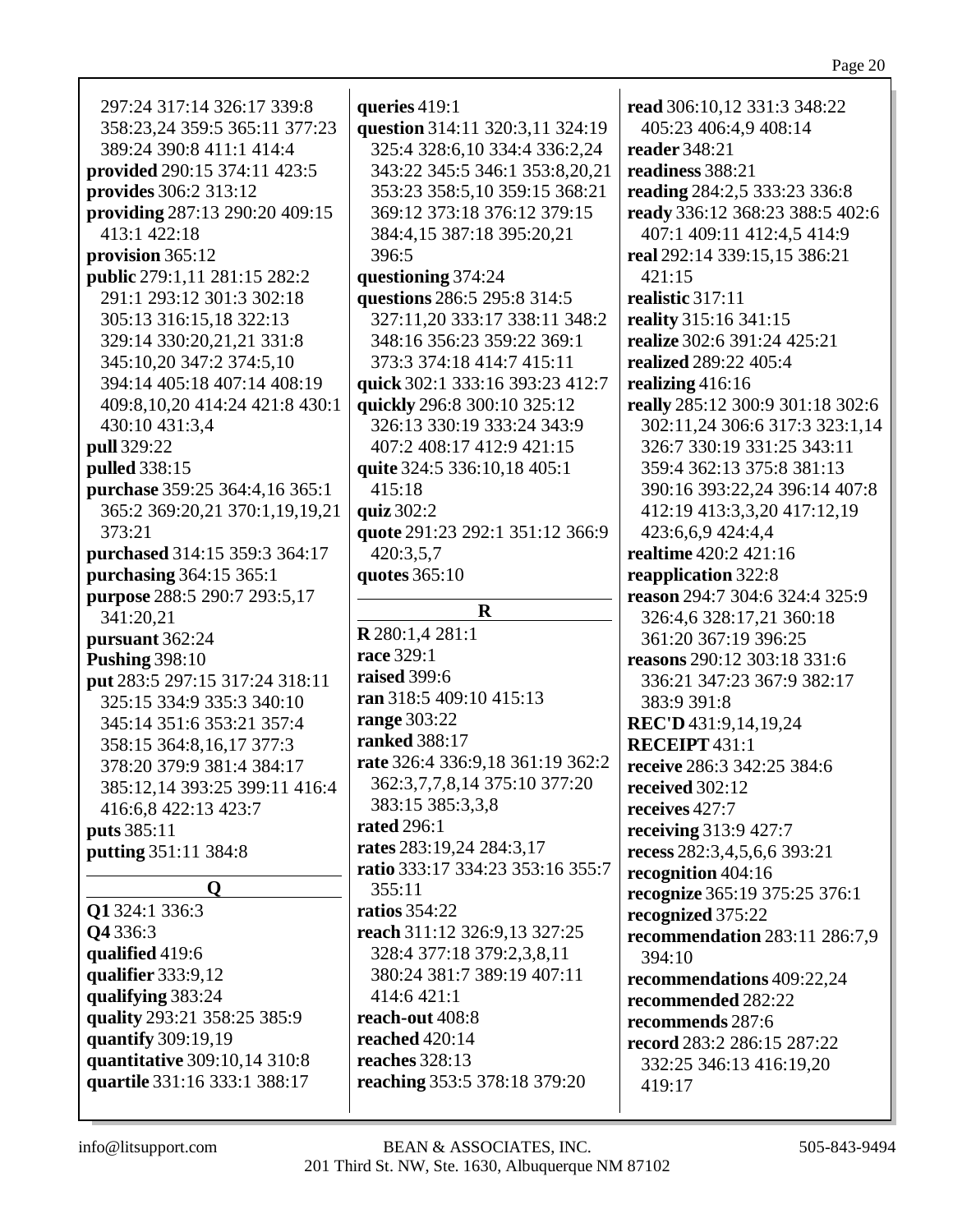**recorder** 290:16 **recording** 385:16 386:16 **records** 280:13 346:11 **recycling** 394:1 **redirect** 298:8 **reduce** 320:19 321:3,6 328:5,6 406:4 **reduced** 288:18,21 314:1 321:10 **reducing** 328:1 345:15 **reference** 323:6 325:3,4 **referenced** 317:20,20 326:2 **referencing** 313:23 327:17 338:3 411:7 **referred** 370:15 **referring** 331:20,21 334:13 **reflection** 289:3 **reflective** 391:7 408:5 **reform** 290:9 **regard** 296:15 340:6,20 342:8,14 426:24,25 **regarding** 333:1 **regardless** 331:10 339:25 379:12 **regards** 373:16,17 412:12 **regional** 417:16 **Registered** 339:2 **regular** 304:23 352:8 395:6 400:13 **regularly** 400:17 **regulated** 380:20 **reimbursed** 362:2 **reimbursement** 359:24 360:3,3 361:17 362:14 **reiterate** 343:10 424:9 **reiterated** 422:16 **reiterating** 413:15 **related** 297:16 **relationship** 321:19 **relatives** 418:11 **released** 300:24 360:24 361:6 **relevance** 414:7 **reliant** 285:10 **Reluctantly** 392:9 **remainder** 395:18 **remarkable** 293:13 **remarkably** 291:10 **remember** 289:7 310:18 354:20 355:4 417:3

**remind** 303:9 354:6 **reminder** 282:11 **remote** 316:5 **removing** 400:16 **Renada** 299:25 300:3,8 **renewal** 281:3 284:13 286:23 288:1 290:5 291:18 293:4,15 299:5,6 300:11,14 302:25 319:7 321:9,18 333:25 337:1 388:10 391:19 **renewals** 423:6 **renewed** 287:9,23,25 **renewing** 420:23 **rep** 351:5 **repeat** 285:13 367:19 **repeating** 327:15 **report** 281:7 284:19 285:17 287:5,16 288:4 289:3 297:3 318:17 332:13 352:6 366:23 388:15,22 394:19 403:15 406:18 408:11 417:10,23 420:17 **REPORTED** 279:20 **Reporter** 422:14 430:7 **REPORTER'S** 281:11 430:5 **Reporting** 279:21 **reports** 419:7 427:24 428:3 **represent** 389:22 **represented** 408:2 **reputation** 415:4 **request** 322:3 346:11 **require** 315:20 316:3 330:6 338:23 354:3 375:19 427:18,20 427:22 **required** 338:24 341:1 346:6,7 352:10 355:6 **requirement** 288:19,23 354:8,15 354:23,24 355:8 376:17 418:17 **requirements** 315:1 342:7,8 346:4,25 374:14 377:4 **requires** 350:8 **requiring** 299:3 **requisition** 364:15 **reservations** 357:16 **reserve** 396:1 401:1 **reserving** 395:22 396:2 **resources** 296:9 325:16

**respect** 289:25 306:23 375:8 **respectful** 413:21 **respond** 366:22,25 382:13 **response** 295:13 296:14,16 322:6 367:2 369:4 429:14 **responses** 289:5 **responsibility** 376:1,2 381:3 383:8 **responsible** 305:21,24 342:17 344:11 428:17 **responsive** 361:9 **rest** 383:17 397:8 412:25 **restraints** 301:3 **restrictions** 354:19,25 375:14 **result** 312:18 390:24 **results** 286:1 **retire** 426:17 **retired** 357:10 **return** 297:24 **review** 282:25 283:9 292:24 398:15 409:23,24 **revised** 410:4 **revisions** 408:10 **rewritten** 289:21 **RFPs** 358:21 **rhetorical** 369:2 **right** 316:24 319:20,25 320:9,20 322:1,5 327:20 330:1,2,3,12 333:5 334:20 361:9 369:13 370:12 376:24 388:2 395:1,5,17 396:3,18 398:5 400:7 406:7,10 408:18 411:21,25 412:17 413:5 413:6 415:25 418:16 419:21 427:10 429:2 **rigor** 299:17 339:9,21 340:17,18 382:24 **rigorous** 291:13 332:3 336:15 **RMR** 430:6 **RMR-CRR** 279:20 430:17 **road** 418:5 419:23 **Robbins** 280:6 338:8,9,13 339:23 343:4 347:4 351:9 359:16 364:24,25 373:11 386:20,21 392:15,16 401:22,25 402:2,7,8 407:17 425:20,21 **Rodriguez** 300:18 **role** 285:12 389:14 420:16 421:5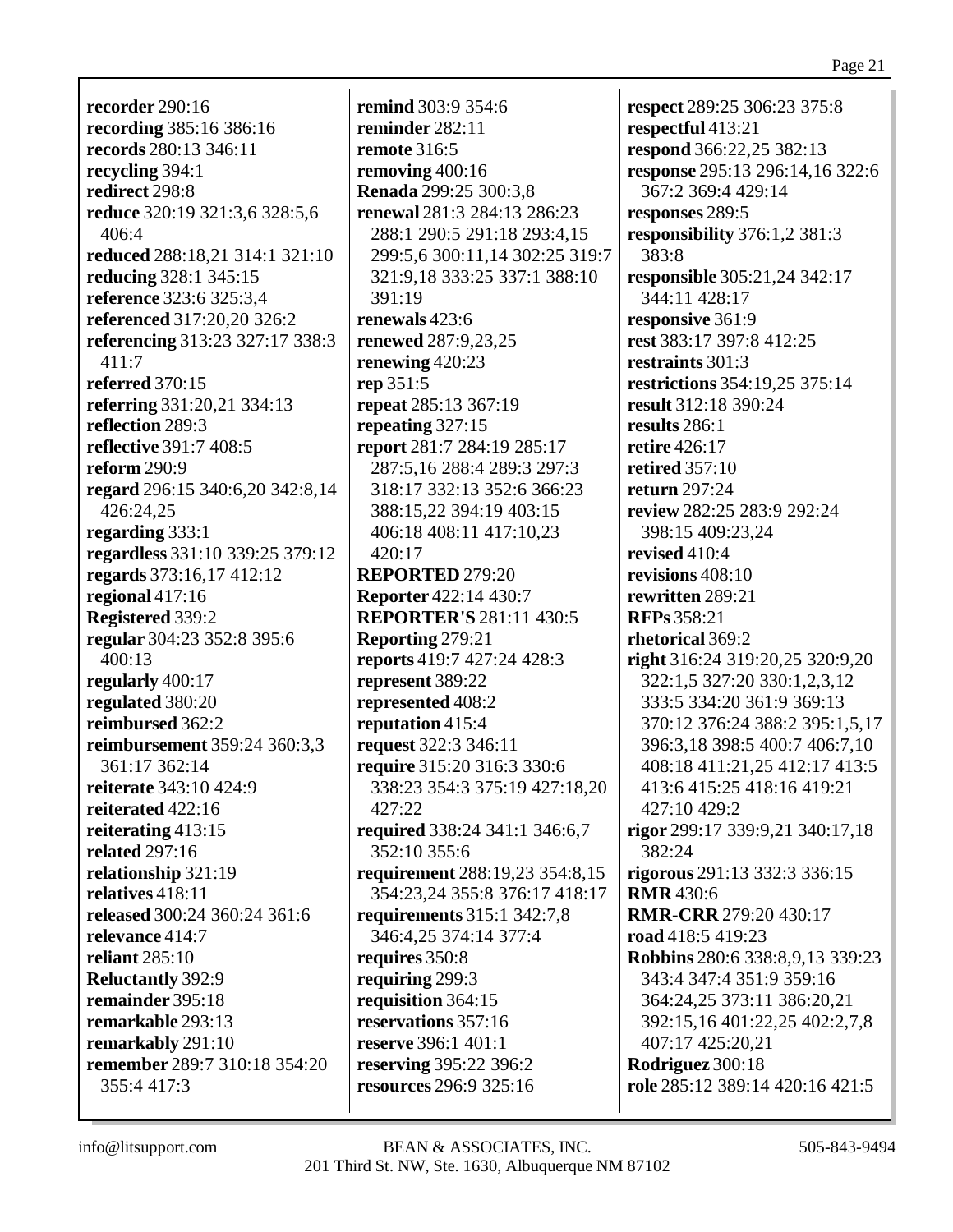| <b>roll-call</b> 392:2 402:3                         | scenes $407:1$                                                                                                                     | 426:7 427:3,6,10,18                                                                 |
|------------------------------------------------------|------------------------------------------------------------------------------------------------------------------------------------|-------------------------------------------------------------------------------------|
| <b>rollout</b> 372:25                                | schedule 305:20 309:23,25 312:2                                                                                                    | school's 282:25 283:23 284:5                                                        |
| <b>Romancita</b> 286:19 288:3 294:2,4                | scheduled 400:18                                                                                                                   | 289:8 297:12 298:9 420:22                                                           |
| 314:13 317:23 319:16 320:7                           | scheduling 291:7                                                                                                                   | schooling 316:17 340:25 374:7                                                       |
| 333:20 334:12,24 335:21 337:4                        | scholarships 302:15                                                                                                                | schools 282:13 284:21,23,24                                                         |
| 337:8, 17, 21, 25 345: 25 350: 10                    | school 280:9 282:23 283:7,12,16                                                                                                    | 285:1,5 287:22 293:12 298:16                                                        |
| 360:11 363:23 369:18 370:4,12                        | 284:9,12,19 285:11 286:8                                                                                                           | 299:3 301:3 303:19 309:7 323:9                                                      |
| 370:16 371:1,3,7,18 372:8,17                         | 287:19 288:5 289:10 290:7,16                                                                                                       | 323:12,22,24 324:9,10,11,11,12                                                      |
| 376:12 377:8 378:3 379:23                            | 290:25 291:1,20,21 292:6                                                                                                           | 324:13,14 325:20 326:22 329:4                                                       |
| 380:15 381:2 382:5,16 384:14                         | 293:11,18,25 294:14,20 295:4                                                                                                       | 329:6,18 330:6,21,24 331:12                                                         |
| 386:1,15 387:21 388:1                                | 295:10,19,24 296:2,4,5,11,11                                                                                                       | 338:5 340:13 341:6,18 342:22                                                        |
| room 299:14 349:10 395:22                            | 296:21,25 297:6,10,15,24 298:7                                                                                                     | 343:14 344:7,8,8,15,22 345:3                                                        |
| 412:8                                                | 298:15,17,19,21,24 299:4 302:7                                                                                                     | 345:12 347:6 351:11,19,20,25                                                        |
| <b>Roswell 376:15</b>                                | 302:17,18,21,22 303:4,19,21,22                                                                                                     | 354:14,15,22,24 355:6 360:6                                                         |
| roughly 310:14                                       | 303:25 304:3,10,11,17,18,23                                                                                                        | 361:7,19 362:5,11,20 363:1,3                                                        |
| <b>round</b> 294:8                                   | 305:8,13 306:23 307:8,9,12,14                                                                                                      | 366:11,24 374:20 375:3 381:10                                                       |
| row 336:6                                            | 307:22 308:4,20,25 309:11,25                                                                                                       | 382:19,21 384:10 386:22 387:5                                                       |
| <b>Roybal</b> 305:3,3                                | 310:10,11 311:4,5,7,15 312:14                                                                                                      | 387:9,11 388:22 389:11,14,23                                                        |
| <b>Ruidoso</b> 376:15                                | 312:15,19 313:12 314:25 315:7                                                                                                      | 390:12 391:8,12 407:11 408:6                                                        |
| Ruiz 280:7 282:7 392:5,7 395:11                      | 315:15, 15, 23, 23 316:15, 17, 18                                                                                                  | 409:2,9,14,19 410:14 416:5                                                          |
| 395:14 401:23 402:2,13,14                            | 317:22 319:9 320:6,22 321:13                                                                                                       | 418:11,24 420:1,9,10,12,16,19                                                       |
| 424:9 429:8,10                                       | 321:21, 22, 25 322:13, 15, 24                                                                                                      | 421:4,18 423:20 424:24 425:25                                                       |
| rule 364:7,10                                        | 323:8,25 324:23,24,25 326:15                                                                                                       | 426:4                                                                               |
| rules $411:1$                                        | 326:23,24,25 327:16 328:2,13                                                                                                       | schools' 299:7                                                                      |
| run 298:12 334:25 335:6 350:10                       | 329:14 330:9,20,20,22 331:11                                                                                                       | science 426:12                                                                      |
| running 409:8 427:12                                 | 331:14 332:9,23 333:8 335:1,1                                                                                                      | scientific 426:13                                                                   |
| runs 384:18                                          | 335:6 338:15,17 339:3,10 340:9                                                                                                     | scientists 426:15                                                                   |
| rural 291:3 303:20 339:23 340:4                      | 340:15,23,25 341:3,14,22                                                                                                           | score 302:16 332:14                                                                 |
| 353:2 380:1<br>Ryan 301:3,12,23 302:6,15,18<br>303:3 | 342:12,17 343:2,13,25 344:6,14<br>345:10,12,21 346:15 347:1,2,12<br>347:15,16,17 348:10 349:6,16<br>349:17,18 350:6 351:5,18 352:5 | scores 309:13 310:8 332:12 336:7<br>390:15<br>screen 329:5<br><b>Scrooge 425:22</b> |
| S                                                    | 352:8,18 353:13,13 355:17                                                                                                          | <b>Sean 310:24</b>                                                                  |
| <b>S</b> 280:1 281:1                                 | 356:19,22 357:19 358:6 359:6                                                                                                       | season $421:24$                                                                     |
| safe 302:22 310:2 421:23                             | 359:17 362:9 363:14 364:6,9,10                                                                                                     | seat 412:4                                                                          |
| safer 292:20                                         | 364:14 366:6,6,16,17 367:7,12                                                                                                      | seclusion 301:3                                                                     |
| salary 339:4                                         | 368:1 369:17,23 370:3,7,9,25                                                                                                       | second 336:24 389:4,5,6 396:4                                                       |
| Santa 279:13 302:8 404:11                            | 371:20,22,23 373:25 374:3,10                                                                                                       | 401:5,23 402:2 429:8,9                                                              |
| 415:22 419:4 421:1 430:11                            | 375:14 377:11 378:11 379:20                                                                                                        | Secondly 412:24                                                                     |
| satisfaction 310:3 342:25                            | 381:12,13,21 382:1,15 383:12                                                                                                       | seconds $422:9$                                                                     |
| satisfied 295:23 296:4 349:8,9                       | 383:17 386:23 387:2,2,2,3,4,7,7                                                                                                    | secretaries 427:10                                                                  |
| <b>Saturday</b> 384:18,19,24,25 422:4                | 388:12,13,15,17,19,21,24                                                                                                           | Secretary 280:4                                                                     |
| saw 284:2 285:3                                      | 389:18,21 390:4,7,17,20 391:10                                                                                                     | secure 316:3,4 317:7                                                                |
| saying 350:12 409:3 416:6 424:8                      | 397:22,24 406:14 409:21                                                                                                            | see 282:22 284:19,22 285:8,8,17                                                     |
| says 291:12 292:6,13,20 316:12                       | 410:22 414:18,24 415:15,19                                                                                                         | 285:23 306:21 307:20 311:22                                                         |
| 319:5 323:20 343:8 344:14                            | 416:1,15,22 417:16 418:12                                                                                                          | 316:25 317:4,9,9 331:6,16                                                           |
| 351:10 366:17                                        | 420:15 421:1,2,2,3,5 423:4,16                                                                                                      | 344:12,20 345:1 349:13 361:3                                                        |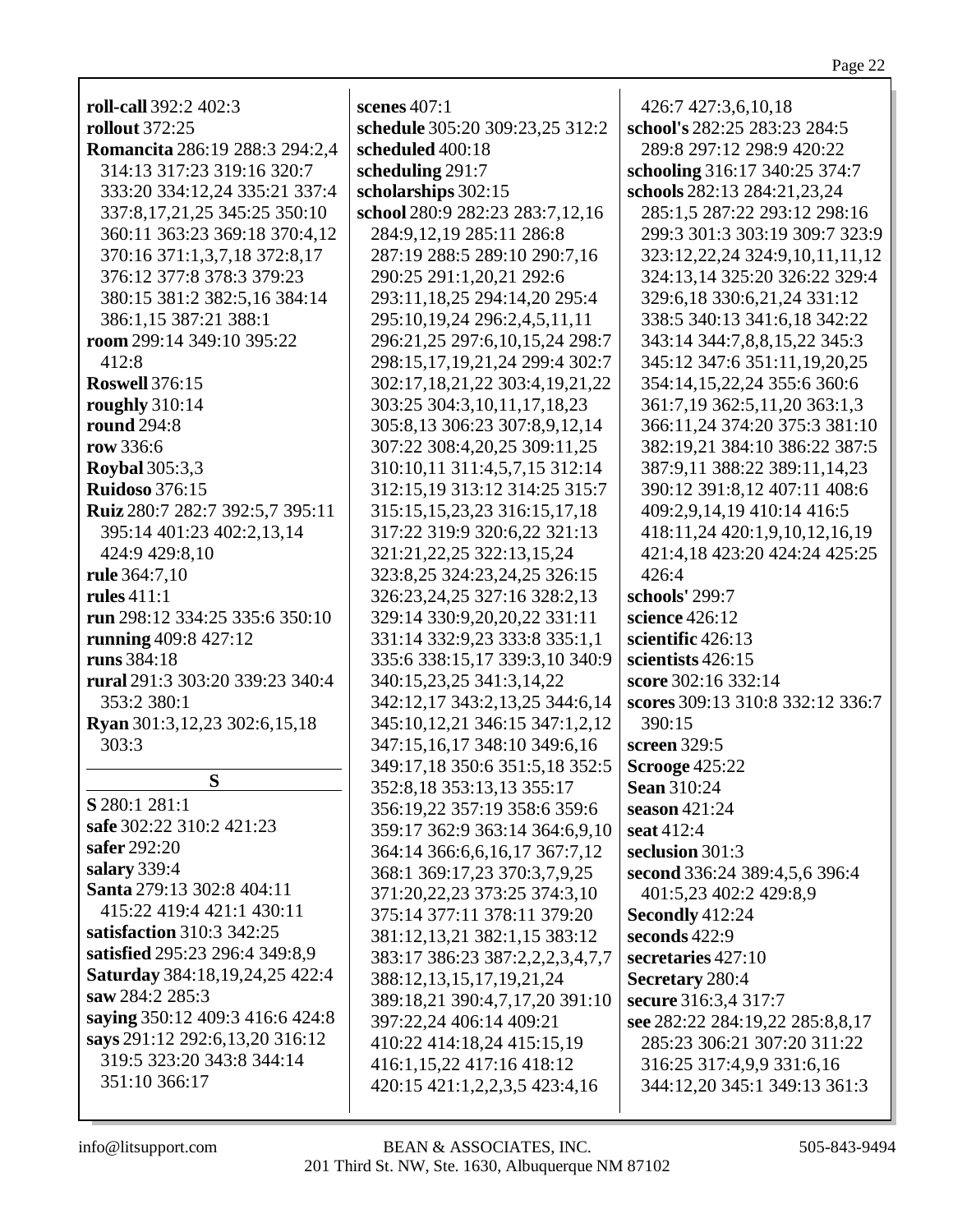368:2 381:10 383:23 386:3,4,6 391:10,11 394:10 398:9 404:21 406:25 408:14 410:15 412:20 415:10 420:7 422:8 seeing 285:25 318:22 325:9 326:20 327:3 382:12 390:14  $403:21$ seeking 286:23 341:9 seen 297:20 305:15 354:13 367:23 372:22 414:23 sees 293:14 segment 345:13 segue 424:22 select 328:7 340:2,3 359:10 selected  $372:16$ semester 311:6 313:6 397:13 Senate 287:19 301:5.6 404:17 **Senator** 404:8,9,19 send 376:21 404:21 408:11 sending  $420:19$ sends 341:13 senior 300:22 sense 287:17 293:22 308:9 333:4 333:9,12 334:23 415:7 sensory 308:2 380:21 sent 367:8 368:8 376:8 408:15 410:9 412:12 420:4 separate 344:3 **September 398:13,18** series 313:1,2,3 seriously 287:17 305:25 342:18 served 287:18 service 279:21 356:8 services 290:14,20,24 291:7 294:25 326:17 358:16,17,23,25 359:2,5 370:17,20 380:13 389:24 390:5,8 serving 284:21 298:3 332:8  $375:11$ session 281:9 301:1 378:17 380:4 386:7 395:5,9,10 399:18,22,25 400:5,9,13 407:16,19 414:24 sessions 395:22 399:1 407:12 412:17.22 413:2 423:15 set 341:20 369:22 372:9 430:13 sets  $378.4$ setting 293:9,11 294:14 352:13

374:5 428:7 seven 289:11 293:1 298:25 384:19 388:18 severely 348:22 sexual 425:11,13,14 sham  $344:18$ shape 290:1 414:9 share 408:12,19 424:18 426:19 **share-out** 408:23 409:9 shared 394:18 410:8 **Sheet 281:15 Sheets** 281:14 Shepperd 299:25 shocked 302:6 short 290:6 315:9 383:11,16 386:21 393:20 short-cycle 299:8 shortly  $410:7$ shout-out 407:1 423:3 show 300:13 318:17 323:7 326:25 340:11 346:13 showed  $345:1$ showing 283:16,24 shown 293:22 390:4,7 shows 284:6 289:20 296:15,16 297:4 365:22 shut 308:7 sibling  $329:16$ siblings  $330:5$ sick  $422:6$ side 282:12 331:2  $sign 341:25 377:2$ Sign-In  $281:14.15$ signatures 359:25 signed 299:23 significant 314:3 315:10 317:13 321:18 326:4 393:24 415:15 significantly  $325:12$ signing  $342:3$ similar 284:2,20,21 285:2 290:20 303:22 323:9,22 324:12,17 374:4 375:5 388:22 Similarly 299:2 simple 339:15,18 simply 368:10 374:10 simultaneously 360:18 sing  $357:13$ 

single 291:12 349:15 367:24 386:22 387:7 single-parent 387:12 Sir 327:14 sister 396:25 sit 310:17 site 283:4 286:4 316:4 317:7.19 318:1 352:11 353:4 418:15 site-to-site 318:7 sites 284:15 314:15,16,25 318:2,4 318:8.10 350:20 sitting  $425:22$ situation  $331:1$   $353:15$ situations 307:12 340:24 367:22 418:7  $\sin 297:4 299:12 388:18 421:12$ six-three 393:10.13.14 six-to-one 427:2 six-to-three 393:16 sixth 304:14 347:5 404:6 sixth-graders 403:22 size 352:16 379:24 389:17,21 skeptical 295:11 skepticism 292:8 skills 312:21 slightly  $356:16$  $\sin 368:14,20$ slower 385:7 slowly  $413:25$ small 284:23 290:13 291:3 309:16 318:20 366:6 smaller 352:19 419:3.3 **Smith 404:8** Smith's  $404:19$ social 307:12 380:16 socially  $352:12$ socioeconomic 340:23 software 356:25,25 357:4 358:3,8 solely 395:21 somebody 357:6 360:9 419:6,25  $421:13$ somewhat 356:11 son 300:21 307:2,4,13,20,20 308:3.5.18 347:11 son's 308:3.19 soon 317:9 326:5 sooner 303:6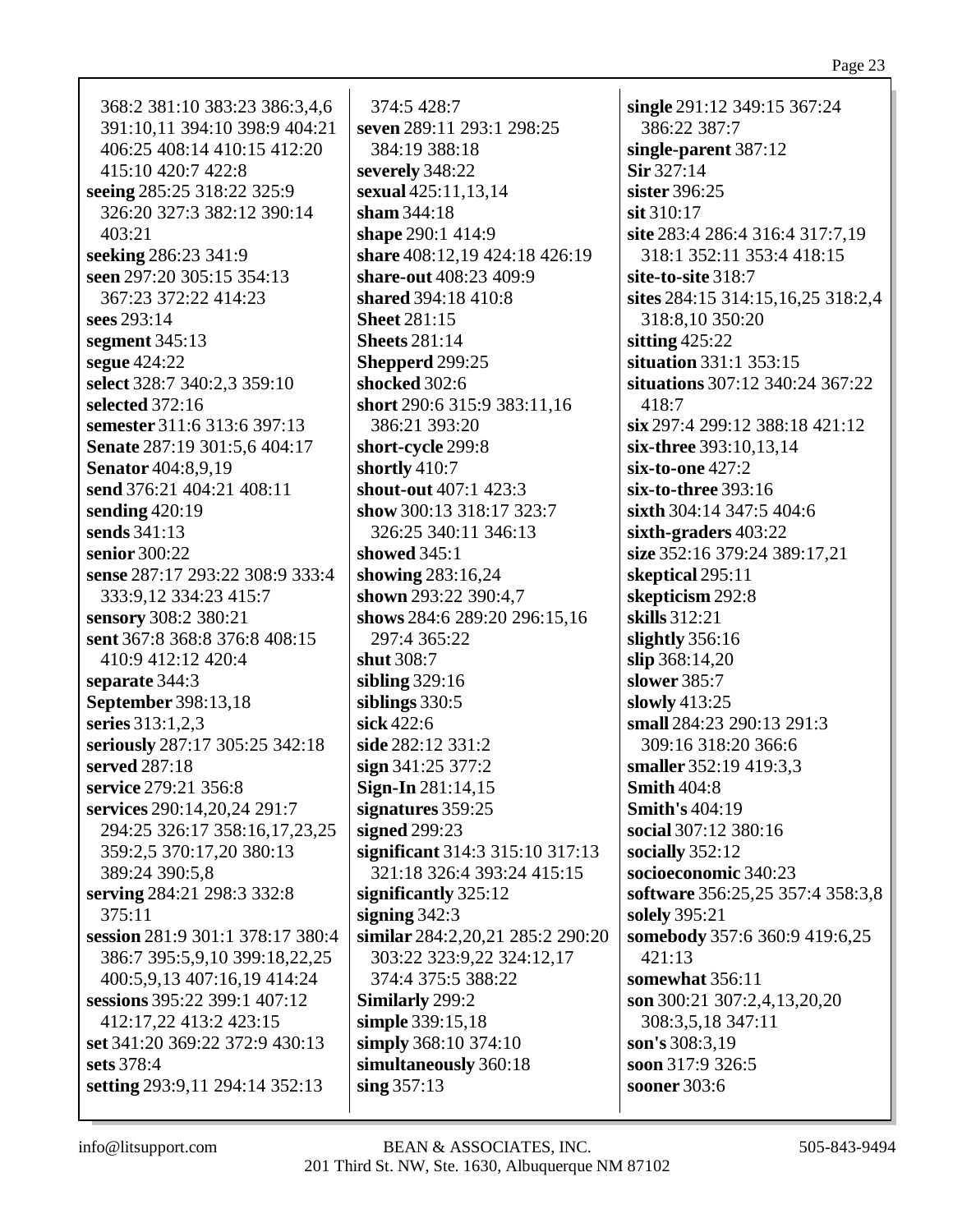**sophomore** 311:7 312:16 **sorry** 282:8 287:1 300:6 318:14 320:14 321:11 322:5,16,18,19 323:17 325:22,25 330:11 353:20 393:15 403:10 406:20 412:4 **sort** 333:9 374:18,19 395:25 425:16 **sought** 375:16 **soul** 291:20 **sound** 367:11 **South** 373:20 **speak** 317:3 323:12 324:4 351:6 363:22 **speaking** 306:13,25 371:15 **speaks** 339:10 **special** 291:7 292:19 297:21 302:21 331:5,5 335:2,4,24 370:20 378:24 381:21,24 384:3 385:5 **specific** 291:21 317:17 326:19 361:6 **specifically** 317:21 **specifics** 315:4 **spectrum** 297:12 307:21 308:15 **speech** 347:19 **spend** 305:19 313:17 357:2 364:22 378:14 387:12 397:1 404:3 413:14 414:11 **spending** 363:17 **spent** 286:25 287:4 386:5,5 389:12 **spirited** 404:25 **spoke** 301:7 325:24 **spoken** 291:11 417:25 **sponsor** 287:20 **spring** 311:6 **square** 294:7 **stabilize** 326:10 **staff** 280:8 287:24 313:13 318:3 352:14 353:1,15 364:14 422:3 427:23 **staffing** 377:17 **stand** 286:5 300:12,14,15 **standard** 299:6 **standards** 283:15,15 290:3 324:5 349:16 388:13

**standing** 323:21 388:18 **start** 282:19 299:7 356:19 387:1 396:9 397:15 418:10 421:10 **started** 300:4,9 303:16 304:14 314:24,25 352:18 364:9 367:17 368:18 389:19 **starting** 312:15 335:19,19 397:6 397:23,24 411:11 **starts** 366:3 **state** 279:2 283:20 287:18 295:12 302:13,14 313:18 315:20 316:6 316:11,19 317:2,3 331:12 333:11 336:11 342:13 344:14 344:15 345:14,14 346:6 348:2 350:8 351:19 352:16 353:3 361:24,25 362:3,7,7,14 363:16 365:11,12,13,15 366:19 368:17 368:18 369:18,19 374:14 375:4 379:16 387:22 388:14,23 390:6 406:13 421:11 425:16 426:14 426:16 430:2,7,10 **State-chartered** 375:14 **stated** 293:5 361:18 391:7 430:12 **statement** 319:13 320:1 321:17 322:20 329:23,24 382:6,18 **states** 369:10 372:22,23 373:5,16 **stating** 290:6 **statistically** 321:18 **status** 311:14 **statute** 419:19 **statutes** 363:16 387:22 **stay** 312:23 338:22 376:9 383:10 383:13 **staying** 368:2 **stays** 289:20 **step** 377:21 **STEVENS** 280:12 **stir** 414:15 **stop** 424:17 425:8 **stopped** 347:22 **store** 343:15 **stories** 295:1 **story** 287:11 **straight** 288:15 **strained** 296:9 **strategies** 297:16 **Street** 279:13,22 430:18

**strides** 425:9 **strive** 312:24 **strong** 296:25 391:11 416:22 417:22 **strongly** 329:23 **struggle** 290:21 329:17 336:14 **struggled** 297:6 **struggling** 378:16 381:14 **student** 283:6,15 284:10 288:12 288:14 289:11,20 296:19 297:12 298:22 299:11 301:7 309:6,12 310:7,19 311:17 312:13,19 320:5 325:7,11 326:11 328:20 329:15 330:9 352:9,19 355:11 356:15 357:5 357:21 358:7 370:11,18 371:13 371:16,17 375:19,22,23 376:6 376:23 378:20,22 379:13 381:4 382:25 383:4 389:1 **student's** 310:4 **student-teacher** 334:23 354:22 **students** 286:7 287:13 288:17,17 288:20,24 289:18,19 291:2,3,5 291:8 292:9,20,23 293:10 294:6 294:15,16,19,23 295:2 296:8,10 296:11,13,17,22 306:24 309:5 309:12,16 310:14 314:22 317:5 317:18 318:22 319:8,13,19 320:1,23,24 321:2,4 322:21,22 322:24 323:15 324:2 326:3,16 326:18 328:7,18 329:5,19 331:20,23,25 332:1,16,18 333:2 334:11 335:15,23 336:3,3,4,20 338:17 339:11,13,13 340:7,8,15 340:19 341:9,14 342:2,2,16,18 342:20 343:1,2 344:25 345:16 346:20 350:25 352:5,6,12,16 353:1,4,10,17,18,18,25 354:3 355:12,13,16,19,21 356:1,5,7 356:10 357:25 359:18 366:3 370:25 371:12 372:25 374:13 375:11,16 376:3,15 377:10,19 377:22,24,25 378:4,8,13,14,18 379:3,5,7,10,16,17 380:6,9,20 381:7 382:14,16,19,20,20 383:2 383:15,19 384:1,6 385:5,20,21 386:3,24 387:1,4,20 389:20,25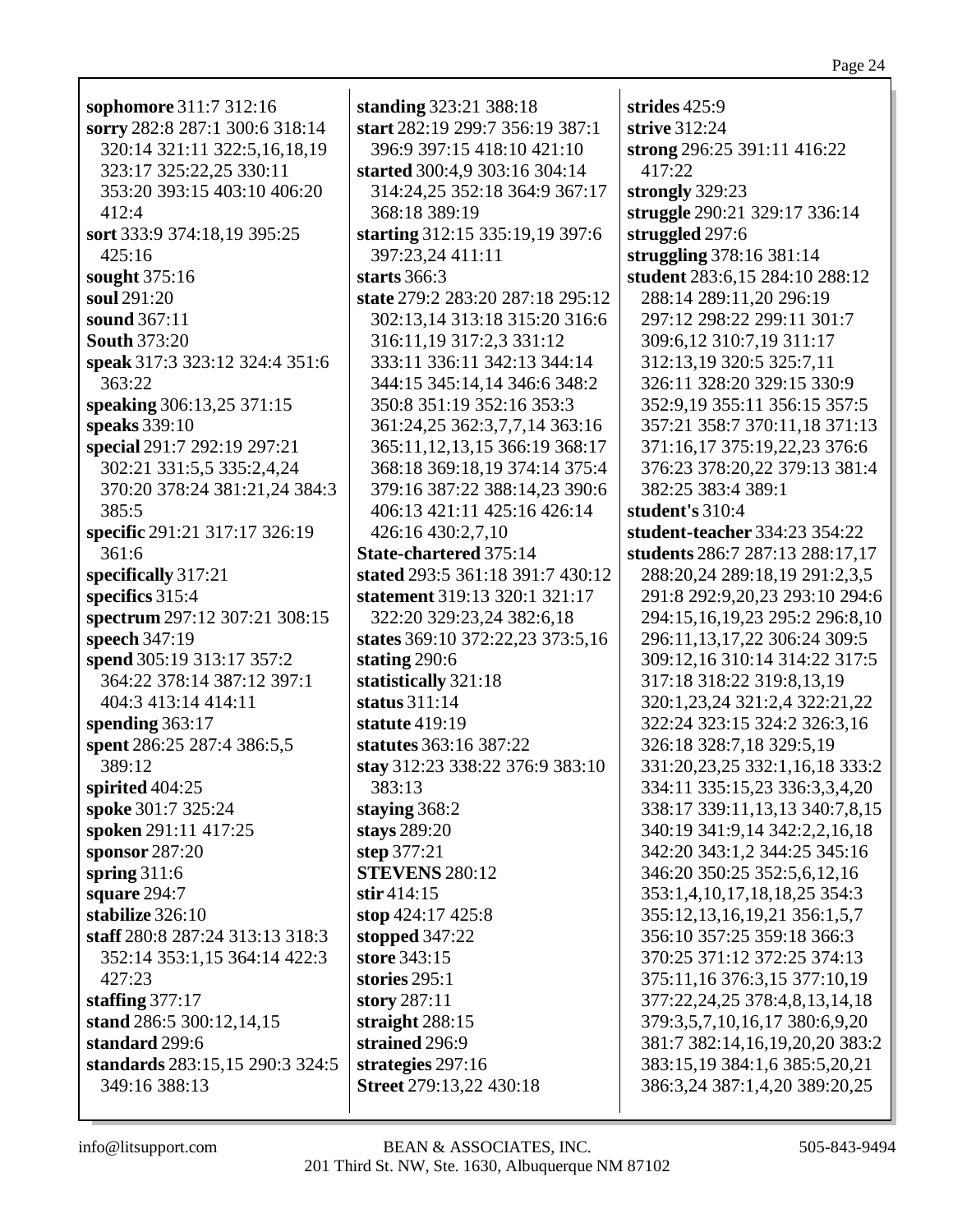390:1,9,15 421:19 425:4 426:19 426:23 **students'** 321:19 336:2 **study** 301:17 **stuff** 357:3 366:21 367:10 **styles** 294:9 **subgroups** 331:21 390:25 **subject** 325:23 356:11 360:1 **subjected** 308:7 **submission** 418:17 **submit** 418:18 **submitted** 298:12 299:15 **subsequent** 364:5 **success** 296:15 312:25 327:4,4 426:9 **successes** 309:16 **successful** 294:17 309:4 376:19 414:22 **successfully** 314:8 **Sue** 286:19 298:7 362:23 369:7 369:11 372:11 **suffering** 308:6 **sufficient** 426:10 **sufficiently** 292:23 **sugar** 412:8 **suggest** 394:21 **suggestion** 394:9 **Suite** 279:22 430:18 **summarize** 298:14 409:21 **summarizing** 285:9 **summary** 411:4,6,17 **Sunday** 384:18,25 **Superintendent** 428:5 **supervised** 418:12 **supervision** 380:23 420:24 **supplement** 307:1 **support** 292:16 295:19 300:11,13 300:14,25 301:7 303:4 307:1 334:14,15,18 377:24,25 378:8 380:13,17,19 381:14 389:10 416:5,5 **supportable** 363:6 **supported** 299:10 302:20 **supports** 309:25 381:4 **supposed** 413:23 **sure** 286:2 304:10 307:23 317:16 320:8 322:12,20 328:2 333:5,13

335:17 338:12 343:20 346:16 350:20 353:20 381:20 385:21 412:1 414:8 422:17 **surprise** 403:22 **surprised** 301:18 367:7 389:18 **survey** 295:24 407:23 411:18 **surveyed** 358:18,19,20 **surveys** 408:3 **survival** 308:17,20 **sympathetic** 375:9 377:15 **sympathy** 377:17 **synchronous** 384:7 **system** 289:21 292:14 293:21 311:8 316:20,24 317:11 328:14 328:16,17,19,24 329:1,3 345:21 346:22 355:3 370:18 374:11 384:18 389:14 **systems** 308:11 **T T** 281:1 **take** 285:12 287:16 294:20 300:16 301:17 304:1,10 311:11 312:22 313:10 317:6 340:12,15 340:21 341:1 342:5,18,19 346:22,24 347:14,15,16 348:4,5 348:7,18,19,21 350:13,14 351:23 352:11,20 353:25 373:2 381:3 383:8 385:6 393:19 402:3 405:17 410:24 **taken** 292:23 303:25 304:19 345:12 347:7 365:6 416:7 **takes** 305:25 375:21 383:1,2 398:14 422:9 **talent** 306:12 **talented** 426:15 **talk** 288:4 295:1 333:4 385:14 423:20 424:1 428:12 **talked** 284:12 285:16 294:12 376:14 419:22 **talking** 315:17 330:14 331:17,18 333:6,15 379:6 390:25 399:5 412:18 414:12 **Taos** 324:21 325:1 421:2 **tapped** 292:13 **tapping** 358:2 **taught** 414:18 425:25

**tax** 390:23 **teacher** 292:6,20 309:14 330:4 331:5 334:15 335:23,24 353:16 353:17 354:3 355:11,14,16,19 355:25 356:5,7,10,20 371:19,22 371:23,23 372:1 378:21 379:1 383:4,7 386:2,9 403:23 414:17 414:18 422:7,8 **teacher-pupil** 333:17 **teacher-student** 355:7 **teachers** 286:21 287:14 290:24 291:2,8,15,20,22 292:2,4 293:7 302:3 304:15,16,16,19,21 306:23 309:3,7 311:13,16 313:13 325:13 330:6 334:2,14 334:18,21 335:13,24 352:23 353:8,24 355:13,17,20 356:15 357:10 364:22 371:8,9,20,21 378:14,17 379:4,5,25,25 381:6 381:6 385:19 425:24 426:4 **teachers'** 330:5 352:20 **teaching** 291:8,24 293:3 426:5,6 426:10,17,21 **team** 286:24 287:4 398:15 424:12 **teleconference** 337:5,6 **tell** 302:11 305:22 323:11 350:12 368:6 377:10 **telling** 351:15 **template** 413:4 **ten** 333:10 422:9 **ten-foot** 413:5 **ten-zero** 403:13 **tend** 364:22 **tenth** 303:15 307:5 **term** 283:6 284:7,18 285:18 298:2,4 314:9 341:19 **terms** 286:1 288:14 291:6 298:22 299:2,10 324:15,17 342:5 349:20 399:15 **test** 288:19 301:17 302:3 309:13 310:8 315:1,18,21,23 316:22 321:20 330:7,23 331:20 342:6 342:16 347:11,14,25 348:3,4,5 350:13,24 351:2 352:11 386:5 **tested** 330:25 **testimony** 295:6,7 372:22 430:13 **testing** 284:15 288:22 313:19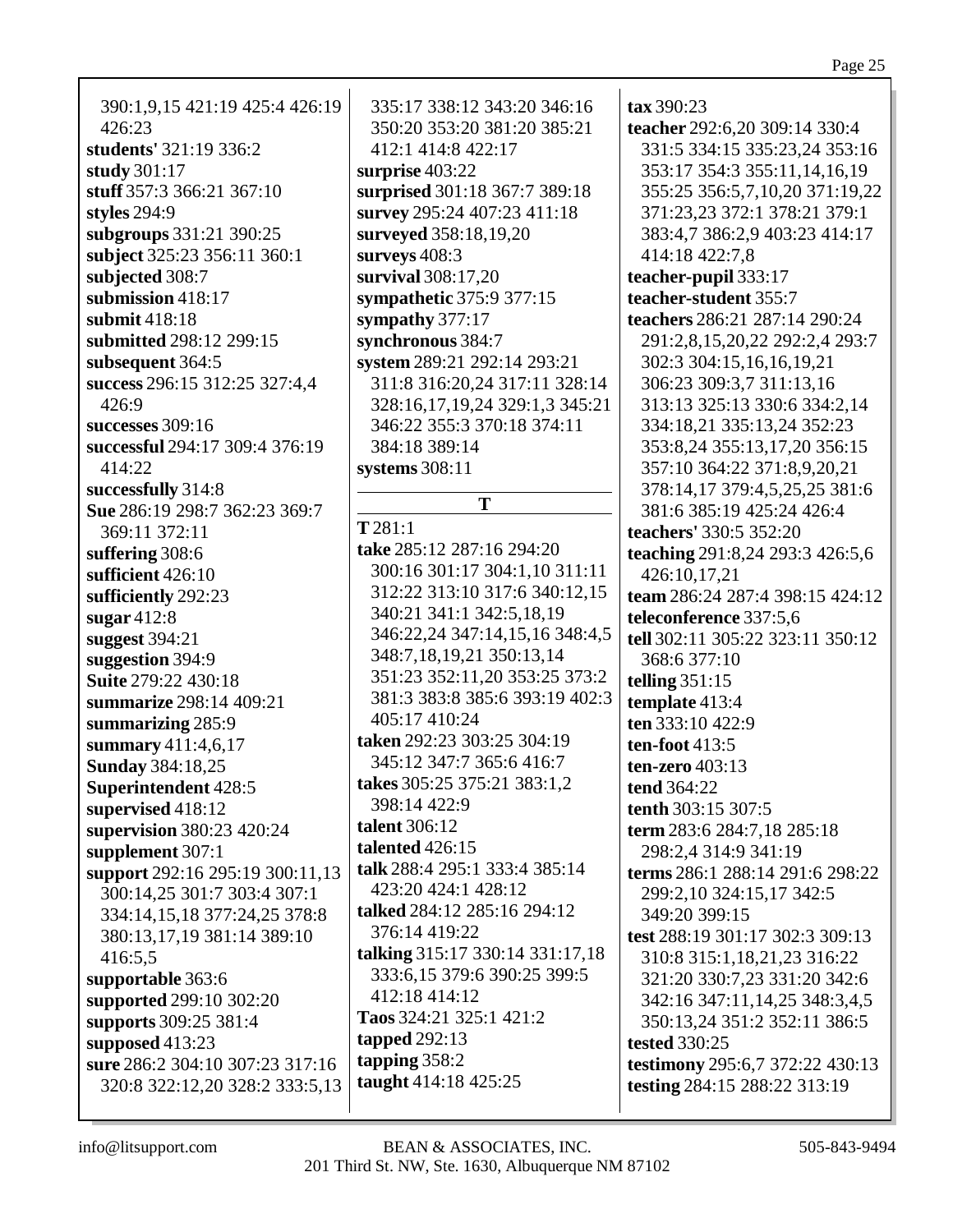| 314:4,15 316:3,4,4,6,11,19      | 367:4,11 374:17 385:24 387:14  | timeline 408:17                  |
|---------------------------------|--------------------------------|----------------------------------|
| 318:8,16 340:6,9,16 342:12,14   | 389:10,16,21 390:3,3 396:8,21  | times 290:8 292:25 318:5 365:4   |
| 346:5,6 348:16,25 350:6,9,16    | 396:22 399:19 400:11,11        | 366:5 379:5 381:7 396:5 417:15   |
| 350:20 351:5 352:7,15           | 401:19 405:12 407:8,12,21      | tip-top $290:1$                  |
| tests 309:2 317:6 340:12 342:19 | 408:5 411:11,13,16,19 412:7,19 | today 282:19 286:12,13 294:4     |
| 371:10                          | 412:19 413:10,13,19,21,23      | 295:6 298:17 300:5,11,19,20      |
| textbooks 338:20                | 414:12,13,22,25 418:4,10,14,15 | 302:11,24 303:4,7 306:12,16,25   |
| texting $420:1,6$               | 419:2,9,16,17,17 420:14,25     | 310:15,16,17 334:17 344:4        |
| thank 286:10,11 294:3 298:6     | 422:19 423:11,23 425:6,9,17    | 413:15                           |
| 299:19,20 303:7 305:2,7 306:6   | 426:9,11,22 427:17 428:5,13    | told 287:24 306:5 359:10 376:9   |
| 306:11 310:20 312:8,9 313:15    | thinking 304:5 369:2 375:6     | 395:15 396:5                     |
| 319:6 320:11 323:2,5 325:2      | 395:1 399:5 412:5,13           | <b>toned</b> 341:12              |
| 327:10,19 328:11 332:5 338:9    | Third 279:22 430:18            | top 338:22 395:8 419:10          |
| 343:17 349:25 354:11 359:13     | third-grader 348:19            | topic 324:1                      |
| 361:13 363:7 364:23 368:21,25   | <b>Thomas</b> 303:8,14         | topics 292:24                    |
| 369:9,15 373:1 374:16 379:14    | thought 307:7 352:21 394:13    | <b>total 288:24</b>              |
| 381:8,16 382:4 386:19 387:16    | 405:4 406:16 419:14            | totally 425:8                    |
| 391:5,14,21,25 393:18 395:17    | thoughtful 408:11              | touch 389:25                     |
| 403:13 404:24 406:10,12,13,21   | thoughts $401:19$              | touching 425:12,14               |
| 406:23 407:14,17 412:10,11,24   | threatened 347:12              | tough 389:19 414:2               |
| 416:9,9,11 417:7 418:1 422:2    | three 283:17 288:8 290:8 297:2 | Toulouse 280:7 282:4 343:19      |
| 422:25 423:7 424:10 428:21,25   | 307:5 320:22 324:25 360:1      | 347:3 366:13,14 367:25 372:13    |
| thanks $412:16$                 | 365:10 371:24 374:21 391:7     | 392:8,9 393:11 394:3 395:7,24    |
| thing 285:3 301:25 302:17       | 413:5 420:19                   | 401:14 403:1,2 405:16 418:2,3    |
| 315:24 324:9 333:3 336:9        | three-year 284:18 388:14       | 418:14,19 419:22 429:4           |
| 339:17 341:11 344:25 346:2      | <b>thrive 302:23</b>           | town 312:3                       |
| 358:11 361:10 394:2,25 413:9    | throw 346:5                    | track 283:2 345:4 386:23 418:7   |
| 417:3 418:16 419:24 421:19      | Thursday 397:16 399:15         | tracking $418:11$                |
| 424:10                          | Thursday-Friday 397:18         | traditional 290:10 292:10 293:9  |
| things 305:12 306:4 308:8       | tighter $305:14$               | 294:14 295:4 330:21 335:1,7      |
| 309:18 315:13 318:10 329:2      | till 367:16                    | 338:20 341:3 352:5 354:14,15     |
| 330:18 331:7 338:21,25 341:5    | Tim 280:5 395:11 397:24 408:9  | 354:22 355:3,6 381:12 387:9      |
| 349:23 354:12 355:5 356:24      | 410:8 424:13                   | 391:12                           |
| 360:6 363:10 365:23 366:4       | time 295:16 296:23 298:12      | traditionally 293:11             |
| 375:18 390:25 415:6 418:5       | 299:21 301:15 303:24 304:19    | train 378:13 379:3               |
| 423:21                          | 305:19,22,24 306:1,4 307:13    | <b>trained</b> 292:16            |
| think 290:25 291:19 300:23      | 311:2,20,21 313:15,18 314:17   | training 346:24 367:5,6 413:1,3  |
| 301:24 305:12,23 306:1,2 307:9  | 318:23 332:6 348:19 351:24     | trainings 422:5 423:14           |
| 311:16 313:3,25 314:11 315:13   | 352:22,24 353:3 365:6 378:18   | transcript 279:10 430:9 431:7,12 |
| 315:21 317:10 319:17 323:1      | 380:10,11 383:2,11,16 386:2    | 431:17,22                        |
| 325:19 326:23 327:23 330:12     | 387:12,13 390:8 391:18 393:19  | transcripts 405:23 406:4,9       |
| 330:20 331:2 333:15 334:17      | 394:14 395:25 396:25 397:19    | transfer $318:7,9$               |
| 337:15 338:2 339:7,9,10,13,14   | 398:15 399:24 401:9,15 403:5   | transition 336:13                |
| 340:14 341:7,9,13,15 342:1,10   | 403:21 404:3,6 405:17,25 408:4 | transitory 321:14                |
| 342:11,24 343:2 348:1,13,15,25  | 413:15 415:14 418:23 419:5     | translators 337:9                |
| 350:22 352:3 354:8,8 355:3      | 420:4,14 431:9,14,19,24        | transparent 428:11               |
| 361:7,11 362:15,16 366:23       | time-manage 312:24             | transportation 317:14            |
|                                 |                                |                                  |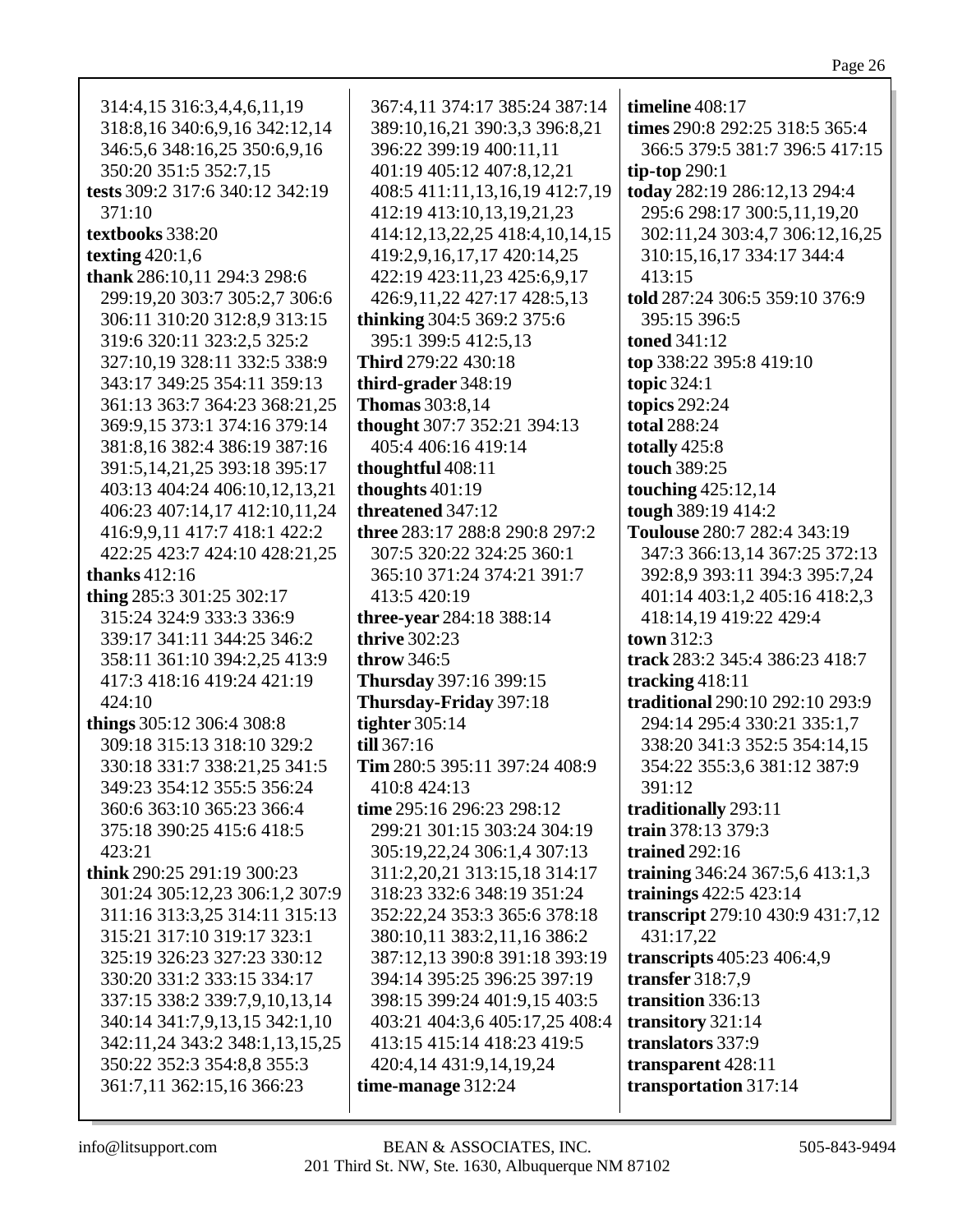travel 294:19,21 309:24 317:18 360:3 401:1 403:17 traveling 317:25 406:19 travels  $421:23$ trend 283:23 284:2 285:19 299:3 tried 317:24 423:11 Trish 280:7 397:23 truancy 336:19,21,24 337:1 truant 336:17 376:21 true 289:3 311:17 330:23 430:8 truly 283:5 297:20 trust 297:22 332:25 try 306:10 326:5 345:3 354:13 357:24 369:1 378:20 397:15  $412:7$ trying 314:3 317:15 322:2 327:25 335:9 343:9 355:4 357:17 363:4 364:9 369:4 412:21 417:1 418:14 424:14 Tuesday 410:20,21,22 tuition 374:6 tuition-based 373:5 374:2 turn 320:10 322:15 405:19 412:3 turnaround  $405:25$ turned 347:19 385:11 408:3 turning  $397:1$ turnover 387:6,10 tutoring 291:6 378:17 380:4,11 twice 358:16 two 279:10 282:13 285:21 288:12 288:15,19,22 295:9 298:5 300:23 302:12,15 307:1 310:22 320:4,22 321:12 332:14 335:24 336:6 338:16 342:14 347:4 358:21 360:12,17,23,24 361:4 361:11 378:4 388:16 396:17,21 399:11 400:14 404:14,15,15 407:11 418:4 421:13 423:18 424:14 426:13 431:3 two-year 288:23 type 340:19,25 355:24 376:5 **types** 378:4  $\mathbf{U}$ ultimately 286:8  $un-305:8$ unallowable 360:3

unanticipated 329:20 unavailable 291:5 underperforming 287:22 understand 283:1,5 295:9 297:13 304:20 322:20 323:1 328:18 330:25 331:19 332:4 340:18 344:16 345:18 348:8.10 349:15 349:21,24 355:9 357:8 362:11 362:13 366:24 398:17 406:7 415:19 419:4 420:11 421:4  $423:9$ understanding 354:2 360:22 366:5 370:11 376:5 381:21 390:12 410:14 419:5 423:10 understands 376:18 understatement 307:23 **understood** 315:6.7 381:23  $422:17$ unequivocally 292:8 unfettered 427:24 unfortunate 362:19 **unfortunately** 302:20 318:25 336:16 406:16 407:20 unintentional-type 365:23 unique 288:6 321:24,25 university 302:14,14 354:4 425:25 **UNM 302:13** unmanageable 335:13 unquote 351:12 366:9 unrealistic 384:1 unsure  $373:20$ update 394:20 410:16 upfront  $315:22$ **upper** 387:20 urge 297:10 340:4 urgency 287:18 293:22 urgent  $365:24$ urging  $298:19$ use 291:23 300:6 333:4 335:16 339:5 341:19 342:1 349:16 356:25 359:7,8 362:22 370:16 373:12 **uses** 329:24 usually 340:21 376:24 377:12  $401:11$ **utilize** 374:3,4,10

V valid 299:9 360:2 valuable 290:14 312:21 **value** 296:3 vanguard 415:24 **varies** 356:11 variety  $413:16$ vast 325:10,18 379:25 vendor 290:15 358:24 359:7,8,9 359:11 360:1 364:5 369:21 370:2.5.7 **vendors** 358:22 verbatim 310:11 324:18 372:5 **Veshti** 305:3 vibrant  $417:22$ vice 280:3 324:7,8,19 victim  $310:2$ video  $292:12$ view 363:1 386:17 411:23 Vigil 361:14,15 362:4 363:11 364:6 367:15 **virtual** 292:7 293:25 294:20 308:25 309:24 310:5 313:1 323:8, 22, 24 324: 10, 12, 22, 23, 24 324:25 327:3 333:8 335:8,9,10 336:12 342:22 345:12 350:6 354:2 355:14 356:22 358:12.12 359:6 369:6, 16 370:3, 9 382:19 382:20 383:1 387:6 389:14,23 410:14.22 416:15 virtual-learning-type 285:2 visit 283:4 380:3 **Visitor 281:14** visits 286:4 418:15 voice 416:23 Volume 279:10 431:3 volunteer 378:8 vote 302:24 343:25 344:1 391:3 392:2,4,10 393:8,9 402:3 403:6 405:24 410:3 416:14,17,23 417:5 419:12 427:2.16 voted 416:16 417:4 418:8 427:2 votes 392:18 402:19 **voting 396:11** W

wait 348:24 350:4 366:25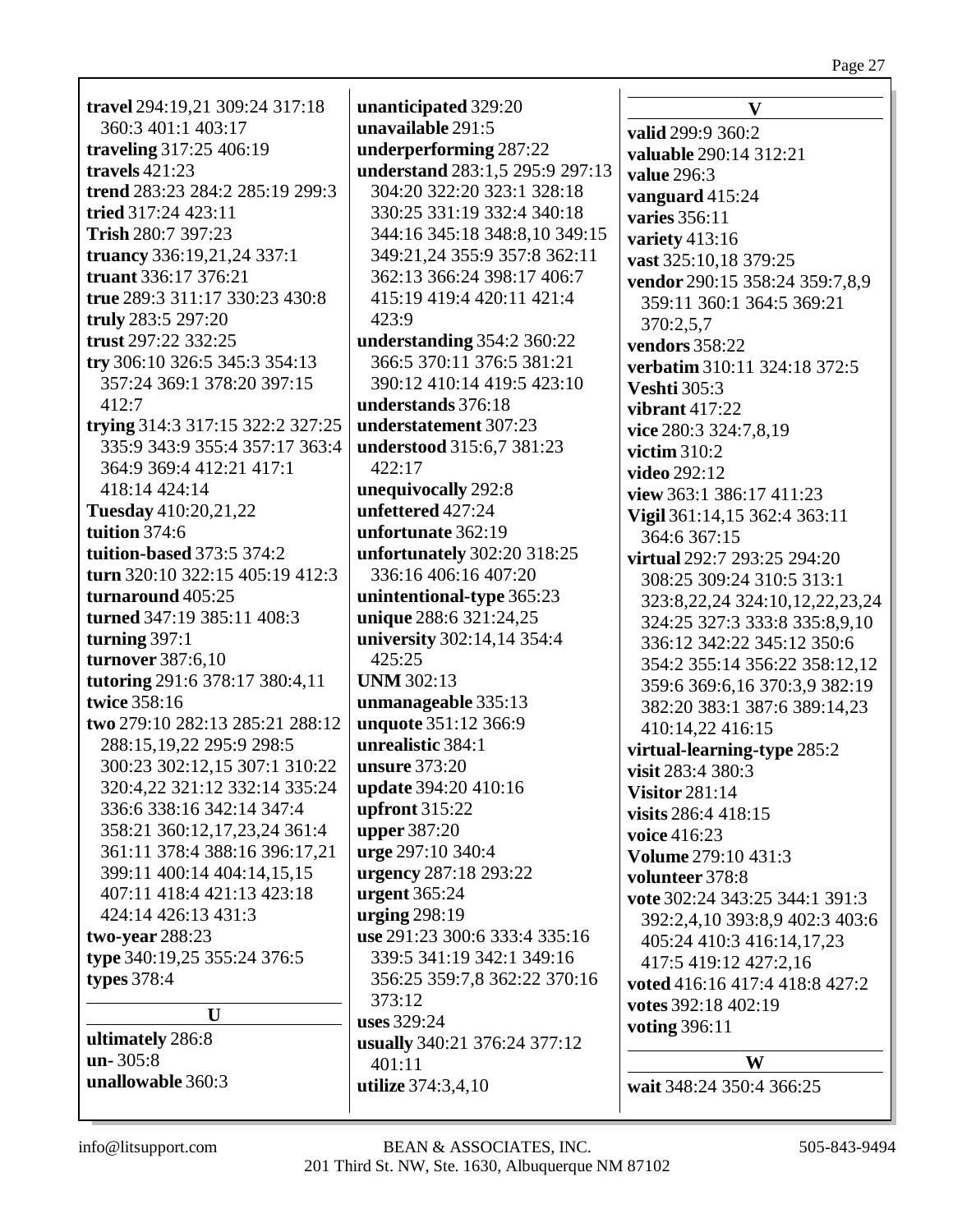waiting  $357:15$ waive 354:23 waived 354:7 355:7 362:16 waiver 354:16,16 382:3 384:3 390:14,16,17,18 waivers 335:3 362:15 381:22 382:1.7.9 390:12 walk 396:19 397:7 **Walmart** 343:16 want 286:1 287:16 292:17 295:16 300:10.12.16.19 305:12 318:15.24 322:19 324:20 326:5 329:11 330:18,25 342:17 343:13,16 345:5 349:3,14 354:6 360:11 364:22,25 367:4 368:10 373:10 404:24 406:13,21,23 407:14 408:16 412:16.24 413:9 414:1,8 415:2,9 416:3 419:24 421:22 427:14 428:25 wanted 301:20,20 305:9 333:3 336:1 351:8 363:3 366:15 373:20 374:3 381:19 387:15,24 391:2 396:13 413:14 414:11 416:18 417:9,23 422:2 wants 310:4 320:10 345:8 388:3 wasn't 305:13 307:15 308:14,14 316:13.14 343:20 348:1 352:22 360:9 362:9 416:21 422:20 way 299:5 303:24 305:12 309:9 313:10 316:1,5,9 317:1 320:24 332:8,20 335:5 348:1 349:12 366:10 368:4,13 374:8 376:9 397:7 401:17 411:2 414:9 417:1 423:24 425:8 ways 288:6 290:13,22 291:25 292:11 316:6,11 384:16 413:16  $415:18$ we'll 325:1 380:3 392:2 395:15 397:7,19 399:25 400:2,9,11 401:8, 10, 14 402:3 424:18 we're 282:14 285:23,25 292:11 315:25 316:24 317:1 318:22 320:18,20 324:16 325:5,9 326:20 327:3 328:1 330:14 343:7,7 347:1 349:13 355:4 357:2,10,11,12 362:21 363:13 368:22,23 374:9 389:10 390:14

395:4,18 396:6,10,16 397:5 398:12 399:13,21 400:4,10,12 400:14,16,16 404:8 408:6,6,16 408:17 412:21 416:5,7,11 418:21 420:22 421:17 424:14 424:16 we've 285:16 286:25 287:4 288:16 289:18,21,22 293:22 295:12 296:14,15 297:4 314:14 314:15,18,18,22 316:8 317:11 318:2.2 320:17 325:14.17.17 326:15 328:16 339:9 349:9 350:10,18,21,22,22 351:2 352:14,25,25 353:1 358:15,15 358:18,19,20 359:2 362:20 372:22 376:13 379:24,24 395:12 396:20 400:12 414:14 418:14 **Wednesday** 396:6 397:6,13  $420:1$ Wednesdays 397:10 week 293:1 302:12 320:21 352:7 352:7 384:23.24 385:4.12 396:22 397:1,8 398:2,4 401:1,2 401:5,12 405:5,6,8,10,12,15 406:1 424:14 weeklong 398:7 weekly 338:24 384:22 weight 298:25 weighted 289:9 298:24 welcome 346:3 welcoming 296:8 417:13 went 339:1 347:25 348:3 409:16 423:12 426:9 weren't 314:21 326:24 412:17  $420:18$ whatsoever 328:15 wheelhouse 412:18 whereof  $430:13$ wholeheartedly 389:13 willing 304:21 350:3 414:9 **Wirth 404:9** wish  $303:5$ withdraw  $336:20$ wonder  $422:5$ wonderful  $307:13$ word 290:7 330:11,12 333:4,6

335:17 383:24 399:7 424:6 worded  $417:4$ words 333:14 411:2 work 291:14,15 293:24 296:13 302:3,4 304:8,10,19 305:21 316:10 339:25 340:5 342:23 352:20 360:6 376:25 377:5 384:21 385:6,9,15 393:25 394:11 395:5,22 397:11,14 398:9 399:1,18,22,25 400:13 406:24.25 407:12.16.19 409:7 413:23 414:3 415:4,8 416:8 423:4,8 424:10,13 425:18  $427:17$ worked 304:16 364:1,21 366:19 413:17.24 workers 380:16 working 295:5 303:25 308:15 311:22 314:23,24 366:3 378:8 381:20 385:21 386:5 404:20 413:6,12 414:19 418:11 424:17 workload 355:23 356:3 works 386:14 421:6 world 292:16 308:23 316:2 329:24 **world-class** 293:20,25 worldwide 374:1 worth 288:2 wouldn't 304:22 327:1 347:15,17 411:4 write 287:19 377:16 written 288:7 332:25 334:14 366:23 wrong  $319:330:11,12341:13$ 428:6 wrote 305:15 307:2 331:4 334:5 334:15,21  $\mathbf{X}$  $X 281:1$ Y yeah 319:4 323:19 328:9 333:24 334:5 361:24 364:20 375:7 396:24 419:20,20 vear 288:17,19 295:24,25 297:4 297:14,15 299:4,13 307:6,7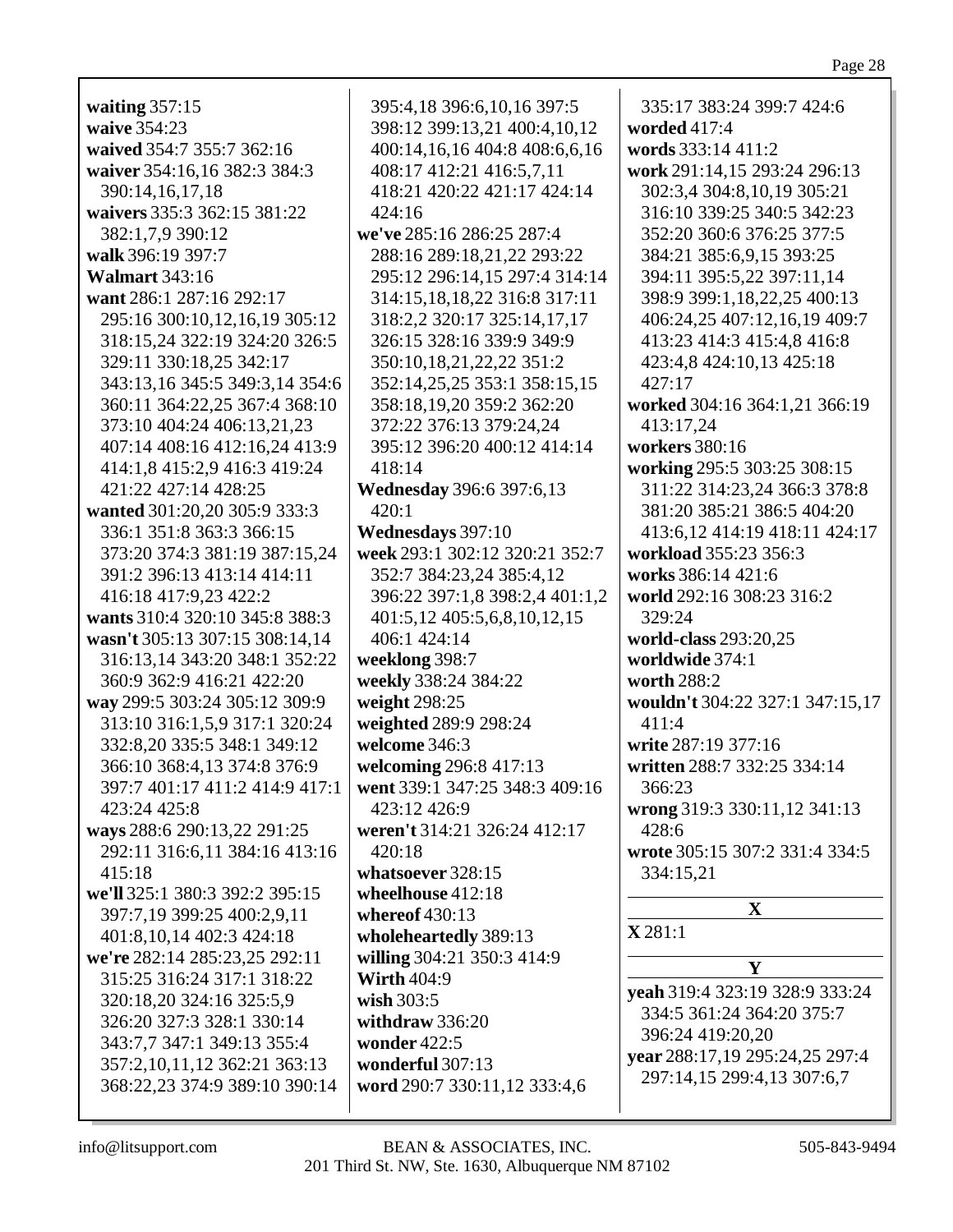| 311:7 312:15 313:21 314:18,25<br>315:16 318:22 319:9 320:17,22<br>322:22,25 335:4 338:16 347:5,6<br>347:24 348:6,18,20,21,23<br>349:11 351:14 360:14,16,24<br>366:21 367:17,24 381:25 382:7<br>382:8,8,15 383:20,21 387:2<br>390:22 399:2 400:6,8 404:10,10 | 11:25 393:21<br>11:30 386:11<br>11:45 393:21<br>12 281:9 288:24 368:6 390:21<br>427:7<br>12/15/17 431:2<br>12:31 429:18<br>12th 400:17 | 23rd 398:23 400:15<br>24 283:25 289:14<br>24th 398:23 400:15<br>25 382:14 383:21 384:23<br>27th 398:5<br>282 281:3,4<br>2nd 394:25 395:3 |
|-------------------------------------------------------------------------------------------------------------------------------------------------------------------------------------------------------------------------------------------------------------|----------------------------------------------------------------------------------------------------------------------------------------|------------------------------------------------------------------------------------------------------------------------------------------|
| 415:14 428:20                                                                                                                                                                                                                                               | 13 281:10                                                                                                                              | 3                                                                                                                                        |
| vear's 331:15 368:15                                                                                                                                                                                                                                        | 14 378:21,22 379:13 427:7                                                                                                              | 3 2 9 7:3                                                                                                                                |
| year-olds 333:10                                                                                                                                                                                                                                            | 15 279:11 283:22 299:23 303:10                                                                                                         | 3,000 372:5                                                                                                                              |
| yearly 382:14 419:12,15                                                                                                                                                                                                                                     | 303:15 359:23 390:21                                                                                                                   | 3.9 313:9                                                                                                                                |
| years 283:17 285:21 288:15,16                                                                                                                                                                                                                               | 155 338:3                                                                                                                              | 30 317:25 335:17 366:19 384:23                                                                                                           |
| 288:22 289:18 290:2 295:9                                                                                                                                                                                                                                   | 15th 282:9                                                                                                                             | 384:23 385:12                                                                                                                            |
| 297:19 299:5 301:23 303:15                                                                                                                                                                                                                                  | 16 293:10 318:17 319:5 338:23                                                                                                          | 30-day 395:10                                                                                                                            |
| 307:5,21 315:5,10 324:3 325:18                                                                                                                                                                                                                              | 360:1                                                                                                                                  | <b>30-mile</b> 303:22                                                                                                                    |
| 332:15 336:6 338:16,23 349:7                                                                                                                                                                                                                                | 16-17 398:8                                                                                                                            | <b>30-plus</b> 292:4                                                                                                                     |
| 350:21,22 351:13,13 352:13                                                                                                                                                                                                                                  | 1630 279:22 430:18                                                                                                                     | 300 279:13                                                                                                                               |
| 354:13,18 356:20 360:13,16,17                                                                                                                                                                                                                               | 17407:22                                                                                                                               | 30th 420:24                                                                                                                              |
| 360:23,25 361:4,6,11 364:21                                                                                                                                                                                                                                 | 17-year-old 300:21                                                                                                                     | 31 283:25                                                                                                                                |
| 366:19 367:1 368:6 388:16                                                                                                                                                                                                                                   | 18 2 84:4                                                                                                                              | 32 289:14                                                                                                                                |
| 396:21 404:14,15,16 414:20                                                                                                                                                                                                                                  | 19 323:19                                                                                                                              | 33 29 1:4                                                                                                                                |
| 426:7                                                                                                                                                                                                                                                       | 1969 368:19                                                                                                                            | 35 387:1                                                                                                                                 |
| yesterday 282:20 286:12 349:4,5                                                                                                                                                                                                                             | 19th 417:12                                                                                                                            | 36 355:19 369:13,14                                                                                                                      |
| 410:16,17                                                                                                                                                                                                                                                   |                                                                                                                                        | 38 284:7                                                                                                                                 |
| yesterday's 420:17                                                                                                                                                                                                                                          | $\overline{2}$                                                                                                                         | 39 284:3                                                                                                                                 |
| you-all 404:21                                                                                                                                                                                                                                              | 2 296:16 323:19 430:14                                                                                                                 | 394 281:5                                                                                                                                |
| young 404:12                                                                                                                                                                                                                                                | 2,000 320:18 353:9,25 357:8                                                                                                            |                                                                                                                                          |
|                                                                                                                                                                                                                                                             | 372:9,25                                                                                                                               | $\overline{\mathbf{4}}$                                                                                                                  |
| ${\bf z}$                                                                                                                                                                                                                                                   | 2:00 386:17                                                                                                                            | 4,000 333:19                                                                                                                             |
| zero 357:20                                                                                                                                                                                                                                                 | 2:30 386:13                                                                                                                            | 40 387:1 397:1                                                                                                                           |
| <b>Zuni</b> 417:11,14                                                                                                                                                                                                                                       | 201 279:22 430:18                                                                                                                      | 400 291:2                                                                                                                                |
|                                                                                                                                                                                                                                                             | 2012 427:1                                                                                                                             | 403 281:7                                                                                                                                |
| $\boldsymbol{0}$                                                                                                                                                                                                                                            | 2013 298:11                                                                                                                            | 40th-day 319:21                                                                                                                          |
| 1                                                                                                                                                                                                                                                           | 2014-'15 297:7                                                                                                                         | 416 281:8                                                                                                                                |
| 1 323:20 398:13                                                                                                                                                                                                                                             | 2014-2017 323:22                                                                                                                       | 429 281:10                                                                                                                               |
| 1,000 372:25                                                                                                                                                                                                                                                | 2015 283:22,25 284:4                                                                                                                   | 430 281:11                                                                                                                               |
| 1,080 384:11                                                                                                                                                                                                                                                | 2017 279:11 283:22 284:1,4                                                                                                             | 462 288:17 289:18                                                                                                                        |
| 1,250 372:25                                                                                                                                                                                                                                                | 318:21                                                                                                                                 | 5                                                                                                                                        |
| 1,500 372:25                                                                                                                                                                                                                                                | 2018 281:6 394:7 401:24 430:14                                                                                                         | 5 281:14 385:4                                                                                                                           |
| 1,800 310:14 334:11 353:18                                                                                                                                                                                                                                  | 2018-2019 401:21                                                                                                                       | 50 317:19 335:23 353:17 354:3                                                                                                            |
| 355:12,17                                                                                                                                                                                                                                                   | 2020 304:25                                                                                                                            | 355:18 382:13 383:20                                                                                                                     |
| 1,803 289:18                                                                                                                                                                                                                                                | 21-22 396:18                                                                                                                           | 500 372:25                                                                                                                               |
| 10 281:7                                                                                                                                                                                                                                                    | 219 279:20 430:6,17                                                                                                                    | 54 319:10 320:3,6                                                                                                                        |
| 10:00 386:10,10,12,16                                                                                                                                                                                                                                       | 22-23 396:17                                                                                                                           |                                                                                                                                          |
| 100 293:19 361:20 362:8 396:5                                                                                                                                                                                                                               | 22nd 396:7 397:4 400:15                                                                                                                | 6                                                                                                                                        |
| 11 281:8 283:22 303:12,13                                                                                                                                                                                                                                   | 23-24 397:18                                                                                                                           | 6 2 8 1 : 15                                                                                                                             |
|                                                                                                                                                                                                                                                             |                                                                                                                                        |                                                                                                                                          |

Page 29